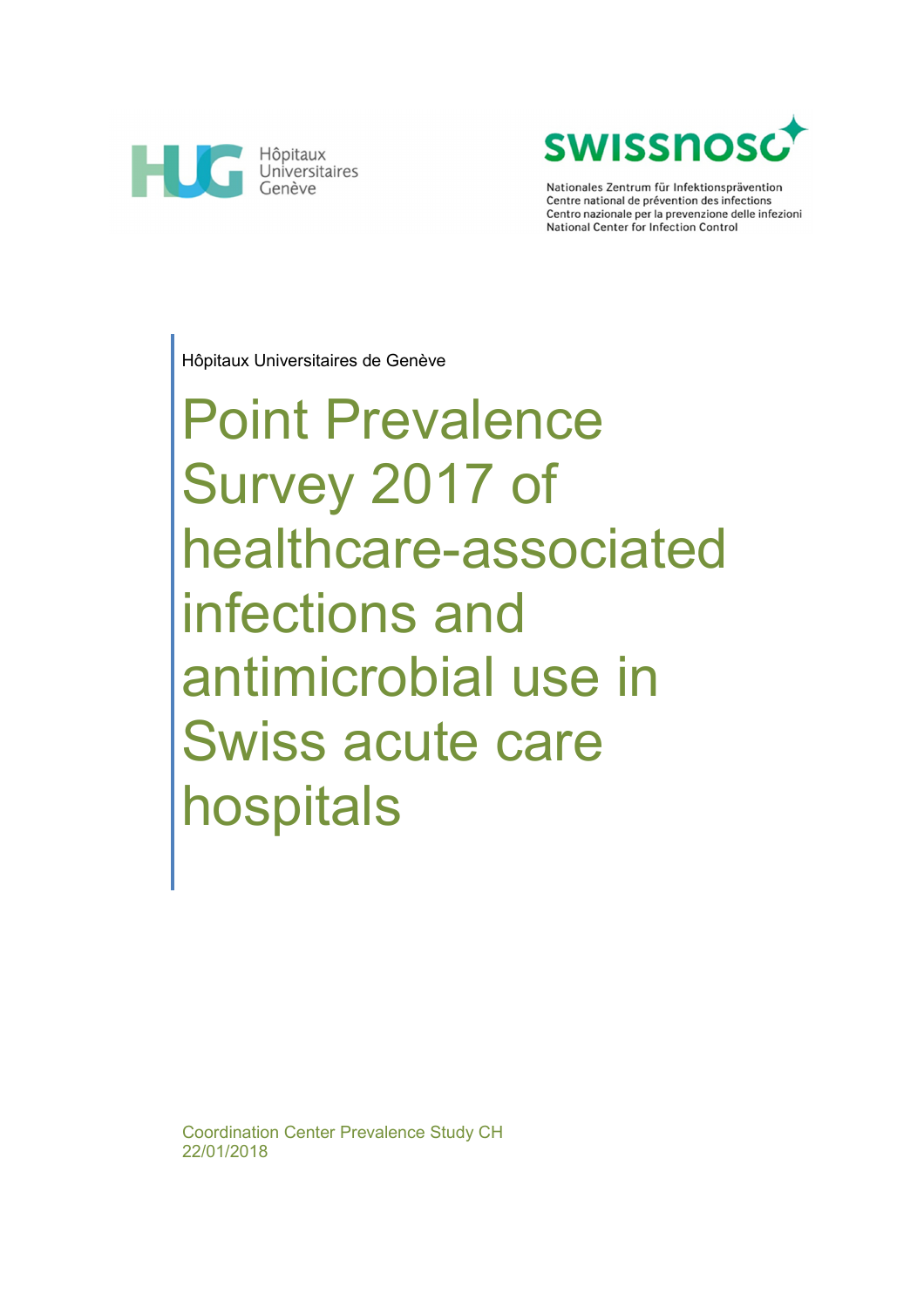# **Contents**

| 1. |                                                                                       |  |
|----|---------------------------------------------------------------------------------------|--|
| 2. | Prevalence surveys as a means to assess the burden of healthcare-associated           |  |
| 3. |                                                                                       |  |
| 4. |                                                                                       |  |
|    |                                                                                       |  |
| 1. |                                                                                       |  |
| 2. |                                                                                       |  |
| 3. | Inclusion and exclusion criteria for hospitals, wards, and patients11                 |  |
|    |                                                                                       |  |
|    |                                                                                       |  |
|    |                                                                                       |  |
| 4. | Representative sample for comparison with the European countries participating in the |  |
| 5. |                                                                                       |  |
|    |                                                                                       |  |
| 1. |                                                                                       |  |
| 2. |                                                                                       |  |
| 3. |                                                                                       |  |
| 4. |                                                                                       |  |
| 5. |                                                                                       |  |
|    |                                                                                       |  |
| 1. |                                                                                       |  |
|    | Α.                                                                                    |  |
|    | Β.                                                                                    |  |
|    | C.                                                                                    |  |
|    | D.                                                                                    |  |
|    | Е.                                                                                    |  |
|    | F.                                                                                    |  |
|    | G.                                                                                    |  |
|    | Н.                                                                                    |  |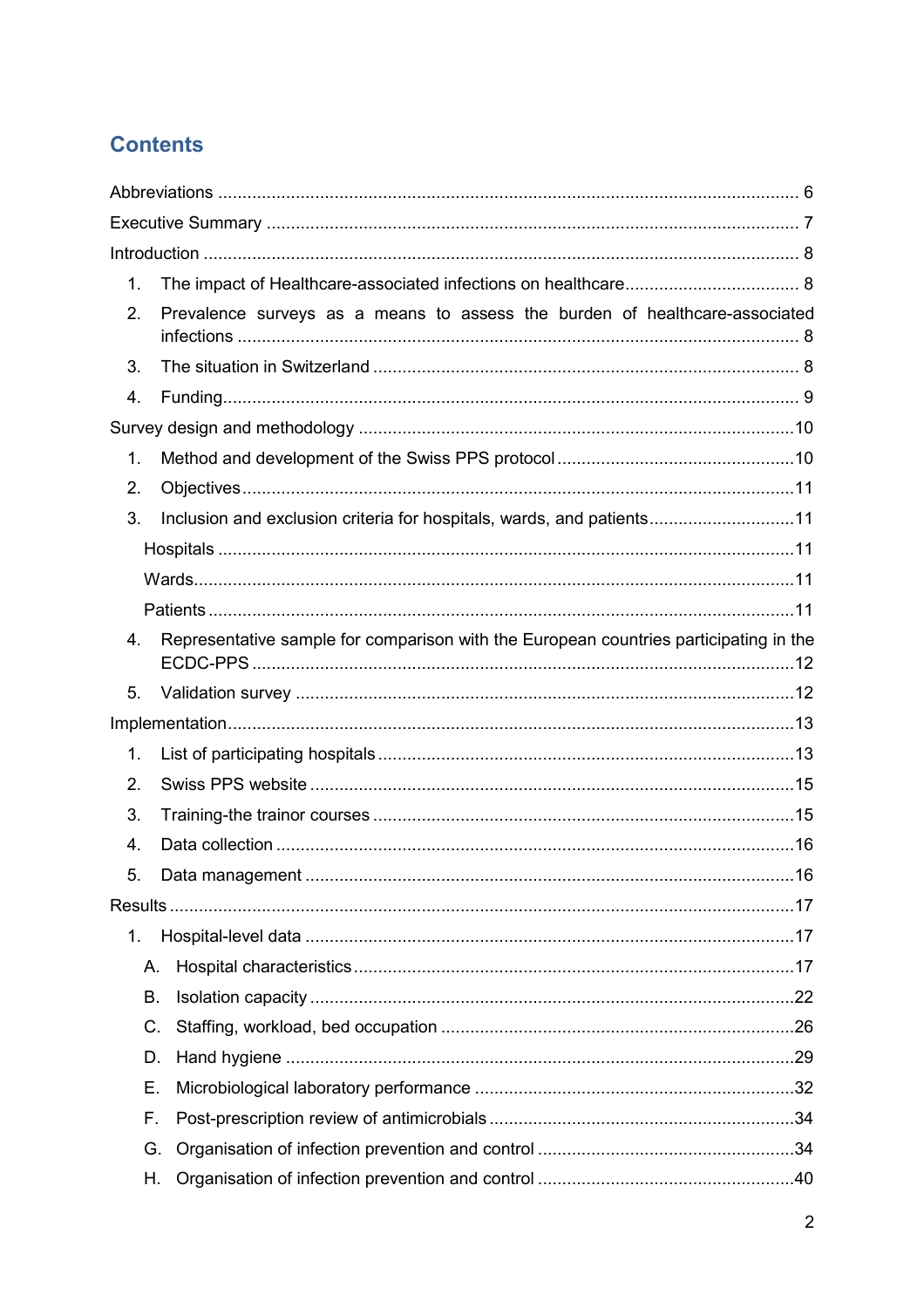# **Figures**

| Figure 1: Differences between point and periodic prevalence survey methods10      |  |
|-----------------------------------------------------------------------------------|--|
|                                                                                   |  |
|                                                                                   |  |
|                                                                                   |  |
|                                                                                   |  |
|                                                                                   |  |
|                                                                                   |  |
|                                                                                   |  |
|                                                                                   |  |
|                                                                                   |  |
|                                                                                   |  |
|                                                                                   |  |
|                                                                                   |  |
|                                                                                   |  |
|                                                                                   |  |
|                                                                                   |  |
| Figure 17: HAI prevalence in Switzerland (with randomized and validated sample)56 |  |
|                                                                                   |  |
|                                                                                   |  |
|                                                                                   |  |
|                                                                                   |  |
|                                                                                   |  |
|                                                                                   |  |
|                                                                                   |  |
|                                                                                   |  |
|                                                                                   |  |
|                                                                                   |  |
| Figure 28: Prevalence of surgical site and device-associated infections68         |  |
|                                                                                   |  |
|                                                                                   |  |
|                                                                                   |  |
|                                                                                   |  |
|                                                                                   |  |
|                                                                                   |  |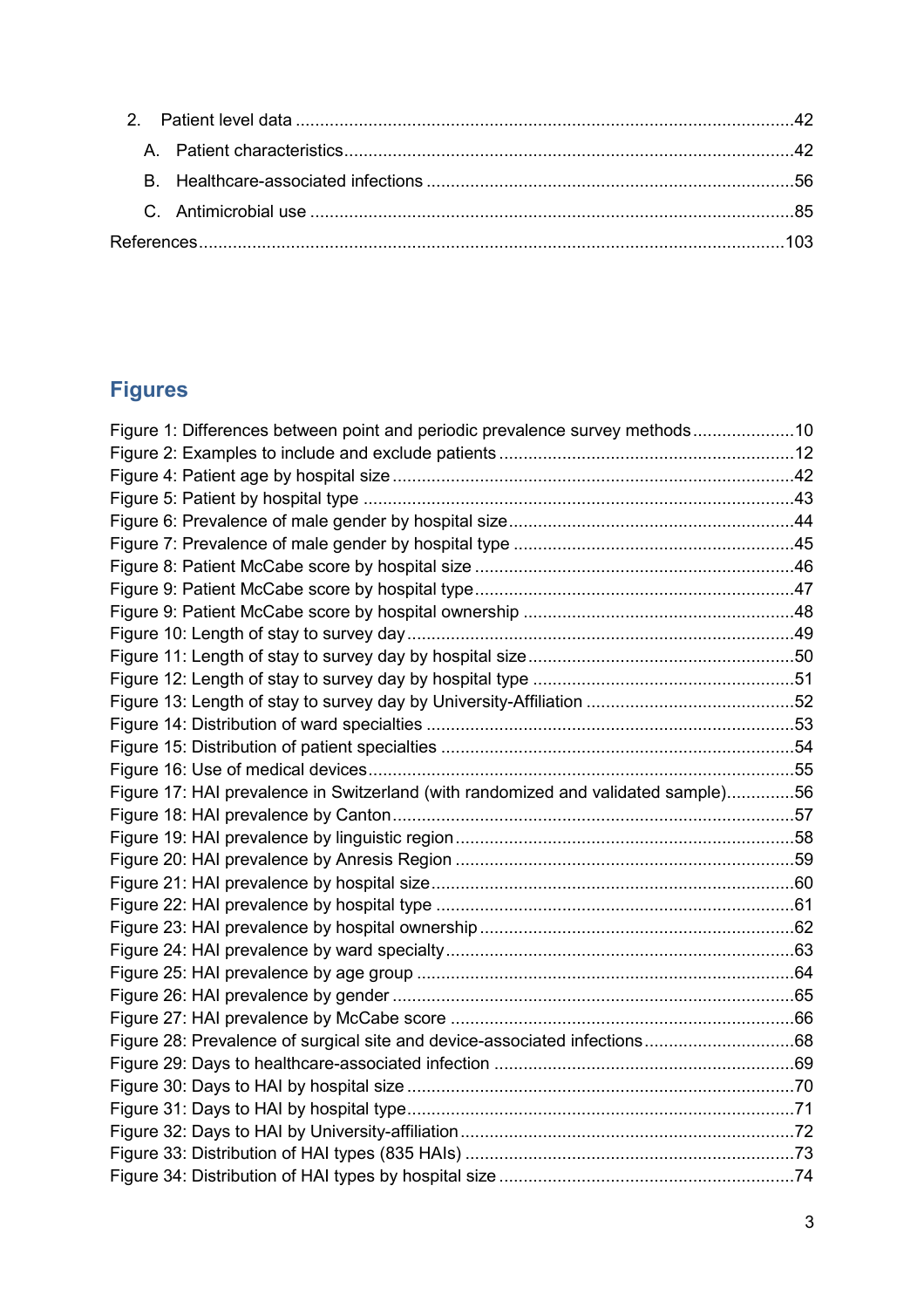| Figure 40: HAI prevalence attributed to the current ward by hospital size80                   |  |
|-----------------------------------------------------------------------------------------------|--|
| Figure 41: HAI prevalence attributed to the current ward by hospital type 81                  |  |
| Figure 42: Proportion of HAIs for which microbiological tests were ordered on total number of |  |
|                                                                                               |  |
|                                                                                               |  |
| Figure 44: Drug-resistant microorganisms among isolated microorganisms 84                     |  |
|                                                                                               |  |
|                                                                                               |  |
|                                                                                               |  |
|                                                                                               |  |
|                                                                                               |  |
|                                                                                               |  |
|                                                                                               |  |
|                                                                                               |  |
|                                                                                               |  |
|                                                                                               |  |
|                                                                                               |  |
|                                                                                               |  |
|                                                                                               |  |
| Figure 57: Distribution of antimicrobial classes used for community- and healthcare-acquired  |  |
|                                                                                               |  |
|                                                                                               |  |
| Figure 59: Ten most common antimicrobials for therapeutic purposes 100                        |  |
| Figure 60: Ten most common antimicrobials for prophylactic purposes101                        |  |
| Figure 61: Ten most common antimicrobials for surgical prophylaxis 102                        |  |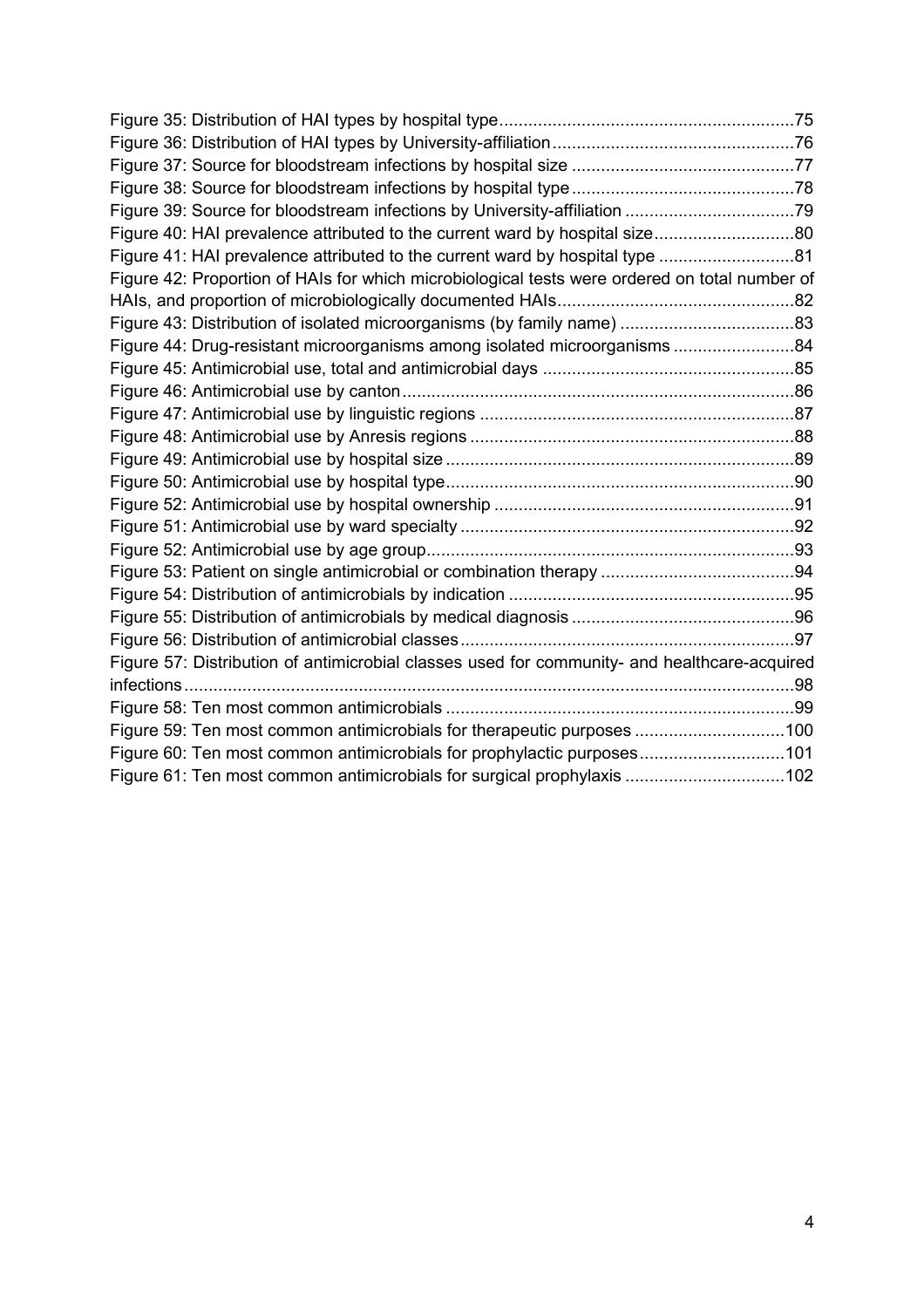# **Tables**

| Table 3: Hospital size and number of patients included in the CH-PPS 18                         |  |
|-------------------------------------------------------------------------------------------------|--|
| Table 4: Number of available beds and patients included in the CH-PPS19                         |  |
|                                                                                                 |  |
|                                                                                                 |  |
|                                                                                                 |  |
|                                                                                                 |  |
|                                                                                                 |  |
| Table 10: Proportion of single rooms with toilet and shower (among single rooms)25              |  |
|                                                                                                 |  |
|                                                                                                 |  |
|                                                                                                 |  |
|                                                                                                 |  |
|                                                                                                 |  |
|                                                                                                 |  |
|                                                                                                 |  |
| Table 18: Observed hand hygiene opportunities per year and hospital31                           |  |
|                                                                                                 |  |
| Table 20: Stool tests for identifying Clostridium difficile infections per 1000 patient-days 33 |  |
|                                                                                                 |  |
|                                                                                                 |  |
|                                                                                                 |  |
| Table 24: Infection Prevention and Control nurse - Full time equivalent per 250 beds 36         |  |
| Table 25: Infection Prevention and Control doctor - Full time equivalent per 1000 beds 37       |  |
| Table 26: Antimicrobial stewardship - Full time equivalent per hospital38                       |  |
|                                                                                                 |  |
|                                                                                                 |  |
| Table 29: Multimodal strategies in intensive care: combination of elements 40                   |  |
| Table 30: Multimodal strategies outside intensive care: single elements 41                      |  |
| Table 31: Multimodal strategies outside intensive care: combination of elements41               |  |
| Table 32: Univariable and multivariable analysis of risk factors for HAI 67                     |  |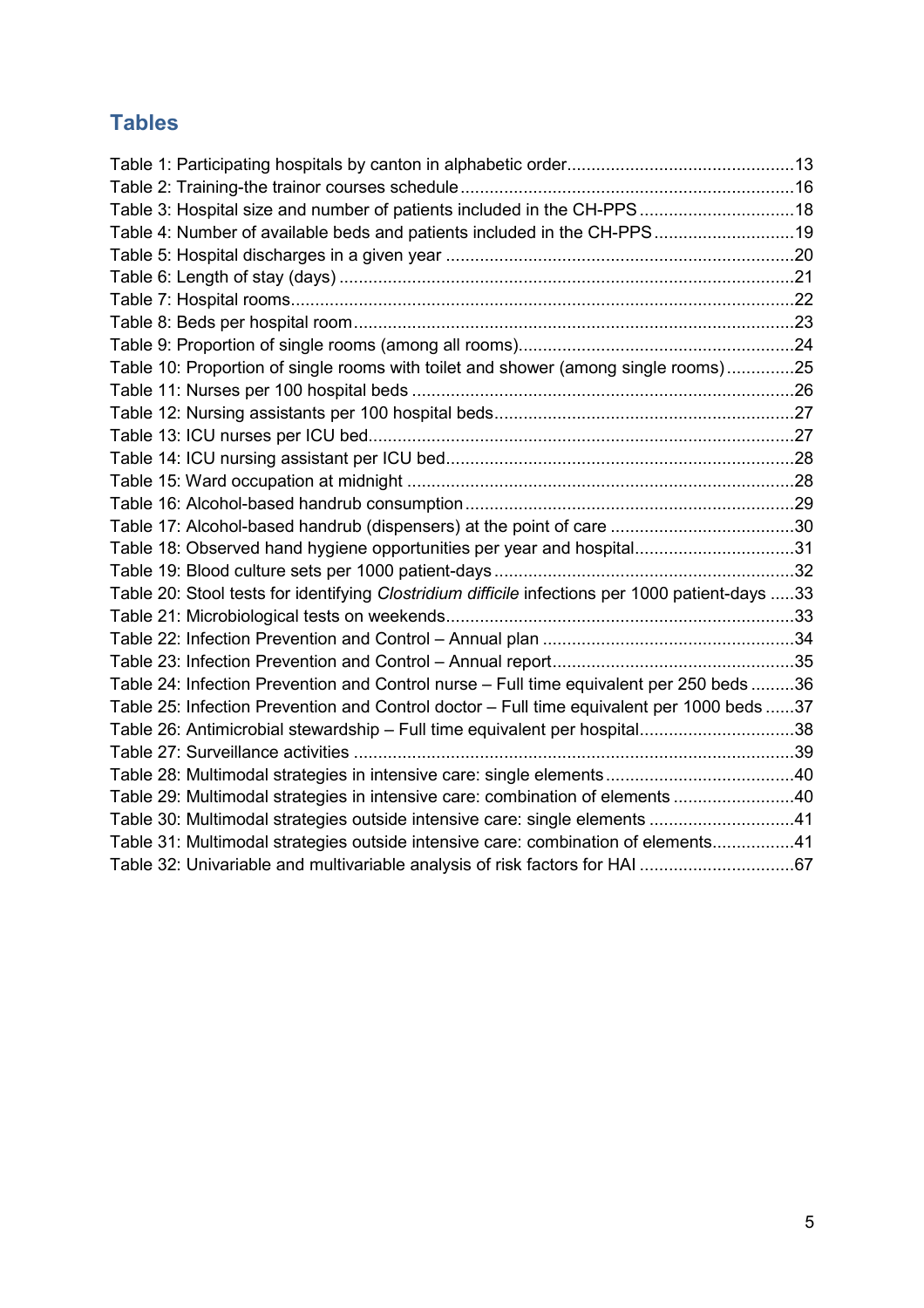# **Abbreviations**

| <b>ABHR</b>     | Alcohol-based hand rub                                             |
|-----------------|--------------------------------------------------------------------|
| AU              | Antimicrobial use                                                  |
| <b>BSI</b>      | <b>Bloodstream infection</b>                                       |
| <b>CAUTI</b>    | Catheter-associated urinary tract infection                        |
| <b>CDI</b>      | Clostridium difficile infection                                    |
| <b>CRF</b>      | Case Report Form                                                   |
| <b>CH</b>       | Switzerland                                                        |
| CH-PPS          | <b>Swiss Point Prevalence Survey</b>                               |
| <b>CLABSI</b>   | Central line-associated bloodstream infection                      |
| <b>CVC</b>      | Central venous catheter                                            |
| <b>ECDC</b>     | European Centre for Disease Prevention and Control                 |
| <b>EU</b>       | <b>European Union</b>                                              |
| <b>FOPH</b>     | <b>Federal Office of Public Health</b>                             |
| HAI             | Healthcare-associated infection                                    |
| <b>HCW</b>      | Healthcare worker                                                  |
| HH              | Hand Hygiene                                                       |
| <b>HUG</b>      | University Hospitals of Geneva (Hôpitaux Universitaires de Genève) |
| ICU             | Intensive care                                                     |
| <b>IPC</b>      | <b>Infection Prevention and Control</b>                            |
| <b>IQR</b>      | Interquartile range                                                |
| <b>KISS</b>     | Krankenhaus Infektions Surveillance System                         |
| <b>LRTI</b>     | Lower respiratory tract infection                                  |
| <b>MDRO</b>     | Multidrug-resistant organism                                       |
| <b>NHSN</b>     | National Healthcare Surveillance Network                           |
| <b>PABSI</b>    | Peripheral line-associated bloodstream infection                   |
| <b>PPS</b>      | <b>Point Prevalence Survey</b>                                     |
| <b>PRIM</b>     | Primary care                                                       |
| <b>PRIVEP</b>   | Private ownership, for-profit                                      |
| <b>PRIVNFP</b>  | Private ownership, not-for-profit                                  |
| <b>PROHIBIT</b> | Prevention of hospital infections by intervention and training     |
| <b>PUB</b>      | Public hospitals                                                   |
| <b>PVC</b>      | Peripheral venous catheter                                         |
| <b>SEC</b>      | Secondary care                                                     |
| <b>SENIC</b>    | Study on the Effectiveness of Nosocomial Infection Control         |
| <b>SPEC</b>     | Specialised care                                                   |
| SSI             | Surgical site infection                                            |
| <b>TERT</b>     | Tertiary care                                                      |
| UC              | Urinary catheter                                                   |
| <b>US</b>       | <b>United States</b>                                               |
| UTI             | Urinary tract infection                                            |
| <b>VENT</b>     | Ventilator                                                         |
| <b>WHO</b>      | World Health Organization                                          |
| 95%CI           | 95% confidence interval                                            |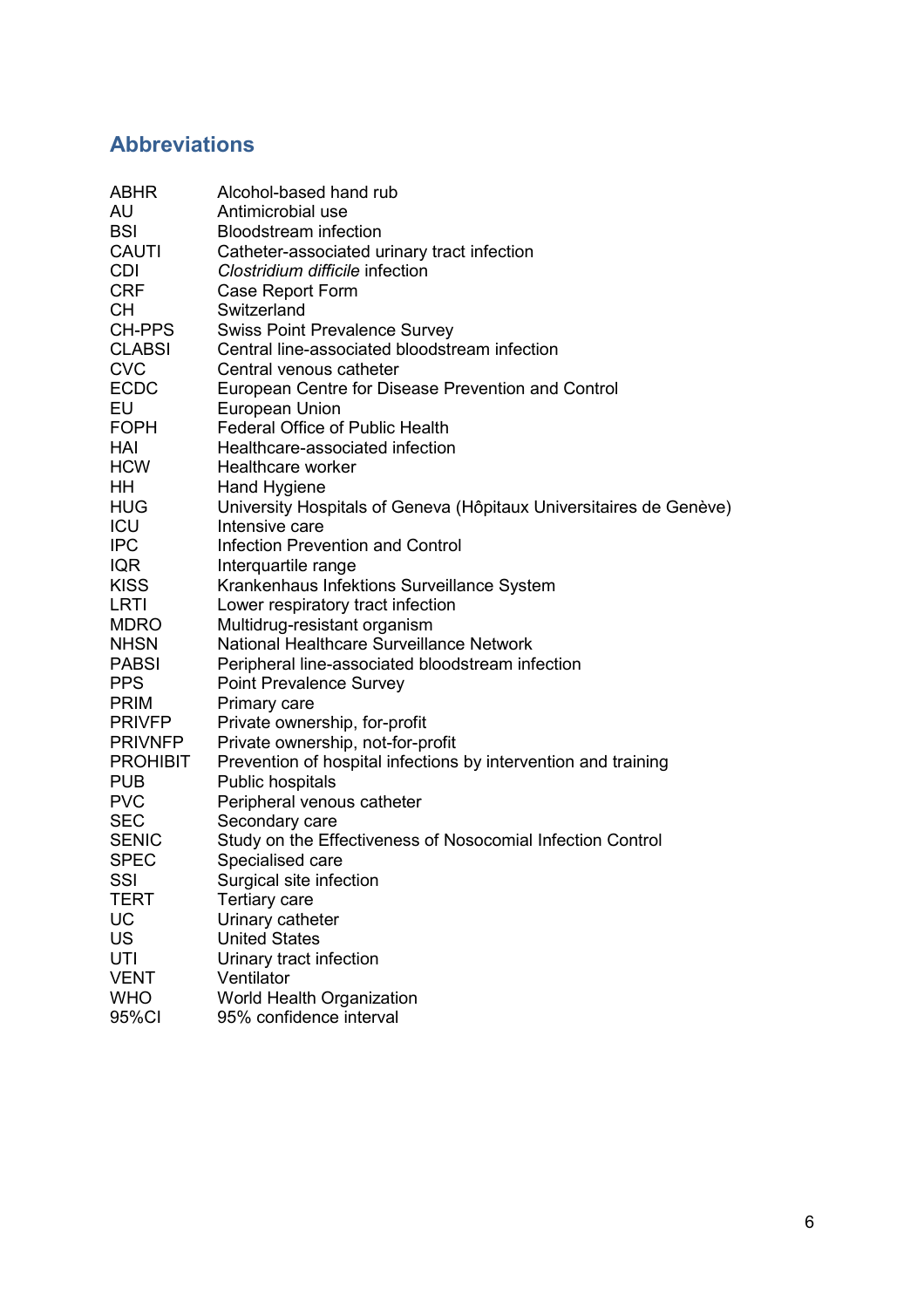## **Executive Summary**

Between April and May 2017, 96 acute care hospitals in Switzerland performed a joint point prevalence survey on healthcare-associated infections (HAIs) and the use of antimicrobials. The average HAI-prevalence was 5.9% in 12'931 patients, and 33% received one or more antimicrobials on the day of survey. These numbers are similar to the past European Centre for Disease Prevention and Control (ECDC) point prevalence survey in 2011/2012. The most common healthcare-associated infections were surgical site infections (29%), lower respiratory tract infections (18%), urinary tract infections (15%), and bloodstream infections (13%). The highest proportions were identified in intensive care units (20.6%), in large hospitals (7.8%), in elderly patients (7.4%), in male patients (7.2%), and in patients with ultimately (9.3%) or rapidly (10.6%) fatal outcomes.

Most antimicrobials on the day of survey were administered to treat infections (62%). The remainders were used for prophylaxis either before surgery (77%) or for medical purposes (23%). More patients in intensive care were on antimicrobials (62%) compared to surgery (44%), internal medicine (32%), and paediatrics (31%). These findings are in mid-range compared to Europe. Two thirds of the hospitals have formalized antimicrobial stewardship, but only 9% perform post-prescription review of antimicrobials, one of the key actions of antimicrobial stewardship.

Only half of the hospitals (53%) had an annual plan for infection prevention and control (IPC), but two thirds (64%) produced an annual report summarizing IPC activities. Staffing of IPC nurses in Swiss hospitals was 1.5 per 250 hospital beds in 2017. This is higher compared to other European countries where average staffing is 1 per 250 hospital beds. Staffing for IPC doctors in Switzerland was 2.5 per 1000 hospital beds in 2017. Average consumption of alcohol-based handrub was 53 mL per patient-day. Although there is room for improvement, this was far more than the 21 mL per patient-day identified in past European surveys.

The survey in 2017 was part of the priority given on HAI-prevention by the strategy "Gesundheit 2020/Santé 2020" of the Swiss Confederation. The survey was organised by Swissnoso with financial support by the Federal Office of Public Health. The last survey on HAI in Switzerland was performed in 2004. Although the methodologies between the two surveys in 2004 and 2017 were different and comparison of the results difficult, healthcareassociated infections are likely to have decreased since. The protocol of the survey in 2017 followed the ECDC methodology, which was developed jointly by different stakeholders, and which was used concurrently in surveys on HAI and antimicrobial use in other European countries. This will allow benchmarking with countries in Europe as soon as ECDC will publish the results by the end of 2018.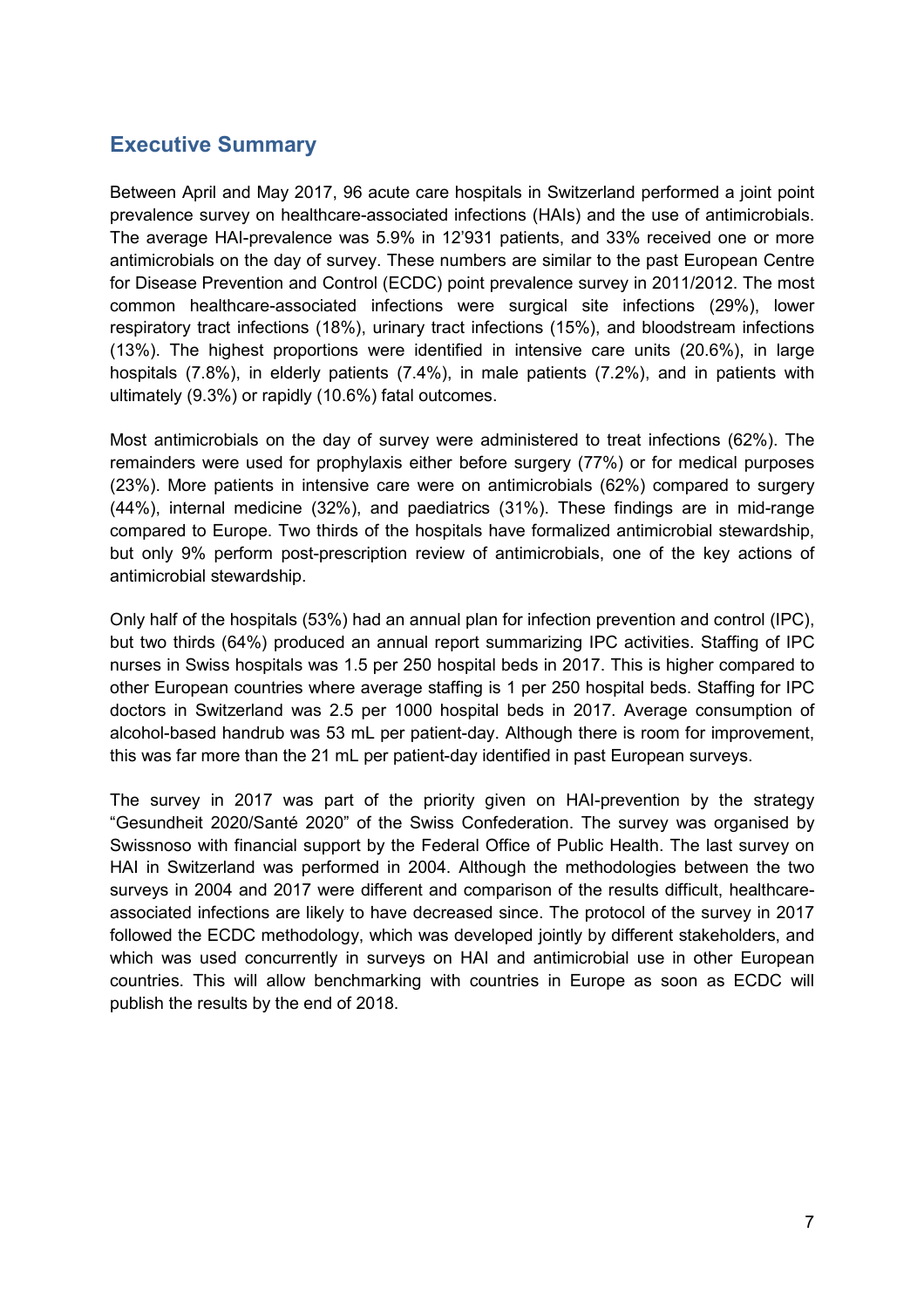# **Introduction**

## **1. The impact of Healthcare-associated infections on healthcare**

Healthcare-associated infections (HAIs), also known as "nosocomial" or "hospital-acquired infections" are infections acquired in healthcare settings, which neither are present nor incubating at the time of hospital admission. They are associated with attributable mortality, and have a negative impact on clinical outcome, length of stay, and hospital costs. Healthcare-associated infections are accepted to have a major impact on patient safety, and today, a growing number of countries address HAIs as a priority patient safety topic.

The overall HAI burden remains high, albeit much effort has been devoted to their prevention. According to the World Health Organization (WHO), 7% of patients in developed countries and 10% in developing countries will acquire at least one HAI at any one time, with attributable mortality estimated at 10%.<sup>1</sup>

## **2. Prevalence surveys as a means to assess the burden of healthcareassociated infections**

Prevalence surveys have a long tradition in the field of infection prevention and control (IPC). In the early 70's, the Center for Disease Control and Prevention (CDC) Study on the Effectiveness of Nosocomial Infection Control (SENIC) in the United States used repeated point prevalence surveys (PPSs) to measure the effectiveness of infection prevention and control programmes on a number of HAI outcomes such as surgical site infections (SSIs), bloodstream infections (BSIs), urinary tract infections (UTIs), and lower respiratory tract infections (LRTIs) in more than 300 US hospitals.<sup>2</sup> Already in 1981, WHO experts recommended performing national PPSs as a tool to estimate the burden of HAI at reasonable cost.<sup>3</sup> Although the response to this call was moderate at that time, a growing number of countries have conducted national surveys in subsequent years. In the 90's and at the turn of the millennium, PPSs have gradually fallen into oblivion until the European Centre for Disease Prevention and Control (ECDC), and the US Center for Disease Control (CDC) performed large-scale, surveys in 2011/2012. The prevalence in the US and in the European Union (EU) was 4% and 6%, respectively.<sup>4-6</sup> Between 2016 and 2017, ECDC performed its second PPS on HAI and antimicrobial use in the European Union, the European Economic Area, and EU candidate countries.

## **3. The situation in Switzerland**

In Switzerland, a series of national HAI prevalence surveys had been carried out by Swissnoso in the past, the last in 2004.<sup>7-14</sup> In contrast to most other countries using the point prevalence methodology, Switzerland used the period prevalence methodology, which did not allow benchmarking, neither to other surveys nor to the present CH-PPS. The period prevalence methodology inflates the number of identified HAI by providing a more appropriate distribution of HAI-types.<sup>15</sup>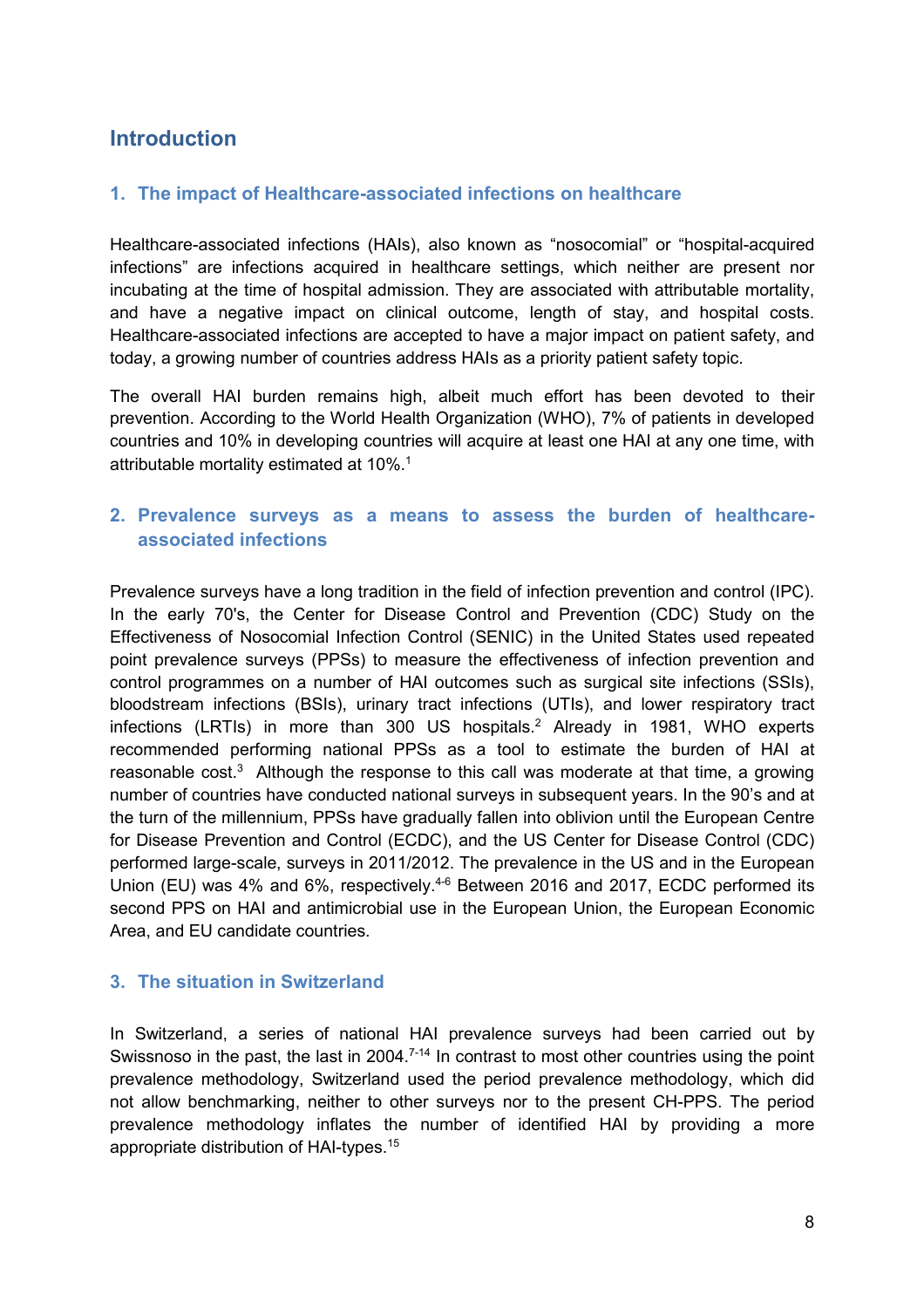In January 2013, the Swiss Federal Council approved the 'Health 2020' plan, setting priorities in public health over the upcoming years. Within this plan, HAI prevention was given high priority, and as a consequence, the federal office of public health (FOPH) together with a large number of stakeholders from health delivery, defined the "Strategy NOSO", which was validated by the Swiss Federal Council in 2016.<sup>16</sup> The objective of the strategy is the reduction of HAIs and prevention of emerging resistance in Swiss acute-care health facilities. In order to get data on the burden of HAI in Switzerland, the FOPH encouraged and supported Swissnoso to perform a national PPS. Swissnoso on its part engaged the University of Geneva Hospitals (HUG) to coordinate the task. Given that ECDC was about performing its second PPS, Switzerland should provide comparable data still in 2017.

## **4. Funding**

This survey was organized by Swissnoso in collaboration with the University of Geneva Hospitals. Swissnoso received financial support by the Swiss Federal Office of Public Health to conduct this study.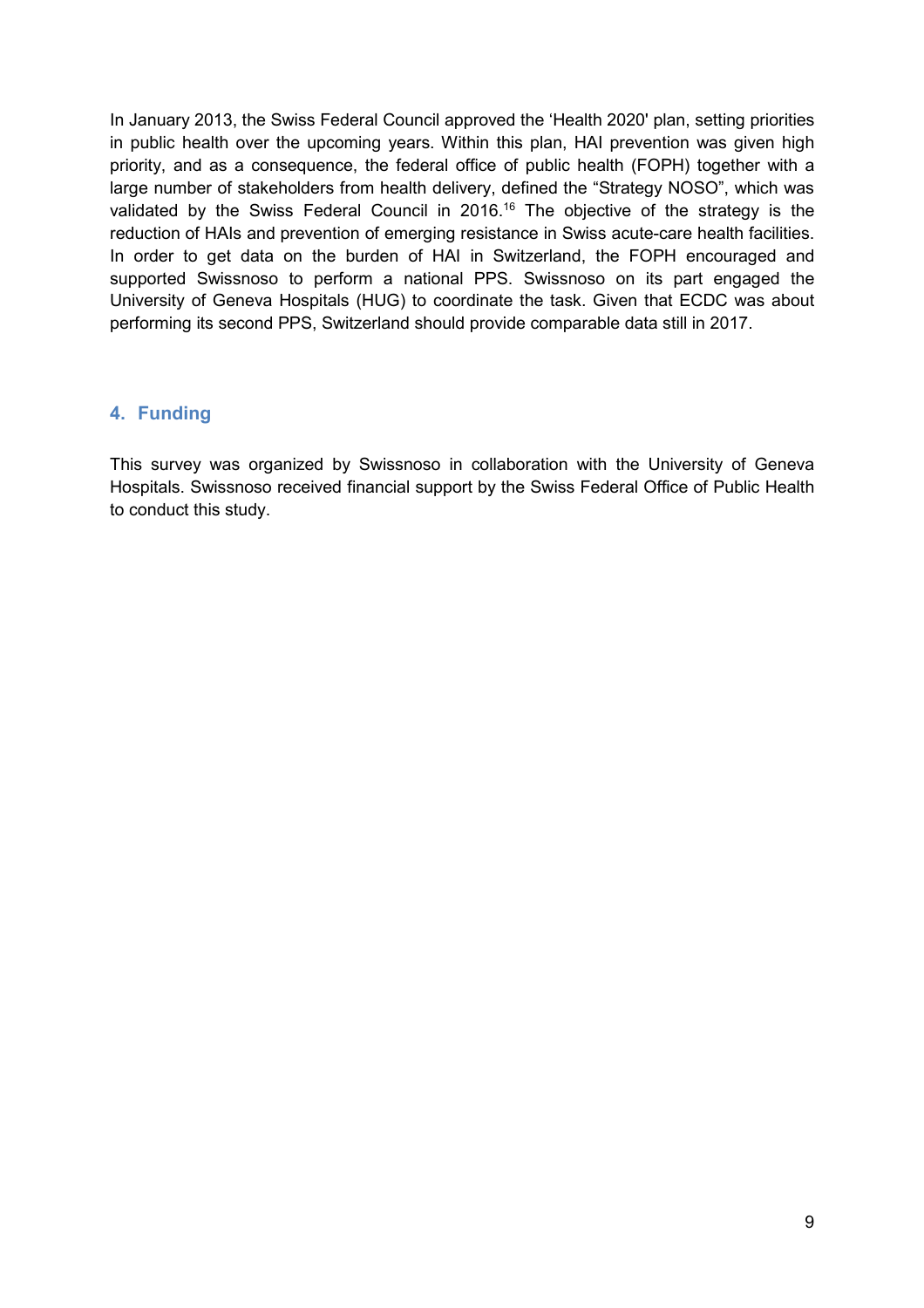# **Survey design and methodology**

## **1. Method and development of the Swiss PPS protocol**

The applied method follows a **classic point prevalence protocol.** Compared to the period prevalence methodology used in the past, data are collected on one day only (snapshot), instead of looking at a time window of 7 days. While the period prevalence method captures more HAIs, particularly those of short duration, it is a mix between the concepts of "prevalence" and "incidence" and inflates the overall burden of HAI.<sup>15</sup> Furthermore, it is also more time-consuming than PPS.

The Swiss‐PPS used the standard version of the second ECDC-PPS as described in the *ECDC Protocol version 5.3 for the ECDC‐PPS II.*<sup>17</sup> In addition to previous surveys, the second ECDC-PPS addressed hospital indicator data based on ten key components, identified by a large ECDC-initiated systematic review and expert consensus.<sup>18</sup> The protocol was translated into the three official Swiss languages (German, French and Italian) by the coordinators and the IPC team at Lugano Civico Hospital. A few minor modifications were applied to adapt the protocol to the situation in Switzerland (particularly in the section about hospital indicators). The protocol, as well as the code lists for HAIs, microorganisms, and antimicrobials, can be downloaded from the CH-PPS website www.swissnoso.ch/prevalence. The protocol addresses four areas of interest: 1) hospital indicator data; 2) patients' demographics, characteristics, and risk factors; 3) HAIs, and 4) antimicrobial use.





Adapted from Zingg and colleagues <sup>15</sup>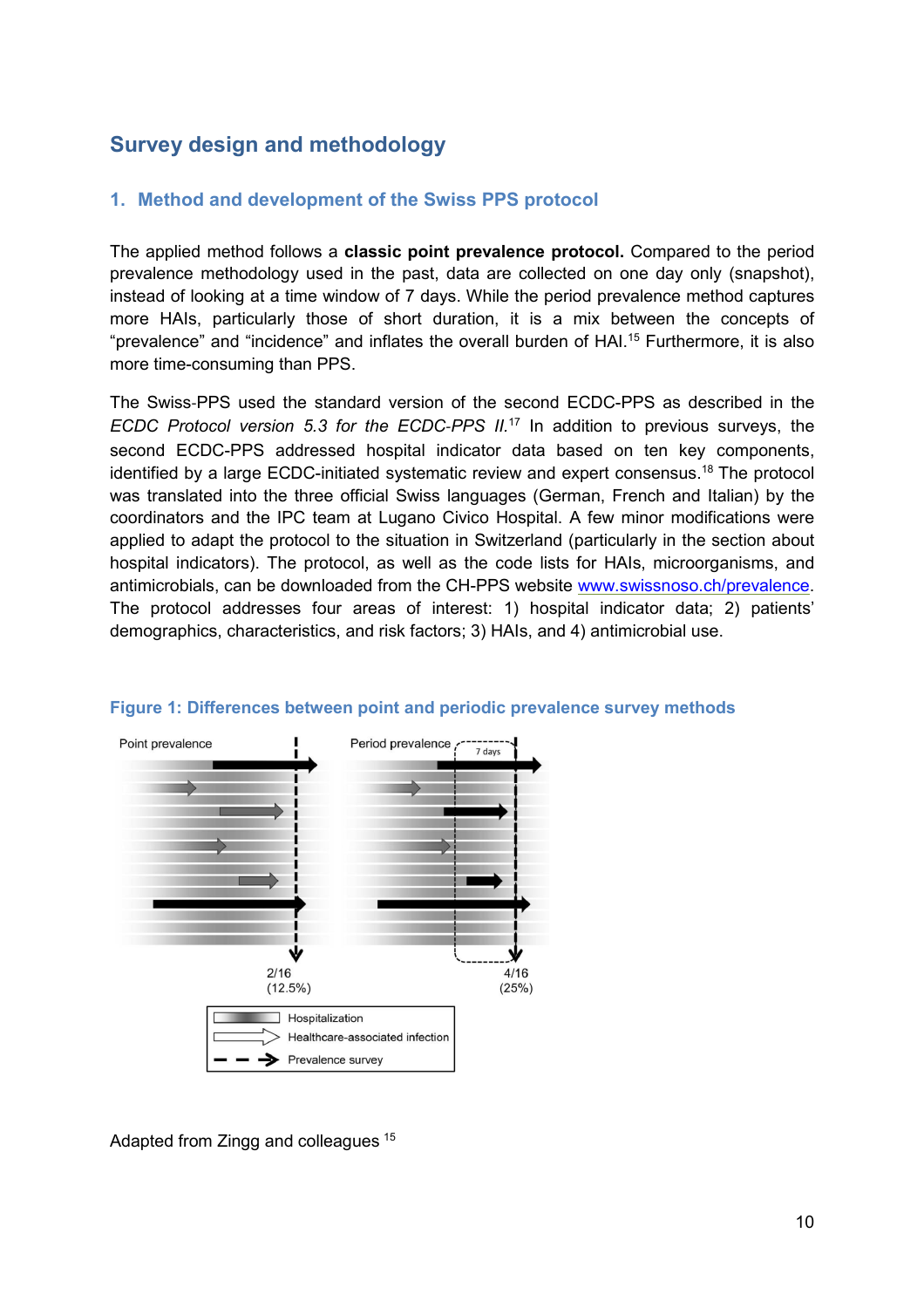## **2. Objectives**

The CH-PPS has the following objectives:

- To obtain representative data on HAI in acute care hospitals in Switzerland
- To obtain data on antimicrobial use in acute care hospitals in Switzerland
- To establish a hospital network for future surveys in Switzerland
- To benchmark data on HAI and antimicrobial consumption with the concurrently performed ECDC-PPS (once the data are officially available)

## **3. Inclusion and exclusion criteria for hospitals, wards, and patients**

### **Hospitals**

All acute care hospitals in Switzerland (and the Liechtenstein national hospital) were eligible to participate in the PPS on a voluntary basis. All 187 acute care hospitals were sent an invitation letter in December 2016. Concomitantly, local IPC professionals were informed via Email. Reminders were sent mid-January.

#### **Wards**

All wards in n acute-care hospitals regardless of specialty were eligible, but hospitals were free to exclude wards (however, excluded wards had to be specified). Patients in the emergency room for more than 24 hours and patients hospitalized in psychiatry were excluded. Long-term rehabilitation and other long-term care facilities were included in the survey if they were an integral part of an acute-care hospital.

## **Patients**

All patients (including children and neonates) were eligible to be included if admitted to the ward before or at 8 a.m. and not discharged (either home or to a different ward) during the day of the survey.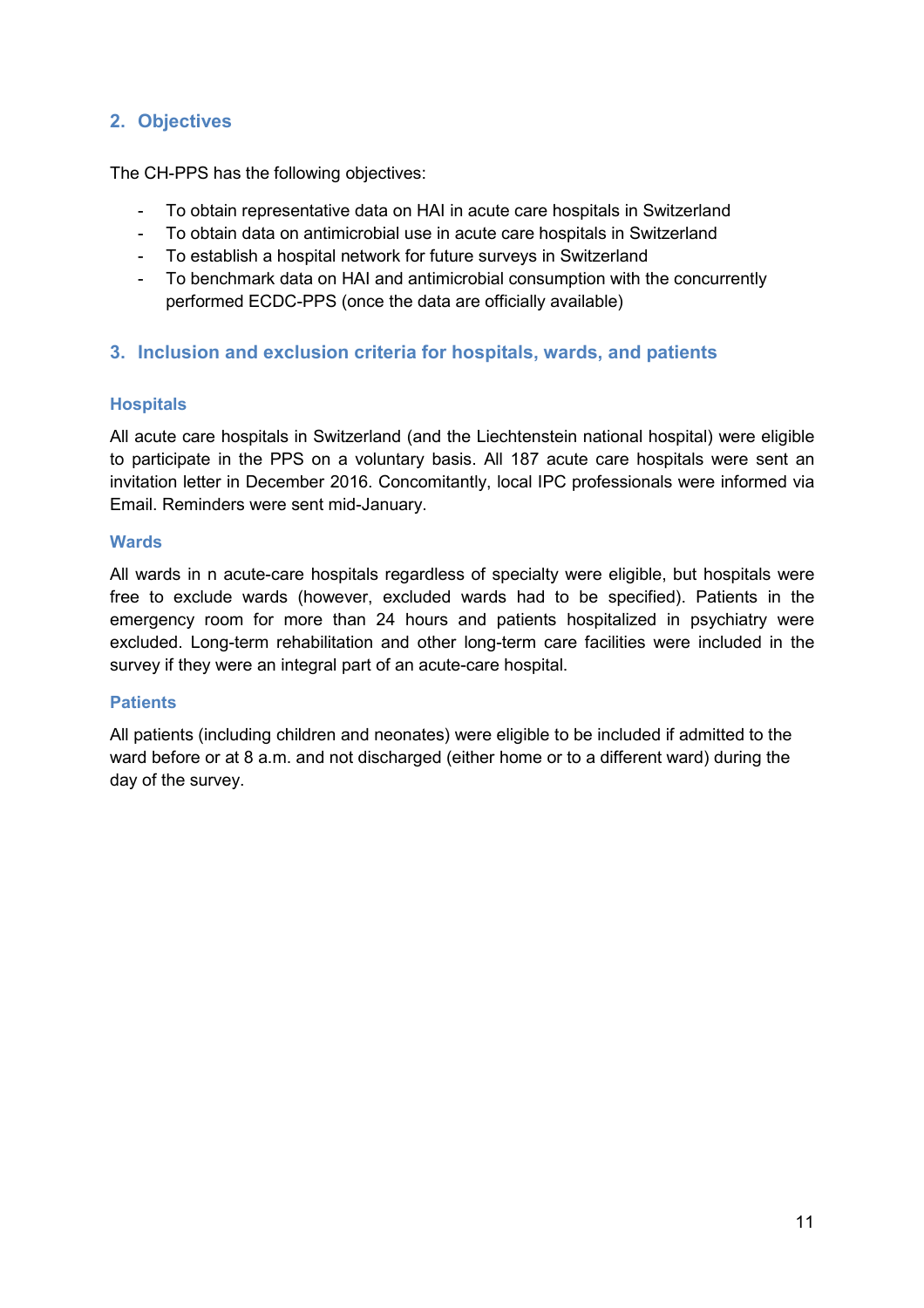

## **Figure 2: Examples to include and exclude patients**

## **4. Representative sample for comparison with the European countries participating in the ECDC-PPS**

In order to obtain a representative sample to be benchmarked with the ECDC-PPS, a randomization process was performed based on the list of invited hospitals. The hospitals were allocated to three categories (<200 beds, 200-650 beds, >650 beds). Based on the final data of eligible hospitals and applying the methodology by ECDC (Design effect of 4.7; precision of +/- 1%; pooled HAI prevalence of 5.9; 95% confidence interval), a total of 8606 in 56 hospitals had to be included in the randomized sample. A list of each category was created in descending (bed size) order. Six randomised sequences were generated for each category (www.randomizer.org), and one of the sequences again was selected randomly. Two (out of 7 [7]), 10 (out of 26 [32]), and 44 (out of 63 [148]) hospitals were selected for large size, medium size, and small size hospitals, respectively. The distribution of the selected hospitals among hospital categories was similar to the invited hospitals. However, while all large size hospitals participated in the CH-PPS, only 26 of 32 (81.3%) medium size hospitals, and 63 of 148 (42.6%) small size hospitals contributed data to the CH-PPS.

## **5. Validation survey**

In order to assess the sensitivity and specificity of the survey, a validation survey was performed in a limited number of participating hospitals in parallel. Six hospitals representing different categories were contacted and voluntarily accepted to participate in the validation survey: 1 university-affiliated hospital, two public medium size hospitals, two public small size hospitals, and one private hospital. Three investigators from the CH-PPS coordination center performed validation in 50 patients of each hospital, prioritizing high-prevalence areas such as intensive care units (ICUs).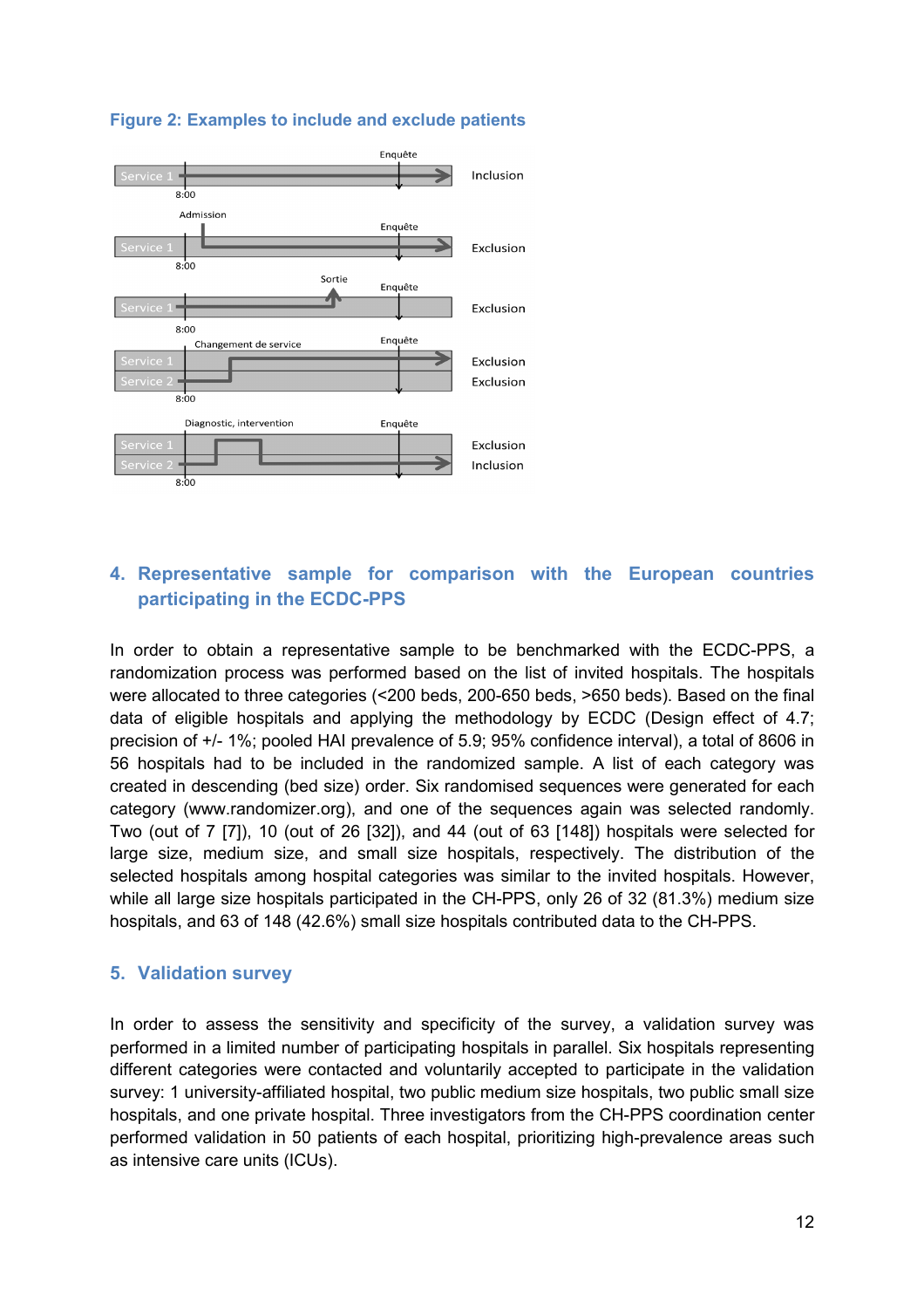# **Implementation**

## **1. List of participating hospitals**

Ninety-six hospitals accepted to participate in the survey. The hospitals represented distinct hospital sites or hospital groups (Table 1).

#### **Table 1: Participating hospitals by canton in alphabetic order**

| AG           | Kantonsspital Aarau<br><b>Spital Muri</b>                           |
|--------------|---------------------------------------------------------------------|
|              | Asana Gruppe - Spital Menziken                                      |
|              | Asana Gruppe - Spital Leuggern                                      |
| Al           | Kantonales Spital und Pflegezentrum Appenzell                       |
| <b>AR</b>    | Spitalverbund Ausserrhoden - Spital Herisau                         |
| <b>BE</b>    | Inselspital-Gruppe - Inselspital Bern                               |
|              | Spitalzentrum Biel AG                                               |
|              | Spital STS AG - Spital Thun                                         |
|              | Spital STS AG - Spital Zweisimmen                                   |
| <b>BE</b>    | Regionalspital Emmental AG - Burgdorf                               |
|              | SRO AG - Spital Langenthal                                          |
|              | Hôpital du Jura Bernois SA - Hôpital St. Imier                      |
|              | Hôpital du Jura Bernois SA - Hôpital Moutier                        |
|              | Lindenhofgruppe - Lindenhofspital                                   |
|              | Lindenhofgruppe - Sonnenhofspital                                   |
| BL           | Lindenhofgruppe - Engeriedspital<br><b>KSBL</b> - Spital Bruderholz |
|              | <b>KSBL</b> - Spital Liestal                                        |
|              | <b>KSBL</b> - Spital Laufen                                         |
| BS           | Universitätsspital Basel                                            |
|              | Claraspital                                                         |
|              | <b>UKBB</b>                                                         |
|              | <b>Felix-Platter Spital</b>                                         |
|              | Merian Iselin Klinik                                                |
| <b>FR</b>    | HFR Fribourg - Hôpital Cantonal                                     |
|              | Hôpital Daler                                                       |
| GЕ           | Hôpitaux Universitaires de Genève                                   |
|              | La Tour - Hôpital de la Tour                                        |
|              | La Tour - Clinique de Carouge                                       |
|              | Clinique Générale Beaulieu                                          |
| GR           | Kantonsspital Graubünden                                            |
|              | Spital Oberengadin                                                  |
|              | Regionalspital Surselva AG                                          |
| JU           | Hôpital du Jura - Hôpital Delémont                                  |
| $\mathsf{L}$ | Liechtensteinisches Landesspital                                    |
| LU           | Schweizer Paraplegiker-Zentrum, Nottwil                             |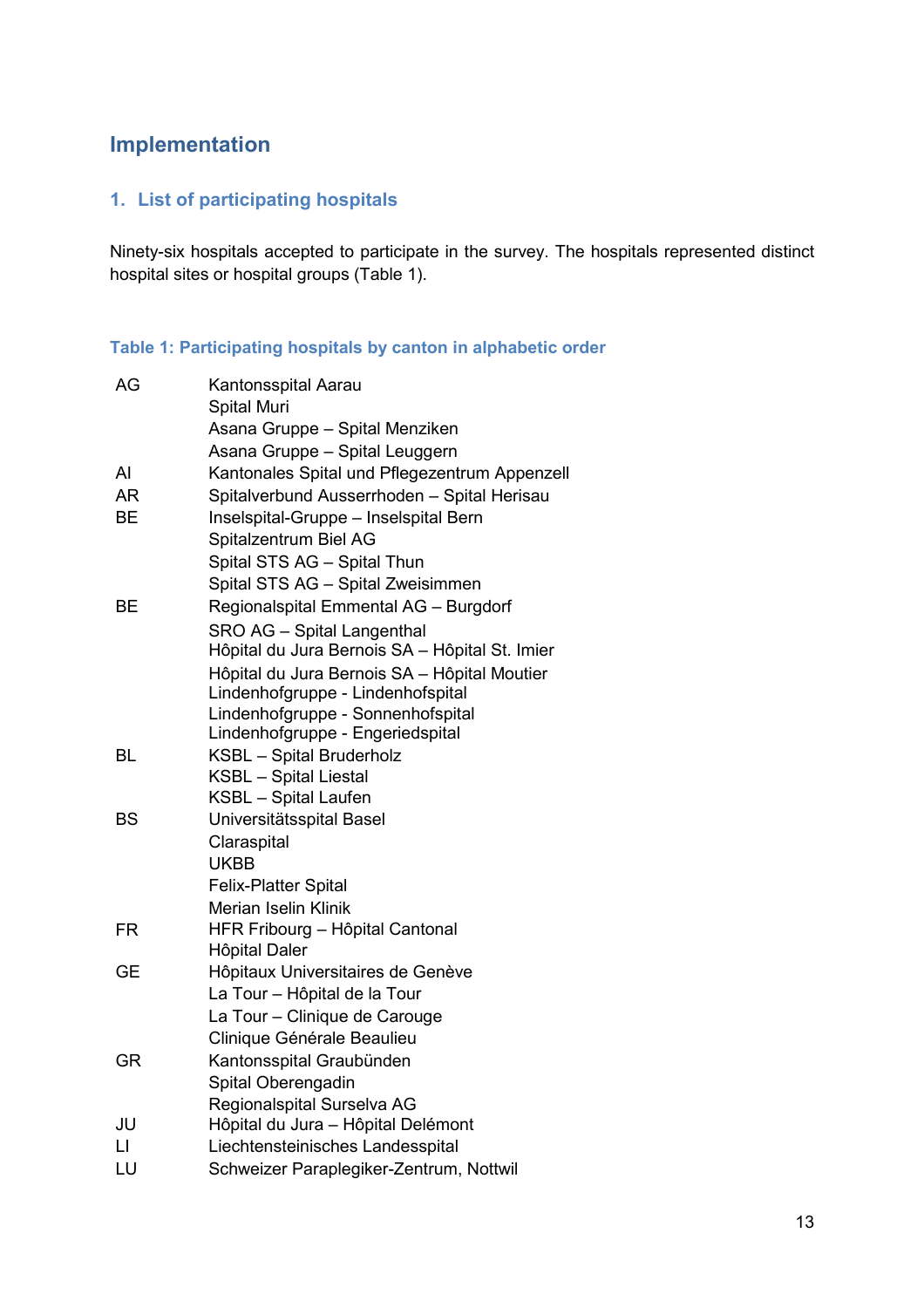| <b>NE</b> | Hôpital neuchâtelois - Neuchâtel                 |
|-----------|--------------------------------------------------|
|           | Hôpital neuchâtelois - La Chaux-de-Fonds         |
| SG        | Kantonsspital St. Gallen - St. Gallen            |
|           | Kantonsspital St. Gallen - Flawil                |
|           | Kantonsspital St. Gallen - Rorschach             |
|           | <b>SRFT - Spital Wil</b>                         |
|           | <b>SRFT - Spital Wattwil</b>                     |
|           | <b>SRWS - Spital Grabs</b>                       |
|           | <b>SRWS</b> - Spital Walenstadt                  |
|           | <b>SRWS - Spital Altstätten</b>                  |
|           | Ostschweizer Kinderspital                        |
|           | Hirslanden Gruppe - Klinik Stephanshorn          |
| <b>SO</b> | Solothurner Spitäler AG - Burgerspital Solothurn |
|           | Solothurner Spitäler AG - Kantonsspital Olten    |
|           | Solothurner Spitäler AG - Spital Dornach         |
|           | <b>Privatklinik Obach</b>                        |
| <b>SZ</b> | Spital Lachen                                    |
| TG        | Spital Thurgau AG - Kantonsspital Münsterlingen  |
|           | Spital Thurgau AG - Kantonsspital Frauenfeld     |
|           | Klinik Seeschau                                  |
| TI        | EOC - Ospedale Civico di Lugano                  |
|           | EOC - Ospedale Regionale Bellinzona e Valli      |
|           | EOC - Ospedale Regionale di Locarno              |
|           | EOC - Ospedale Regionale di Mendrisio            |
|           | EOC - Ospedale Regionale di Lugano Italiano      |
|           | Fondazione Cardiocentro Ticino                   |
|           | Clinica Luganese Moncucco                        |
| VD        | <b>CHUV</b>                                      |
|           | Hôpital ophtalmique Jules-Gonin                  |
|           | eHnv - Hôpital de Yverdon-les-Bains              |
|           | eHnv - Hôpital Saint-Loup                        |
|           | EHC - Hôpital Morges                             |
|           | HRC - Hôpital Samaritain                         |
|           | HRC – Hôpital Aigle                              |
|           | HRC - Hôpital Vevey Providence                   |
|           | <b>HRC</b> - Hôpital Montreux                    |
|           | GHOL - Hôpital de Nyon                           |
|           | GHOL - Hôpital de Rolle                          |
|           | Hôpital intercantonal de la Broye                |
|           | Hôpital du Pays-d'Enhaut, Château d'Œx           |
|           | RSBJ - Sainte-Croix                              |
|           | Clinique de La Source                            |
|           | Hirslanden-Gruppe - Clinique Bois-Cerf           |
|           | Hirslanden-Gruppe - Clinique Cecil               |
| <b>VS</b> | Centre Hospitalier du Valais Romand              |
|           | Spitalzentrum Oberwallis                         |
|           | HRC - Hôpital Monthey                            |
|           | Clinique de Valère                               |
| ΖG        | Kantonsspital Zug                                |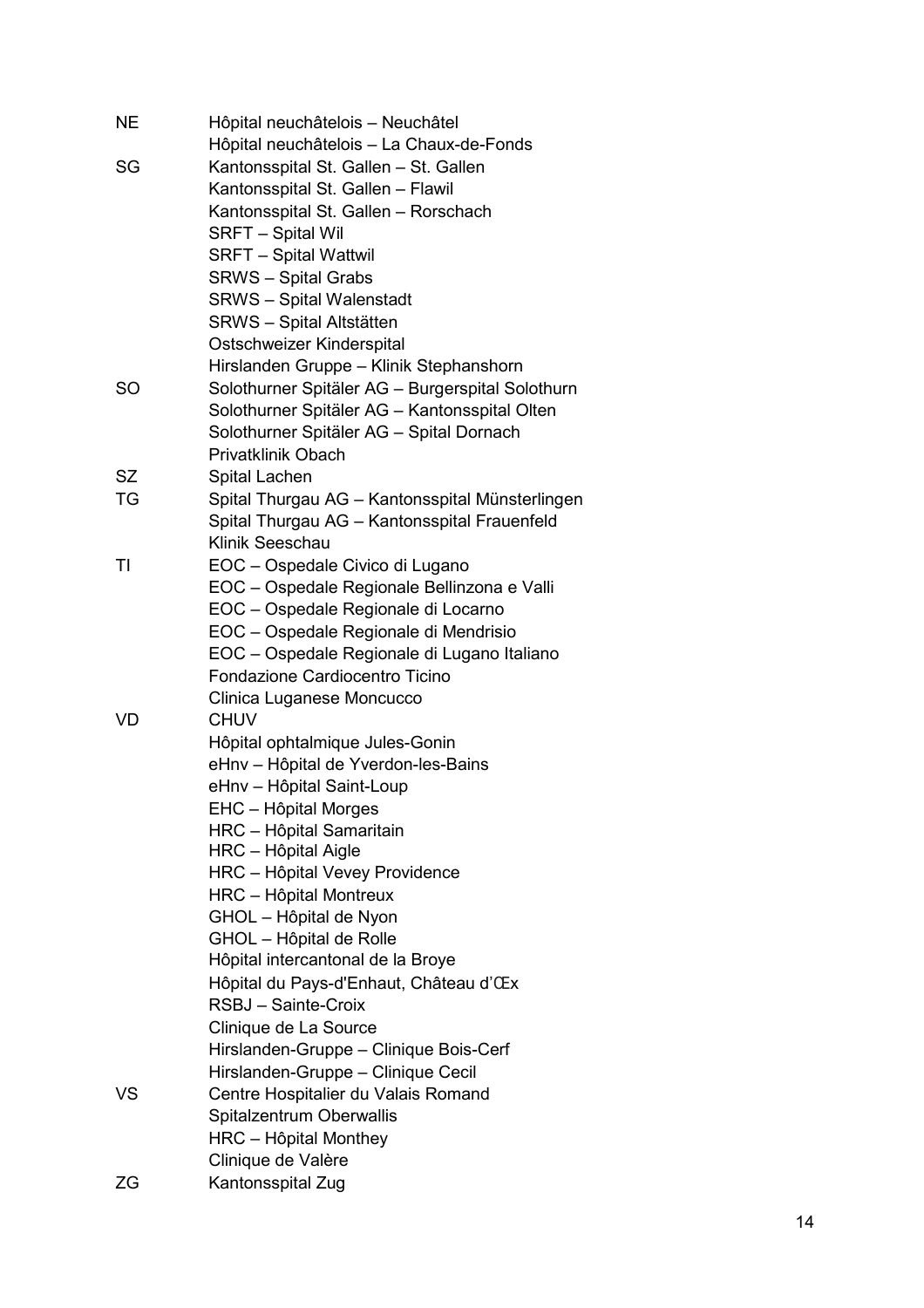ZH Universitätsspital Zürich Stadtspital Waid Spital Uster Spital Limmattal GZO – Spital Wetzikon Spital Bülach Universitäts-Kinderspital Zürich Spital Affoltern Hirslanden Gruppe – Klinik Hirslanden Klinik Susenberg

## **2. Swiss PPS website**

The CH-PPS website was created as an information platform destined to participating hospitals, and to anyone interested in knowing more about this survey. Information, documents, protocols, codelists as well as a "Frequently Asked Questions" were regularly updated. In addition, dates for training courses and the link to the database for data entering were provided: https://www.swissnoso.ch/forschung-entwicklung/punktpraevalenz-erhebung-2017/ueber-die-punktpraevalenz-erhebung/ (accessed 14 December 2017).

## **3. Training-the trainor courses**

The CH-PPS coordination center organized seven interactive training courses for hospital investigators: four in the German-speaking region (three in German, one in French), two in the French-speaking region, and one in Ticino (in French). The courses offered a structured methodology, encouraging a participative, problem-solving approach by discussing clinical cases, and interactive use of the database. The duration was 4 hours and participation was free of charge. Study material, beverages and lunch were provided. A total of 174 healthcare professionals attended the courses. In addition, regional courses were organized in the cantons Vaud and St. Gallen.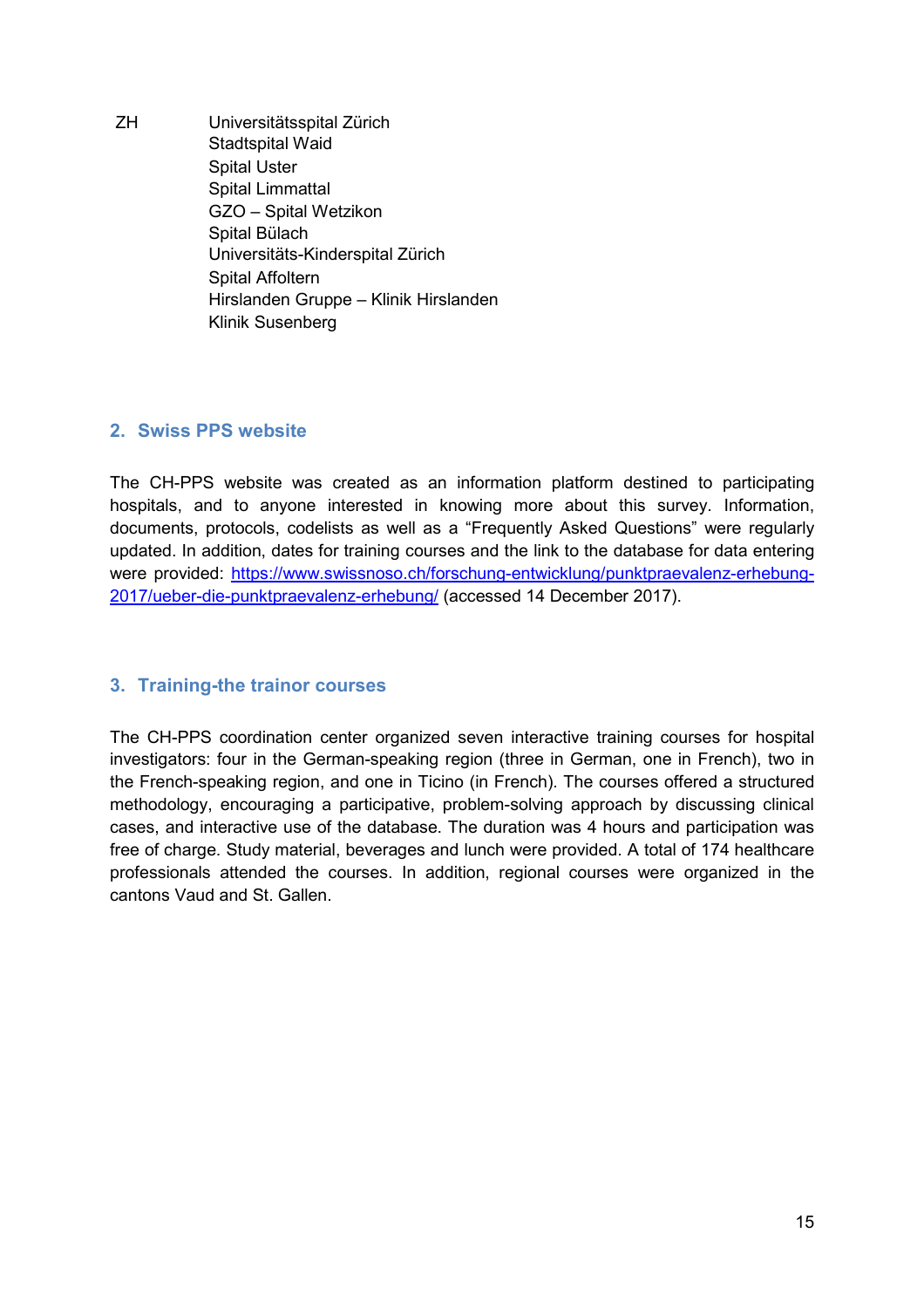#### **Table 2: Training-the trainor courses schedule**

| <b>Date</b> | <b>Place</b>                                         | Language  |  |
|-------------|------------------------------------------------------|-----------|--|
|             | 14.03.2017 Clinique romande de réadaptation, Sion    | FR.       |  |
|             | 16.03.2017 Swiss Alcohol Board (SAB), Bern           | <b>DE</b> |  |
|             | 21.03.2017 Inselspital, Bern                         | FR.       |  |
|             | 23.03.2017 Universitätsspital Zürich, Zürich         | <b>DE</b> |  |
|             | 04.04.2017 Hôpitaux Universitaires de Genève, Geneva | FR.       |  |
|             | 06.04.2017 Allresto GmbH, Bern                       | <b>DE</b> |  |
|             | 27.04.2017 Ospedale Regionale di Lugano, Lugano      | FR        |  |

### **4. Data collection**

Data collection was conducted **from 1st April to 30 June 2017.** Participating hospitals were free to choose a suitable date or time frame (of maximal 2 weeks) within this period.

### **5. Data management**

After data collection by case report forms (CRFs), data were entered into the electronic CH-PPS database. Hospitals were free to enter data directly into the database without formally using paper CRFs. Data had to be entered on 31 July 2017. A data cleaning process was established, in which hospitals were contacted if necessary; the database was closed on 27 September 2017 for data entry. Hospitals had the option to download their own data (without benchmarking) in different formats (html, csv, pdf). Data were analyzed using STATA version 13 (STATA Corporation); validated PPS-data were provided by Carl Suetens from ECDC, applying the identical methodology used in the ECDC-PPS.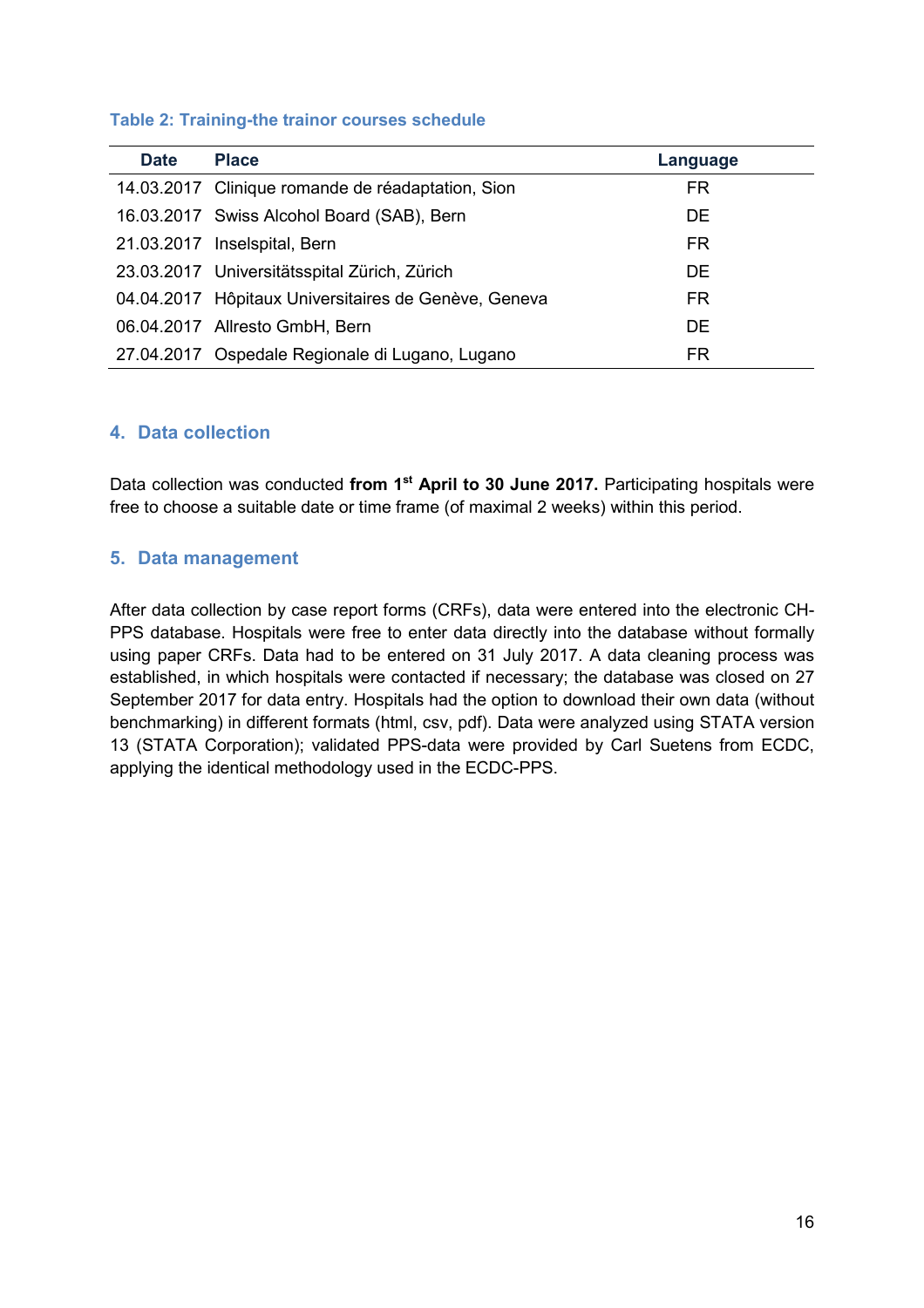# **Results**

# **1. Hospital-level data**

Hospital indicator data were selected based on an ECDC-initiated systematic review on Hospital organization, management, and structure for the prevention of healthcareassociated infections (SIGHT), coordinated by the University of Geneva Hospitals (HUG).<sup>18</sup> The systematic review identified ten key components for successful HAI-prevention: 1) organisation of infection control at the hospital level; 2) bed occupancy, staffing, workload, and employment of pool or agency nurses; 3) availability of and ease of access to materials and equipment and optimum ergonomics; 4) appropriate use of guidelines; 5) education and training; 6) auditing; 7) surveillance and feedback; 8) multimodal and multidisciplinary prevention programmes that include behavioural change; 9) engagement of champions; and 10) positive organisational culture. An expert committee agreed on a number of indicators to be allocated to the key components for surveillance purposes. In a multistep consultation process by the authors, the ECDC ARHAI (antibiotic resistance and healthcare-associated infection) coordinators, and EU/EEA national focal points on IPC, a number of indicators were selected to be addressed by the ECDC-PPS. The CH-PPS adopted these indicators in the protocol in order to benchmark the Swiss data to the ECDC data.

## **A. Hospital characteristics**

A total of 96 hospitals participated in the CH-PPS in 2017 (Tables 1, 3, 4). Median (Interquartile range [IQR]) duration of data collection was 2 (1-5) days, with three hospitals using more than 14 days. All adult and mixed university-affiliated hospitals participated in the CH-PPS. However, only two of three free-standing children's hospitals participated, and one mixed university hospital did not collect data on children.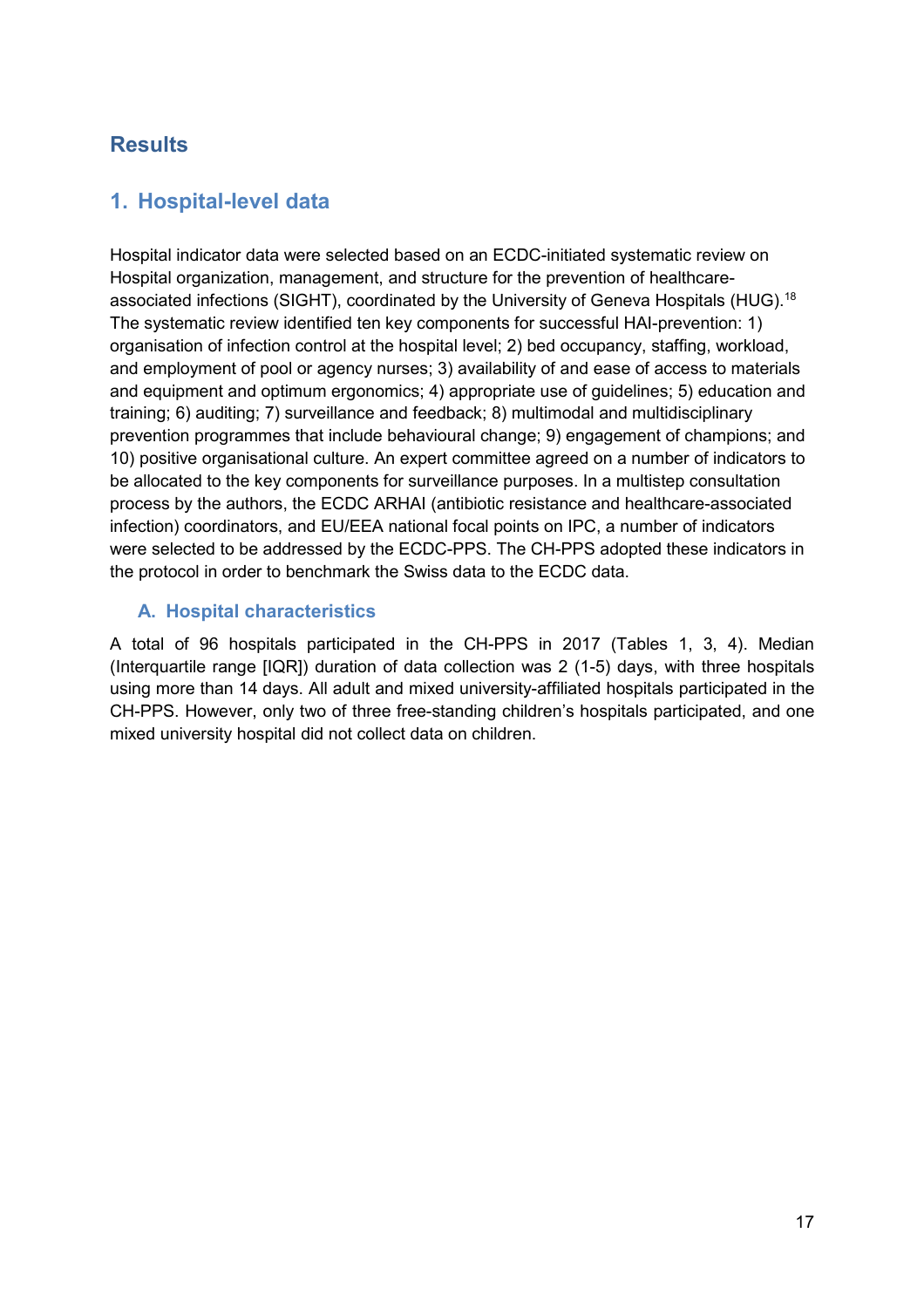Most hospitals (68/96, 70.8%) were public, 14 (14.6%) were private-not-for-profit, and another 14 (14.6%) private-for-profit hospitals.

|                                | Participating<br>hospitals | Eligible<br>hospitals | Size (beds)                  | <b>Patients in PPS</b>       |
|--------------------------------|----------------------------|-----------------------|------------------------------|------------------------------|
|                                | (N)                        | (N)                   | $(N, \text{mean } [95\%CI])$ | $(N, \text{mean } [95\%CI])$ |
| <b>Hospital size</b>           |                            |                       |                              |                              |
| $<$ 200 beds                   | 63                         | 1148                  | 98 (86-111)                  | 56 (47-65)                   |
| 200-650 beds                   | 26                         | 32                    | 289 (256-322)                | 168 (142-195)                |
| $>650$ beds                    | 7                          | $\overline{7}$        | 1102 (670-1535)              | 719 (422-1016)               |
| Hospital category <sup>2</sup> |                            |                       |                              |                              |
| Primary                        | 38                         | <b>ND</b>             | 135 (106-164)                | 71 (52-90)                   |
| Secondary                      | 40                         | <b>ND</b>             | 182 (136-228)                | 108 (81-135)                 |
| Tertiary                       | 11                         | <b>ND</b>             | 762 (374-1150)               | 504 (246-763)                |
| Specialised care               | 7                          | <b>ND</b>             | 91 (8-173)                   | 52 (11-92)                   |
| Ownership                      |                            |                       |                              |                              |
| <b>Public</b>                  | 68                         | ND                    | 253 (174-332)                | 147 (96-198)                 |
| Private not for profit         | 14                         | ND                    | 195 (62-328)                 | 149 (37-261)                 |
| Private for profit             | 14                         | <b>ND</b>             | 106 (55-157)                 | 60 (25-95)                   |
| <b>All hospitals</b>           | 96                         | 187                   | 223 (164-283)                | 135 (95-174)                 |

#### **Table 3: Hospital size and number of patients included in the CH-PPS**

 $1$  The proportion of hospitals with less than 200 beds in the survey was relatively low compared with middle-size hospitals (200-650 beds) or big-size hospitals (>650 beds). This low proportion concerns especially very small-size acute-care settings (<100 beds). From the 187 acute-care hospitals, 101 have less than 100 beds. From the 86 hospitals with equal or more than 100 beds, 68 (79.1%) participated in the survey. All 5 universityaffiliated hospitals also participated in the survey, including the two freestanding universityaffiliated children's hospitals.

 $2$  The protocol did provide a definition for hospital category. The analysis is based on selfreporting by the hospitals.

ND: not determined; data on ownership and hospital category were defined as provided by the participating hospitals.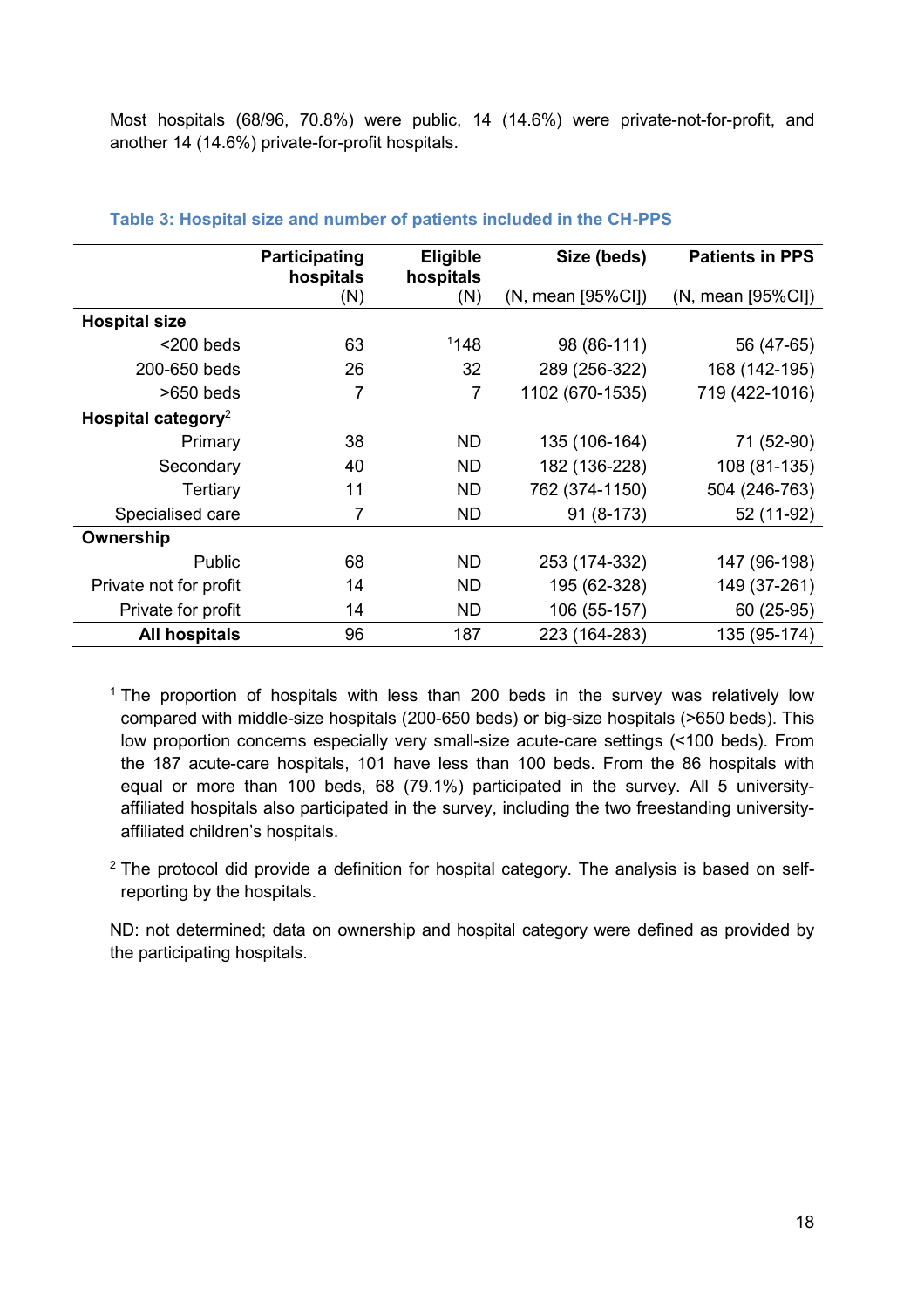The 96 hospitals participating in the survey provided data on 12'931 patients (Table 4).

|                          | <b>Hospitals</b> | <b>Total beds</b> | <b>Total patients in PPS</b> |
|--------------------------|------------------|-------------------|------------------------------|
|                          | (N)              | (N)               | (N)                          |
| <b>Hospital size</b>     |                  |                   |                              |
| $<$ 200 beds             | 63               | 6194              | 3516                         |
| 200-650 beds             | 26               | 7514              | 4380                         |
| $>650$ beds              | 7                | 7717              | 5035                         |
| <b>Hospital category</b> |                  |                   |                              |
| Primary                  | 38               | 5132              | 2694                         |
| Secondary                | 40               | 7279              | 4325                         |
| Tertiary                 | 11               | 8378              | 5549                         |
| Specialised care         | 7                | 636               | 363                          |
| Ownership                |                  |                   |                              |
| Public                   | 68               | 17215             | 10009                        |
| Private not for profit   | 14               | 2728              | 2082                         |
| Private for profit       | 14               | 1482              | 840                          |
| All hospitals            | 96               | 21425             | 12931                        |

#### **Table 4: Number of available beds and patients included in the CH-PPS**

The numbers of patients included in the PPS is lower compared to the number of total beds due to bed occupation, and the specific inclusion/exclusion criteria for patients (e.g. patients to be discharged during the day, or new admissions after 8.00 were excluded). The proportion of included patients to total beds is in line with the experience of the CH-PPS coordinating centre with previous local PPSs.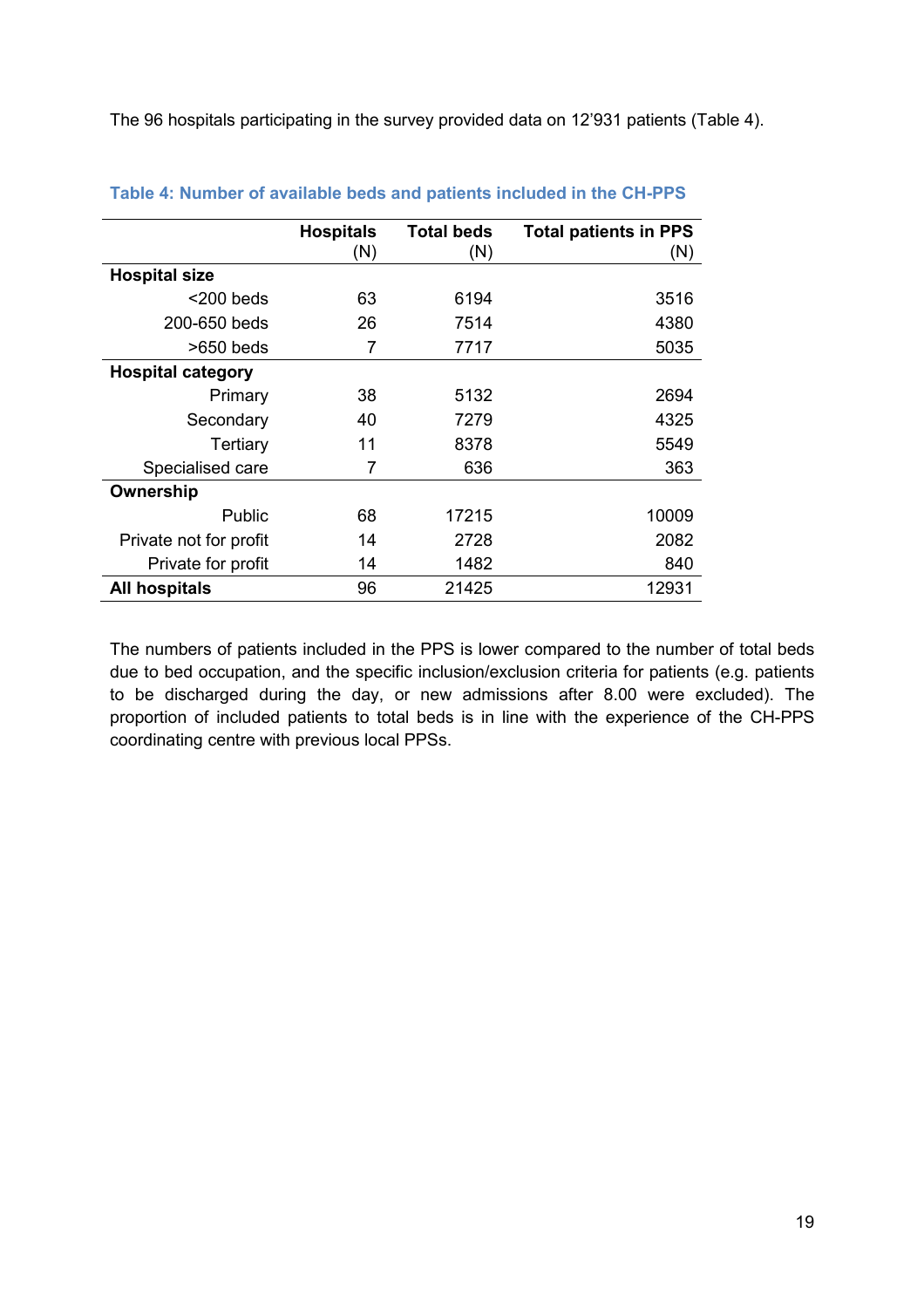Tables 5 and 6 summarize indicator data on the participating hospitals, stratified by hospital size, hospital category, and ownership.

**Table 5: Hospital discharges in a given year** 

|                          |                        | <b>Results</b><br>median (IQR) | *Data source<br>(N) |
|--------------------------|------------------------|--------------------------------|---------------------|
|                          |                        |                                |                     |
| <b>Hospital size</b>     |                        |                                |                     |
|                          | $<$ 200 beds           | 3999 (2338-6568)               | 62                  |
|                          | 200-650 beds           | 11828 (10506-14486)            | 26                  |
|                          | $>650$ beds            | 40349 (28701-47522)            | 7                   |
| <b>Hospital category</b> |                        |                                |                     |
|                          | Primary                | 5125 (2432-7993)               | 37                  |
|                          | Secondary              | 7608 (3547-11470)              | 40                  |
|                          | Tertiary               | 27750 (17564-47522)            | 11                  |
|                          | Specialised care       | 1271 (798-2874)                |                     |
| Ownership                |                        |                                |                     |
|                          | Public                 | 7039 (3073-11871)              | 67                  |
|                          | Private not for profit | 6304 (4106-7902)               | 14                  |
|                          | Private for profit     | 4042 (2000-7350)               | 14                  |
| <b>Total CH</b>          |                        | 6455 (2950-11360)              | 95                  |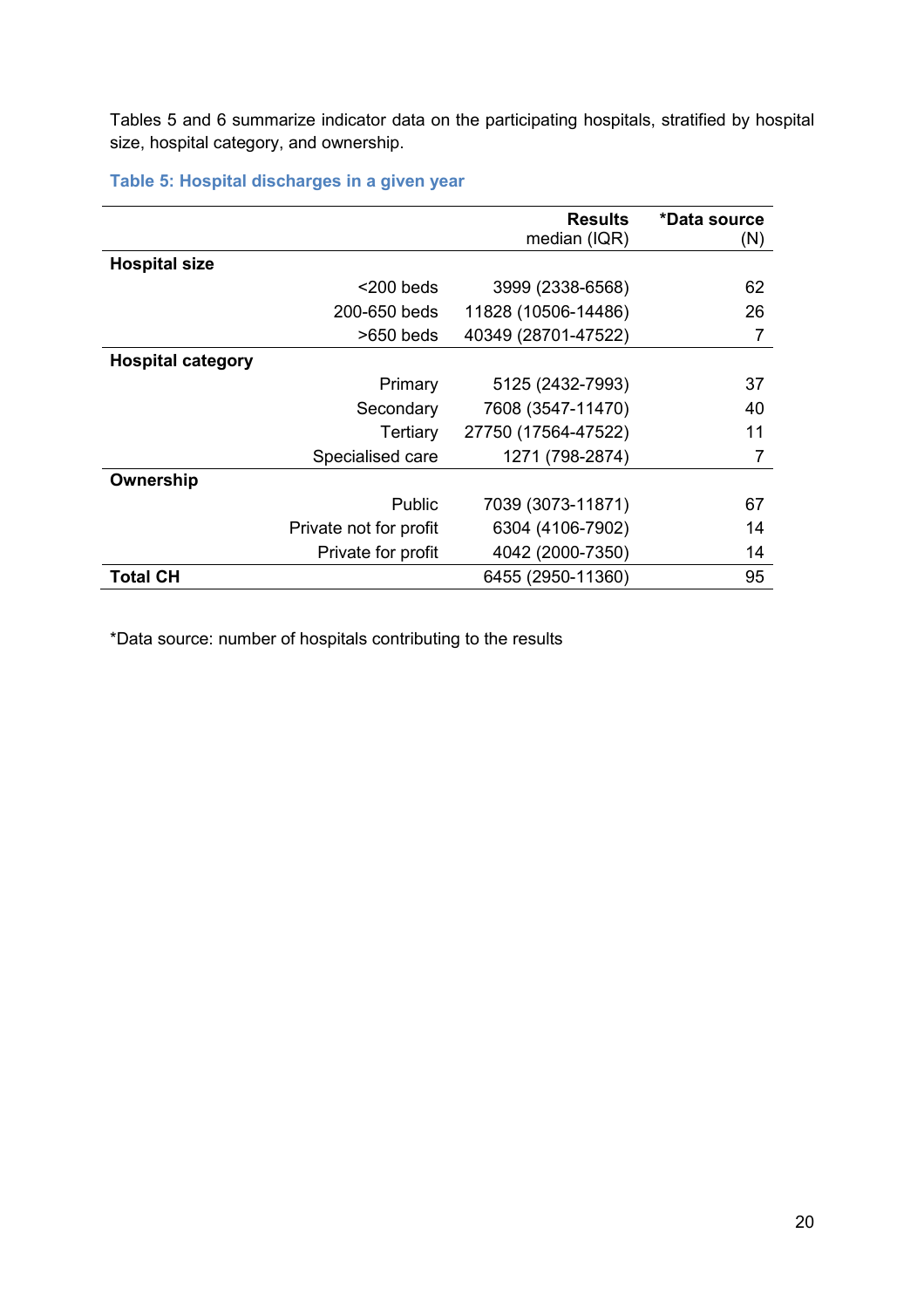Median length of stay of participating patients (as defined as days to CH-PPS) was higher in specialized care hospitals compared to the other hospital categories (Table 6).

## **Table 6: Length of stay (days)**

|                          |                        | <b>Results</b> | *Data source |
|--------------------------|------------------------|----------------|--------------|
|                          |                        | median (IQR)   | (N)          |
| <b>Hospital size</b>     |                        |                |              |
|                          | $<$ 200 beds           | $6(5-7)$       | 62           |
|                          | 200-650 beds           | $6(5-7)$       | 26           |
|                          | $>650$ beds            | $7(6-10)$      | 7            |
| <b>Hospital category</b> |                        |                |              |
|                          | Primary                | $6(5-7)$       | 37           |
|                          | Secondary              | $6(5-7)$       | 40           |
|                          | Tertiary               | $7(6-8)$       | 11           |
|                          | Specialised care       | $9(5-18)$      | 7            |
| Ownership                |                        |                |              |
|                          | Public                 | $6(5-7)$       | 67           |
|                          | Private not for profit | $6(5-7)$       | 14           |
|                          | Private for profit     | $5(4-6)$       | 14           |
| <b>Total CH</b>          |                        | $6(5-7)$       | 95           |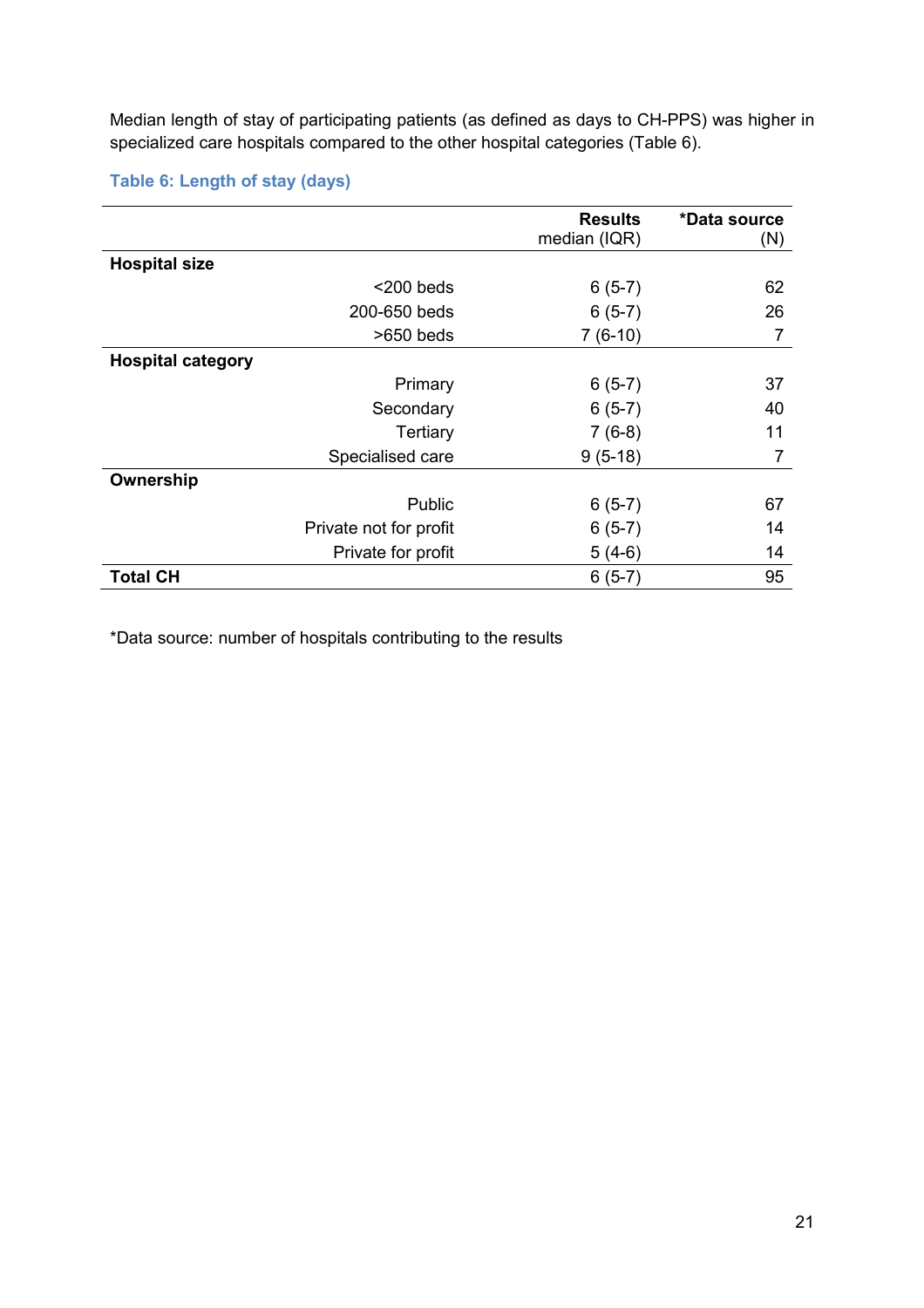## **B. Isolation capacity**

Tables 7 to 10 summarize the isolation capacity of hospitals, stratified by hospital size, hospital category, and ownership. Data on the number of hospital rooms and single rooms were provided only by 40 and 41 hospitals, respectively. This limits generalisability for Switzerland.

## **Table 7: Hospital rooms**

|                          |                        | <b>Results</b><br>mean (95%CI) | *Data source<br>(N) |
|--------------------------|------------------------|--------------------------------|---------------------|
| <b>Hospital size</b>     |                        |                                |                     |
|                          | $<$ 200 beds           | 52 (41-64)                     | 26                  |
|                          | 200-650 beds           | 157 (101-212)                  | 12                  |
|                          | $>650$ beds            | 412 (NA)                       | 2                   |
| <b>Hospital category</b> |                        |                                |                     |
|                          | Primary                | 60 (40-81)                     | 15                  |
|                          | Secondary              | 111 (63-159)                   | 16                  |
|                          | Tertiary               | 246 (24-467)                   | 5                   |
|                          | Specialised care       | $39(7-70)$                     | 4                   |
| Ownership                |                        |                                |                     |
|                          | Public                 | 124 (70-179)                   | 23                  |
|                          | Private not for profit | 76 (39-112)                    | 10                  |
|                          | Private for profit     | 64 (27-101)                    |                     |
| <b>Total CH</b>          |                        | 102 (69-135)                   | 40                  |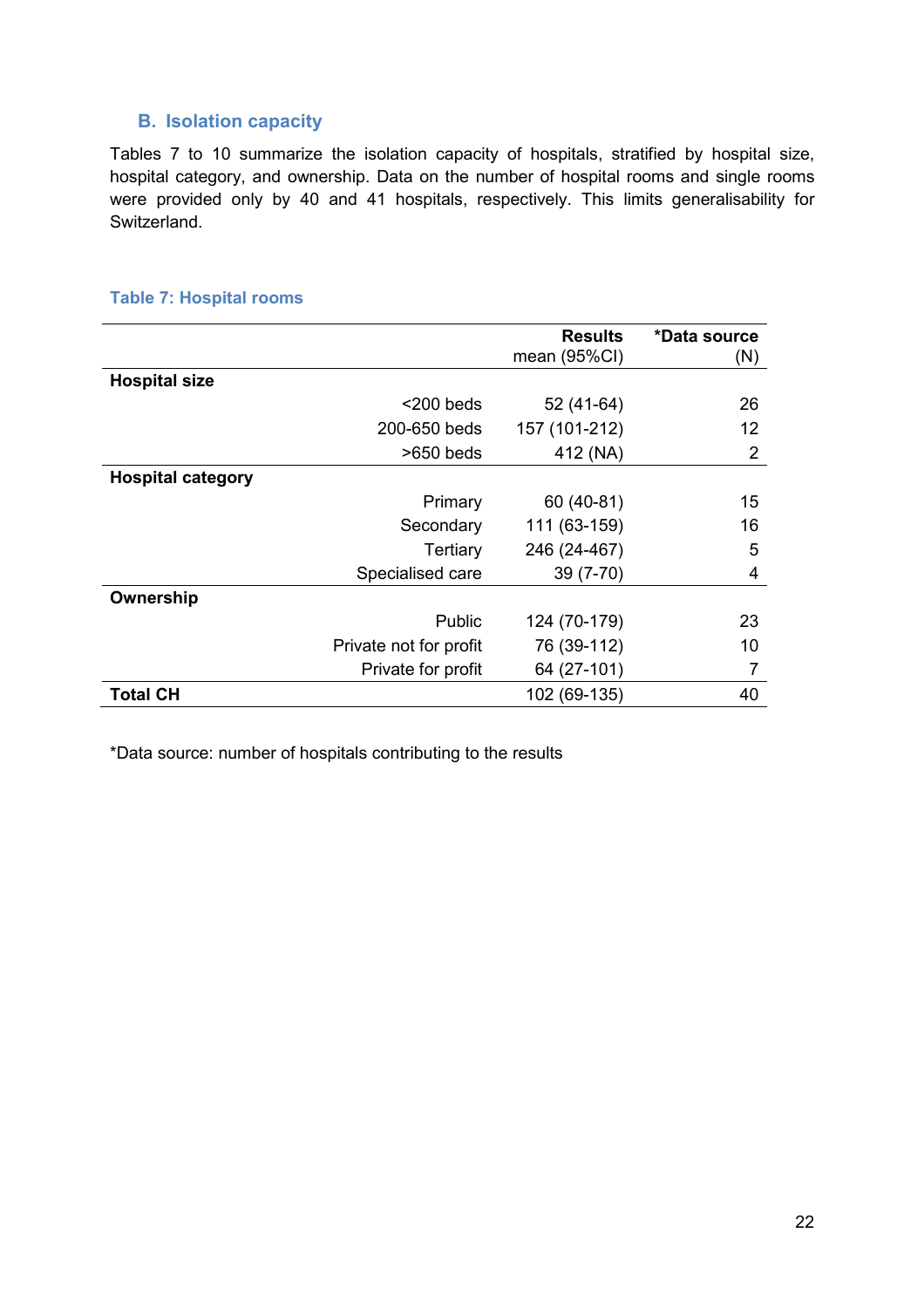### **Table 8: Beds per hospital room**

|                          |                        | <b>Results</b><br>mean (95%CI) | *Data source<br>(N) |
|--------------------------|------------------------|--------------------------------|---------------------|
| <b>Hospital size</b>     |                        |                                |                     |
|                          | $<$ 200 beds           | $1.9(1.5-2.4)$                 | 24                  |
|                          | 200-650 beds           | $2.5(1.1-3.8)$                 | 11                  |
|                          | $>650$ beds            | 2(NA)                          | 1                   |
| <b>Hospital category</b> |                        |                                |                     |
|                          | Primary                | $2.5(1.4-3.7)$                 | 13                  |
|                          | Secondary              | $1.6(1.3-1.9)$                 | 15                  |
|                          | Tertiary               | 2(NA)                          | 4                   |
|                          | Specialised care       | $2.5(0-6.3)$                   | 4                   |
| Ownership                |                        |                                |                     |
|                          | Public                 | $2.5(1.7-3.3)$                 | 20                  |
|                          | Private not for profit | $1.7(1.3-2.1)$                 | 9                   |
|                          | Private for profit     | $1.4(0.9-1.9)$                 |                     |
| <b>Total CH</b>          | <b>Total CH</b>        | $2.1(1.6-2.6)$                 | 36                  |

\*Data source: number of hospitals contributing to the results

Data on beds per patient room could be calculated only for 36 hospitals due to lack of data on hospital rooms or differences (year, data on the entire hospital or the proportion of participating wards) between numerator (total beds) and denominator (number of hospital rooms). In Switzerland, hospital rooms host 2.1 beds on average without significant differences across hospital size or hospital category. However, the average number of beds per room is much lower in private-for-profit hospitals (Table 8).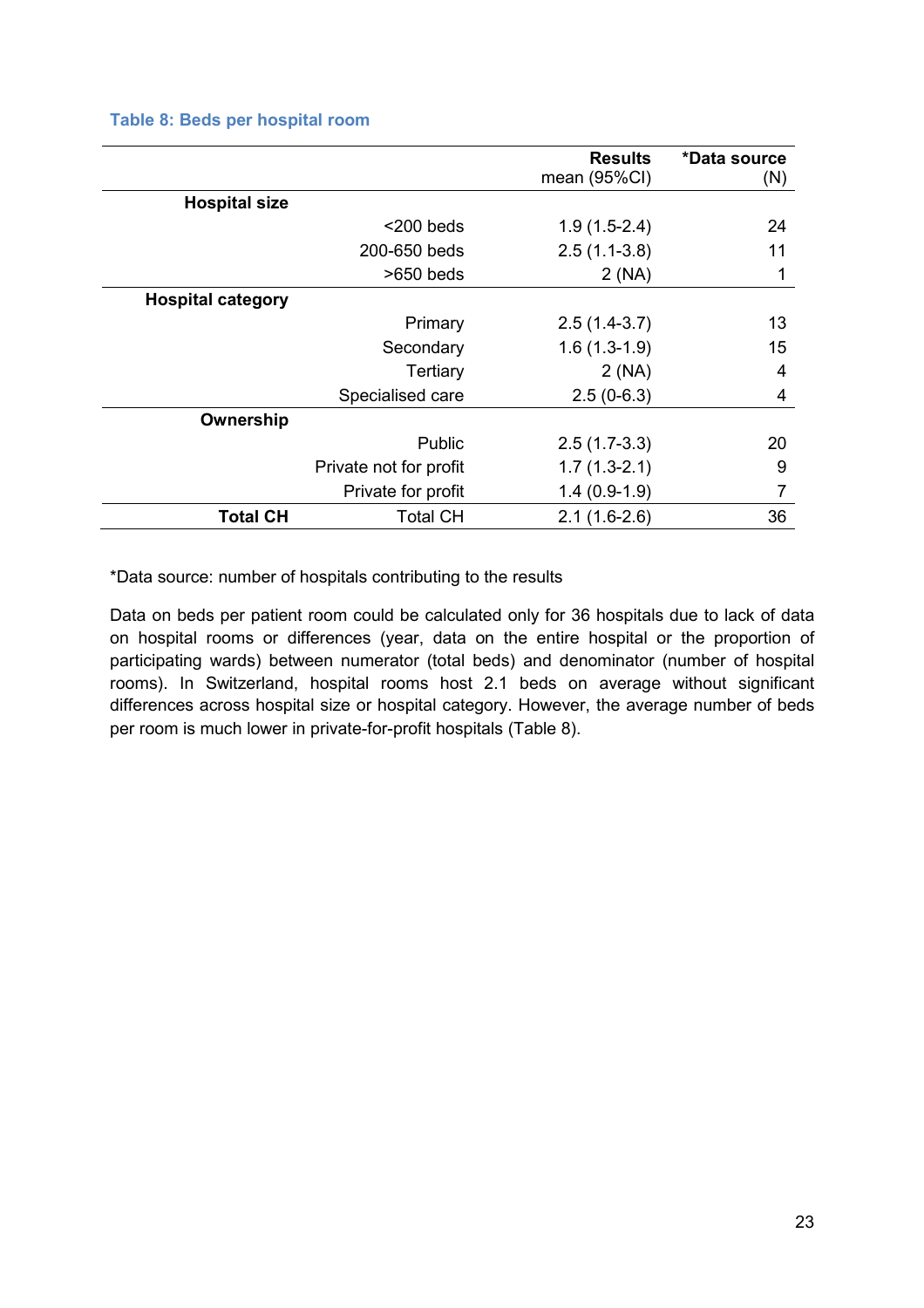|                          |                        | <b>Results</b><br>mean % (95%CI) | *Data source<br>(N) |
|--------------------------|------------------------|----------------------------------|---------------------|
| <b>Hospital size</b>     |                        |                                  |                     |
|                          | $<$ 200 beds           | 36.8 (29.5-44.1)                 | 26                  |
|                          | 200-650 beds           | 32.7 (24.8-40.6)                 | 12                  |
|                          | $>650$ beds            | 34.4 (NA)                        | 2                   |
| <b>Hospital category</b> |                        |                                  |                     |
|                          | Primary                | 35.3 (23.5-47.2)                 | 15                  |
|                          | Secondary              | 36.3 (28.9-43.8)                 | 16                  |
|                          | Tertiary               | 32.3 (21.6-43.0)                 | 5                   |
|                          | Specialised care       | 36.4 (17.2-55.6)                 | 4                   |
| Ownership                |                        |                                  |                     |
|                          | Public                 | 30.2 (25.1-35.2)                 | 23                  |
|                          | Private not for profit | 33.9 (25.9-41.8)                 | 10                  |
|                          | Private for profit     | 55.0 (35.3-74.7)                 | 7                   |
| <b>Total CH</b>          |                        | 35.5 (30.3-40.6)                 | 40                  |

### **Table 9: Proportion of single rooms (among all rooms)**

\*Data source: number of hospitals contributing to the results

The proportion of single rooms in Switzerland with an average of 35.5% of all hospital rooms is relatively high. Interestingly, there are not many differences across hospital sizes and hospital categories. However, the proportion in private-for-profit hospitals was significantly higher compared to public hospitals (Table 9).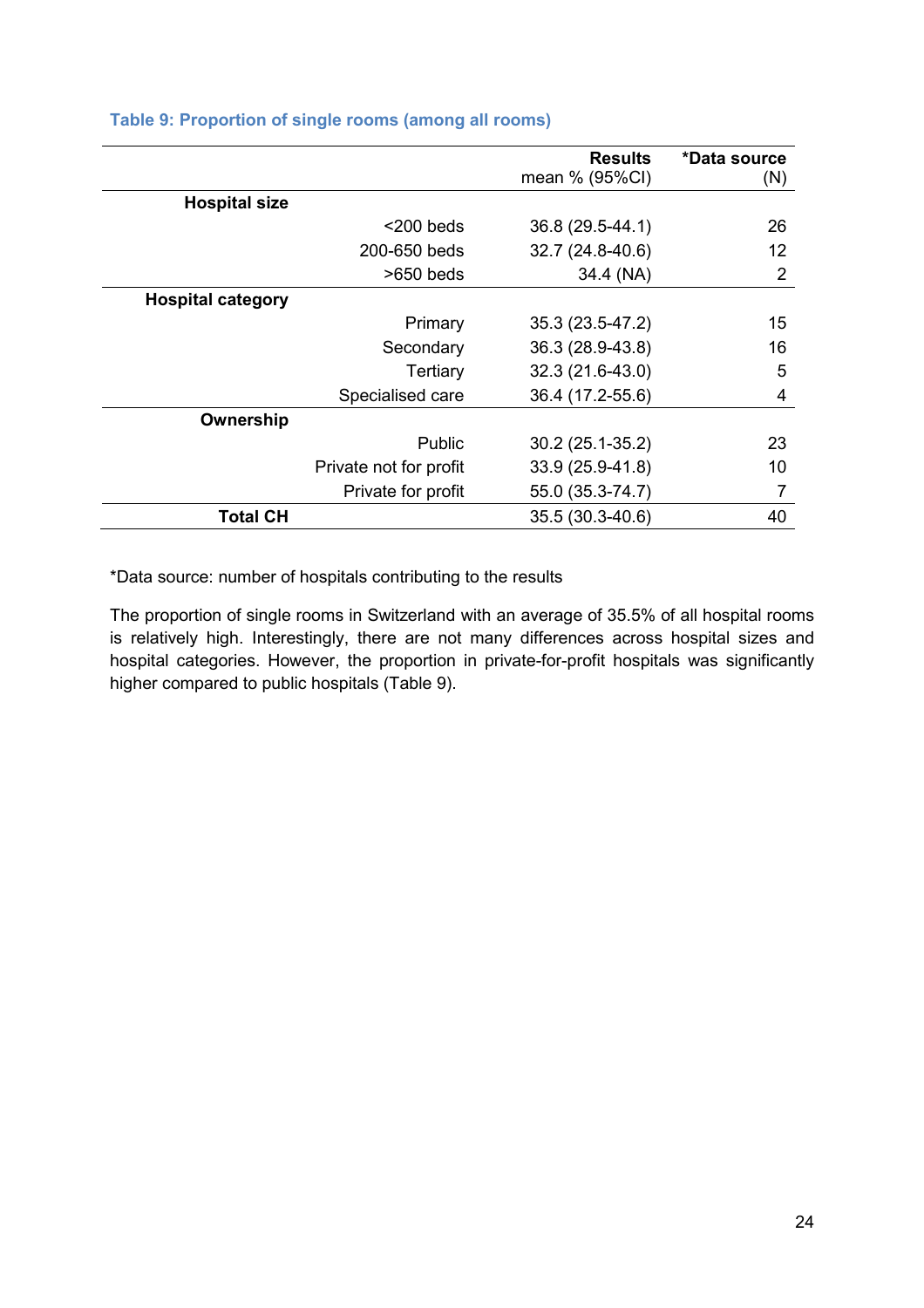|                          |                        | <b>Results</b><br>mean % (95%CI) | *Data source<br>(N) |
|--------------------------|------------------------|----------------------------------|---------------------|
| <b>Hospital size</b>     |                        |                                  |                     |
|                          | $<$ 200 beds           | 83.9 (74.4-93.4)                 | 27                  |
|                          | 200-650 beds           | 86.6 (75.5-97.7)                 | 12                  |
|                          | $>650$ beds            | 90.5 (NA)                        | 2                   |
| <b>Hospital category</b> |                        |                                  |                     |
|                          | Primary                | 87.3 (76.4-98.1)                 | 16                  |
|                          | Secondary              | 83.8 (75.0-92.5)                 | 16                  |
|                          | Tertiary               | 75.5 (22.7-100.0)                | 5                   |
|                          | Specialised care       | 92.9 (79.7-100.0)                | 4                   |
| Ownership                |                        |                                  |                     |
|                          | Public                 | 80.5 (69.5-91.5)                 | 23                  |
|                          | Private not for profit | 87.7 (78.1-97.3)                 | 10                  |
|                          | Private for profit     | 94.6 (82.8-100.0)                | 8                   |
| <b>Total CH</b>          |                        | 85.0 (78.2-91.8)                 | 41                  |

## **Table 10: Proportion of single rooms with toilet and shower (among single rooms)**

\*Data source: number of hospitals contributing to the results

Most single rooms in Switzerland are equipped with toilet and shower. Even in public hospitals, this proportion is around 80%; in private-for-profit hospitals, almost all single rooms are equipped with individual toilet and shower.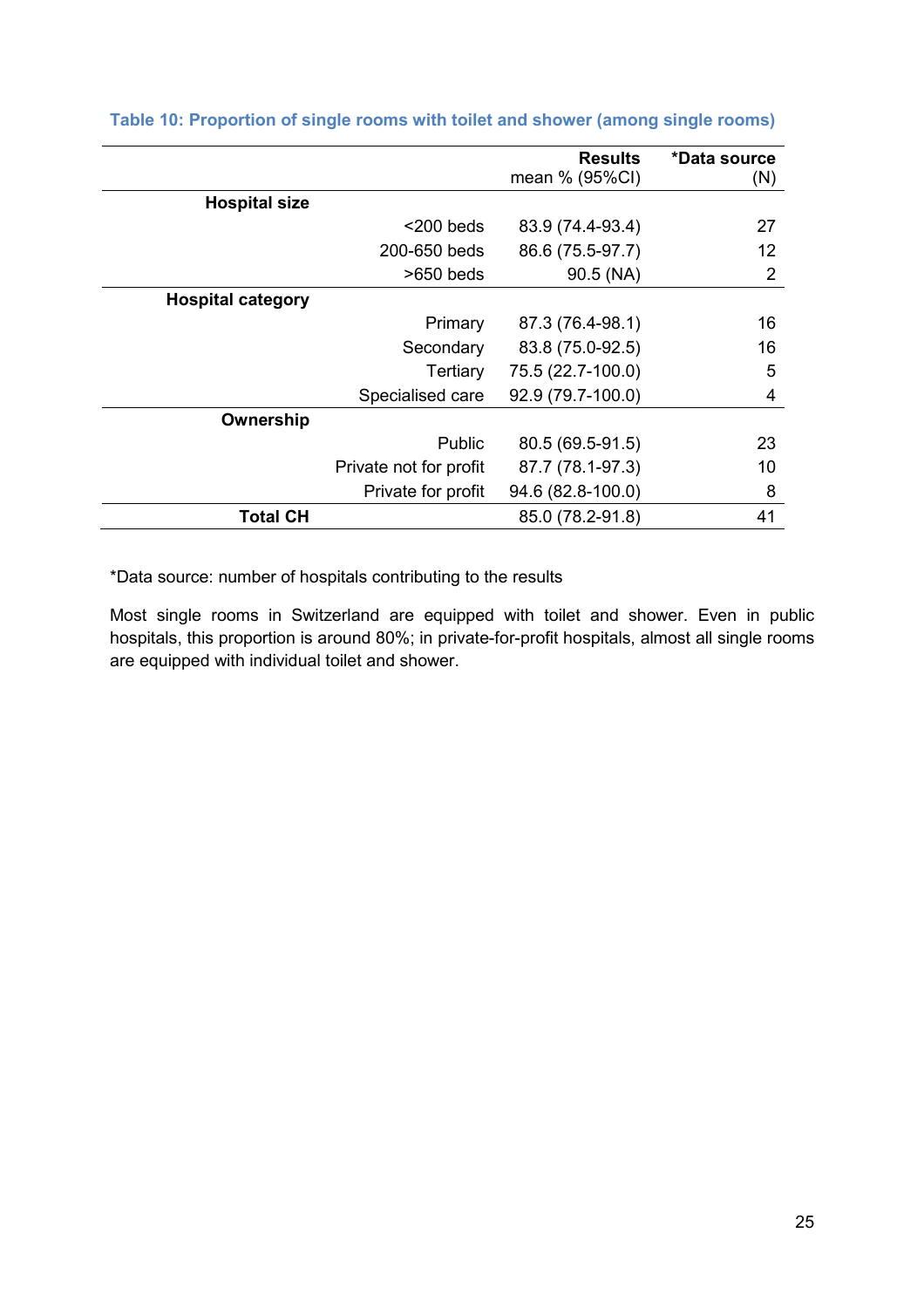## **C. Staffing, workload, bed occupation**

Staffing (at the frontline) adapted to the acuity of care has been shown to be associated with fewer HAIs. High bed occupation was shown to have a negative impact on the transmission of multidrug-resistant organisms (MDROs).<sup>18</sup>

Tables 11 to 14 summarize nurse-to-bed ratio for the entire hospital and the ICU both for registered nurses and nursing assistants. The data are stratified by hospital size, hospital type, and ownership.

|                          |                        | <b>Results</b><br>mean (95%CI) | *Data source<br>(N) |
|--------------------------|------------------------|--------------------------------|---------------------|
| <b>Hospital size</b>     |                        |                                |                     |
|                          | $<$ 200 beds           | 95.4 (84.0-106.8)              | 60                  |
|                          | 200-650 beds           | 113.7 (88.0-139.4)             | 22                  |
|                          | $>650$ beds            | 132.8 (86.1-179.6)             | 6                   |
| <b>Hospital category</b> |                        |                                |                     |
|                          | Primary                | 93.3 (76.2-110.3)              | 36                  |
|                          | Secondary              | 102.7 (88.8-116.6)             | 36                  |
|                          | Tertiary               | 142.3 (110.1-174.5)            | 10                  |
|                          | Specialised care       | 90.7 (22.8-158.5)              | 6                   |
| Ownership                |                        |                                |                     |
|                          | Public                 | 105.6 (92.7-118.6)             | 63                  |
|                          | Private not for profit | 96.5 (75.5-117.4)              | 11                  |
|                          | Private for profit     | 93.3 (65.3-121.3)              | 14                  |
| <b>Total CH</b>          |                        | 102.5 (92.2-112.8)             | 88                  |

#### **Table 11: Nurses per 100 hospital beds**

\*Data source: number of hospitals contributing to the results

Large size and tertiary care hospitals show the most favorable nurse-to-bed ratio. Interestingly, private-for-profit hospitals have (non-significant) lower ratios for registered nurses, but higher ratios for nursing assistants (Table 12).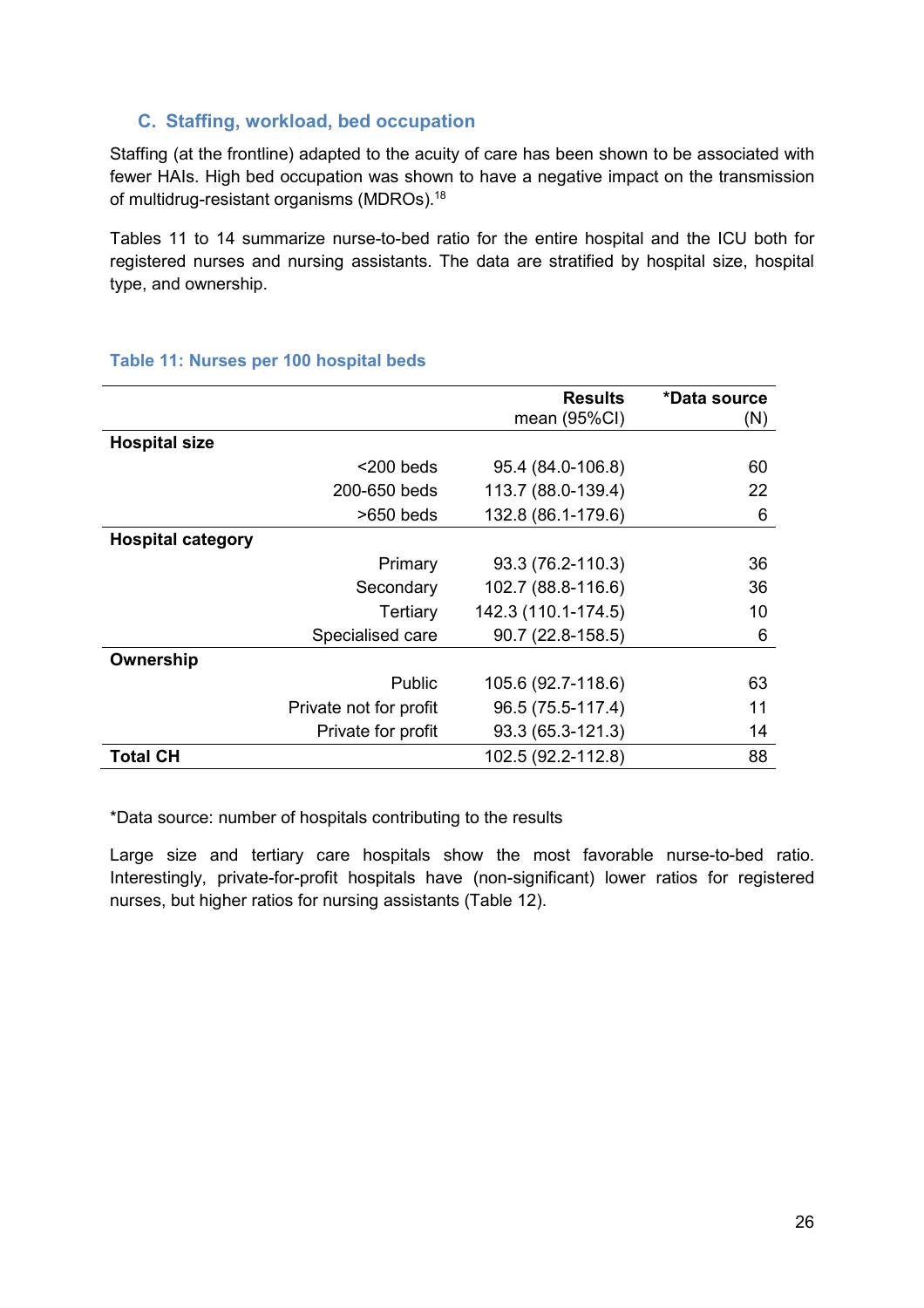|                          |                        | <b>Results</b>   | *Data source |
|--------------------------|------------------------|------------------|--------------|
|                          |                        | mean (95%CI)     | (N)          |
| <b>Hospital size</b>     |                        |                  |              |
|                          | $<$ 200 beds           | 24.8 (19.8-29.7) | 58           |
|                          | 200-650 beds           | 18.2 (10.7-25.6) | 20           |
|                          | $>650$ beds            | 24.5 (7.6-41.4)  | 6            |
| <b>Hospital category</b> |                        |                  |              |
|                          | Primary                | 23.8 (17.0-30.6) | 33           |
|                          | Secondary              | 22.3 (17.1-27.5) | 35           |
|                          | Tertiary               | 19.2 (7.5-30.9)  | 10           |
|                          | Specialised care       | $31.3(0.0-63.5)$ | 6            |
| Ownership                |                        |                  |              |
|                          | Public                 | 22.0 (17.5-26.5) | 59           |
|                          | Private not for profit | 23.1 (9.9-36.3)  | 11           |
|                          | Private for profit     | 28.1 (16.0-40.3) | 14           |
| <b>Total CH</b>          |                        | 23.2 (19.2-27.1) | 84           |

#### **Table 12: Nursing assistants per 100 hospital beds**

\*Data source: number of hospitals contributing to the results

### **Table 13: ICU nurses per ICU bed**

|                          |                        | <b>Results</b>  | *Data source   |
|--------------------------|------------------------|-----------------|----------------|
|                          |                        | mean (95%CI)    | (N)            |
| <b>Hospital size</b>     |                        |                 |                |
|                          | $<$ 200 beds           | $3.1(2.9-3.4)$  | 26             |
|                          | 200-650 beds           | $3.5(2.8-4.2)$  | 20             |
|                          | $>650$ beds            | $4.6(2.6-6.7)$  | 6              |
| <b>Hospital category</b> |                        |                 |                |
|                          | Primary                | $3.1(2.6-3.5)$  | 16             |
|                          | Secondary              | $3.6(3.0-4.1)$  | 24             |
|                          | Tertiary               | $3.9(2.6-5.2)$  | 10             |
|                          | Specialised care       | $3.2(0.0-11.4)$ | $\overline{2}$ |
| Ownership                |                        |                 |                |
|                          | <b>Public</b>          | $3.6(3.1-4.0)$  | 40             |
|                          | Private not for profit | $2.9(2.4-3.4)$  |                |
|                          | Private for profit     | $3.3(2.6-4.1)$  | 5              |
| <b>Total CH</b>          |                        | $3.5(3.1-3.8)$  | 52             |

\*Data source: number of hospitals contributing to the results

Large size and tertiary care hospitals show the most favorable nurse-to-bed ratio in the ICU. Employment of nursing assistants in this area is low and there are only a few differences.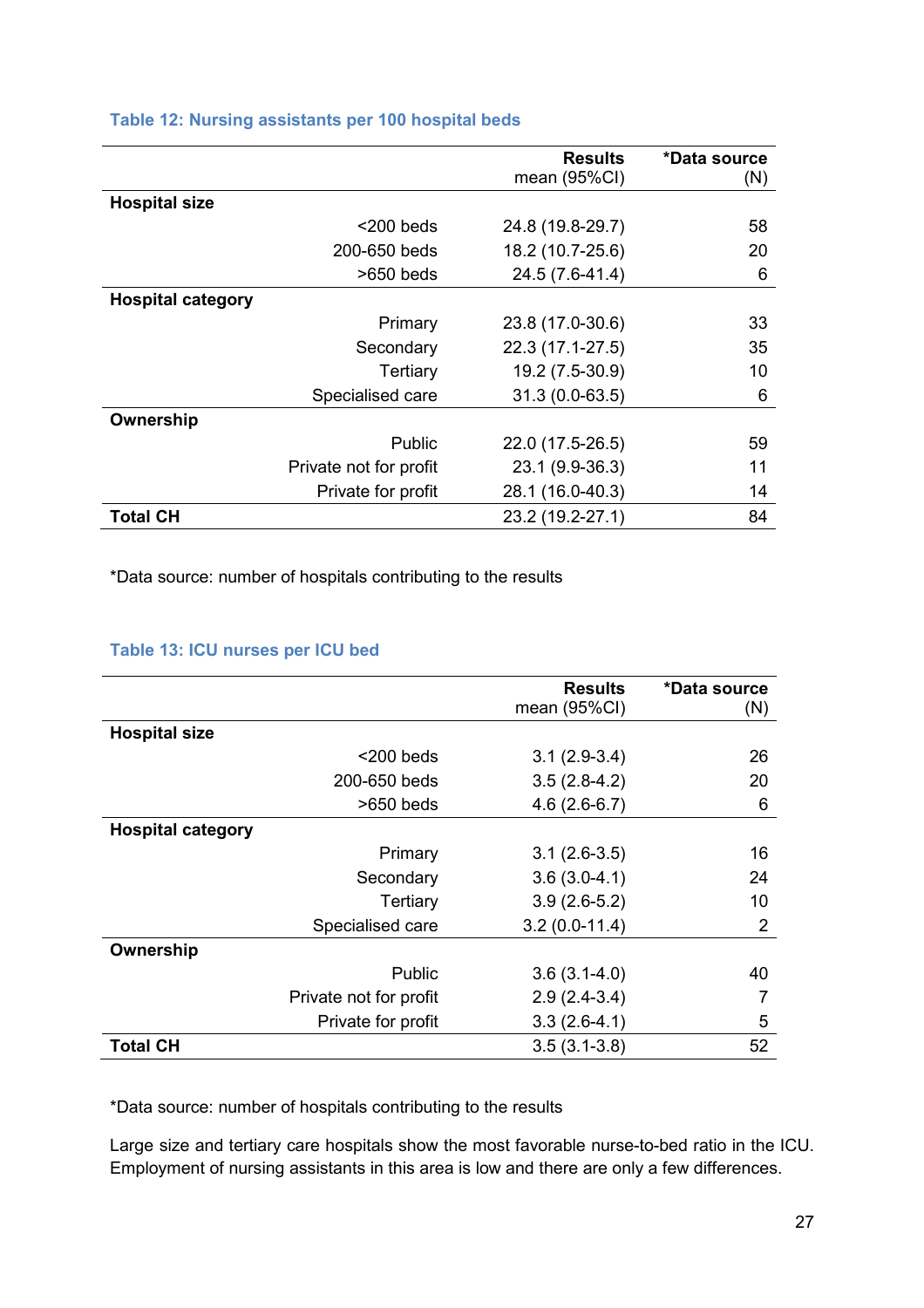#### **Table 14: ICU nursing assistant per ICU bed**

|                          |                        | <b>Results</b>  | *Data source   |
|--------------------------|------------------------|-----------------|----------------|
|                          |                        | mean (95%CI)    | (N)            |
| <b>Hospital size</b>     |                        |                 |                |
|                          | $<$ 200 beds           | $0.4(0.3-0.5)$  | 26             |
|                          | 200-650 beds           | $0.3(0.2-0.4)$  | 17             |
|                          | $>650$ beds            | $0.7(0.2-1.2)$  | 6              |
| <b>Hospital category</b> |                        |                 |                |
|                          | Primary                | $0.4(0.2-0.5)$  | 14             |
|                          | Secondary              | $0.4(0.3-0.5)$  | 24             |
|                          | Tertiary               | $0.5(0.1-0.9)$  | 9              |
|                          | Specialised care       | $0.7$ (NA)      | $\overline{2}$ |
| Ownership                |                        |                 |                |
|                          | Public                 | $0.4(0.3-0.5)$  | 38             |
|                          | Private not for profit | $0.4(0.2-0.6)$  | 6              |
|                          | Private for profit     | $0.4(0.2-0.6)$  | 5              |
| <b>Total CH</b>          |                        | $0.4(0.3-0.05)$ | 49             |

\*Data source: number of hospitals contributing to the results

|                          |                        | <b>Results</b>   | *Data source |
|--------------------------|------------------------|------------------|--------------|
|                          |                        | mean % (95%CI)   | (N)          |
| <b>Hospital size</b>     |                        |                  |              |
|                          | $<$ 200 beds           | 81.7 (74.1-89.4) | 25           |
|                          | 200-650 beds           | 86.6 (77.4-95.7) | 10           |
|                          | $>650$ beds            | 91.7 (NA)        | 2            |
| <b>Hospital category</b> |                        |                  |              |
|                          | Primary                | 76.2 (64.8-87.6) | 14           |
|                          | Secondary              | 89.8 (83.3-96.3) | 14           |
|                          | Tertiary               | 85.8 (68.8-100)  | 5            |
|                          | Specialised care       | 84.7 (49.9-100)  | 4            |
| Ownership                |                        |                  |              |
|                          | <b>Public</b>          | 82.7 (74.8-90.5) |              |
|                          | Private not for profit | 82.2 (69.8-94.6) | 9            |
|                          | Private for profit     | 88.1 (71.0-100)  | 21           |
| <b>Total CH</b>          |                        | 83.6 (78.0-89.2) | 37           |

\*Data source: number of hospitals contributing to the results

Ward occupation corresponds to the number of hospital beds occupied at midnight on the day of survey (or any day during data collection if longer than one day). This variable was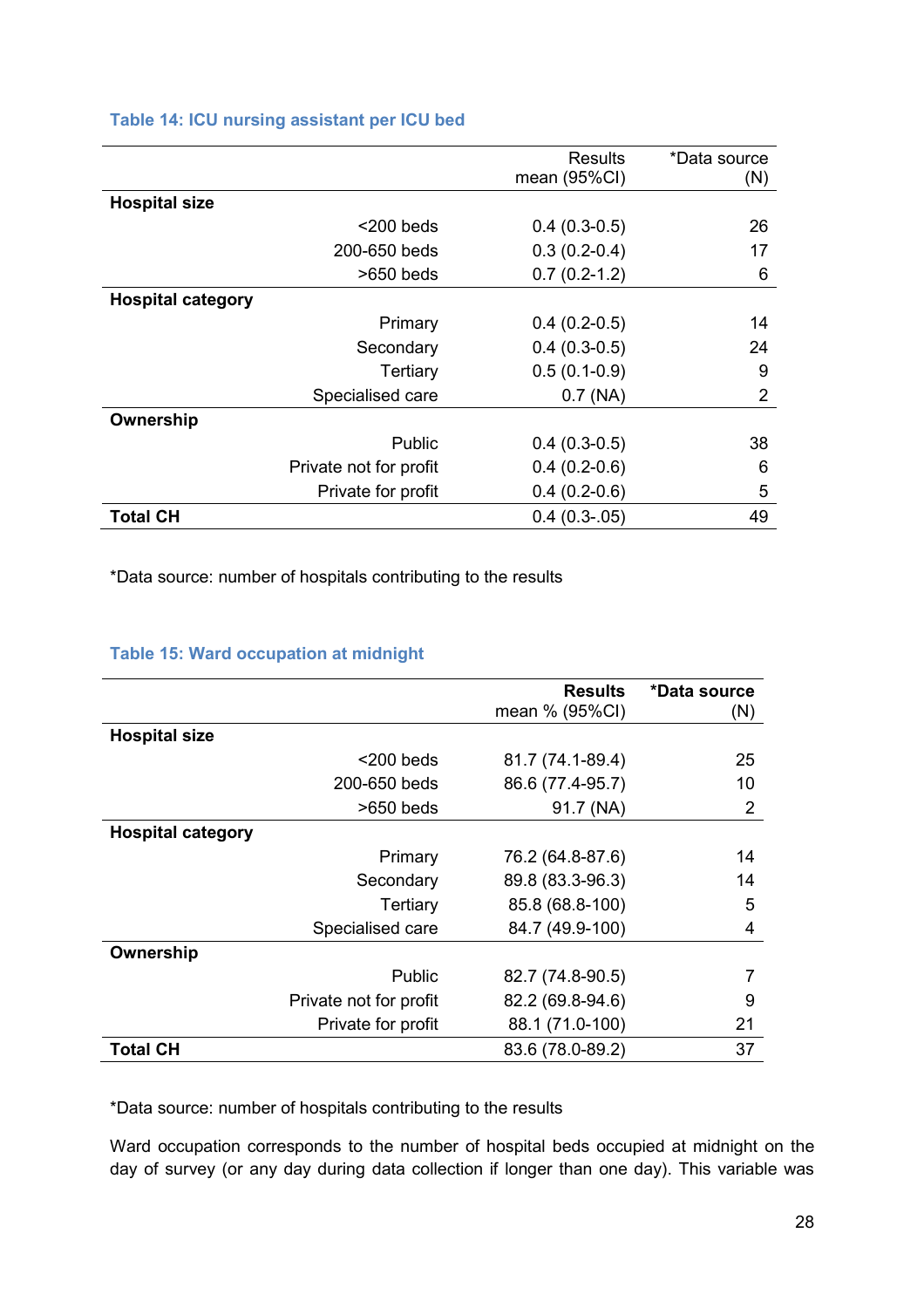collected separately due to the criteria to include or exclude patients in the survey. Data are available only for a third of participating hospitals. Occupation is highest in large size and in private-for-profit hospitals.

## **D. Hand hygiene**

Hand hygiene (HH) is considered the most important action in HAI prevention. As an isolated measure, its association has been shown only in a small number of studies. However, HH is part of all bundle or multimodal prevention programmes, and thus, contributes to the overall effectiveness of such strategies. HH can be measured by direct observation or by calculating consumption of alcohol-based handrub (ABHR). The European FP7 project PROHIBIT (Prevention of hospital infections by intervention and training, https://plone.unige.ch/prohibit/) found a median hospital-wide handrub consumption of 21 mL per patient-day in 232 European hospitals.<sup>19</sup> The first ECDC-PPS found an average of 19 ml per patient-day. The purpose of the CH-PPS was to obtain both data on hand rubbing (ABHR consumption), and data on investing in HH promotion (number of observed HH opportunities) per year.

|                          |                        | <b>Results</b><br>mean liters/1000<br>patient-days<br>(95%CI) | *Data source<br>(N) |
|--------------------------|------------------------|---------------------------------------------------------------|---------------------|
| <b>Hospital size</b>     |                        |                                                               |                     |
|                          | $<$ 200 beds           | 48.9 (39.6-58.3)                                              | 55                  |
|                          | 200-650 beds           | 60.2 (47.9-72.6)                                              | 23                  |
|                          | $>650$ beds            | 57.6 (14.6-100.0)                                             | 5                   |
| <b>Hospital category</b> |                        |                                                               |                     |
|                          | Primary                | 44.3 (37.5-51.1)                                              | 33                  |
|                          | Secondary              | 49.4 (41.6-57.2)                                              | 35                  |
|                          | Tertiary               | 82.0 (57.4-106.6)                                             | 9                   |
|                          | Specialised care       | 72.5 (0-165.4)                                                | 6                   |
| Ownership                |                        |                                                               |                     |
|                          | Public                 | 51.8 (45.3-58.3)                                              | 60                  |
|                          | Private not for profit | 44.7 (26.9-62.6)                                              | 11                  |
|                          | Private for profit     | 63.6 (23.7-103.5)                                             | 12                  |
| <b>Total CH</b>          |                        | 52.6 (45.3-59.8)                                              | 83                  |

## **Table 16: Alcohol-based handrub consumption**

\*Data source: number of hospitals contributing to the results

Data on ABHR consumption were obtained by 83 hospitals, most frequently based on pharmacy data, either ordered or delivered. Formally, we asked for Liters per 1000 patientdays; however, this ratio is identical to mL per patient-day (as reported by PROHIBIT and the ECDC-PPS). Tertiary care hospitals consume more ABHR than other hospitals, as do private-for-profit hospitals compared to other hospitals.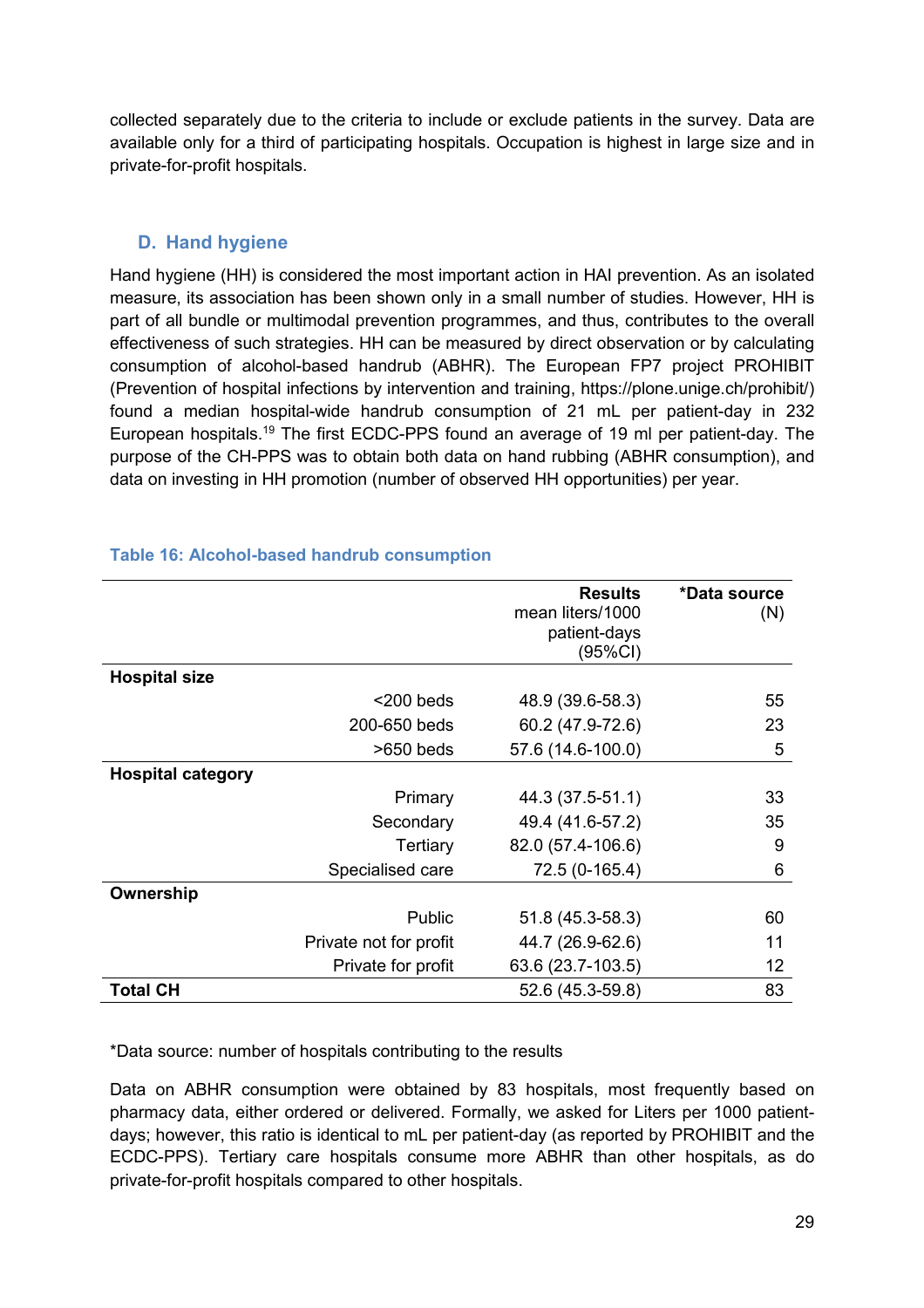|                          | <b>Results</b>   | <b>Results</b>    | *Data source   |
|--------------------------|------------------|-------------------|----------------|
|                          | mean % (95%CI)   | median % (IQR)    | (N)            |
| <b>Hospital size</b>     |                  |                   |                |
| $<$ 200 beds             | 46.3 (26.6-66.0) | 53.6 (0.0-100.0)  | 21             |
| 200-650 beds             | 54.4 (21.7-87.1) | 44.4 (17.8-98.2)  | 9              |
| $>650$ beds              | 58.5 (NA)        | 16.9 & 100.0      | $\overline{2}$ |
| <b>Hospital category</b> |                  |                   |                |
| Primary                  | 64.7 (40.4-89.1) | 64.9 (53.6-100.0) | 13             |
| Secondary                | 44.2 (14.6-73.8) | 35.5 (0.0-100.0)  | 11             |
| Tertiary                 | 49.3 (0-100)     | 22.8 (17.8-89.0)  | 5              |
| Specialised care         | $1.6(0-8.7)$     | $0.0(0.0-4.9)$    | 3              |
| Ownership                |                  |                   |                |
| Public                   | 54.9(36.1-73.7)  | 55.9 (17.8-100.0) | 18             |
| Private not for profit   | 47.5 (5.8-89.2)  | 45.5 (0.0-100.0)  | 8              |
| Private for profit       | $35.3(0-88.1)$   | $5.8(0.0-100.0)$  | 6              |
| Total CH                 | 49.4 (34.0-64.7) | 49 (4.7-100.0)    | 32             |

#### **Table 17: Alcohol-based handrub (dispensers) at the point of care**

\*Data source: number of hospitals contributing to the results

ABHR provision is not effective if not available at the point of care. As defined by the World Health Organization, "point of care" is the place where three elements come together: the patient, the healthcare worker (HCWs) and care or treatment involving contact with the patient or his/her surroundings. Table 17 reports means and medians because variation among the hospitals was quite important.

Many hospitals have invested on individual pocket bottles of ABHR carried directly by the HCW. This policy explains partially why data on ABHR at the point of care were not reported by some hospitals.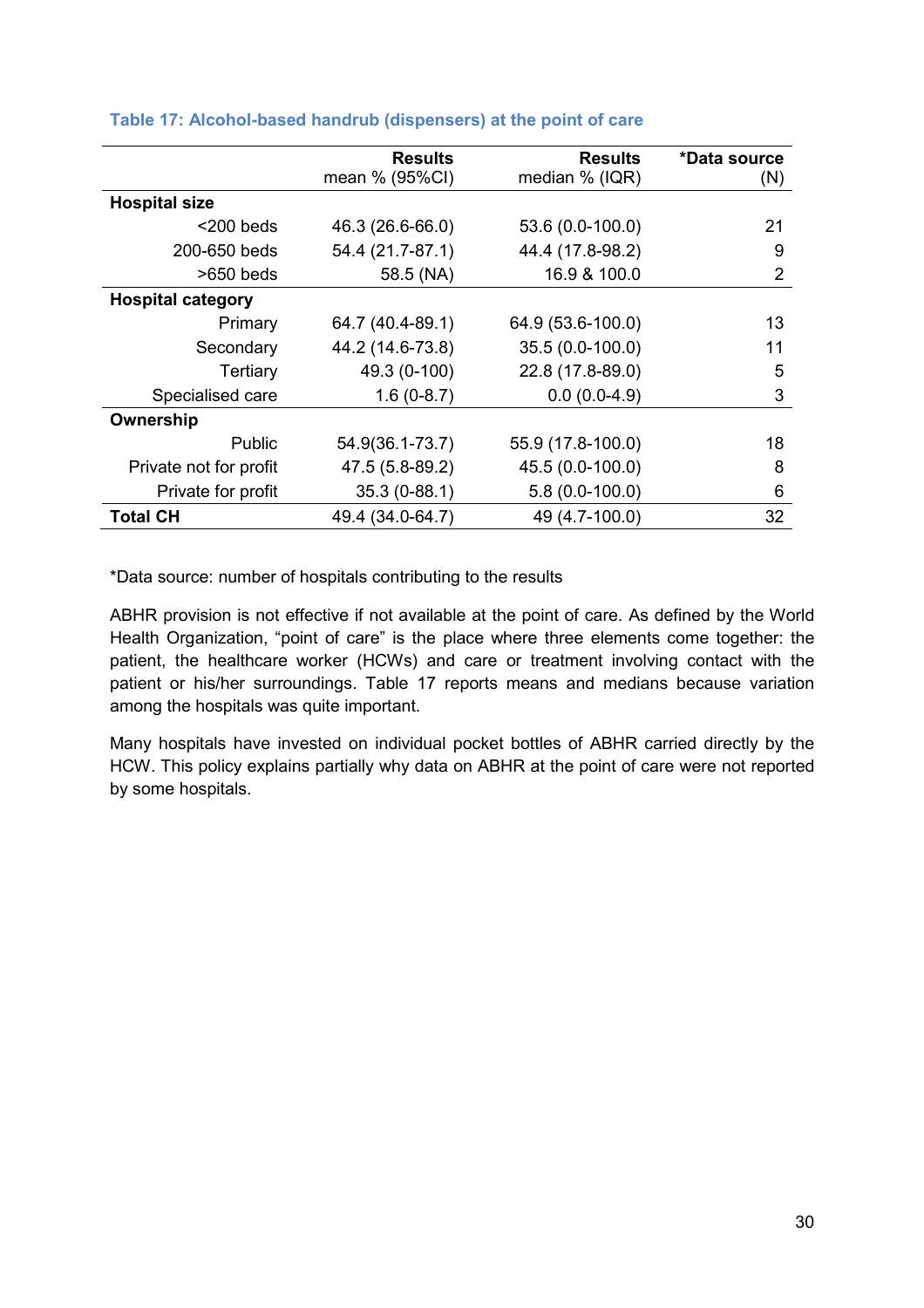|                          | <b>Results</b>  | <b>Results</b>   | *Data source |
|--------------------------|-----------------|------------------|--------------|
|                          | mean % (95%CI)  | median (IQR)     | (N)          |
| <b>Hospital size</b>     |                 |                  |              |
| $<$ 200 beds             | 1279 (0-2619)   | 328 (155-800)    | 45           |
| 200-650 beds             | 1024 (630-1417) | 752 (341-1441)   | 22           |
| $>650$ beds              | 3125 (342-5907) | 2923 (1883-4415) | 5            |
| <b>Hospital category</b> |                 |                  |              |
| Primary                  | 1827 (0-4169)   | 446 (200-1169)   | 26           |
| Secondary                | 848 (512-1183)  | 530 (263-1068)   | 34           |
| <b>Tertiary</b>          | 2234 (374-4093) | 1882 (300-2923)  | 8            |
| Specialised care         | 375 (40-709)    | 326 (241-410)    | 4            |
| Ownership                |                 |                  |              |
| <b>Public</b>            | 1594 (486-2702) | 617 (250-1441)   | 55           |
| Private not for profit   | 940 (0-2304)    | 541 (410-657)    | 5            |
| Private for profit       | 275 (129-420)   | 255 (80-382)     | 12           |
| <b>Total CH</b>          | 1329 (478-2180) | 505 (223-1123)   | 72           |

# **Table 18: Observed hand hygiene opportunities per year and hospital**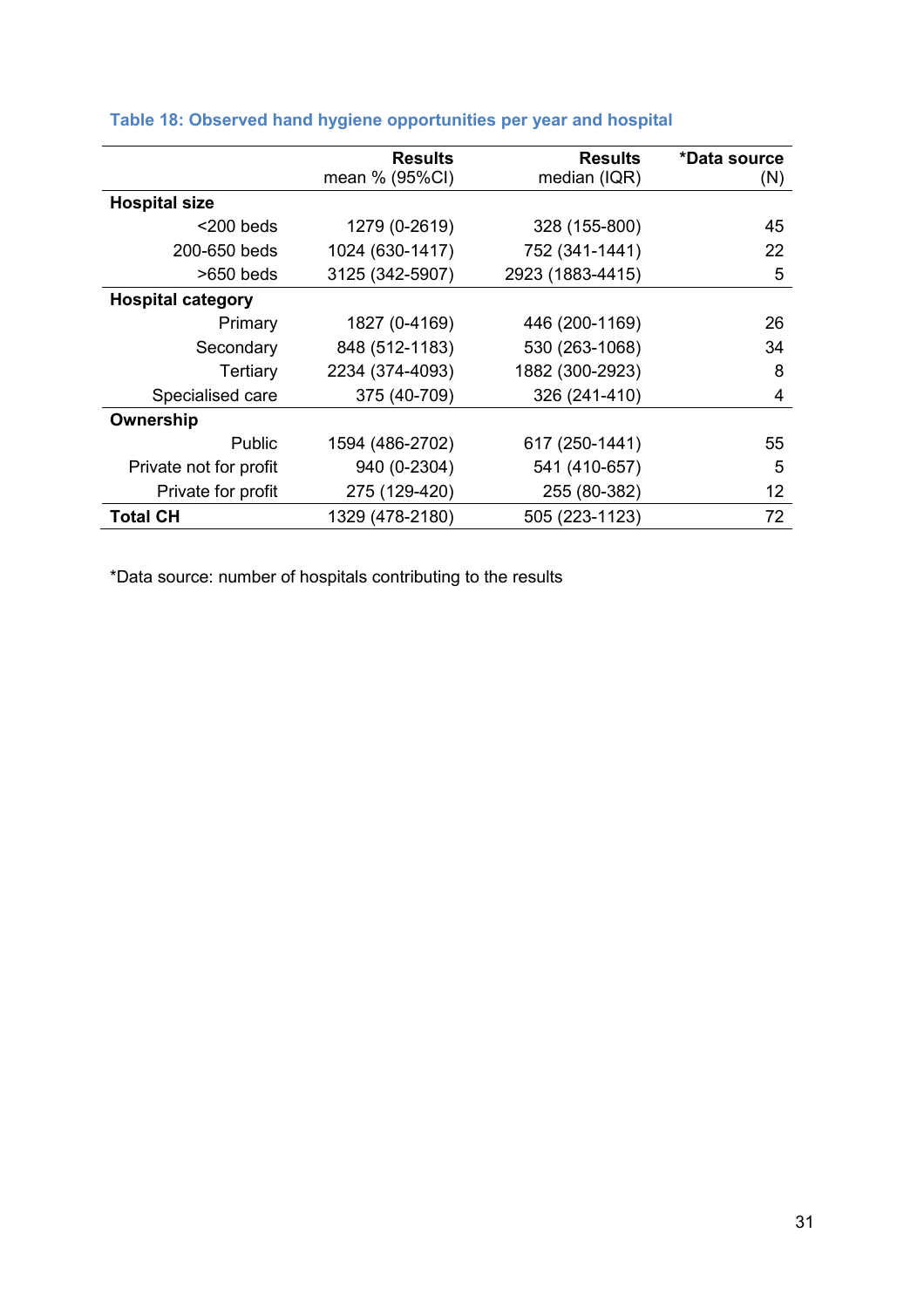## **E. Microbiological laboratory performance**

The more microbiological tests are performed the more likely infections can be identified. Because some definitions for HAI-surveillance require microbiological confirmation, the rate of performing blood cultures and stool testing for *Clostridium difficile*, impacts directly on the measured HAI prevalence.

## **Table 19: Blood culture sets per 1000 patient-days**

|                          |                        | <b>Results</b><br>median (IQR) | *Data source<br>(N) |
|--------------------------|------------------------|--------------------------------|---------------------|
| <b>Hospital size</b>     |                        |                                |                     |
|                          | $<$ 200 beds           | 28.9 (12.5-55.1)               | 50                  |
|                          | 200-650 beds           | 49.4 (40.2-69.7)               | 22                  |
|                          | $>650$ beds            | 48.8 (46.9-49)                 | 5                   |
| <b>Hospital category</b> |                        |                                |                     |
|                          | Primary                | 33.0 (19.3-48.1)               | 33                  |
|                          | Secondary              | 52.3 (2934-69.7)               | 30                  |
|                          | Tertiary               | 50.7 (48.8-73.7)               | 8                   |
|                          | Specialised care       | $6.0(0.4-12.5)$                | 6                   |
| Ownership                |                        |                                |                     |
|                          | Public                 | 48.9 (32.8-68.2)               | 52                  |
|                          | Private not for profit | 22.6 (3.2-42.0)                | 11                  |
|                          | Private for profit     | 12.4 (4.0-31.4)                | 14                  |
| <b>Total CH</b>          |                        | 41.6 (21.8-55.6)               | 77                  |

\*Data source: number of hospitals contributing to the results

Most hospitals have a high rate of blood culture sampling. Only small size, primary care and private-for-profit hospitals perform fewer blood cultures. The rate of private-for-profit hospitals is significantly lower compared public hospitals.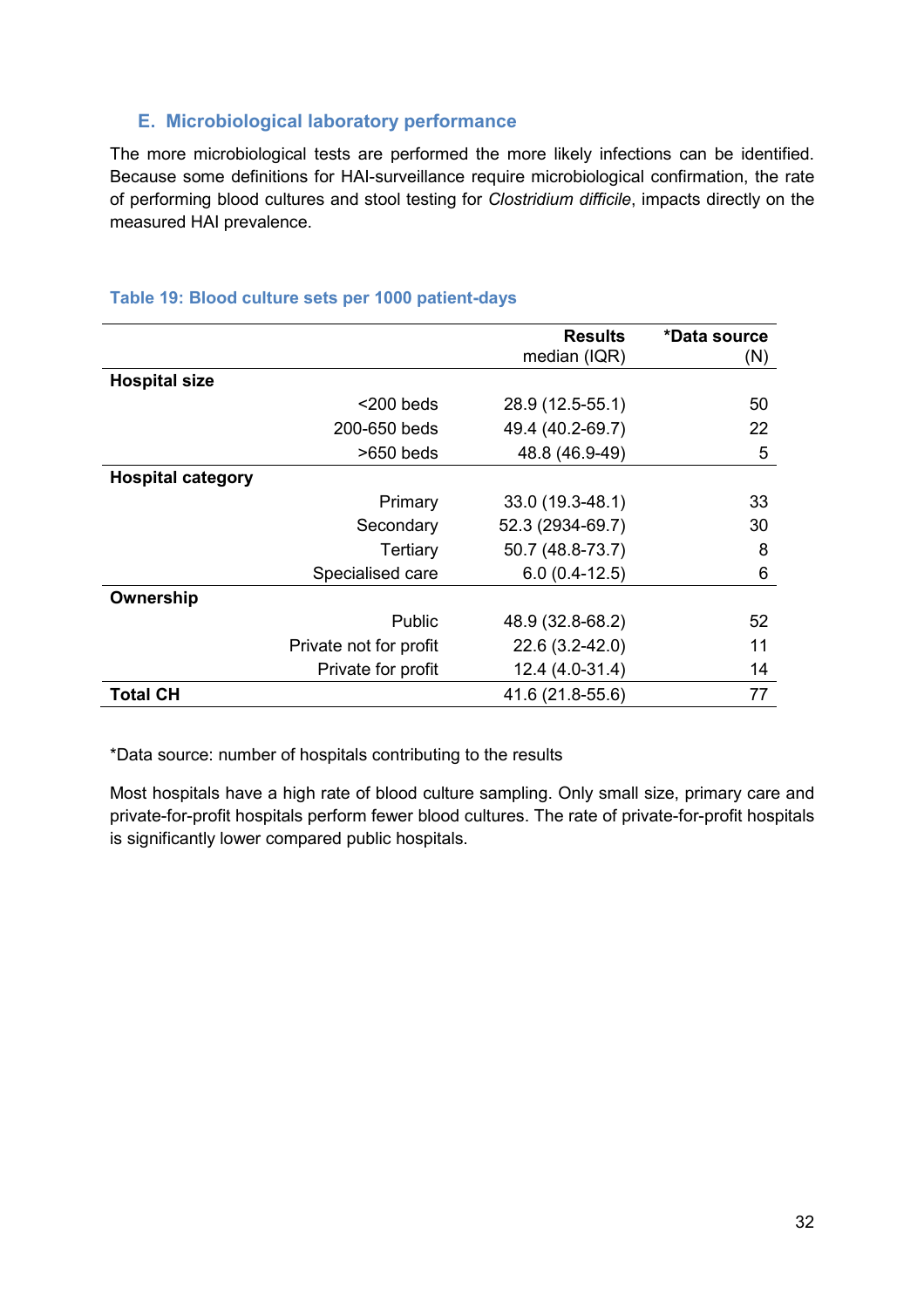|                          |                        | <b>Results</b> | *Data source |
|--------------------------|------------------------|----------------|--------------|
|                          |                        | median (IQR)   | (N)          |
| <b>Hospital size</b>     |                        |                |              |
|                          | $<$ 200 beds           | $4.7(1.8-6.4)$ | 48           |
|                          | 200-650 beds           | $5.3(3.6-5.8)$ | 22           |
|                          | $>650$ beds            | $4.8(4.6-8.5)$ | 5            |
| <b>Hospital category</b> |                        |                |              |
|                          | Primary                | $4.7(2.6-6.1)$ | 32           |
|                          | Secondary              | $5.5(3.9-6.4)$ | 30           |
|                          | Tertiary               | $5.3(4.6-7.5)$ | 8            |
|                          | Specialised care       | $2.6(2-2.6)$   | 5            |
| Ownership                |                        |                |              |
|                          | Public                 | $5.5(4.3-6.4)$ | 52           |
|                          | Private not for profit | $2.3(0.6-3.2)$ | 11           |
|                          | Private for profit     | $1.3(0.5-5.4)$ | 12           |
| <b>Total CH</b>          |                        | $5(2.3-6.2)$   | 75           |

**Table 20: Stool tests for identifying** *Clostridium difficile* **infections per 1000 patientdays** 

\*Data source: number of hospitals contributing to the results

There is no difference in school testing for *Clostridium difficile* among hospital sizes and hospital types. Only private-for-profit hospitals perform less testing.

Availability of microbiological service also on weekends is important to manage isolation precaution measures. If screening tests are not reported, patients remain too long in isolation or may not be isolated at first place.

#### **Table 21: Microbiological tests on weekends**

|                     | <b>Clinical tests</b> | <b>Screening tests</b> |
|---------------------|-----------------------|------------------------|
| Saturday            | 87/96 (90.6%)         | 84/96 (87.5%)          |
| Sunday              | 76/96 (79.2%)         | 72/96 (75.0%)          |
| Saturday and Sunday | 76/96 (79.2%)         | 72/96 (75.0%)          |

All hospitals provided information to this question. There is no difference between clinical tests and screening tests; however, reporting is less common on Sundays than on Saturdays.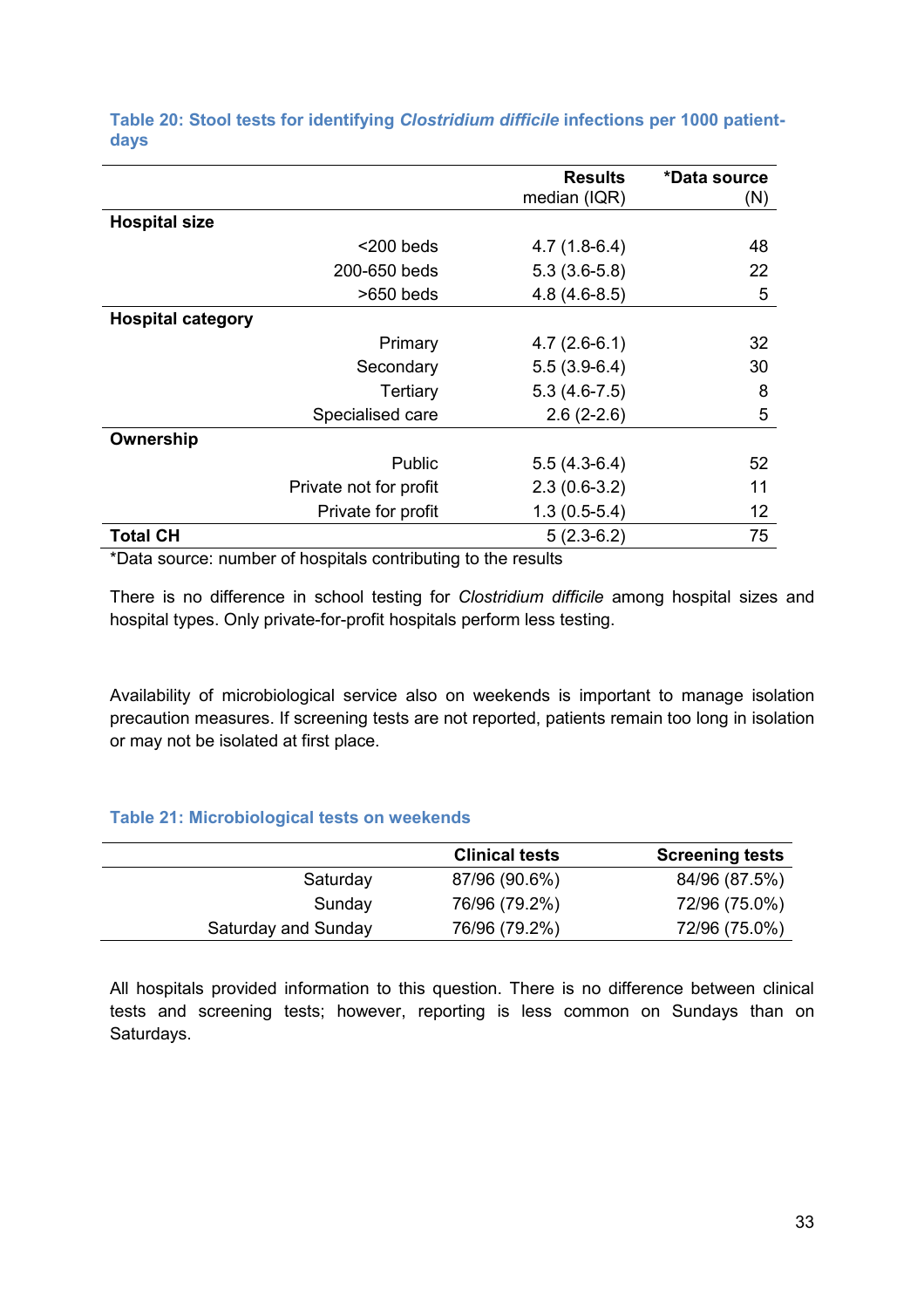### **F. Post-prescription review of antimicrobials**

Nine of the 96 hospitals (9.4%) have post-prescription review at 72 hours either in the entire hospital (3), in the ICU (3), or elsewhere (3). The *Ostschweizer Kinderspital* is the only tertiary care hospital with a post-prescription review of antimicrobials. No other tertiary care or large size hospital reported to have such review formally established. The nine hospitals with the post-prescription review are primary and secondary care, small size and medium size hospitals.

## **G. Organisation of infection prevention and control**

Annual plans in IPC help to set priorities and targets both to improve quality and to save resources. In order to be effective, an annual plan should be produced by the IPC but approved by the hospital management.

|                          |                        | <b>Results</b><br>mean % (95%CI) | *Data source<br>(N) |
|--------------------------|------------------------|----------------------------------|---------------------|
| <b>Hospital size</b>     |                        |                                  |                     |
|                          | $<$ 200 beds           | 52.4 (39.7-65.1)                 | 63                  |
|                          | 200-650 beds           | 46.2 (25.6-66.7)                 | 26                  |
|                          | $>650$ beds            | 85.750.8-100.0)                  |                     |
| <b>Hospital category</b> |                        |                                  |                     |
|                          | Primary                | 47.4 (30.7-64.0)                 | 38                  |
|                          | Secondary              | 57.541.5-73.5)                   | 40                  |
|                          | Tertiary               | 45.5 (10.4-80.5)                 | 11                  |
|                          | Specialised care       | 71.426.3-100.0)                  | 7                   |
| Ownership                |                        |                                  |                     |
|                          | <b>Public</b>          | 57.4 (45.3-69.4)                 | 68                  |
|                          | Private not for profit | 35.7 (7.0-64.4)                  | 14                  |
|                          | Private for profit     | 50.0 (20.0-80.0)                 | 14                  |
| <b>Total CH</b>          |                        | 53.1 (43.0-63.3)                 | 96                  |

#### **Table 22: Infection Prevention and Control – Annual plan**

\*Data source: number of hospitals contributing to the results

Annual plans for IPC are produced predominantly in large size hospitals.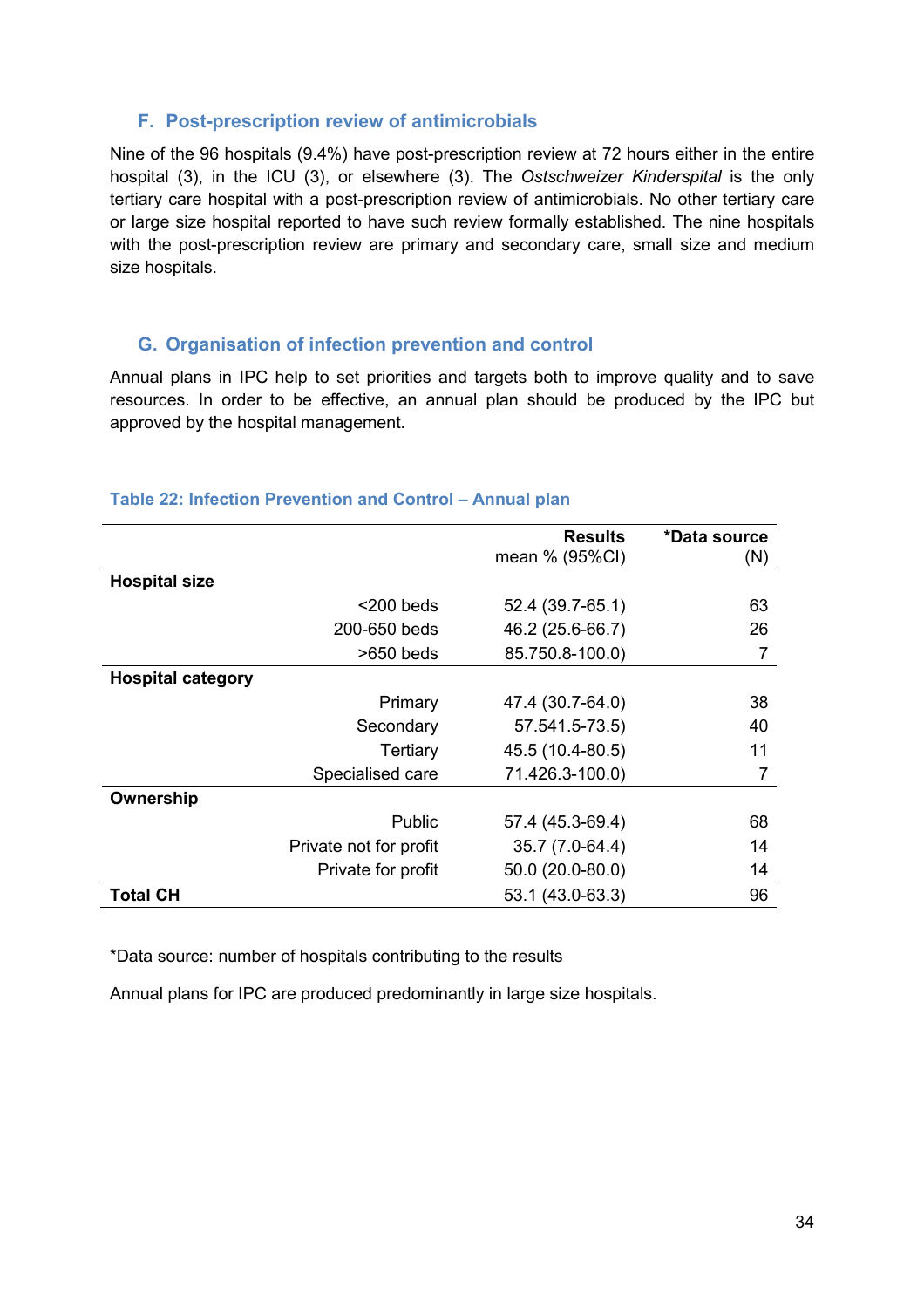An Infection Prevention and Control annual report is the minimal standard of providing feedback to the hospital and frontline HCWs. It should be authorized by the hospital management.

|                          |                        | <b>Results</b><br>mean % (95%CI) | *Data source<br>(N) |
|--------------------------|------------------------|----------------------------------|---------------------|
| <b>Hospital size</b>     |                        |                                  |                     |
|                          | $<$ 200 beds           | 61.9 (49.6-74.2)                 | 63                  |
|                          | 200-650 beds           | 61.5 (41.5-81.6)                 | 26                  |
|                          | $>650$ beds            | 100.0 (NA)                       | 6                   |
| <b>Hospital category</b> |                        |                                  |                     |
|                          | Primary                | 60.5 (44.2-76.8)                 | 38                  |
|                          | Secondary              | 65.0 (49.6-80.4)                 | 40                  |
|                          | Tertiary               | 60.0 (23.1-96.9)                 | 10                  |
|                          | Specialised care       | 85.7 (50.8-100.0)                | 7                   |
| Ownership                |                        |                                  |                     |
|                          | Public                 | 68.7 (57.3-80.1)                 | 67                  |
|                          | Private not for profit | 42.9 (13.2-72.5)                 | 14                  |
|                          | Private for profit     | 64.3 (35.6-93.0)                 | 14                  |
| <b>Total CH</b>          |                        | 64.2 (54.4-74.0)                 | 95                  |

#### **Table 23: Infection Prevention and Control – Annual report**

\*Data source: number of hospitals contributing to the results

Still today, staffing of IPC-nurses for effective IPC is based on the findings of the SENIC study in the 1970's. No formal testing has been performed since. The ratio was defined as 1 IPC-nurse per 250 hospital beds, $<sup>2</sup>$  but expert consensus today suggests to employ one IPC-</sup> nurse per ICU, and ratios in acute care in the order of one nurse per 100-150 beds.<sup>20</sup>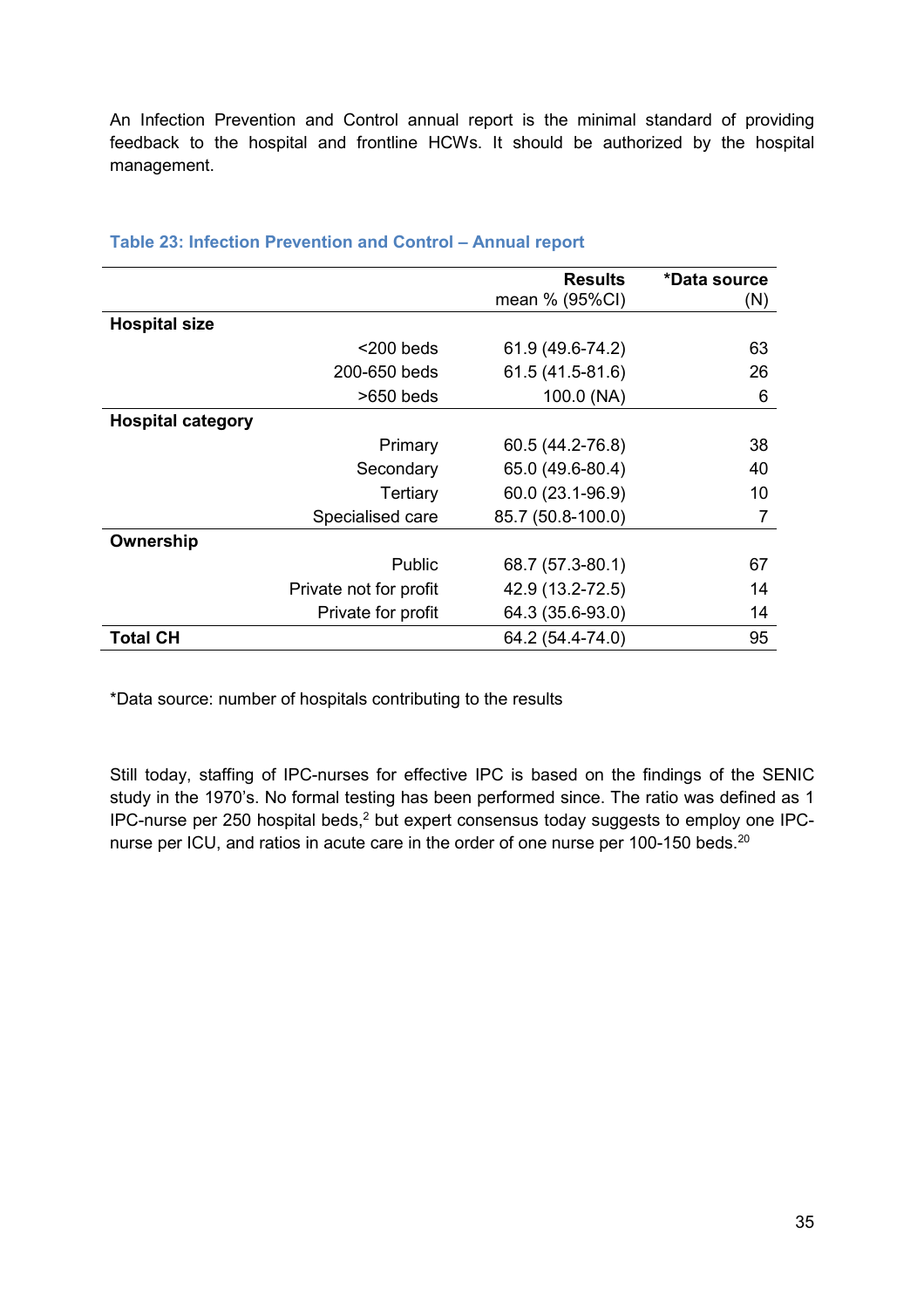|                          |                        | <b>Results</b> | *Data source |
|--------------------------|------------------------|----------------|--------------|
|                          |                        | mean (95%CI)   |              |
|                          |                        |                | (N)          |
| <b>Hospital size</b>     |                        |                |              |
|                          | $<$ 200 beds           | $1.6(1.1-2.0)$ | 63           |
|                          | 200-650 beds           | $1.3(1.0-1.6)$ | 26           |
|                          | $>650$ beds            | $1.3(0.8-1.7)$ | 7            |
| <b>Hospital category</b> |                        |                |              |
|                          | Primary                | $1.2(0.9-1.5)$ | 38           |
|                          | Secondary              | $1.5(1.2-1.8)$ | 40           |
|                          | Tertiary               | $1.4(0.9-1.8)$ | 11           |
|                          | Specialised care       | $3.0(0.0-7.1)$ | 7            |
| Ownership                |                        |                |              |
|                          | <b>Public</b>          | $1.3(1.1-1.5)$ | 68           |
|                          | Private not for profit | $1.6(1.1-2.2)$ | 14           |
|                          | Private for profit     | $2.3(0.5-4.1)$ | 14           |
| <b>Total CH</b>          | <b>Total CH</b>        | $1.5(1.2-1.8)$ | 96           |

### **Table 24: Infection Prevention and Control nurse – Full time equivalent per 250 beds**

\*Data source: number of hospitals contributing to the results

FTE: full-time equivalent

With 1.5 IPC nurse per 250 beds, Switzerland has a more favorable ratio than identified in the TRICE (Training in infection control) surveillance by the ECDC that found an average of 1 IPC nurse per 250 beds in Europe.21, 22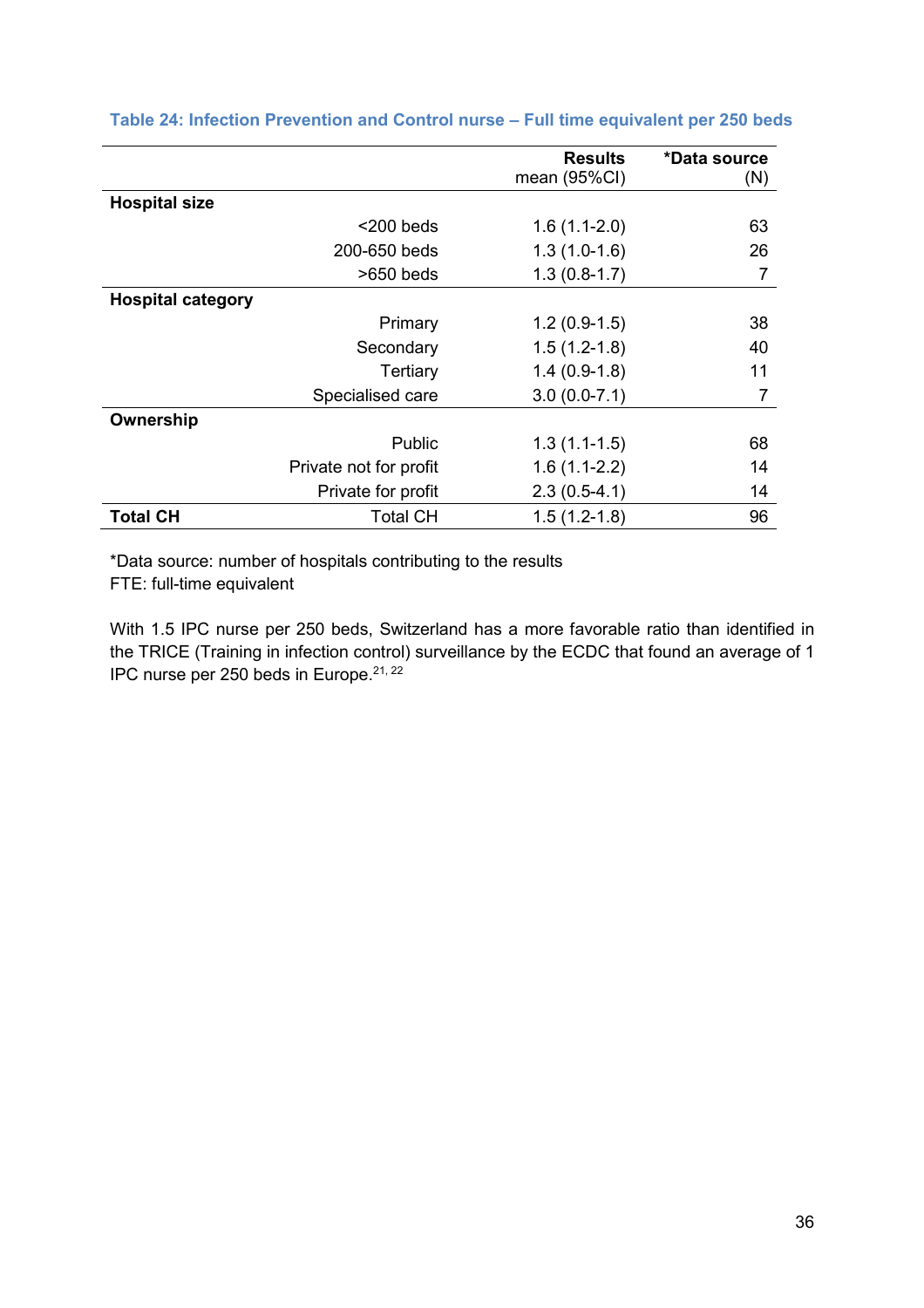There is no consensus about the ratio of IPC doctors per hospital beds. While the original SENIC study suggested that a hospital should have at least one doctor with some IPC training, there is some agreement that 1 doctor per 1000 beds is preferred.

|                          |                        | <b>Results</b>  | *Data source |
|--------------------------|------------------------|-----------------|--------------|
|                          |                        | mean (95%CI)    | (N)          |
| <b>Hospital size</b>     |                        |                 |              |
|                          | $<$ 200 beds           | $1.2(0.6-1.8)$  | 63           |
|                          | 200-650 beds           | $5.7(0.0-13.0)$ | 26           |
|                          | $>650$ beds            | $2.3(1.3-3.3)$  | 7            |
| <b>Hospital category</b> |                        |                 |              |
|                          | Primary                | $4.0(0.0-8.9)$  | 38           |
|                          | Secondary              | $1.2(0.7-1.7)$  | 40           |
|                          | Tertiary               | $3.5(0.6-6.3)$  | 11           |
|                          | Specialised care       | $0.4(0.0-1.5)$  | 7            |
| Ownership                |                        |                 |              |
|                          | Public                 | $2.8(0.1-5.5)$  | 68           |
|                          | Private not for profit | $2.9(0.4-5.5)$  | 14           |
|                          | Private for profit     | $0.4(0.1-0.8)$  | 14           |
| <b>Total CH</b>          |                        | $2.5(0.6-4.4)$  | 96           |

**Table 25: Infection Prevention and Control doctor – Full time equivalent per 1000 beds**

\*Data source: number of hospitals contributing to the results

FTE: full-time equivalent

Hospitals providing specialized care and private-for-profit hospitals have lower IPC doctor to hospital bed ratios compared to other hospitals.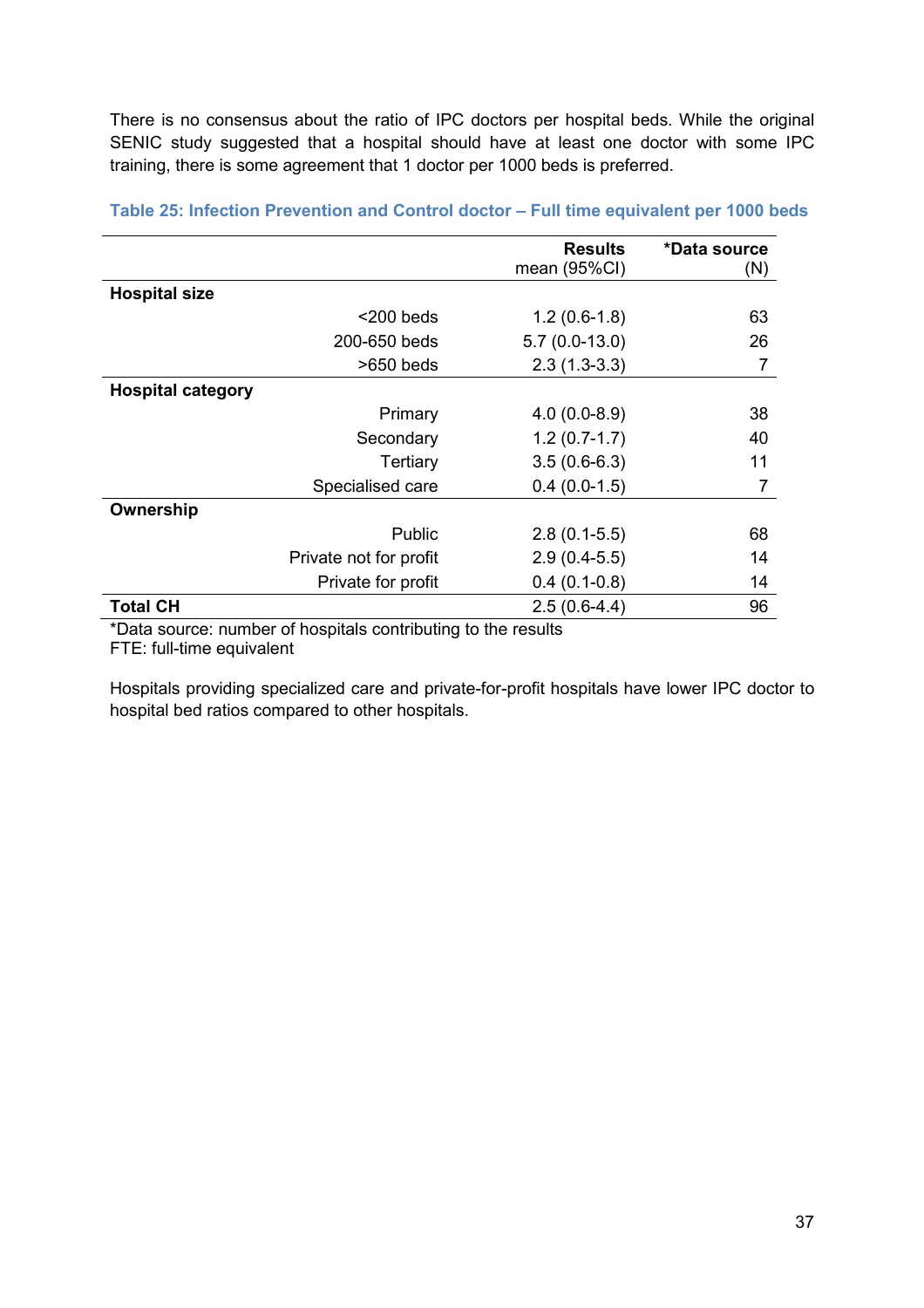|                          |                        | <b>Results</b> | *Data source |
|--------------------------|------------------------|----------------|--------------|
|                          |                        | mean (95%CI)   | (N)          |
| <b>Hospital size</b>     |                        |                |              |
|                          | $<$ 200 beds           | $0.1(0.1-0.2)$ | 63           |
|                          | 200-650 beds           | $1.7(0.0-3.9)$ | 26           |
|                          | $>650$ beds            | $2.6(1.1-4.1)$ | 7            |
| <b>Hospital category</b> |                        |                |              |
|                          | Primary                | $1.1(0.0-2.6)$ | 38           |
|                          | Secondary              | $0.2(0.1-0.2)$ | 40           |
|                          | Tertiary               | $2.0(1.0-3.1)$ | 11           |
|                          | **Specialised care     | $0.0(0.0-0.0)$ | 7            |
| Ownership                |                        |                |              |
|                          | <b>Public</b>          | $0.9(0.1-1.8)$ | 68           |
|                          | Private not for profit | $0.7(0-1.3)$   | 14           |
|                          | Private for profit     | $0.1(0.0-0.1)$ | 14           |
| <b>Total CH</b>          |                        | $0.8(0.2-1.3)$ | 96           |

## **Table 26: Antimicrobial stewardship – Full time equivalent per hospital**

\*Data source: number of hospitals contributing to the results

\*\*One hospital with 0.1 FTE antibiotic stewardship

FTE: full-time equivalent

In a time of emerging microbiological resistance, judicious use of antimicrobials is key to offer effective antimicrobial treatment in the future. Antimicrobial prescription in hospitals must be rational and based on best practice. Given that antimicrobials are prescribed by most doctors seeing patients, their use must be monitored and inappropriate use minimised. This task should formally be allocated to an *antimicrobial stewardship* consultant for optimal results. In the CH-PPS we were interested to know about such formal employment of *antimicrobial stewardship* consultants.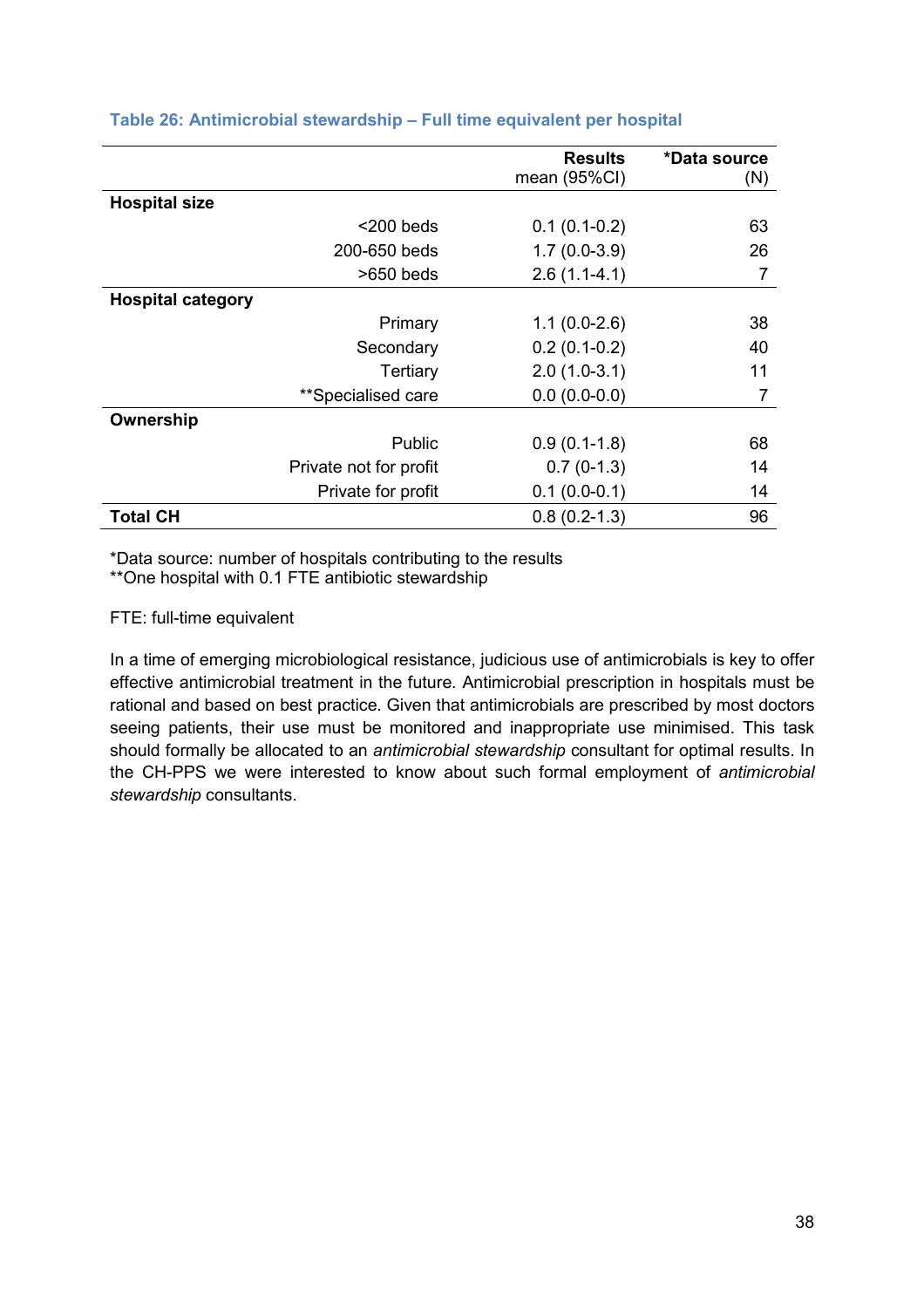|                   | <b>CH</b>    |                 | <b>Hospital size</b> |              |             |                         | <b>Hospital type</b> |                     |  |
|-------------------|--------------|-----------------|----------------------|--------------|-------------|-------------------------|----------------------|---------------------|--|
| <b>Outcome</b>    | *All<br>$\%$ | $<$ 200<br>$\%$ | 200-650<br>$\%$      | >650<br>$\%$ | <b>PRIM</b> | <b>SEC</b><br>$\%$<br>% | TFRT<br>$\%$         | <b>SPEC</b><br>$\%$ |  |
| SSI               | 94.8         | 93.7            | 96.2                 | 100.0        | 94.7        | 97.5                    | 100.0                | 71.4                |  |
| <b>HAI in ICU</b> | 4.2          | 3.2             | 7.7                  | 0.0          | 7.9         | 2.5                     | 0.0                  | 0.0                 |  |
| <b>CDI</b>        | 10.4         | 7.9             | 7.7                  | 42.9         | 10.5        | 7.5                     | 27.3                 | 0.0                 |  |
| <b>AMR</b>        | 59.4         | 57.1            | 57.7                 | 85.7         | 57.9        | 60.0                    | 81.8                 | 28.6                |  |
| <b>AM-use</b>     | 44.8         | 36.5            | 50.0                 | 100.0        | 36.8        | 52.5                    | 72.7                 | 0.0                 |  |

### **Table 27: Surveillance activities**

### \*Data from all 96 hospitals

AM-use: consumption of antimicrobials; AMR: antimicrobial resistance; CDI: *Clostridium difficile* infection; HAI: healthcare-associated infection; PRIM: primary care; SEC: secondary care; SPEC: special care; SSI: surgical site infection; TERT: tertiary care

This table presents the percentage of hospitals participating in the aforementioned surveillance activities, either these activities are organized in a local or wider/national level.

Some hospitals specified other surveillance activities:

- 12 hospitals in SG and TI: *CleanHands*
- 18 hospitals in VD; 2 hospitals in NE; and 1 hospital in JU: cantonal surveillance of AMR, BSI, HAI-prevalence
- 2 Hospitals in VS: Swissnoso intervention module

Surveillance (with timely feedback and as part of a surveillance network) has been shown to be effective in HAI prevention.<sup>18</sup> The coordination of outcome surveillance usually is done by the IPC team. In Switzerland, a number of national and international surveillance networks are available for hospitals: Swissnoso SSI-surveillance, ICU-HAI surveillance in the German KISS (Krankenhaus Infektions Surveillance System), AMR (antimicrobial resistance) with anresis, AM-use (Consumption of antimicrobials) with anresis and global antibiotic use networks, CDI-surveillance with KISS.<sup>23, 24</sup> In the CH-PPS we addressed surveillance as part of a network. Hospitals still may have established local surveillance activities with prospective benchmarking rather than comparing the results with other hospitals.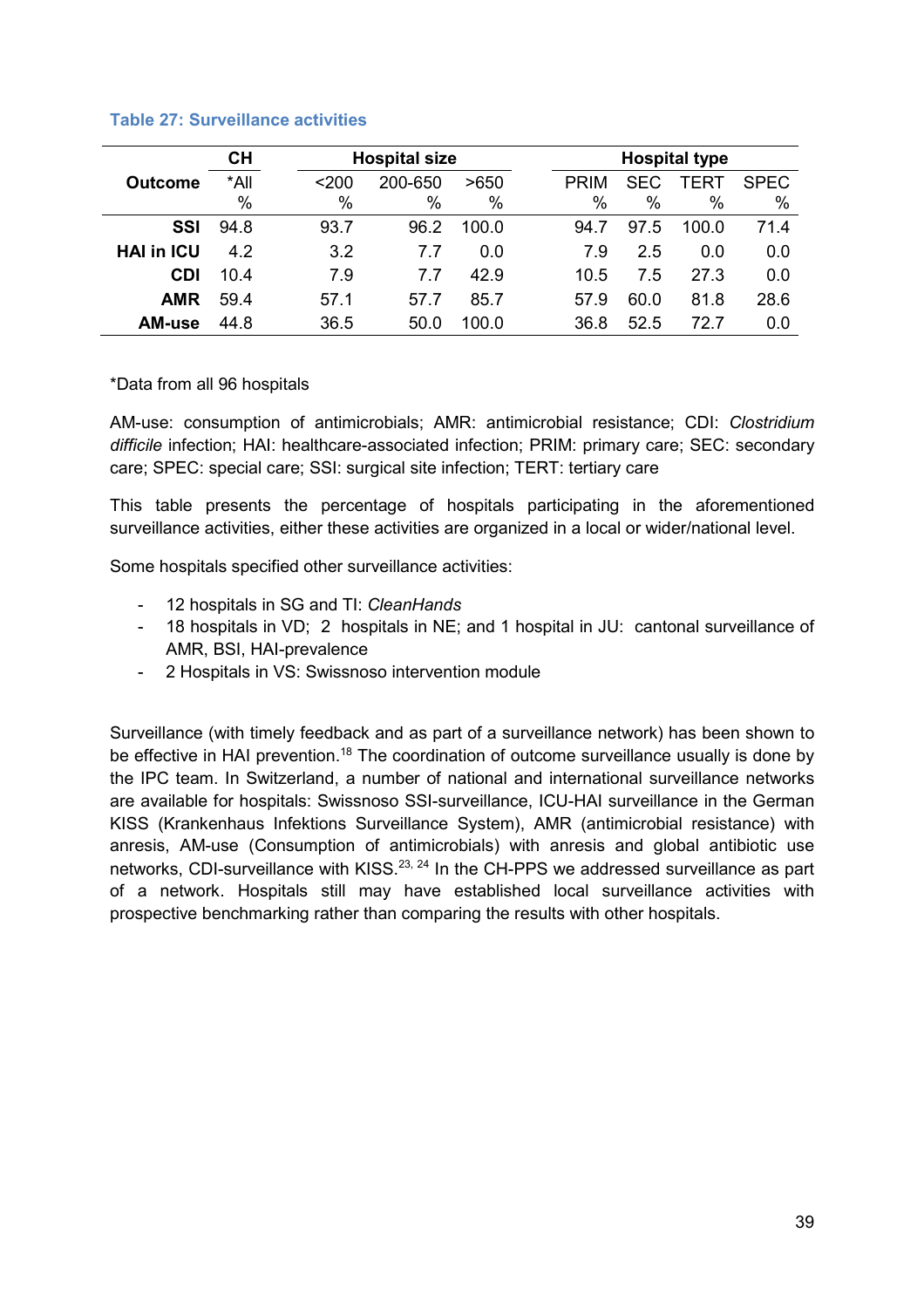# **H. Organisation of infection prevention and control**

Multimodal strategies are a combination of technology and best practice, which are delivered by different "modes" such as lectures, visual reminders, simulation training, bedside teaching, knowledge tests, or any other original and imaginable idea to change the behaviour of healthcare professionals. Multimodal strategies have been found one of the ten key components in effective organization and structure of IPC.<sup>18</sup> The concept of multimodality leaves room for innovation and adaptation to local concepts. In order to obtain more tangible and comparable results on how multimodal strategies are implemented, the main elements of multimodal strategies were detached and addressed separately. As a proxy, the more elements are combined the more likely a strategy is "multimodal" and thus, effective. The following tables summarize the use of multimodal elements in the ICU and outside the ICU, both as the proportion of how many hospitals have established a single element for HAI prevention and antimicrobial stewardship (ABS) and as the proportion of how many hospitals have combined elements of multimodal strategies for HAI prevention and ABS.

|            | Guidelines | <b>Bundles</b> | Training | Checklist | Audits   | Surveillance | Feedback |
|------------|------------|----------------|----------|-----------|----------|--------------|----------|
|            | $\%$       | %              | $\%$     | $\%$      | $\%$     | $\%$         | $\%$     |
| <b>VAP</b> | 52.5%      | 43.6%          | 23.4%    | 16.9%     | 6.5%     | 17.1%        | 17.1%    |
| <b>BSI</b> | 51.9%      | 40.5%          | 26.0%    | 26.7%     | 10.5%    | 34.2%        | 33.3%    |
| UTI        | 57.5%      | 41.8%          | 21.8%    | 16.7%     | $19.2\%$ | 20.8%        | 23.4%    |
| <b>ABS</b> | 63.7%      | 36.7%          | 27.3%    | 14.1%     | 10.3%    | 41.6%        | 36.4%    |

### **Table 28: Multimodal strategies in intensive care: single elements**

ABS: antimicrobial stewardship; BSI: bloodstream infection; UTI: urinary tract infection; VAP: ventilator-associated pneumonia

| <b>Elements</b><br>combined | <b>VAP</b><br>$N/N$ (%) | <b>BSI</b><br>$N/N$ (%) | UTI<br>$N/N$ (%) | <b>ABS</b><br>$N/N$ (%) |
|-----------------------------|-------------------------|-------------------------|------------------|-------------------------|
| (N)                         |                         |                         |                  |                         |
| 0                           | 33/83 (39.8%)           | 33/83 (39.8%)           | 33/83 (39.8%)    | 27/83 (32.5%)           |
|                             | 17/83 (20.5%)           | 9/83 (10.8%)            | 14/83 (16.9%)    | 14/83 (16.9%)           |
| 2                           | 11/83 (13.3%)           | 11/83 (13.3%)           | 9/83 (10.8%)     | 9/83 (10.8%)            |
| 3                           | 6/83(7.2%)              | 6/83(7.2%)              | 7/83 (8.4%)      | 4/83(4.8%)              |
| 4                           | $7/83(8.4\%)$           | 12/83 (14.5%)           | 7/83 (8.4%)      | 17/83 (20.5%)           |
| 5                           | 3/83(3.6%)              | $2/83$ (2.4%)           | 6/83(7.2%)       | 7/83 (8.4%)             |
| 6                           | 4/83(4.8%)              | $5/83(6.0\%)$           | $2/83$ (2.4%)    | $2/83$ (2.4%)           |
|                             | $2/83$ (2.4%)           | $5/83(6.0\%)$           | $5/83(6.0\%)$    | 3/83(3.6%)              |

### **Table 29: Multimodal strategies in intensive care: combination of elements**

ABS: antimicrobial stewardship; BSI: bloodstream infection; UTI: urinary tract infection; VAP: ventilator-associated pneumonia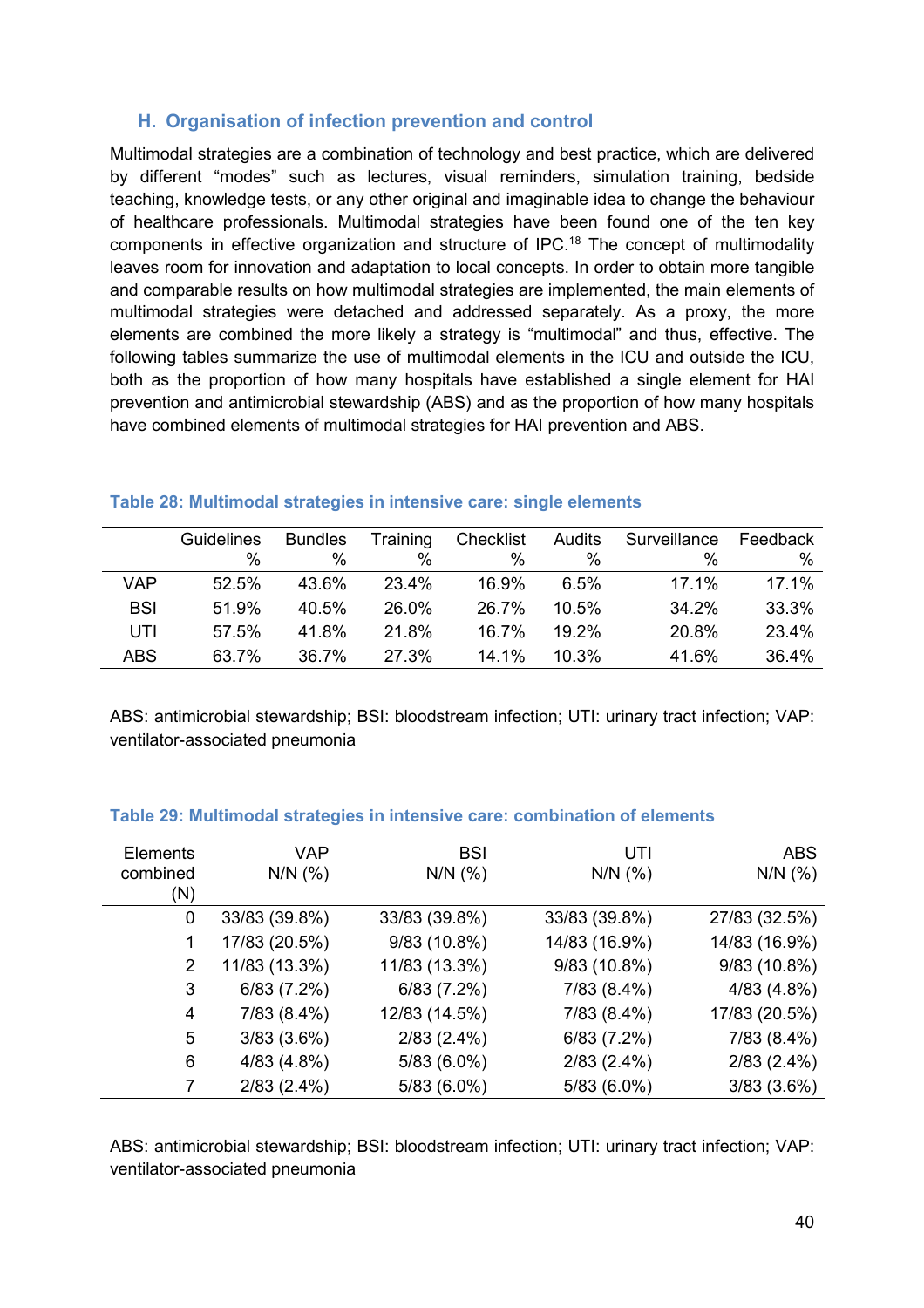|            | <b>Guidelines</b> | <b>Bundles</b> | Training | Checklist |       | Audits Surveillance | Feedback |
|------------|-------------------|----------------|----------|-----------|-------|---------------------|----------|
|            | $\%$              | %              | %        | %         | $\%$  | %                   | $\%$     |
| <b>PN</b>  | 37.9%             | 23.3%          | 14.0%    | 4.5%      | 4.3%  | 5.5%                | 6.5%     |
| <b>BSI</b> | 49.5%             | 33.3%          | 20.4%    | 13.6%     | 9.8%  | 30.8%               | 30.8%    |
| <b>SSI</b> | 71.3%             | 68.8%          | 27.7%    | 32.3%     | 40.4% | 88.2%               | 83.0%    |
| UTI        | 63.4%             | 47.3%          | 29.3%    | 21.1%     | 21.5% | 22.8%               | 24.2%    |
| <b>ABS</b> | 70.5%             | 37.2%          | 30.8%    | 15.2%     | 10.8% | 41.3%               | 38.2%    |

### **Table 30: Multimodal strategies outside intensive care: single elements**

ABS: antimicrobial stewardship; BSI: bloodstream infection; PN: pneumonia; SSI: surgical site infection; UTI: urinary tract infection

### **Table 31: Multimodal strategies outside intensive care: combination of elements**

| <b>EC</b> | <b>PN</b>     | <b>BSI</b>    | SSI           | UTI           | <b>ABS</b>    |
|-----------|---------------|---------------|---------------|---------------|---------------|
| (N)       | $N/N$ (%)     | $N/N$ (%)     | $N/N$ (%)     | $N/N$ (%)     | $N/N$ (%)     |
| 0         | 45/95 (47.4%) | 30/95 (31.6%) | 7/95 (7.4%)   | 26/95 (27.4%) | 21/95 (22.1%) |
|           | 27/95 (28.4%) | 22/95 (23.2%) | 4/95 (4.2%)   | 23/95 (24.2%) | 20/95 (21.1%) |
| 2         | 13/95 (13.7%) | 12/95 (12.6%) | 10/95 (10.5%) | 11/95 (11.6%) | 14/95 (14.7%) |
| 3         | 6/95(6.3%)    | 13/95 (13.7%) | 11/95 (11.6%) | 6/95(6.3%)    | 8/95 (8.4%)   |
| 4         | $3/95(3.2\%)$ | 9/95(9.5%)    | 21/95 (22.1%) | 9/95(9.5%)    | 17/95 (17.9%) |
| 5         | $0/95(0.0\%)$ | 4/95 (4.2%)   | 22/95 (23.2%) | 12/95 (12.6%) | 7/95 (7.4%)   |
| 6         | $1/95(1.1\%)$ | $3/95(3.2\%)$ | 6/95(6.3%)    | $3/95(3.2\%)$ | 5/95(5.3%)    |
| 7         | $0/95(0.0\%)$ | $2/95(2.1\%)$ | 14/95 (14.7%) | 5/95(5.3%)    | $3/95(3.2\%)$ |

ABS: antimicrobial stewardship; BSI: bloodstream infection; EC: number of combined elements; PN: pneumonia; SSI: surgical site infection; UTI: urinary tract infection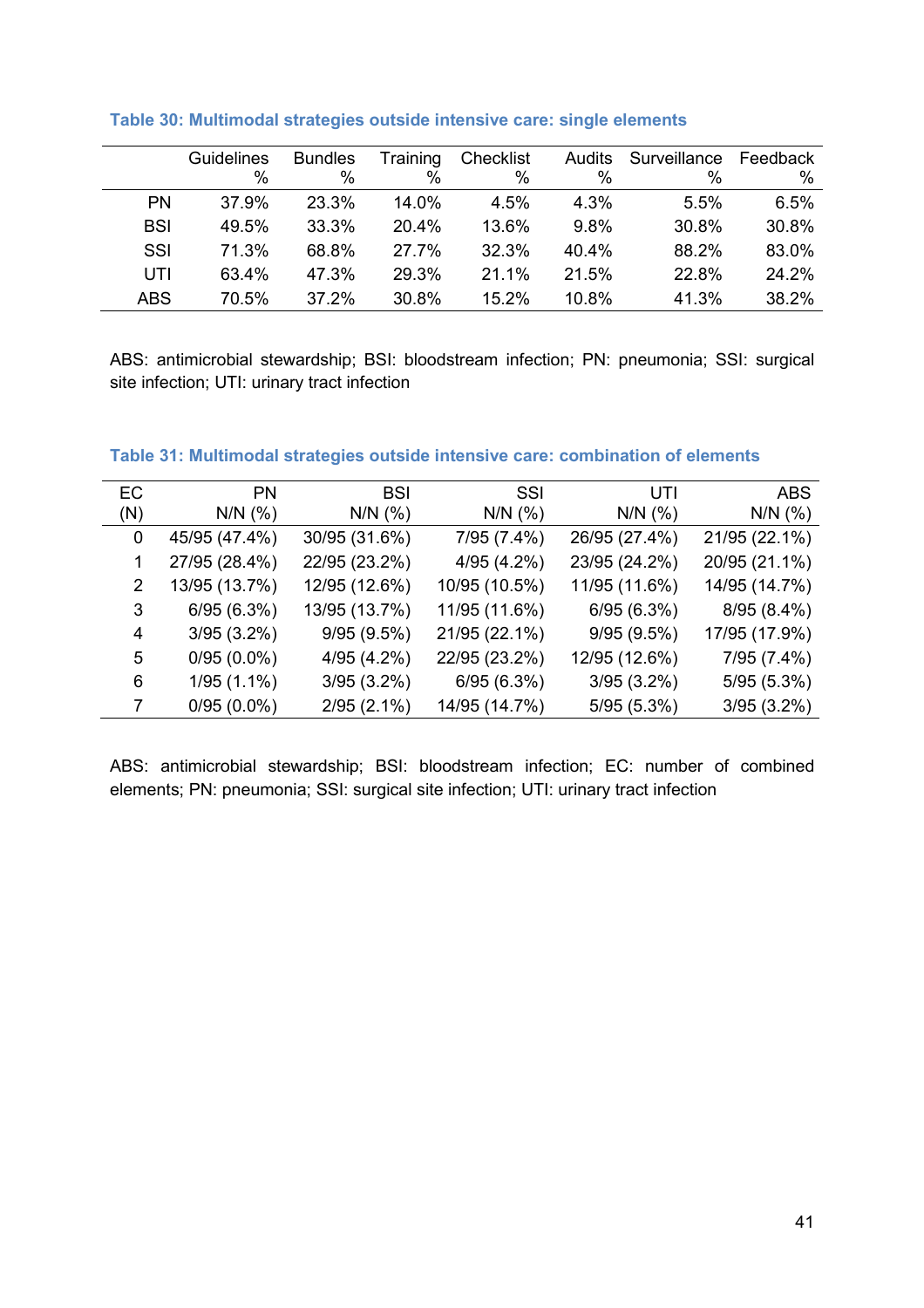# **2. Patient level data**

# **A. Patient characteristics**

A total of 12'931 patients were included by the 96 hospitals participating in the CH-PPS. Patient data were collected using an individual patient form (ECDC standard protocol) that includes demographic information, data on risk factors for HAI, data on AU, HAI, and microbiology.

The following figures summarize patient indicators such as age, gender, McCabe score, length of stay (defined as days from admission to CH-PPS), ward speciality, and patient speciality.



## **Figure 3: Patient age by hospital size**

CH: Switzerland; IQR: interquartile range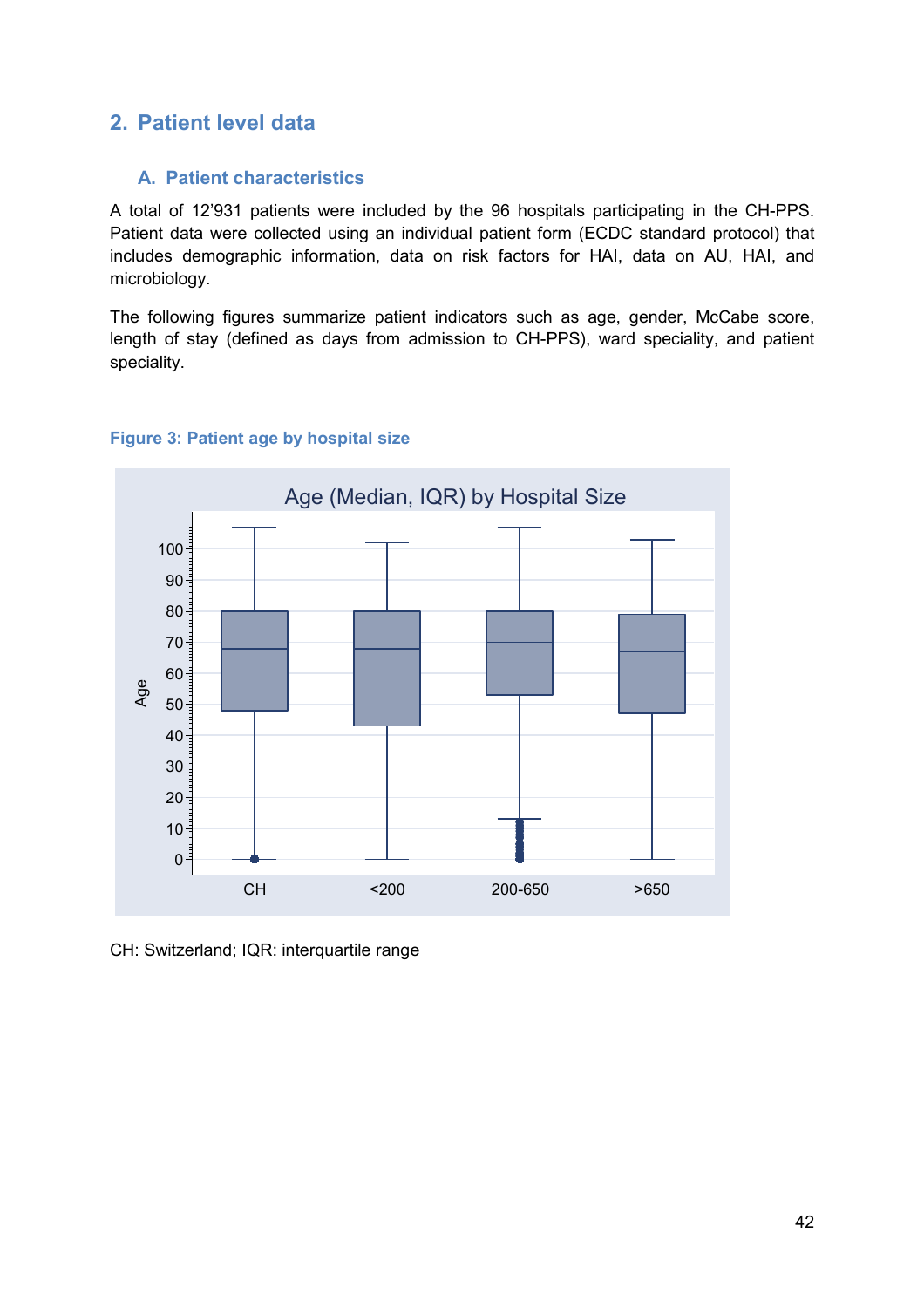



CH: Switzerland; IQR: interquartile range; PRIM: primary care; SEC: secondary care; TERT: tertiary care; SPEC: specialized care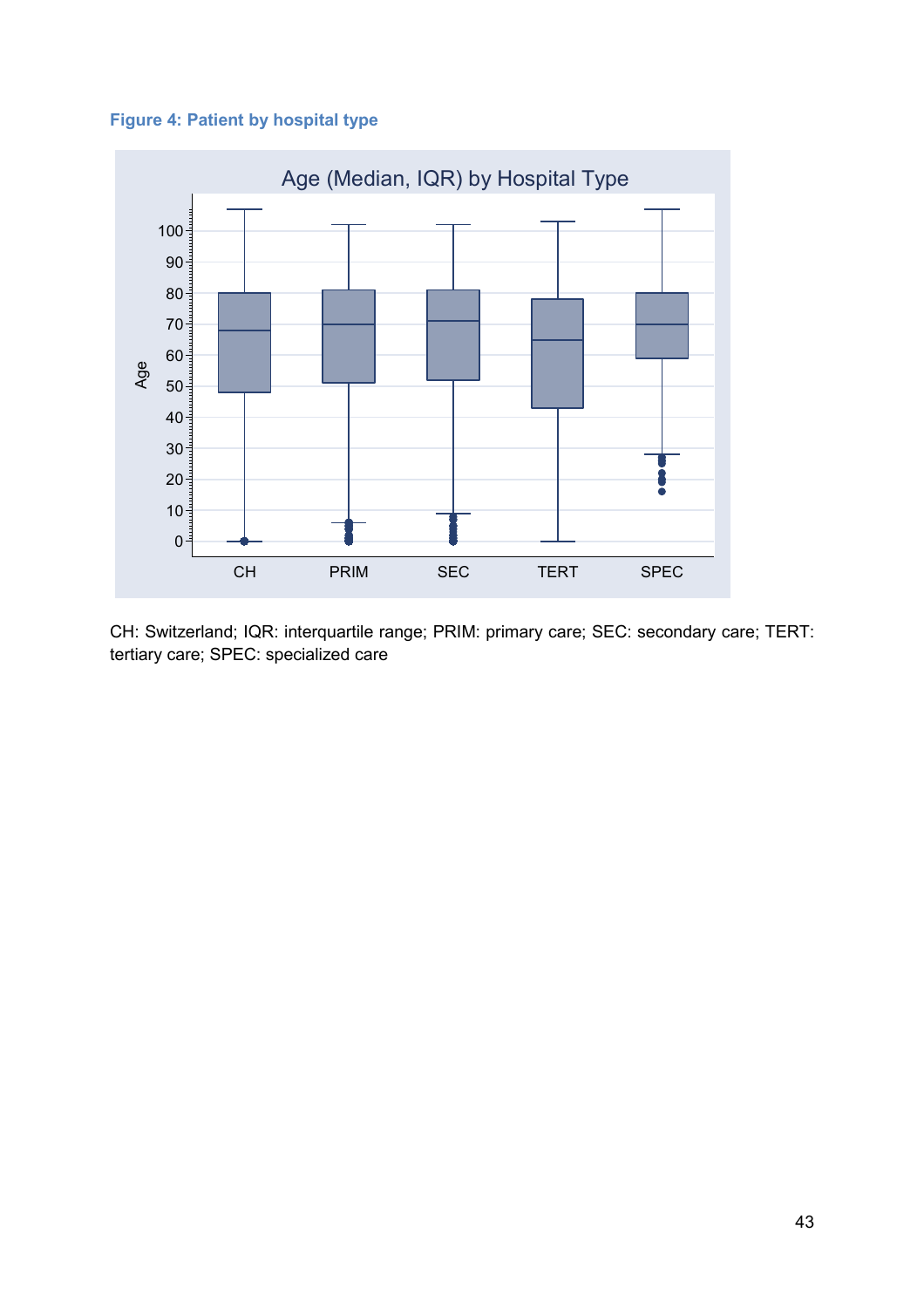



CH: Switzerland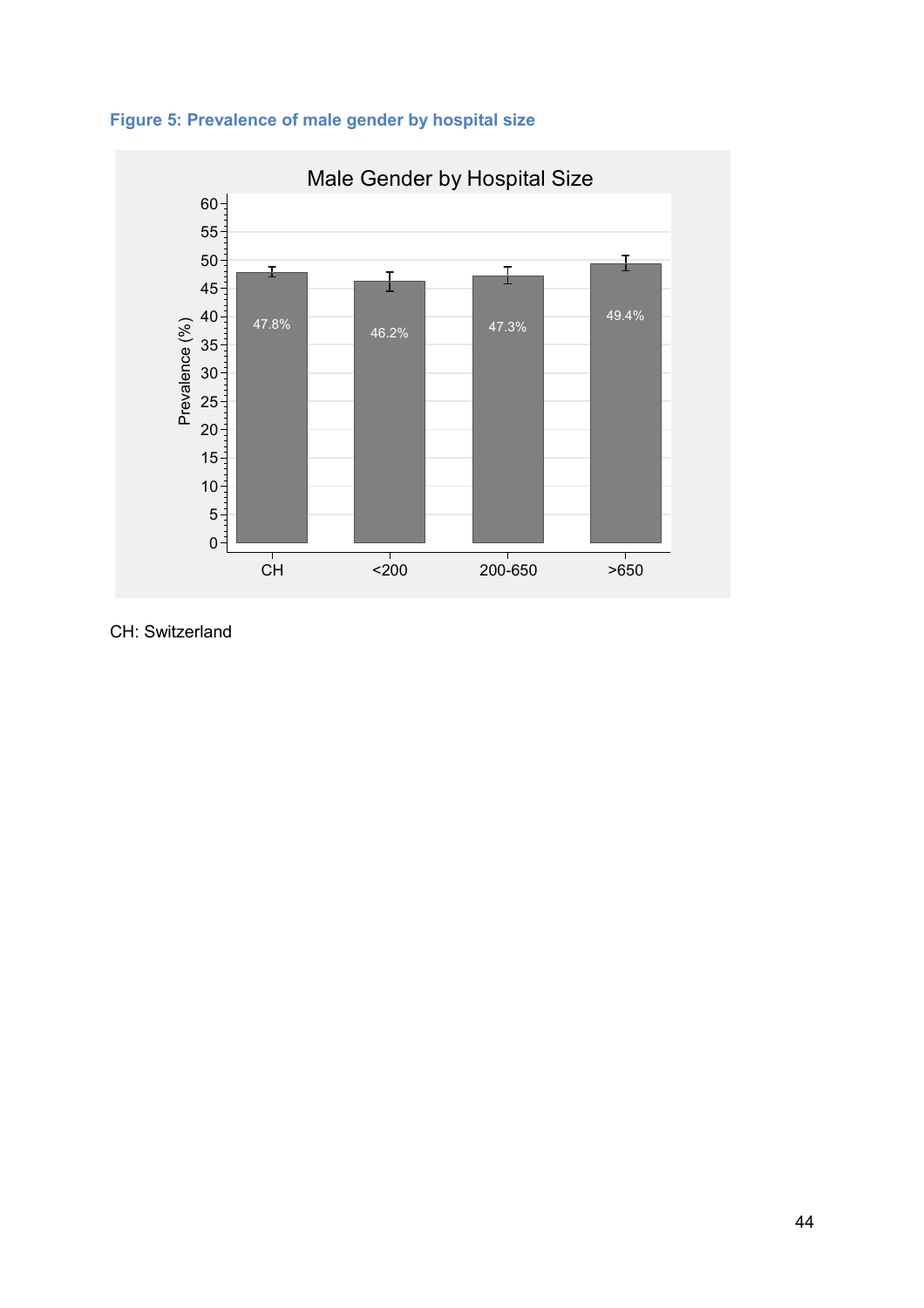



CH: Switzerland; PRIM: primary care; SEC: secondary care; TERT: tertiary care; SPEC: specialized care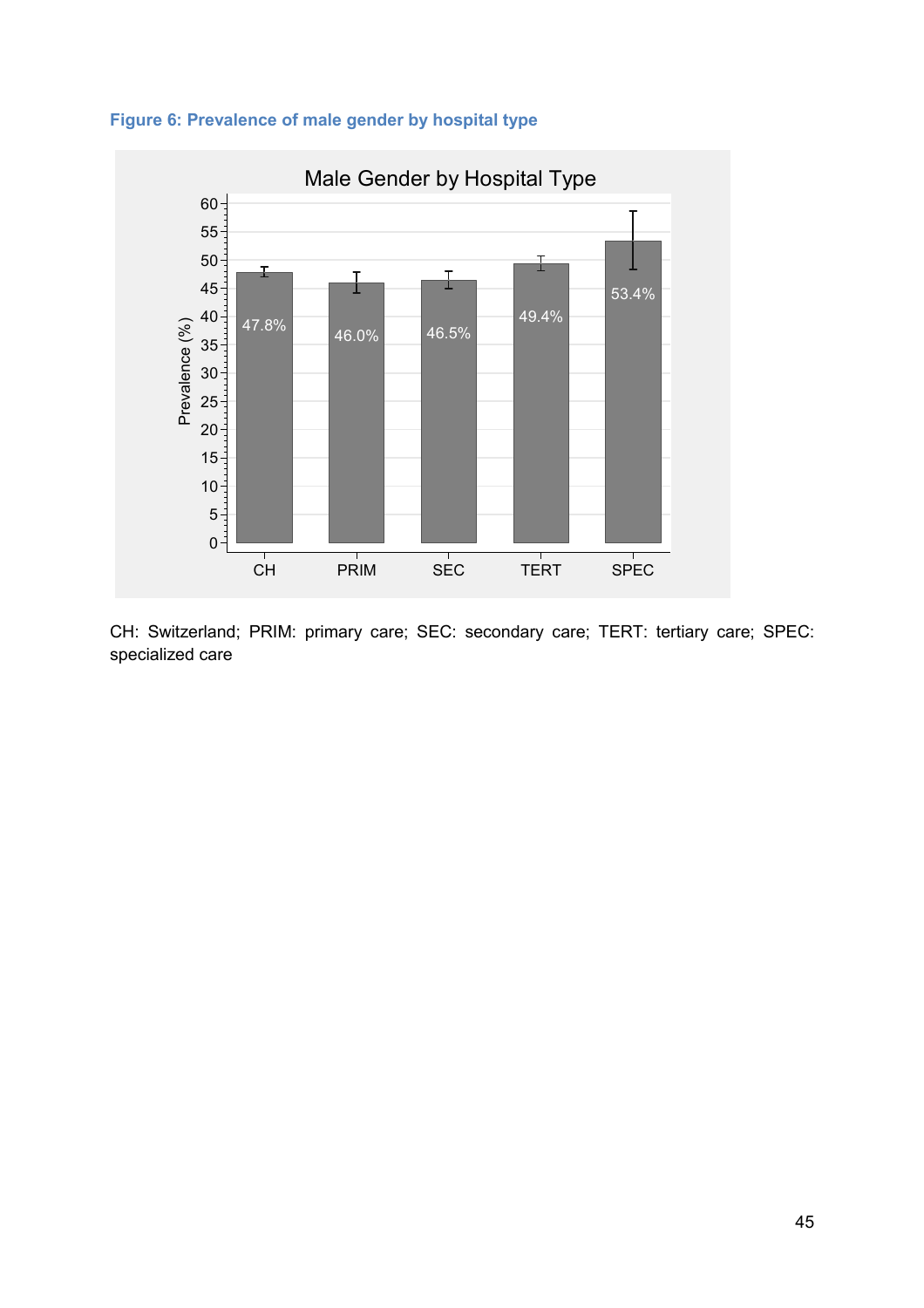



CH: Switzerland; McCabe score categories: rapidly fatal (grey): <1 year; ultimately fatal (light grey): 1-4 years; non-fatal (dark grey): >5 years

Large size hospitals (>650 beds) had more patients with rapidly fatal disease than medium size or small size hospitals.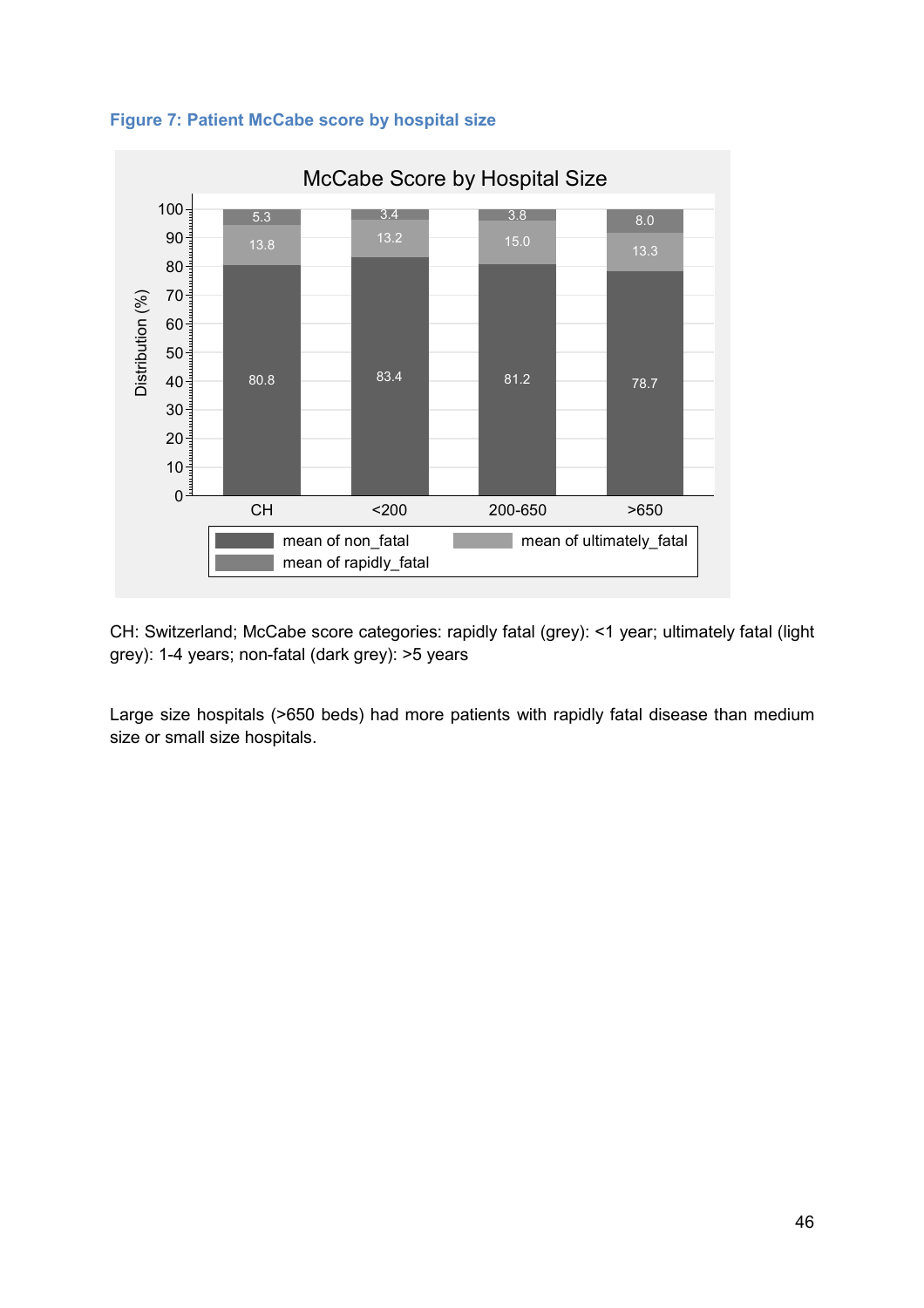



CH: Switzerland; PRIM: primary care; SEC: secondary care; TERT: tertiary care; SPEC: specialized care; McCabe score categories: rapidly fatal (grey): <1 year; ultimately fatal (light grey): 1-4 years; non-fatal (dark grey): >5 years

Tertiary care hospitals had more patients with rapidly fatal disease than primary care, secondary care or specialized care hospitals.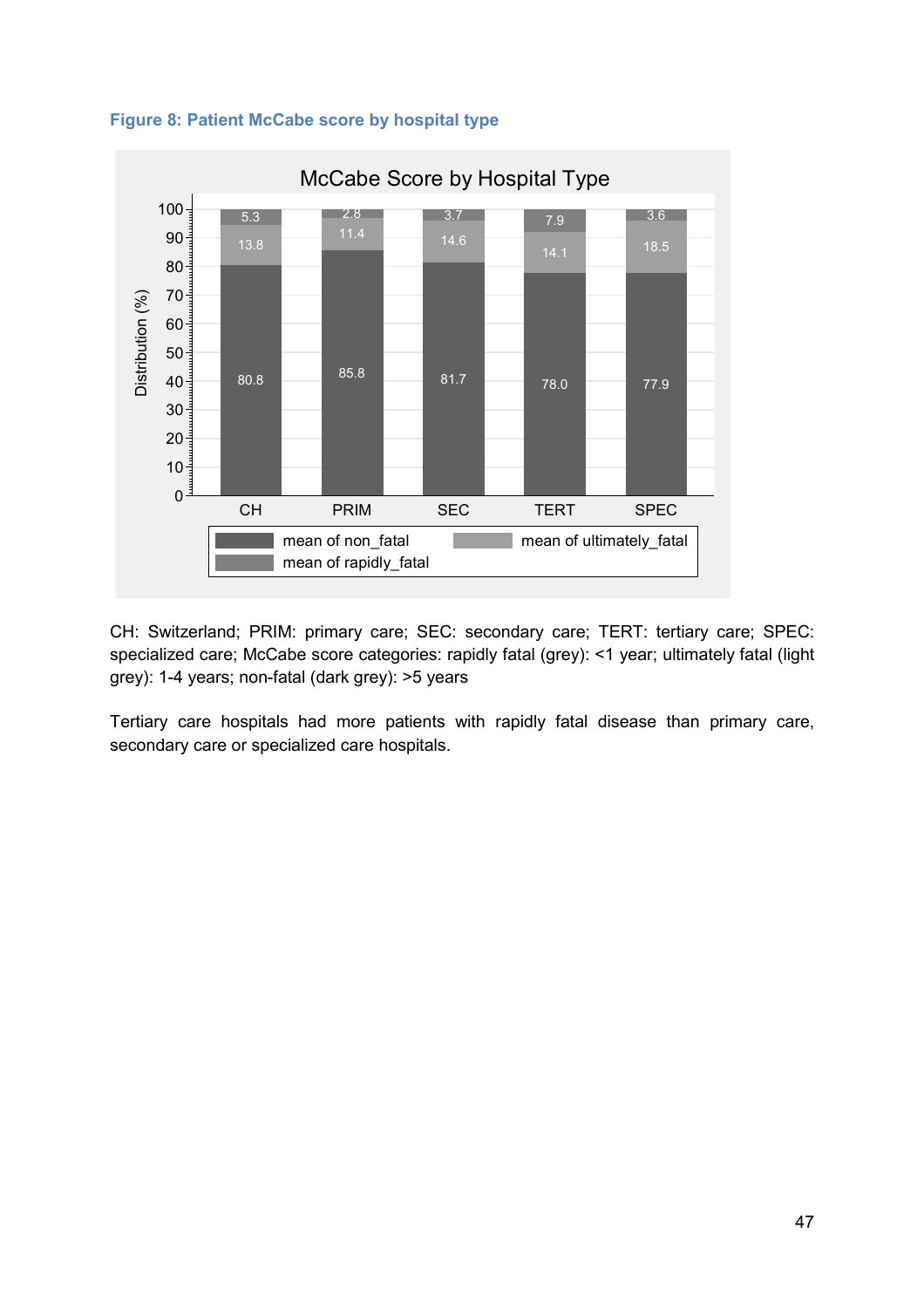

## **Figure 9: Patient McCabe score by hospital ownership**

CH: Switzerland; McCabe score categories: rapidly fatal (grey): <1 year; ultimately fatal (light grey): 1-4 years; non-fatal (dark grey): >5 years; PUB: public hospitals; PRIVFP: private-forprofit hospitals; PRIVNFP: private non-for-profit hospitals

Private-for-profit hospitals had less patients with fatal (both rapidly fatal and ultimately fatal) McCabe scores.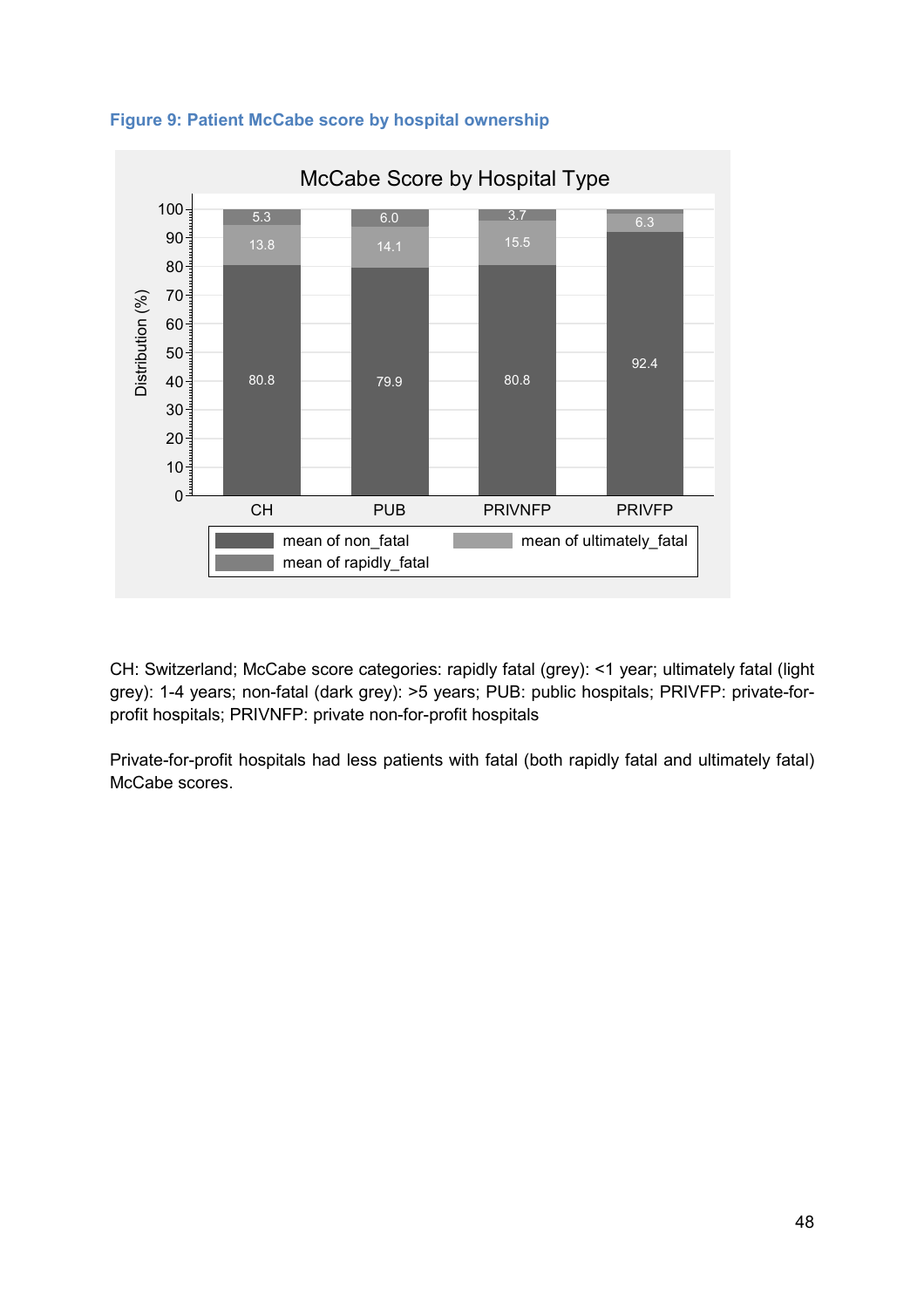**Figure 10: Length of stay to survey day** 



## 0.50: median quantile, censoring at 100 days

The median length of stay (median quantile) of patients before PPS day was 5 days.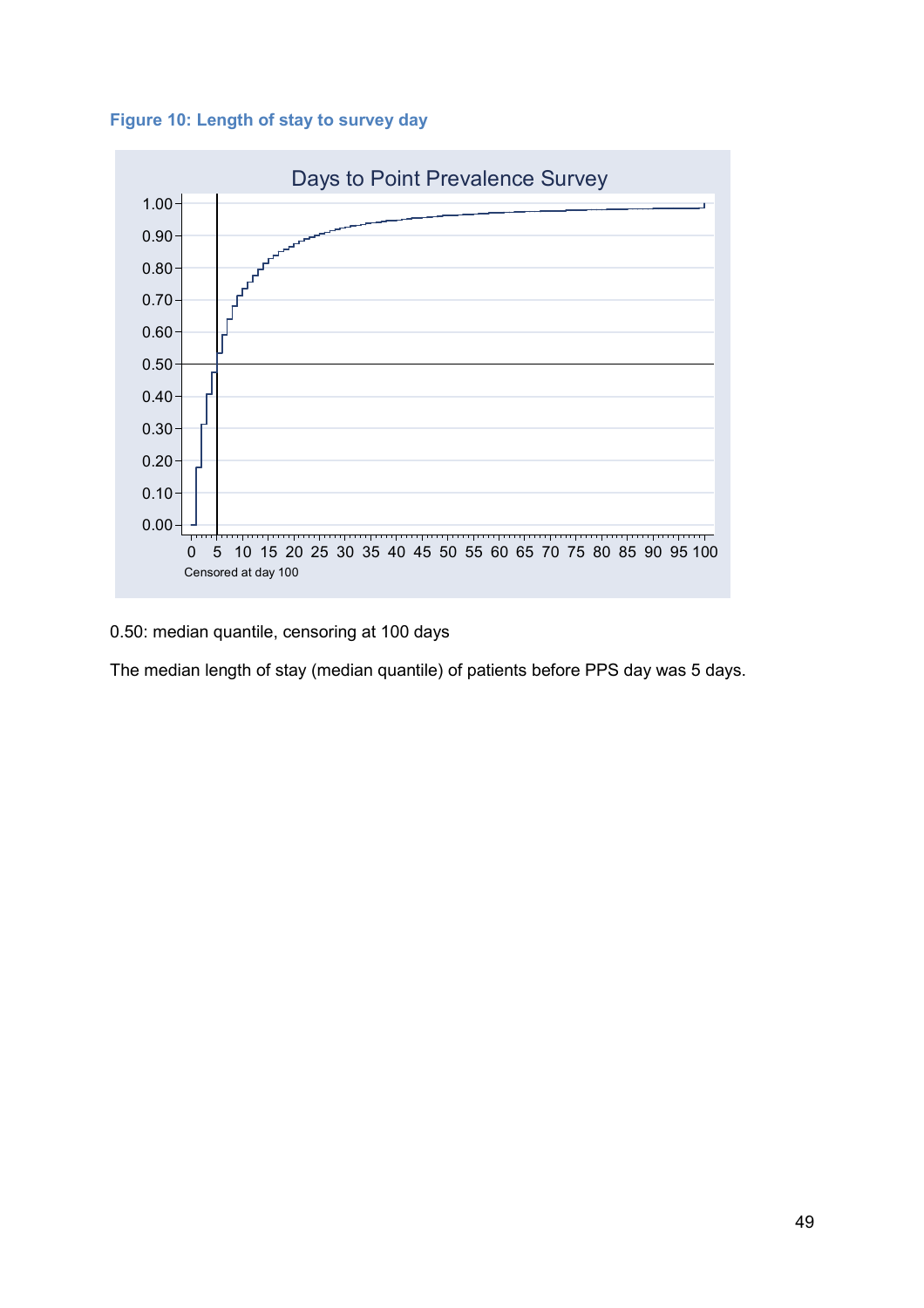



0.50: median quantile, censored at 100 days

Patients hospitalized in large size hospitals (>650 beds) had longer stay (6.5 days) before PPS than patients in medium size or small size hospitals (3.5 days and 4 days, respectively).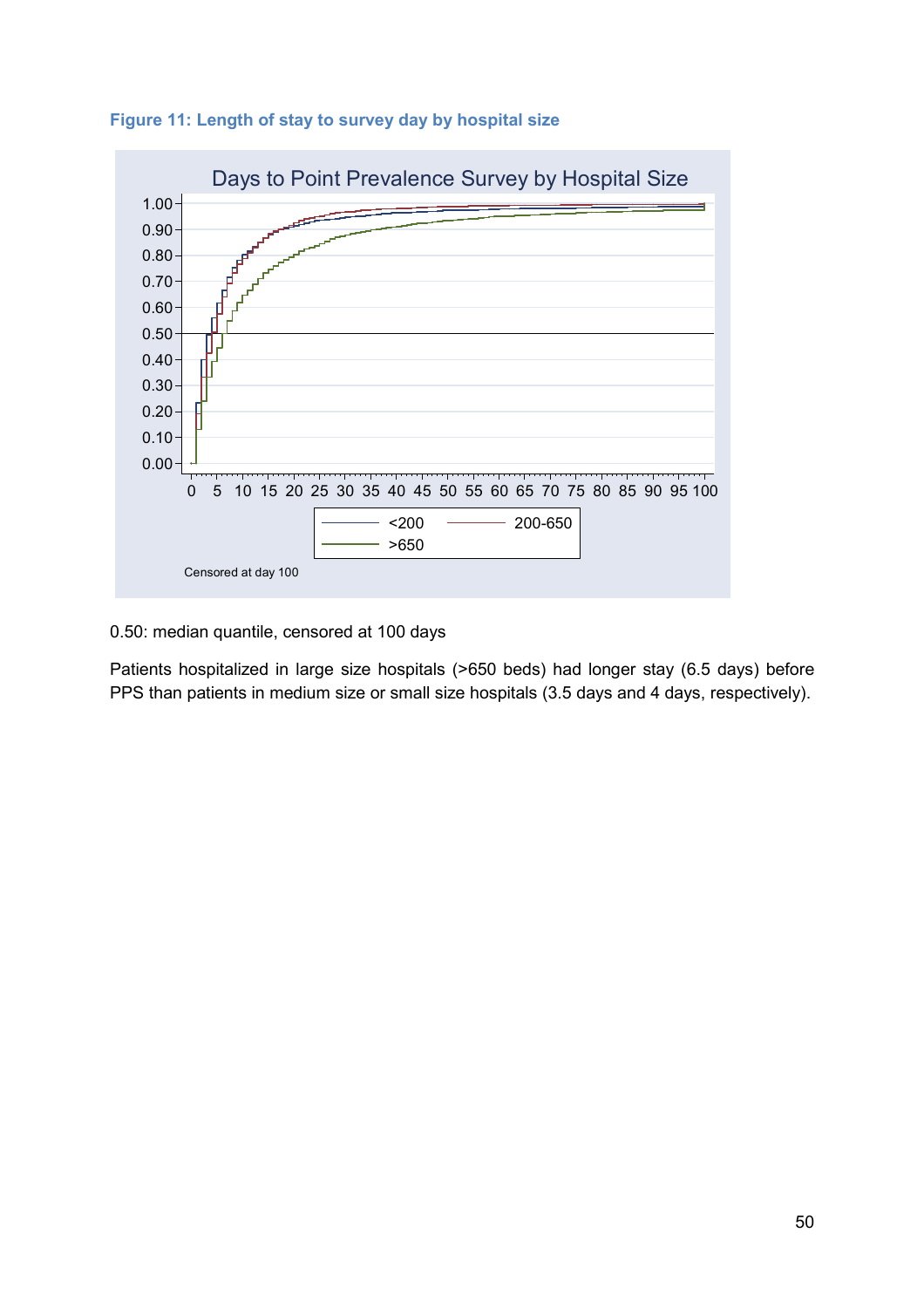



0.50: median quantile, censored at 100 days PRIM: primary care; SEC: secondary care; TERT: tertiary care; SPEC: specialized care

Patients in hospitals offering specialized care had longer stay before PPS (9 days) than patients in tertiary care (6 days) and primary/secondary care (4 days) hospitals.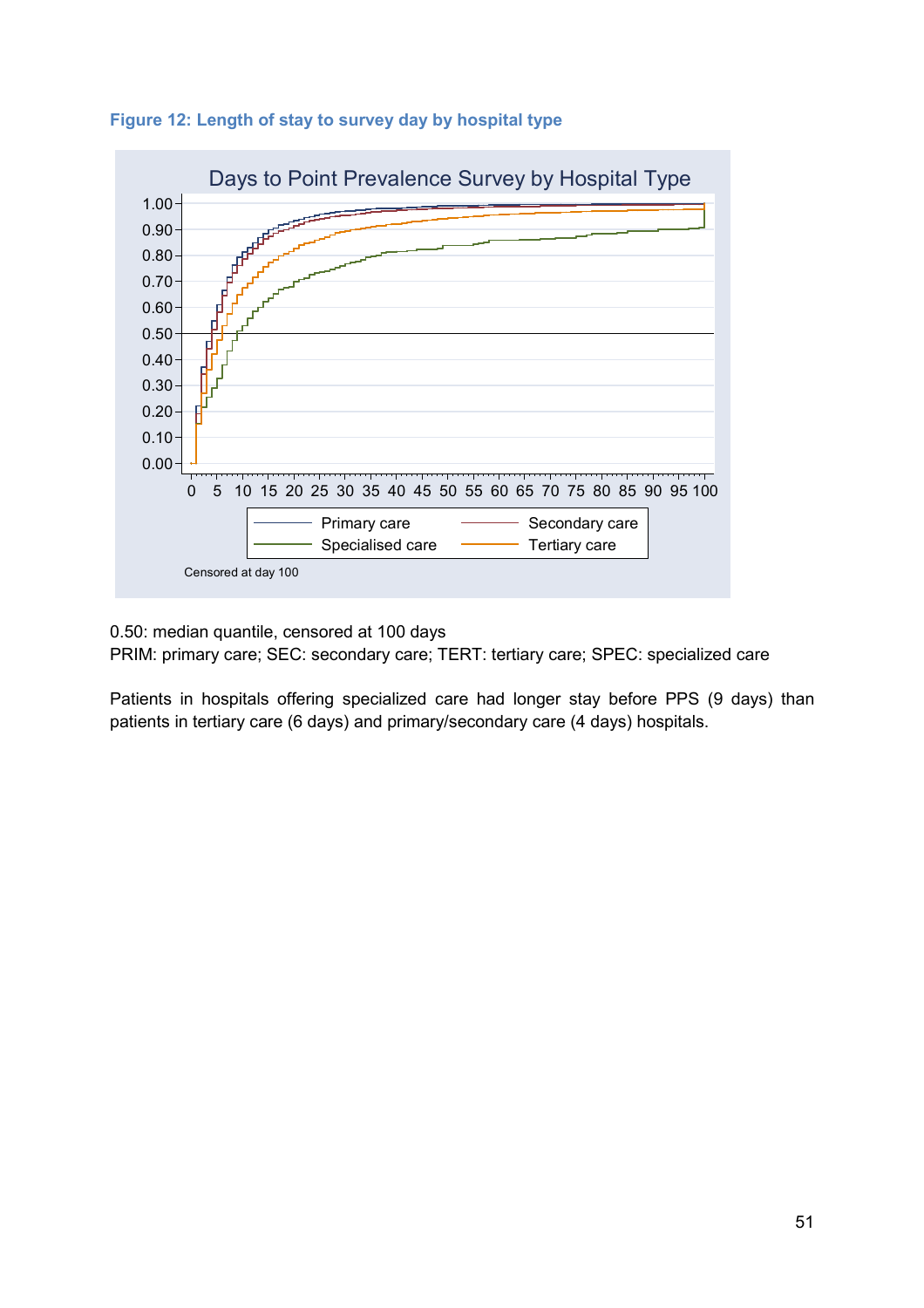



0.50 = median quantile, censored at 100 days CH: Switzerland, PRIM: primary, SEC: secondary, TERT: tertiary, SPEC: specialized

Patients in university-affiliated hospitals had longer stay before PPS (6.5 days) than patients in other hospitals (4 days). University-affiliation was used for all five Swiss Universityaffiliated hospitals with a mixed patient population.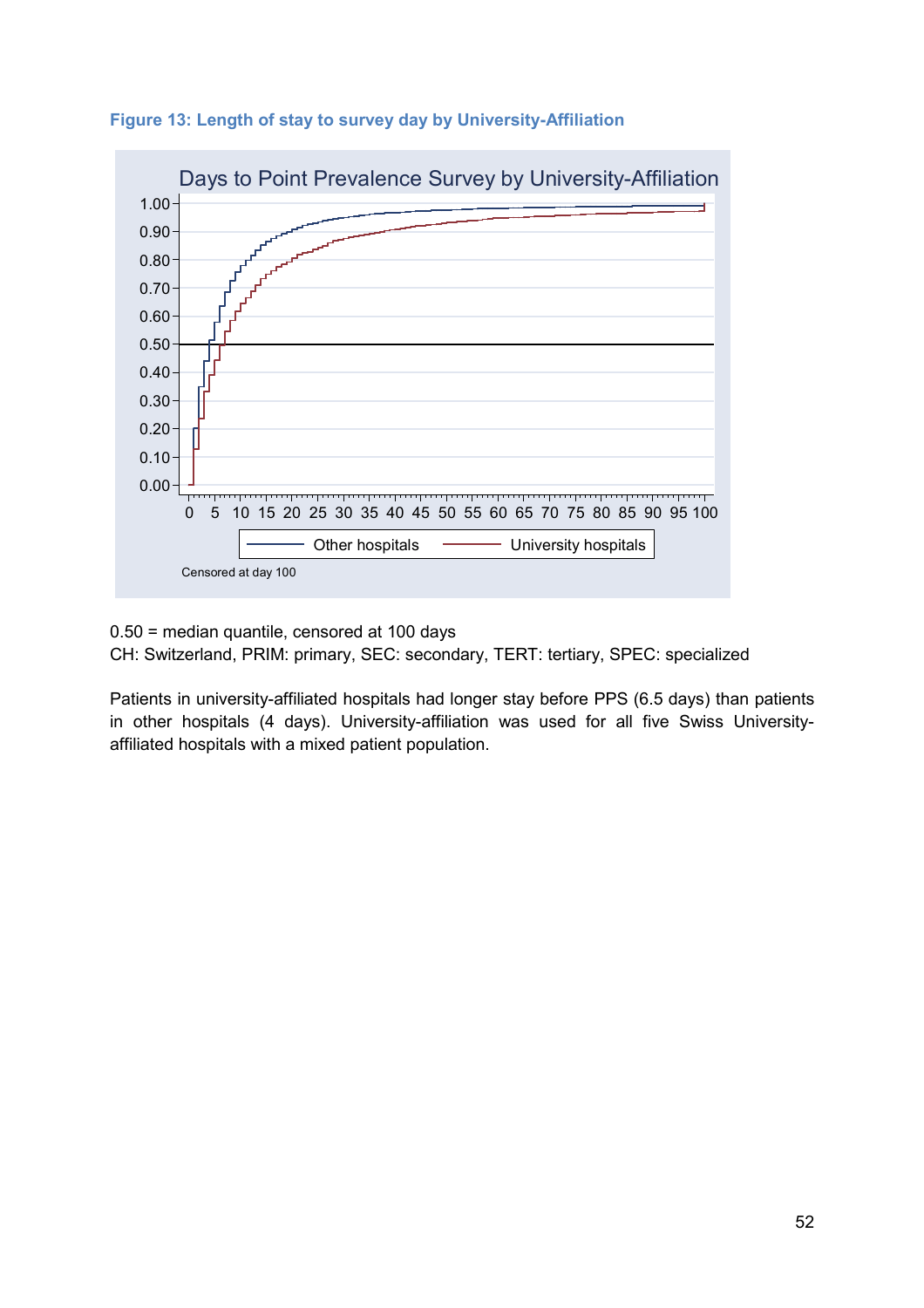



Medical and surgical wards contributed to more than a half of total participating wards in the PPS.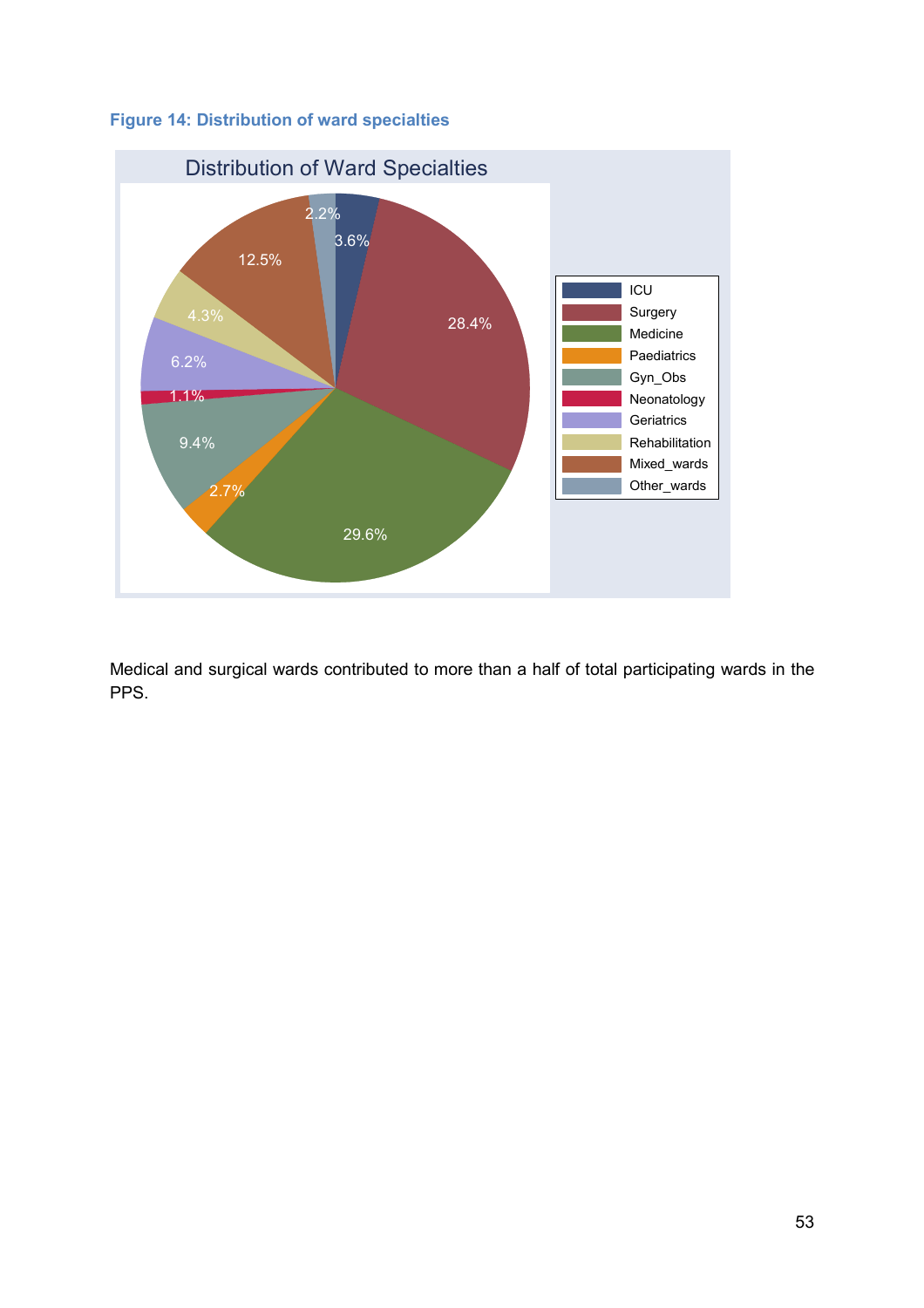



Most patients were medical or surgical, accumulating to almost  $\frac{3}{4}$  of the entire population.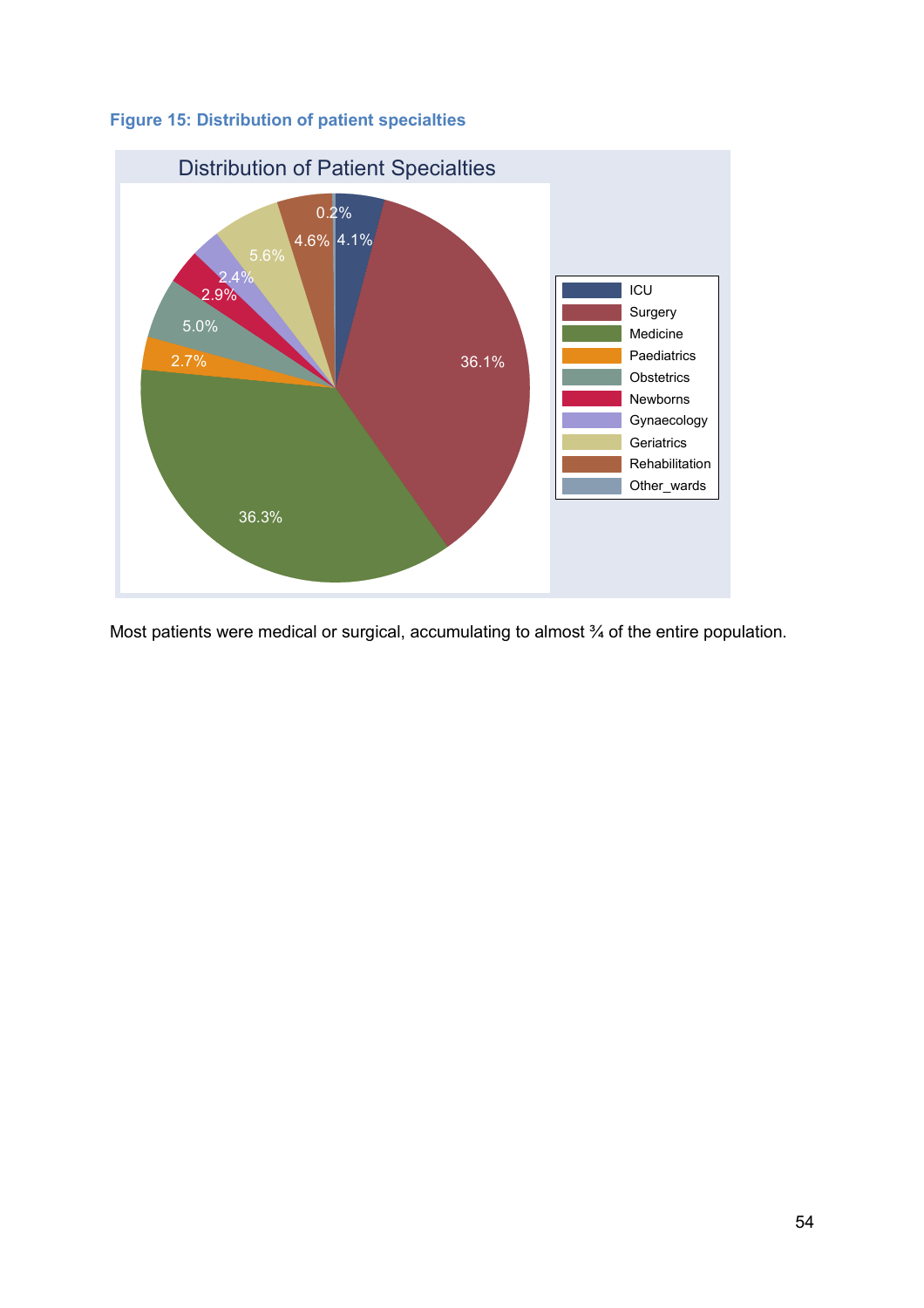



CVC: central venous catheter, PVC: peripheral venous catheter, UC: urinary catheter, VENT: ventilator

Almost half of the patients had a peripheral venous catheter in place on the day of PPS.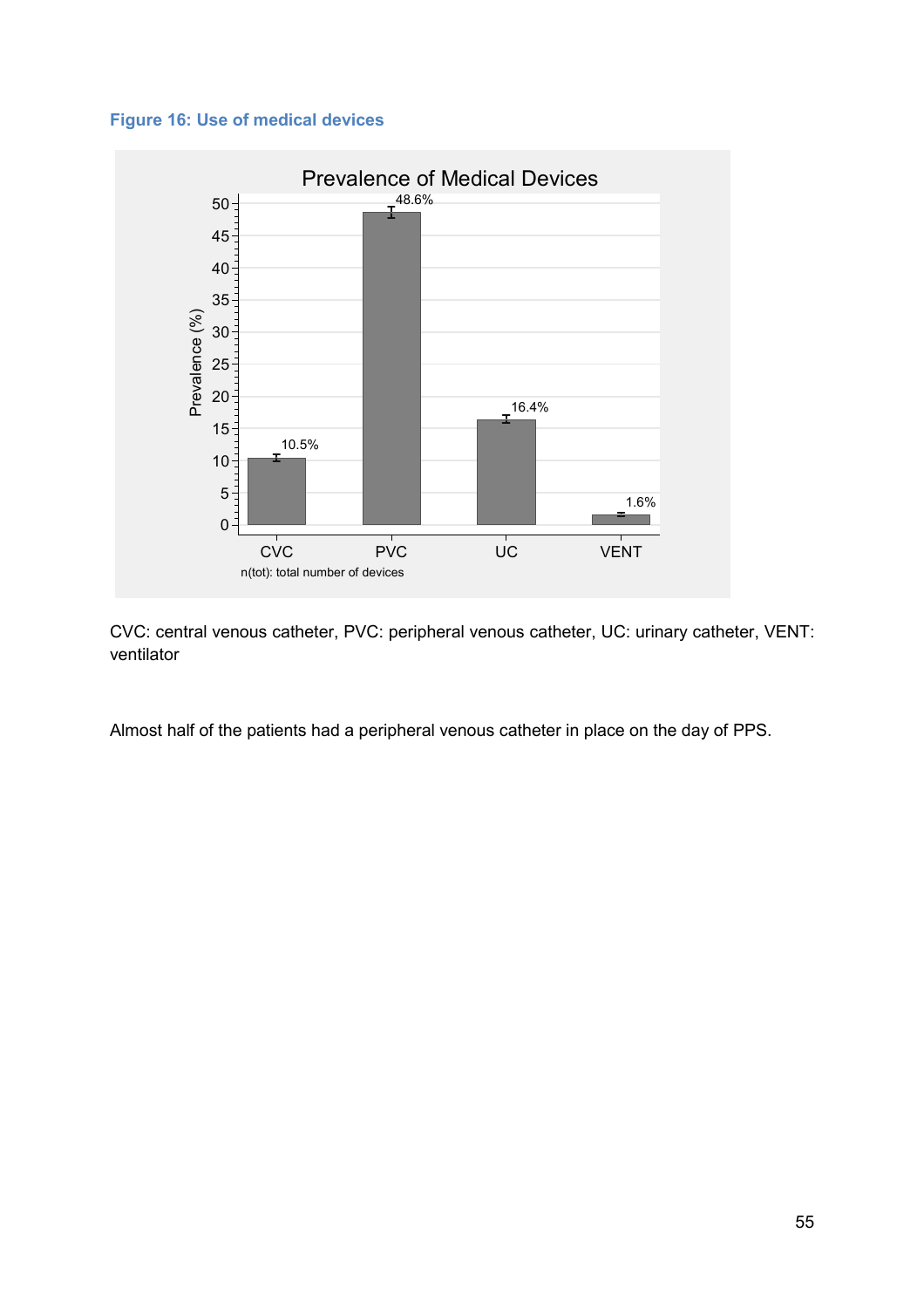# **B. Healthcare-associated infections**

Healthcare-associated infections (HAIs) are one of the most common adverse events during hospital stay, resulting in substantial morbidity and mortality. HAI prevalence is defined as the number of patients presenting one or more HAIs on the day of PPS compared to the total number of patients included in the survey. The prevalence of HAI is reported in different formats: pooled all-cause HAI from all participating hospitals (96), HAI without taking into account infections attributed to other hospitals, all-cause HAI from a randomized subsample of participating hospitals (56), and validated HAI prevalence, taking into account the results of validation and case-mix. Table 17 summarizes the different HAI prevalence formats.





The figure reports the different HAI formats:

- All participating hospitals and patients (All HAI)
- Randomized sample of hospitals and patients (All HAIr)
- All participating hospitals and patients but excluding HAI attributed to other hospitals (HAI\*)
- Randomized sample of hospitals and patients but excluding HAI attributed to other hospitals (HAIr\*)
- Validated and adjusted HAI of all participating hospitals and patients (HAIv)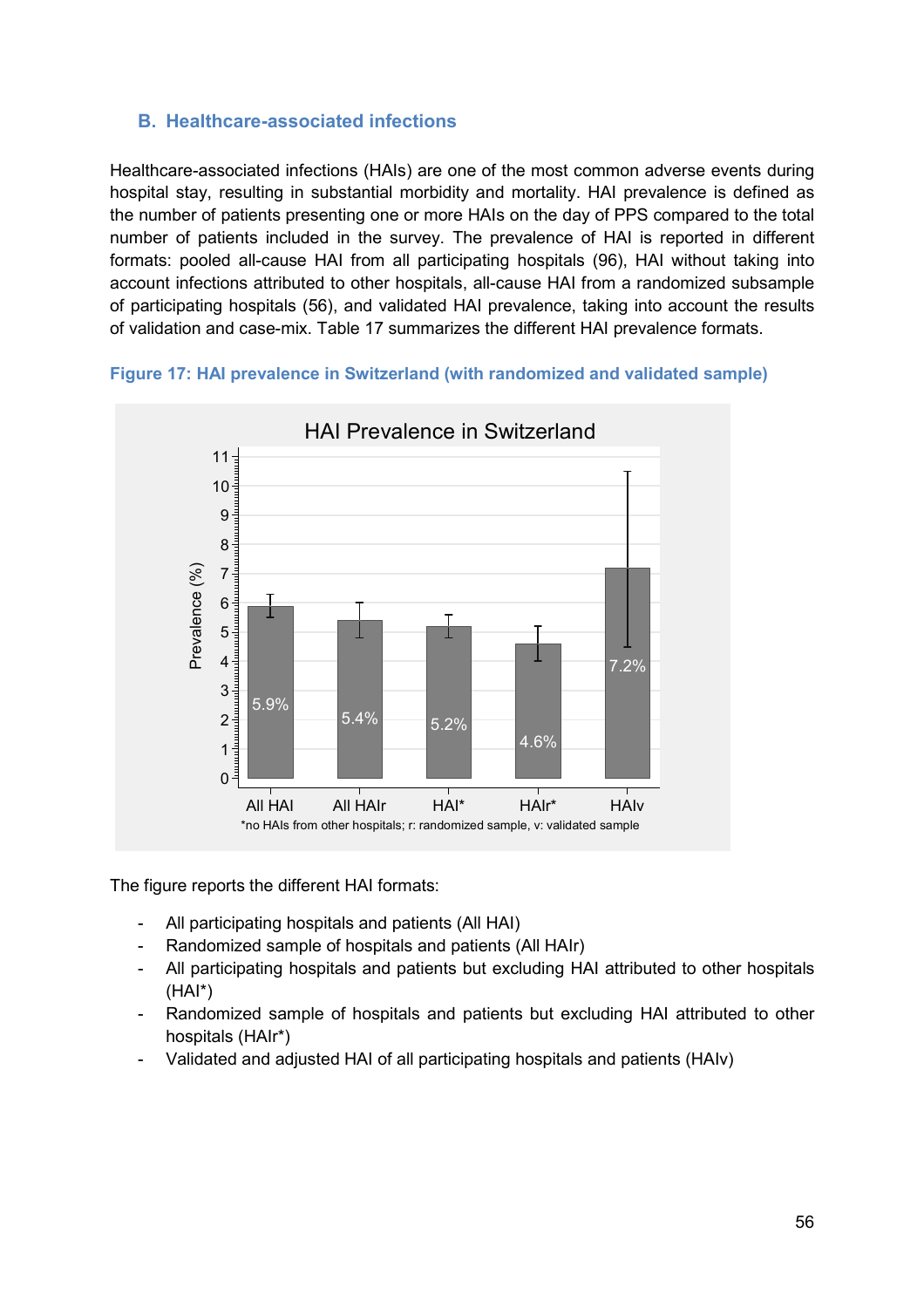



AG: Aargau; BE: Bern; BL: Basel-Landschaft; BS: Basel-Stadt; GE: Geneva; GR: Grisons; SG: St. Gallen; SO: Solothurn; TG: Thurgau; VD: Vaud; VS: Valais; ZH: Zürich

This table reports HAI prevalence by cantons participating with three or more hospitals. Cantons with fewer hospitals are not included in this figure.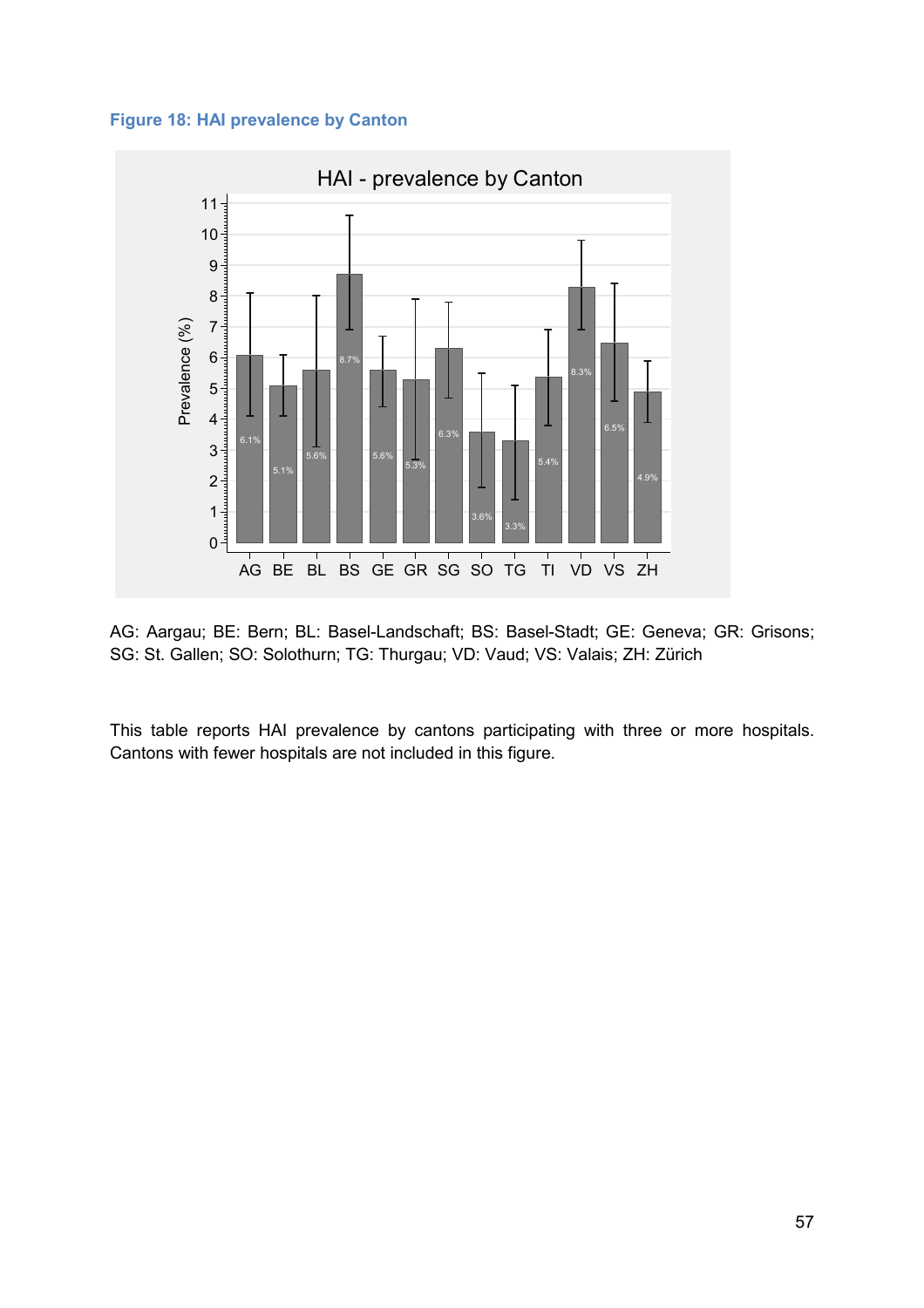



DE: German; FR: French; IT: Italian; HAI: healthcare-associated infection

This figure summarizes patients with one or more HAI on the day of survey, stratified by language regions (Deutschschweiz, Romandie, Ticino).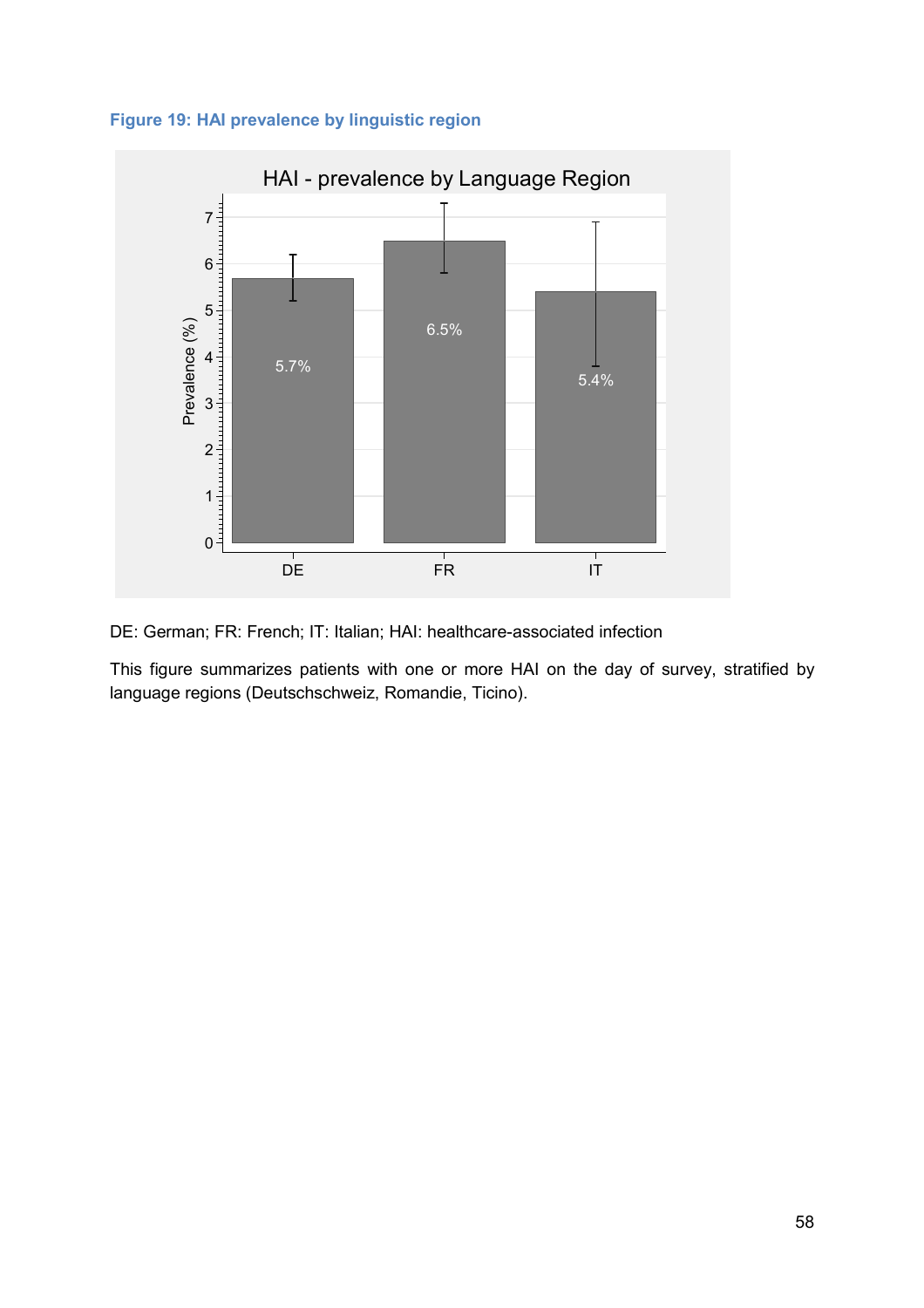



Geographical subdivision of Switzerland as presented in the Swiss Center of Antimicrobial Resistance (anresis): http://www.anresis.ch (Geneva is integrated into the "West" region)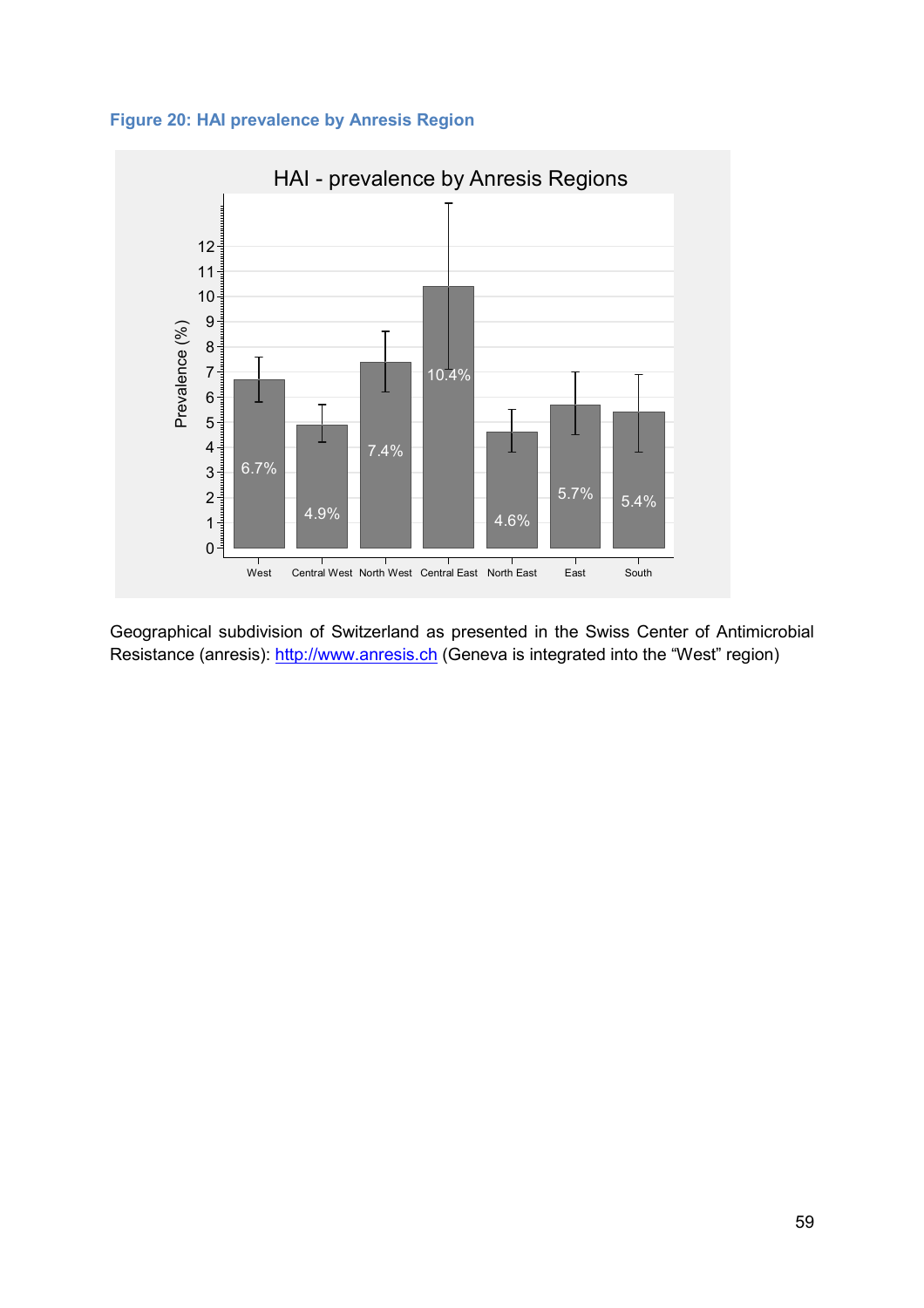



Large size hospitals (>650 beds) had a significantly higher HAI prevalence compared to other hospital sizes.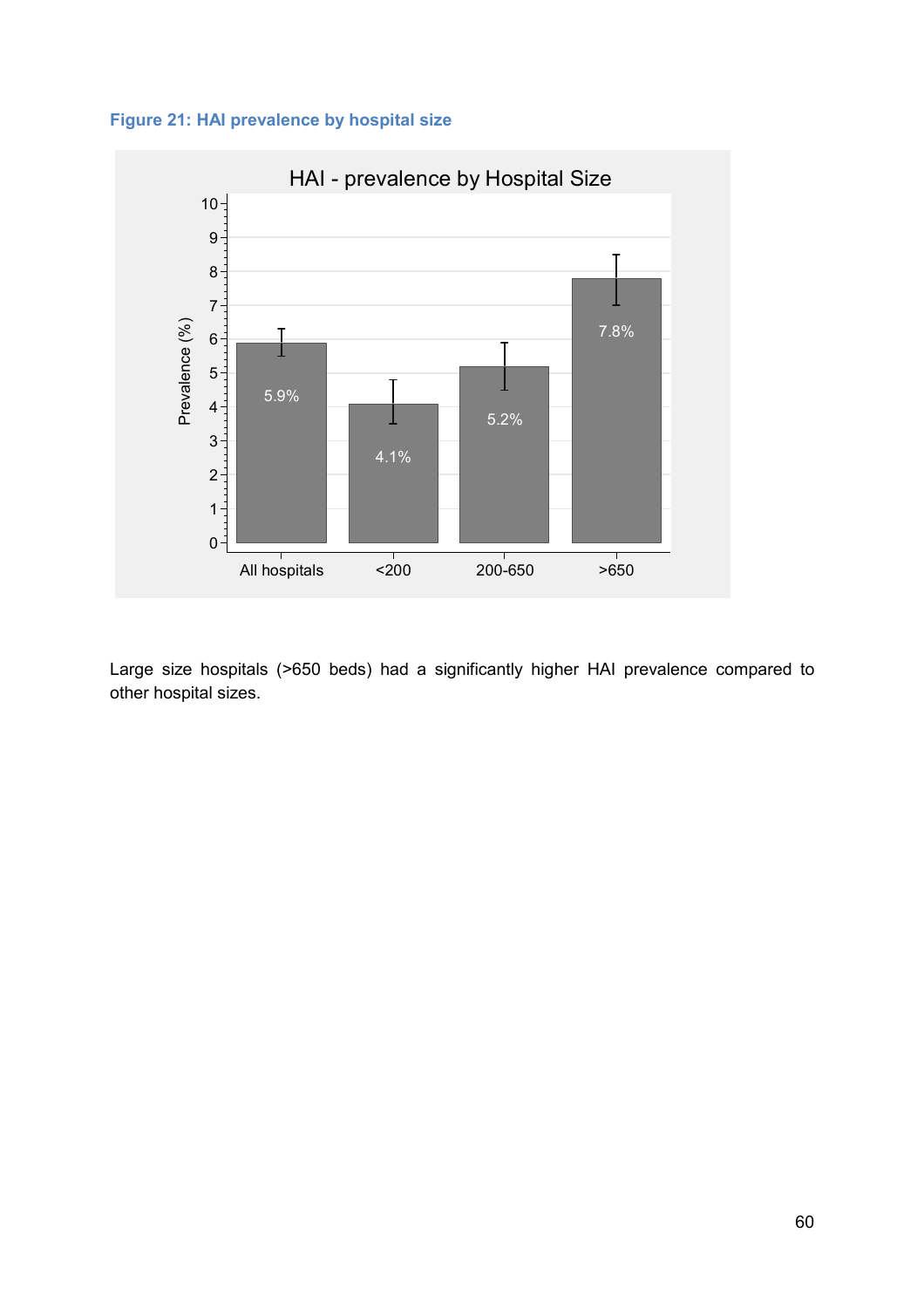



HAI: healthcare-associated infection; PRIM: primary care; SEC: secondary care; TERT: tertiary care; SPEC: specialized care

Tertiary care hospitals have a significantly higher HAI prevalence compared to other hospital types.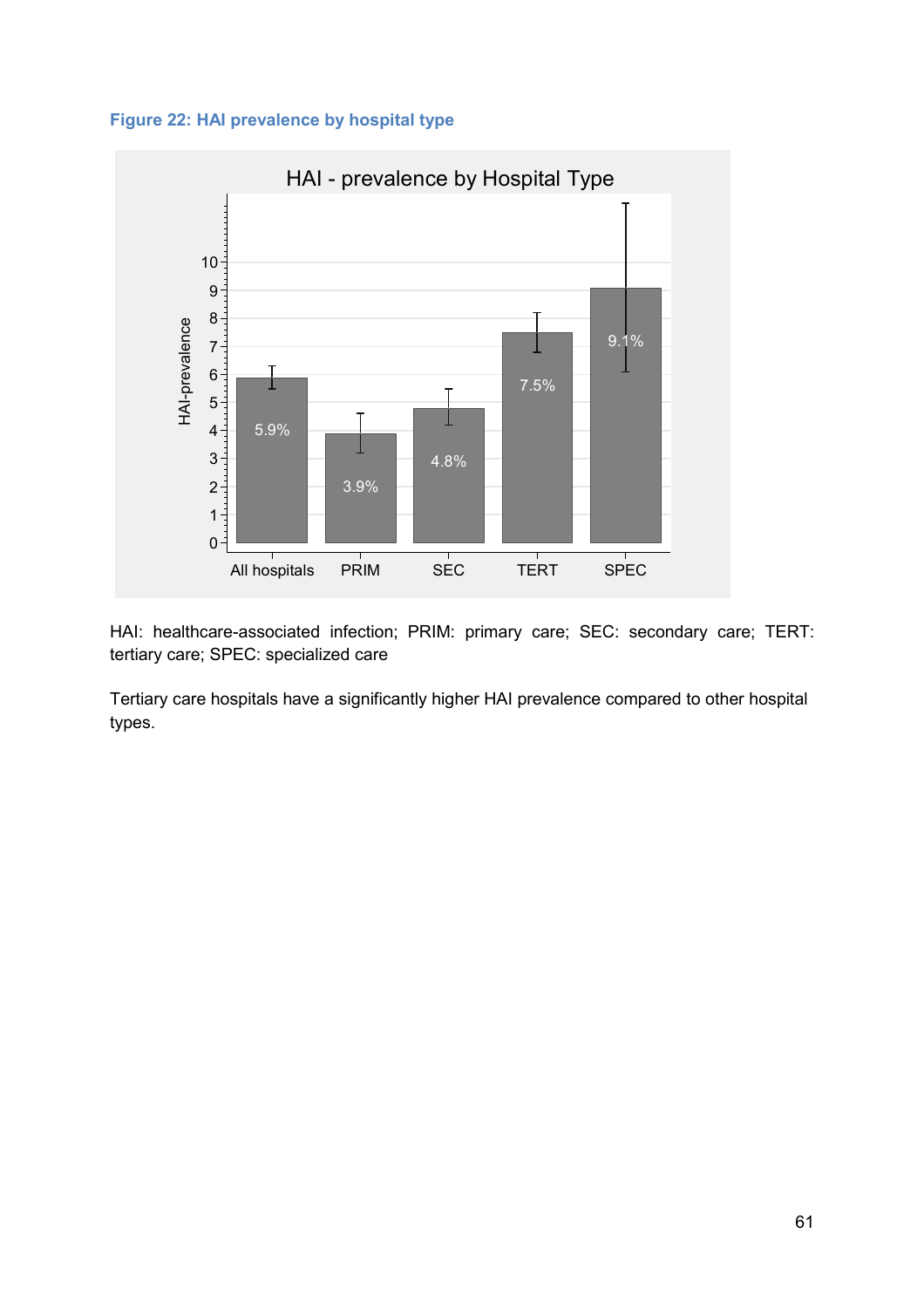



HAI: healthcare-associated infection; PUB: public hospitals; PRIVNFP: private ownership, non-for-profit; PRIVFP: private ownership, for-profit

Private-for-profit hospitals have a significantly lower HAI prevalence compared to other hospitals. This difference does not hold in multivariable analysis (Table 32).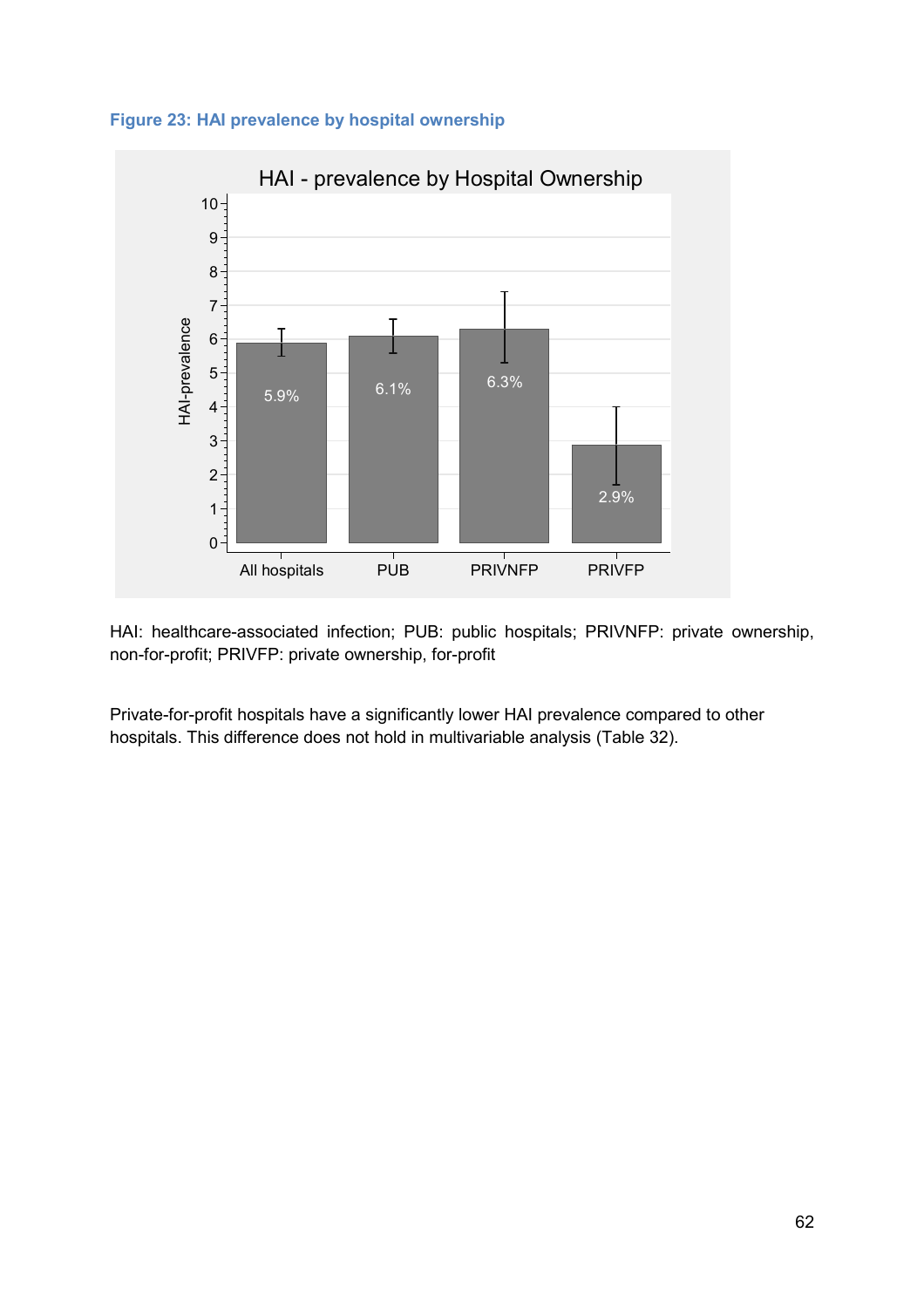



ICU: Intensive care unit; SUR: surgery; MED: medicine; PED: pediatrics; GO: gynecology/obstetrics; NEO: neonatology; GER: geriatrics; RHB: rehabilitation; MIX: mixed specialties; OTH: other specialties

The highest prevalence was found in the ICU, followed by surgery, geriatrics, rehabilitation, and medicine. The difference compared to other ward specialties is significant (Table 32).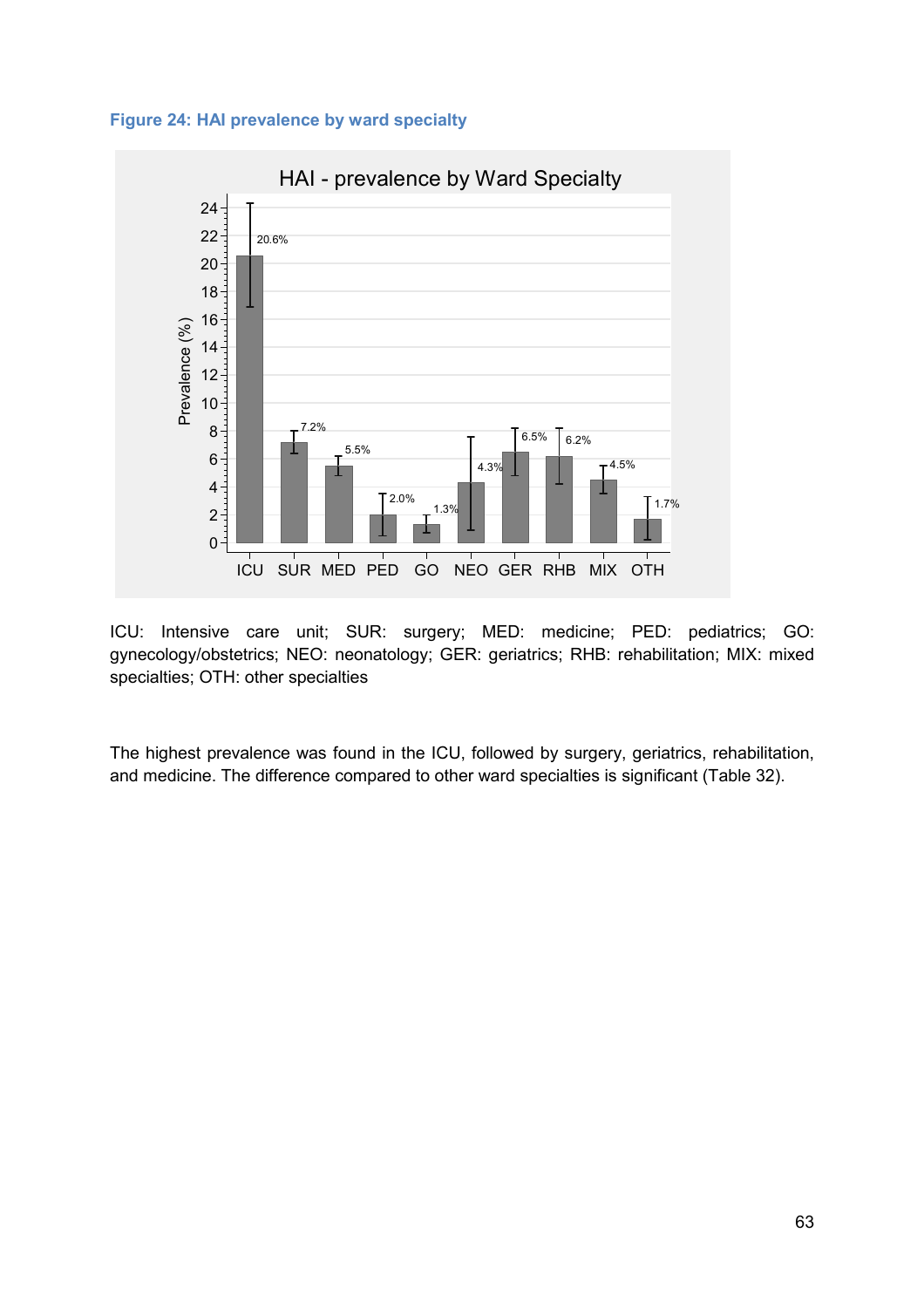



The highest prevalence was found in patients above 40 years of age. Higher age is significantly associated with HAI (Table 32).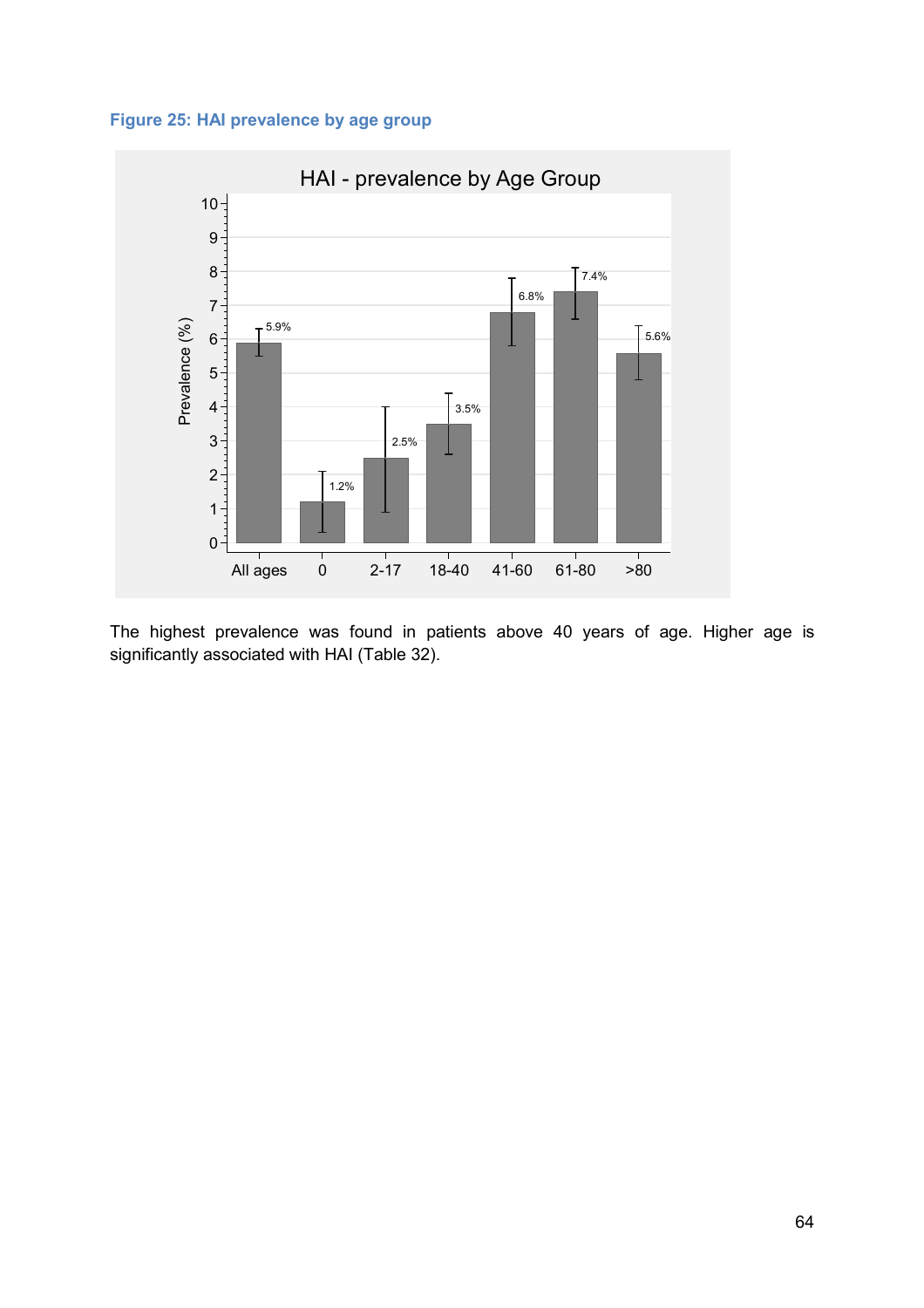



Male gender is a significant risk factor HAI (Table 32).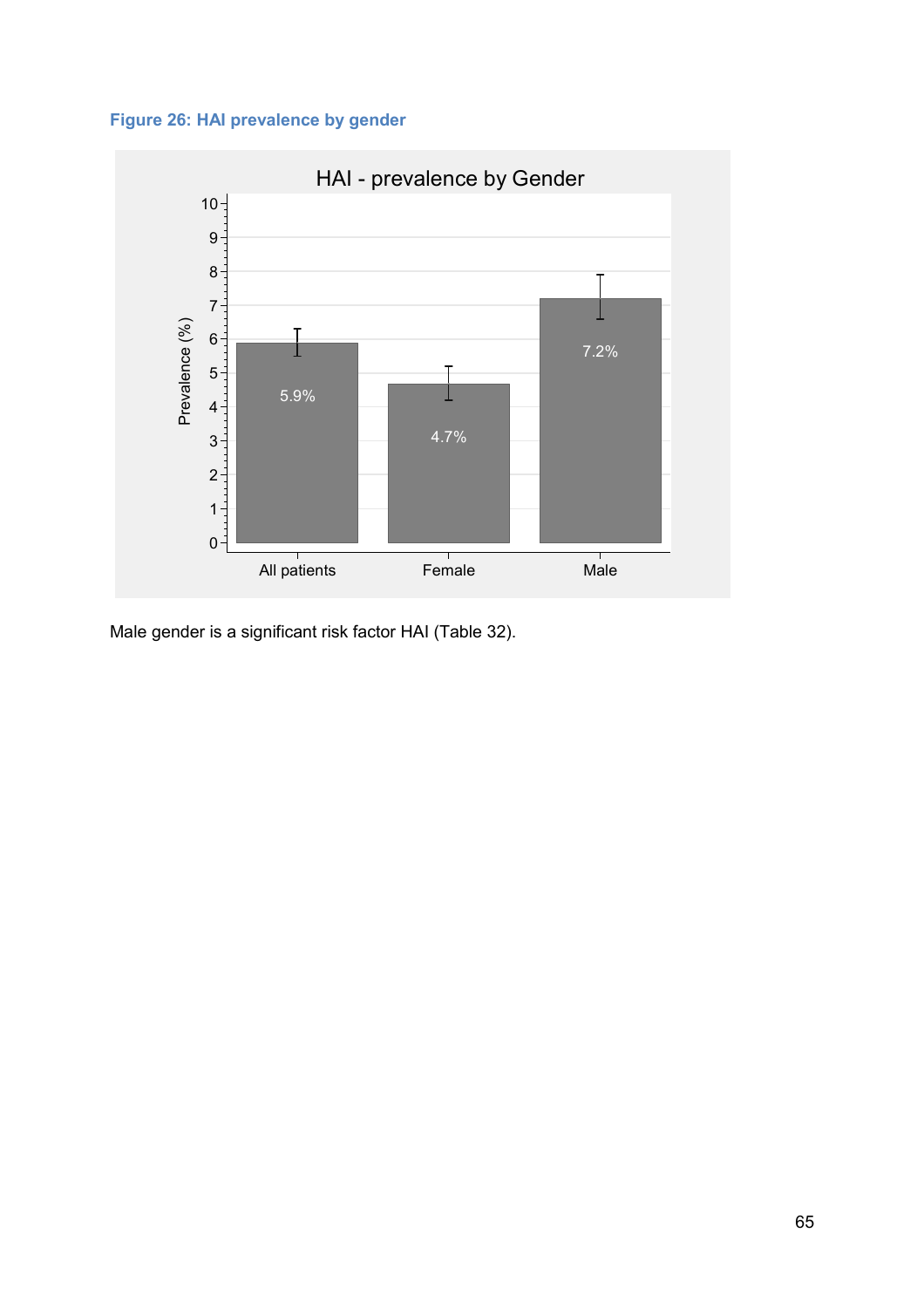



Ultimately and rapidly fatal McCabe scores significantly predict HAI (Table 32)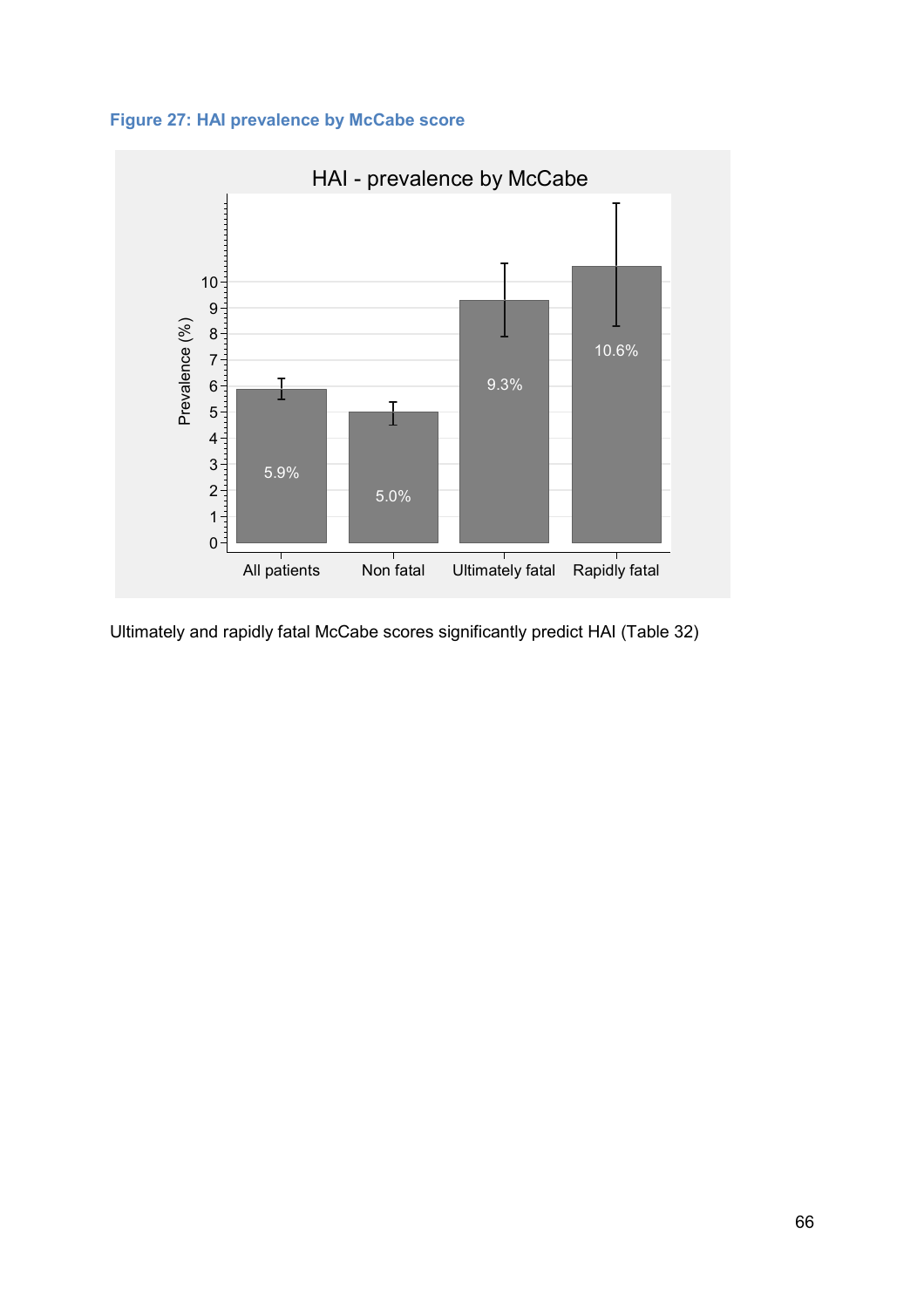As shown in figures 21-27, the HAI prevalence depends on a number of variables. Table 32 summarizes formal uni- and multivariable testing using logistic regression analysis with the outcome HAI (1/0). The following variables were tested in uni- and multivariable regression analysis (on patient level), clustered on the hospital level. A two-sided p-value <0.05 was considered statistically significant.

| <b>Variable</b>                 |      | Univariable analysis |         |           | <b>Multivariable analysis</b> |         |
|---------------------------------|------|----------------------|---------|-----------|-------------------------------|---------|
|                                 | 0R   | (95%CI)              | P-value | <b>OR</b> | (95%CI)                       | P-value |
| Large hospitals <sup>1</sup>    | 1.70 | $(1.27 - 2.28)$      | < 0.001 | 1.33      | $(1.07 - 1.66)$               | 0.011   |
| Tertiary care                   | 1.65 | $(1.24 - 2.20)$      | 0.001   | 1.23      | $(1.00-1.52)$                 | 0.045   |
| Private-for-profit <sup>2</sup> | 0.45 | $(0.29 - 0.70)$      | < 0.001 | 0.63      | $(0.39 - 1.02)$               | 0.059   |
| Intensive care unit             | 4.58 | $(3.53 - 5.93)$      | < 0.001 | 4.17      | $(3.13 - 5.55)$               | < 0.001 |
| Fatal McCabe score <sup>3</sup> | 2.01 | $(1.66 - 2.43)$      | < 0.001 | 1.68      | $(1.40 - 2.03)$               | < 0.001 |
| Male gender                     | 1.58 | $(1.38 - 1.81)$      | < 0.001 | 1.45      | $(1.29 - 1.64)$               | < 0.001 |
| Age group <sup>4</sup>          | 1.20 | $(1.14 - 1.26)$      | < 0.001 | 1.18      | $(1.10 - 1.24)$               | < 0.001 |

## **Table 32: Univariable and multivariable analysis of risk factors for HAI**

<sup>1</sup> Large hospitals: hospitals >650 beds

<sup>2</sup>Private-for-profit: private-for-profit hospitals compared to other hospital ownerships (public, private-non-for-profit)

<sup>3</sup>Fatal McCabe score: ultimately and rapidly fatal McCabe score combined

<sup>4</sup>Age groups: 0 years, 2-17 years, 18-40 years, 41-60 years, 61-80 years, >80 years

All predictive variables for HAI were also significant in the multivariable analysis, except private-for-profit ownership. This is due to a more favourable case-mix of patients in privatefor-profit hospitals: fewer patients with ultimately or rapidly fatal McCabe score (7.50% vs. 19.32%; p<0.001 [Chi<sup>2</sup> -test]); lower median age (64 years vs. 68 years; p<0.001 [ranksum test]); there were no significant differences for number of ICU-patients and male gender.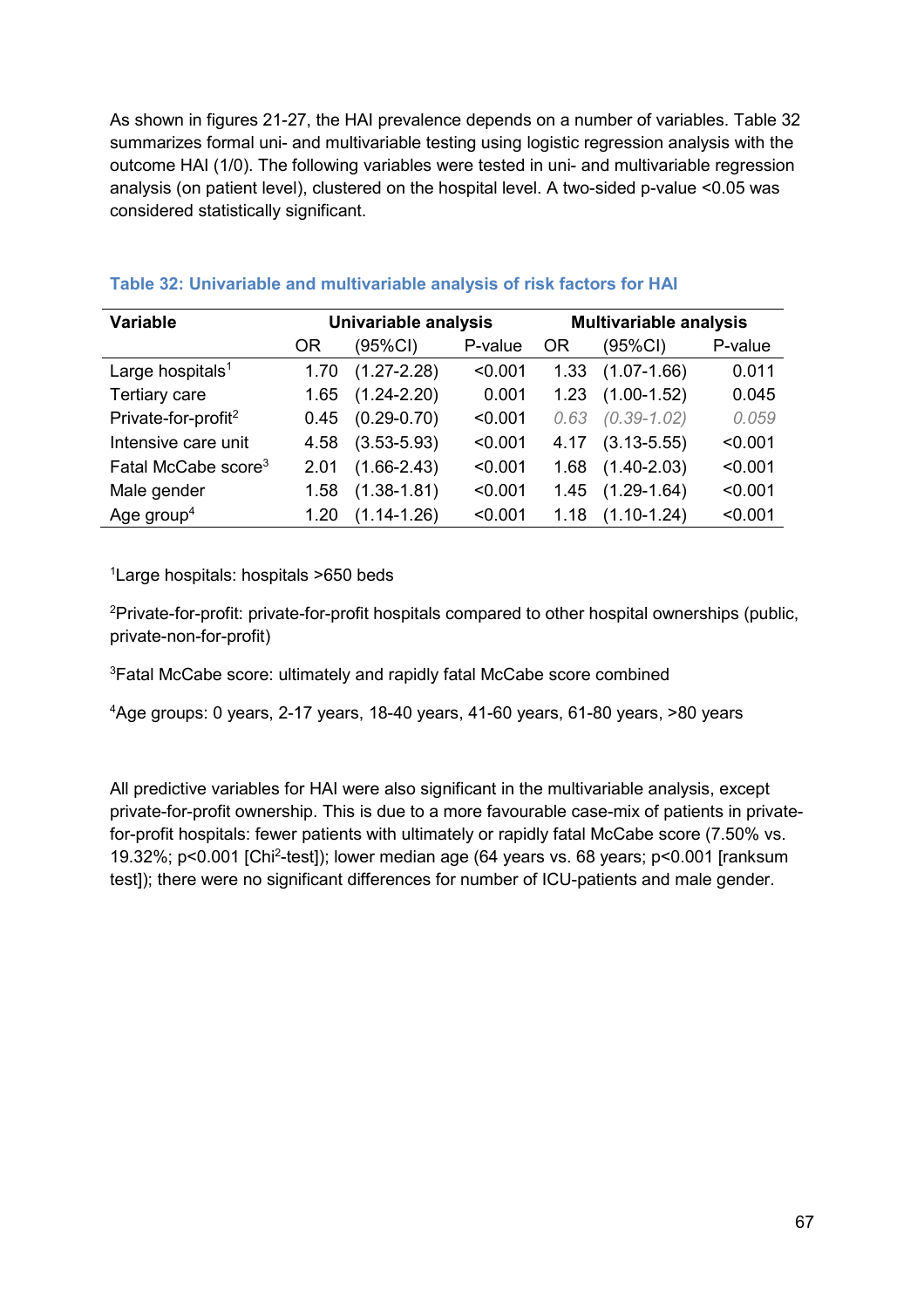

**Figure 28: Prevalence of surgical site and device-associated infections** 

SSI: surgical site infection; CLABSI: central line-associated bloodstream infection; PABSI: peripheral line-associated bloodstream infection; CAUTI: catheter-associated urinary tract infection; LRTI: lower respiratory tract infection

This figure reports specific HAI-types, potentially associated with surgery or the use of medical devices. SSI was analyzed for all in-hospital SSI in patients undergoing NHSN (National Healthcare Surveillance Network) class surgery before PPS. All other HAI types were analyzed in patients with a relevant medical device in place at PPS.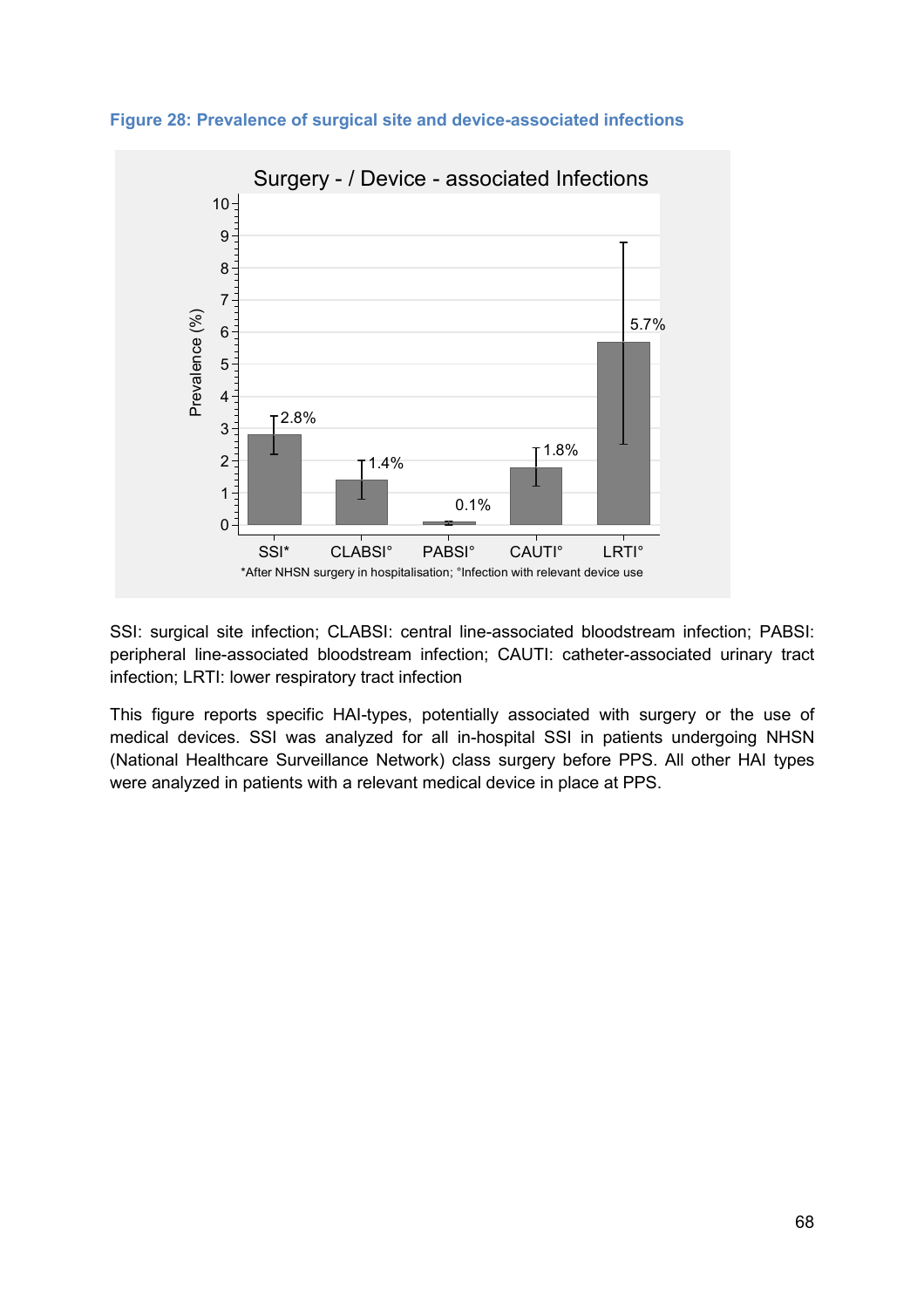



0.50: median quantile, censored at 50 days

The median time to HAI from admission was 12 days.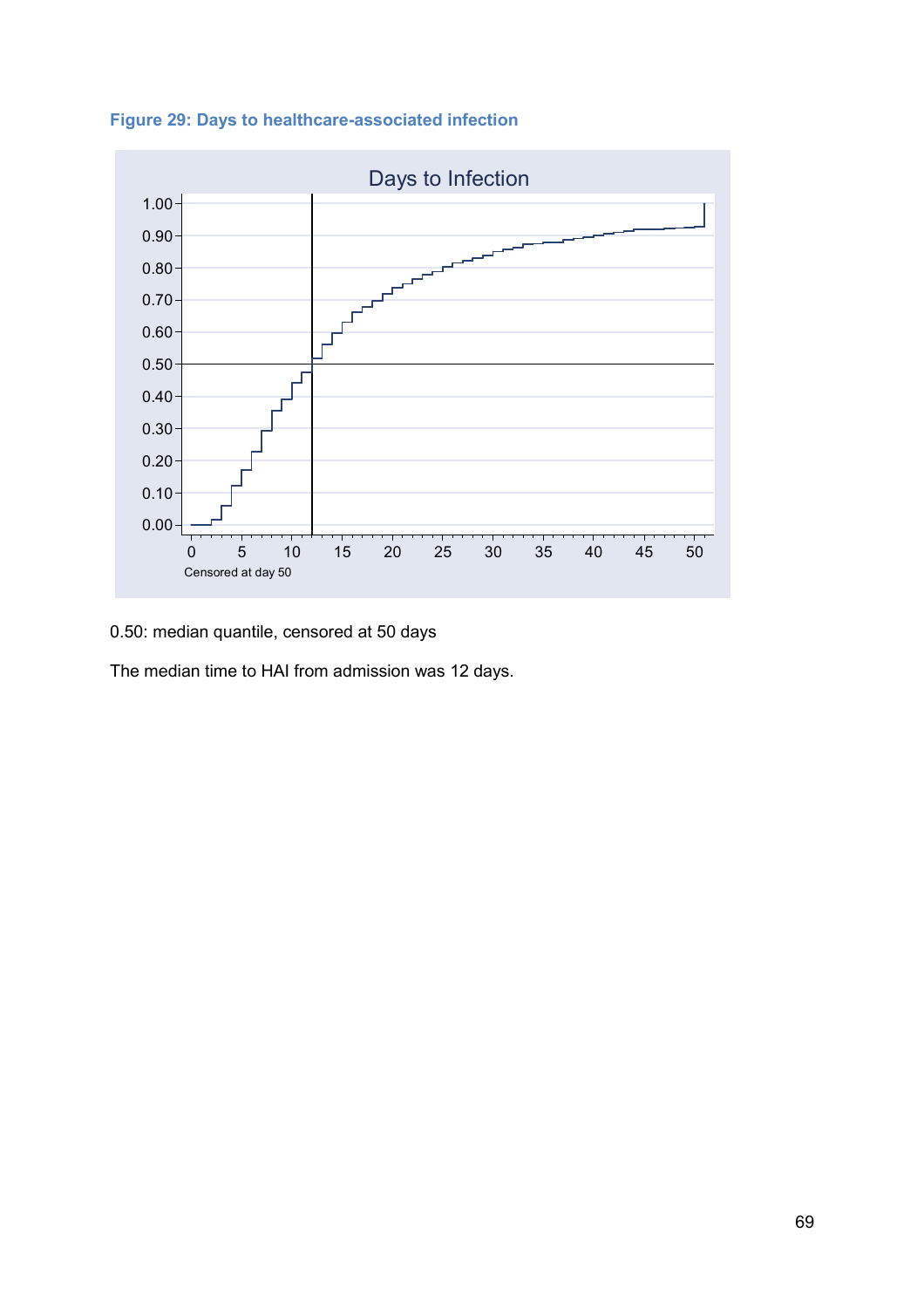



0.50: median quantile, censored at 50 days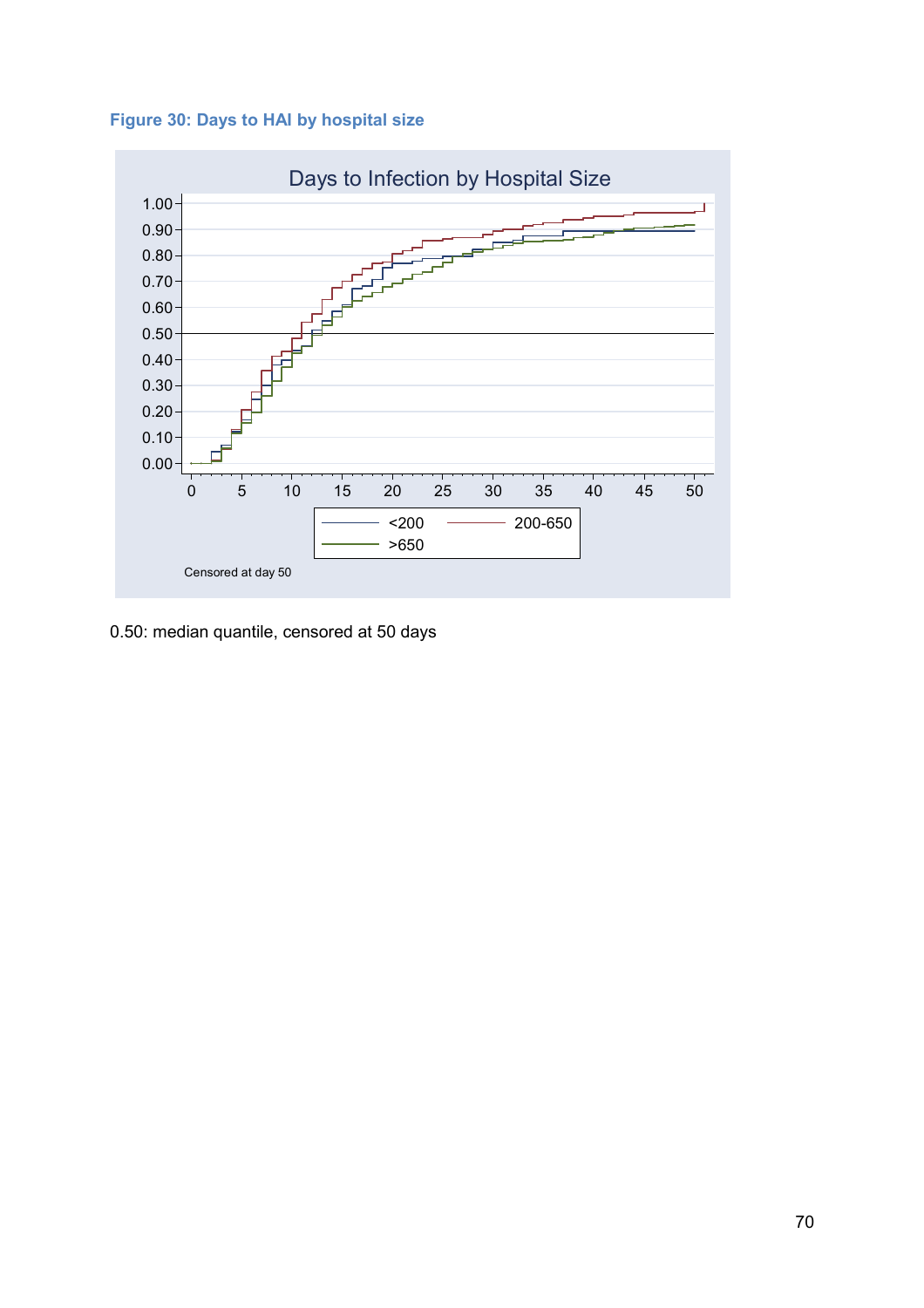**Figure 31: Days to HAI by hospital type** 



0.50: median quantile, censored at 50 days

Patients in specialized hospitals had a longer stay when an HAI occurred than in other type hospitals.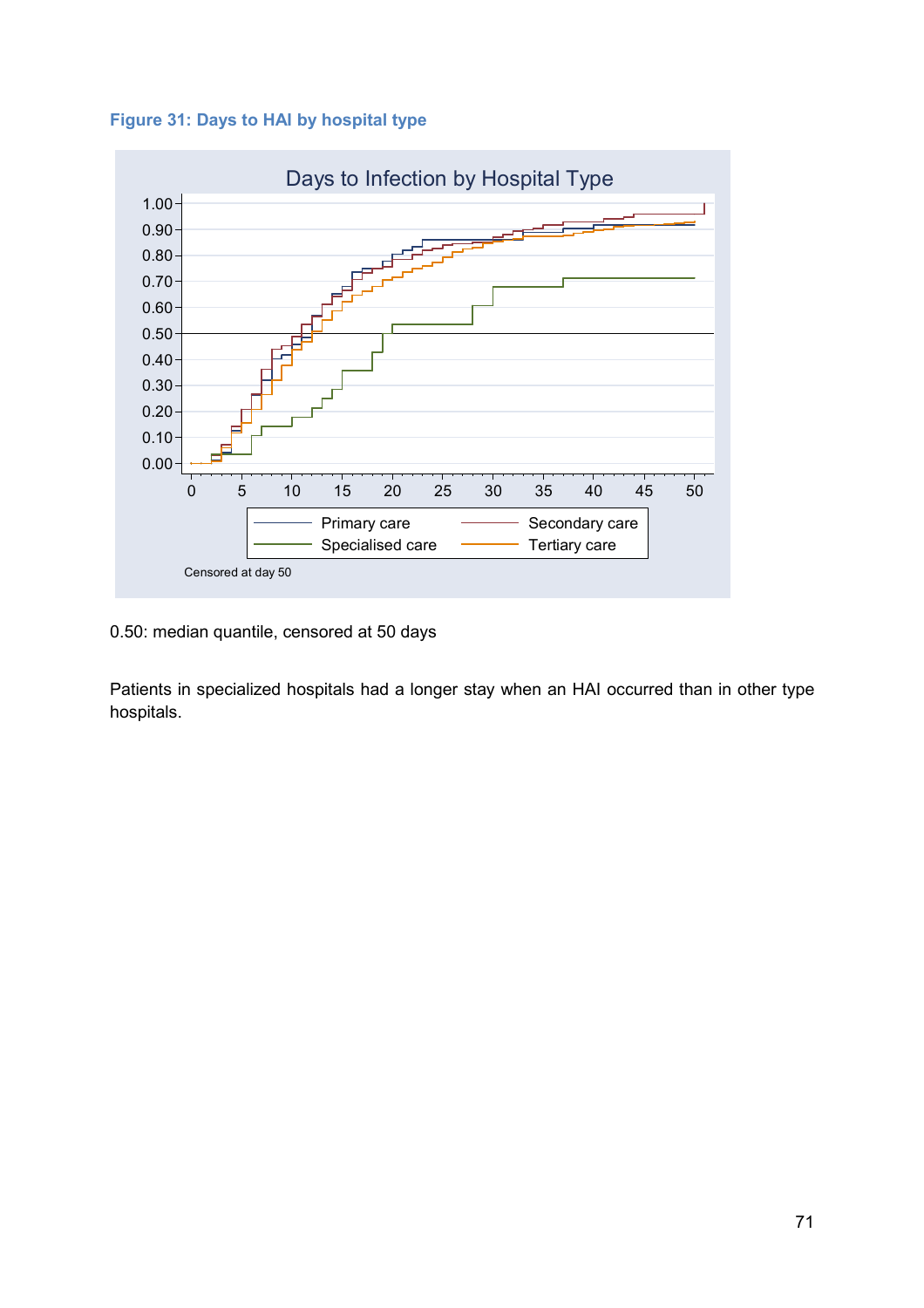



0.50: median quantile, censored at 50 days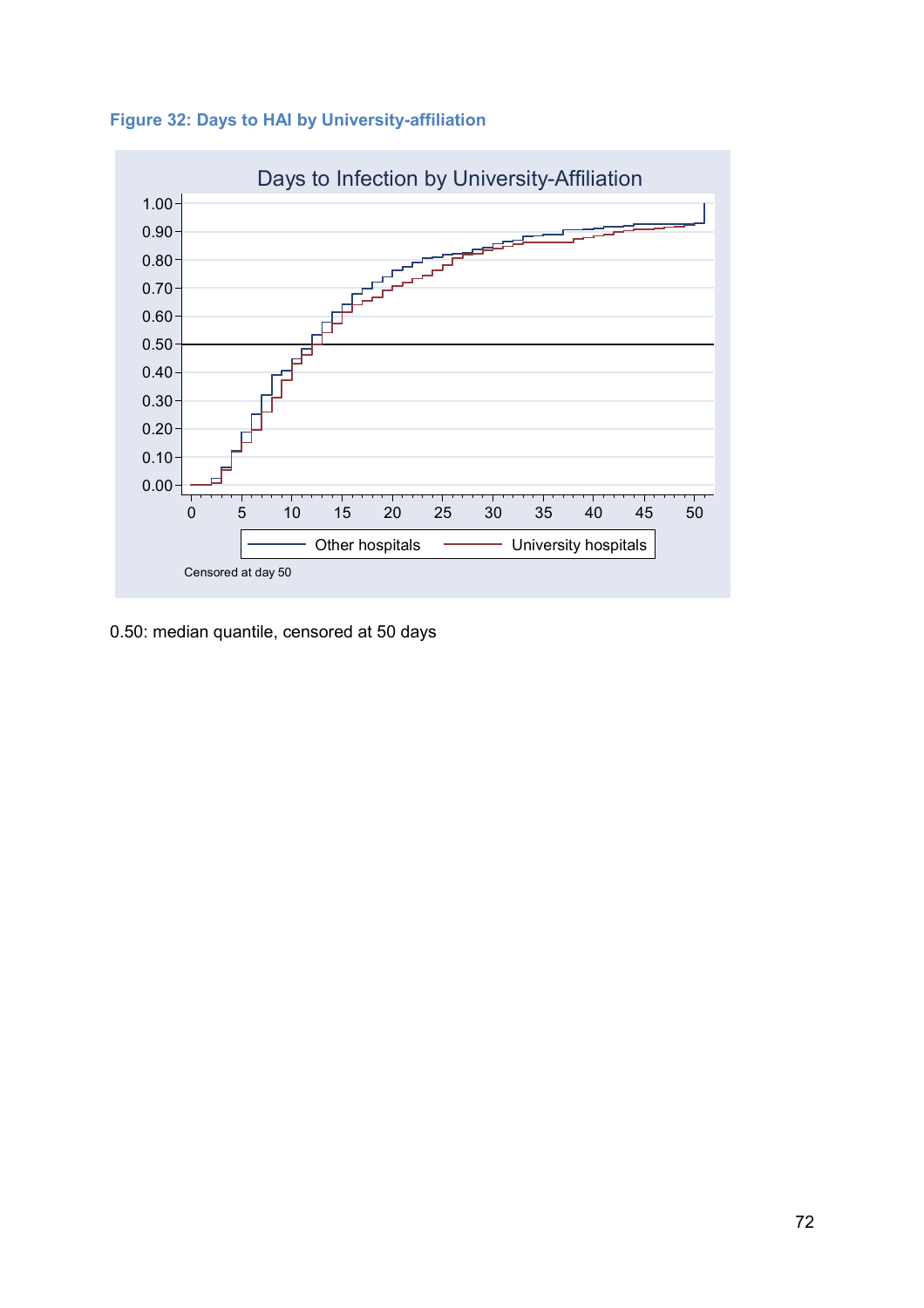



SSI: surgical site infection; LRTI: lower respiratory tract infection; UTI: urinary tract infection; BSI: bloodstream infection; GI: gastrointestinal infection; SYS: systemic infection; EENT: eye; ear; nose; throat; or mouth infection; NEO: specific neonatal case definitions; OTH: other infection

SSI was the most frequent HAI type, corresponding to more than a quarter of all HAI cases, followed by LRTI (18.2%), UTI (14.9%) and BSI (12.8%). Together, the four most common HAI-types accounted for approximately ¾ of all HAI.

Of the 76 gastrointestinal infections (GI), 36 (47.4%) were due to *Clostridium difficile*. *Clostridium difficile* infections (CDIs) contributed to 4.3% (36/835) of all HAIs, and an overall prevalence of 0.28% (36/12'931).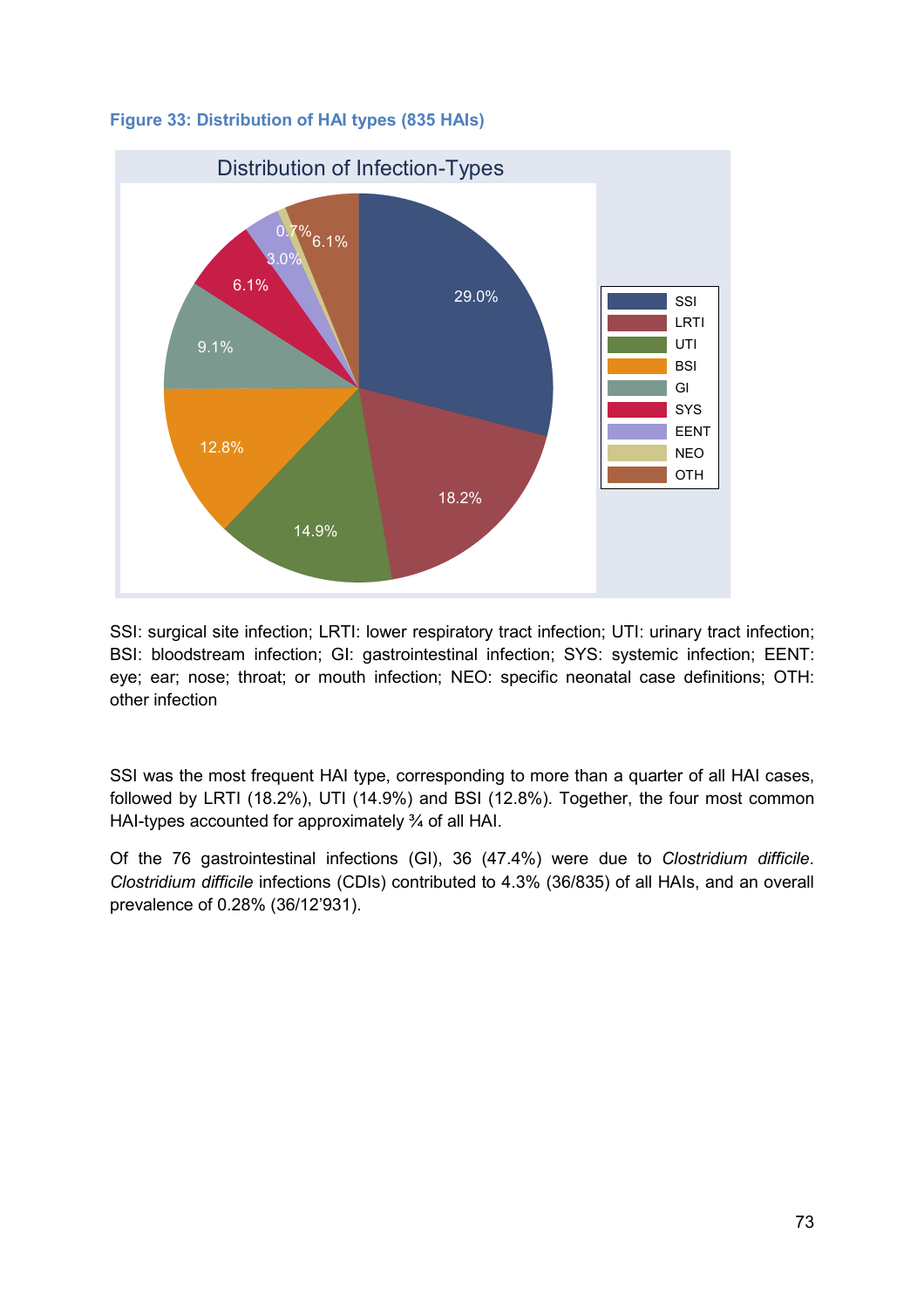

# **Figure 34: Distribution of HAI types by hospital size**

SSI: surgical site infection; LRTI: lower respiratory tract infection; UTI: urinary tract infection; BSI: bloodstream infection; GI: gastrointestinal infection; SYS: systemic infection; EENT: eye; ear; nose; throat; or mouth infection; NEO: specific neonatal case definitions; OTH: other infection

SSI was the most frequent HAI type in all hospital types.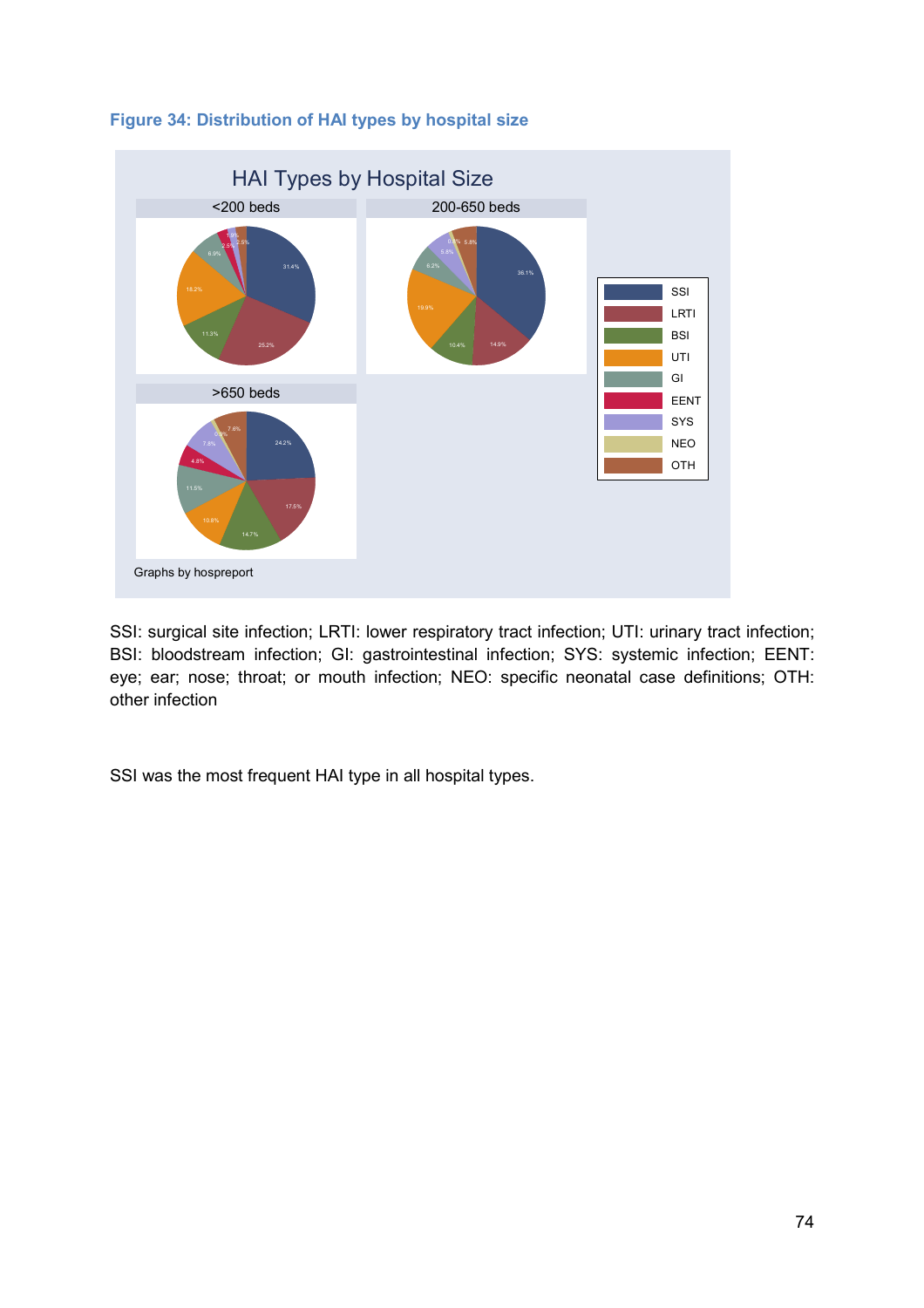

# **Figure 35: Distribution of HAI types by hospital type**

SSI: surgical site infection; LRTI: lower respiratory tract infection; UTI: urinary tract infection; BSI: bloodstream infection; GI: gastrointestinal infection; SYS: systemic infection; EENT: eye; ear; nose; throat; or mouth infection; NEO: specific neonatal case definitions; OTH: other infection

While SSI was the dominant HAI-type in primary, secondary and tertiary care hospitals, it was less frequently in hospitals with specialized care, where UTI represented more than a third of all HAI cases.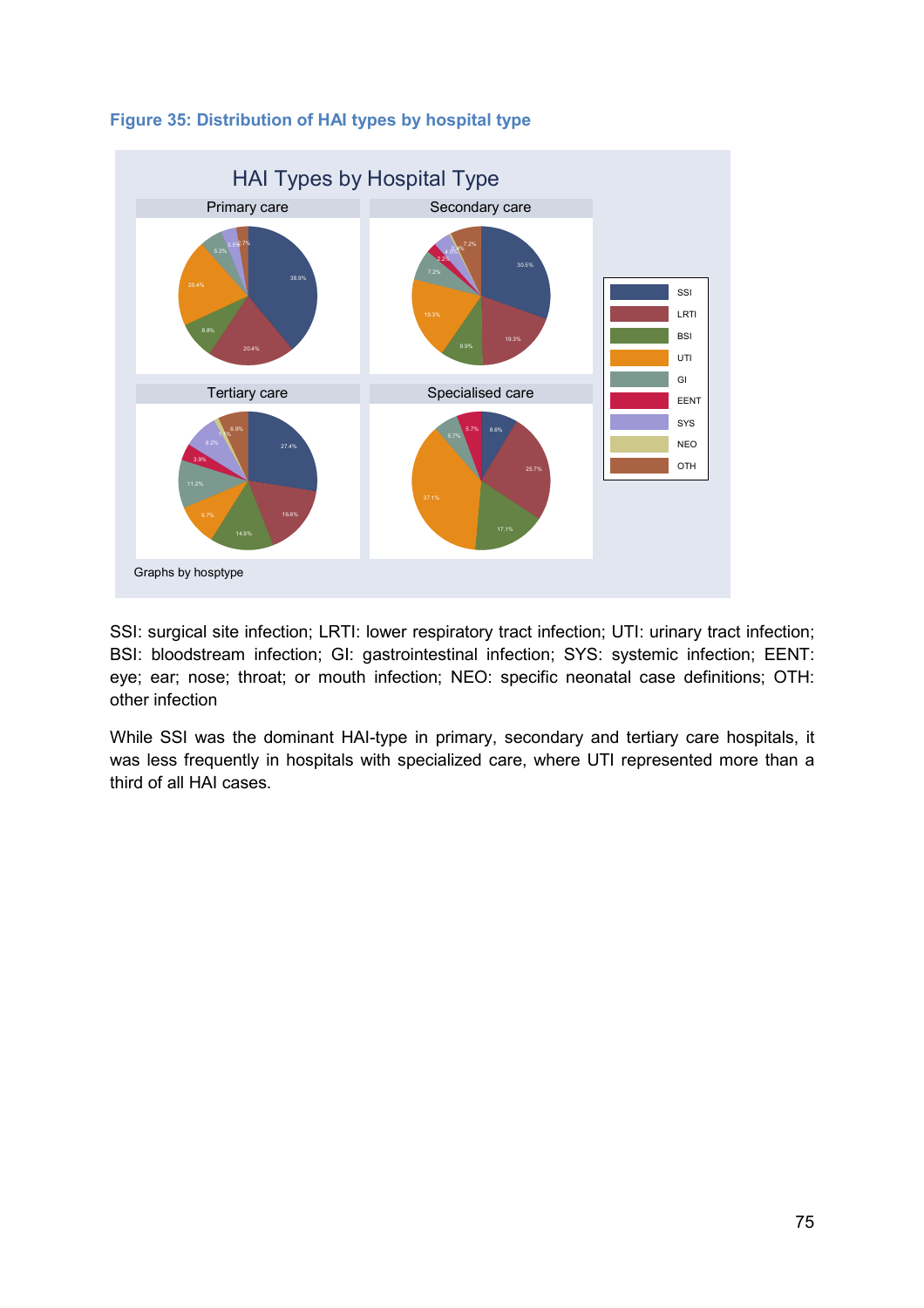

## **Figure 36: Distribution of HAI types by University-affiliation**

SSI: surgical site infection; LRTI: lower respiratory tract infection; UTI: urinary tract infection; BSI: bloodstream infection; GI: gastrointestinal infection; SYS: systemic infection; EENT: eye; ear; nose; throat; or mouth infection; NEO: specific neonatal case definitions; OTH: other infection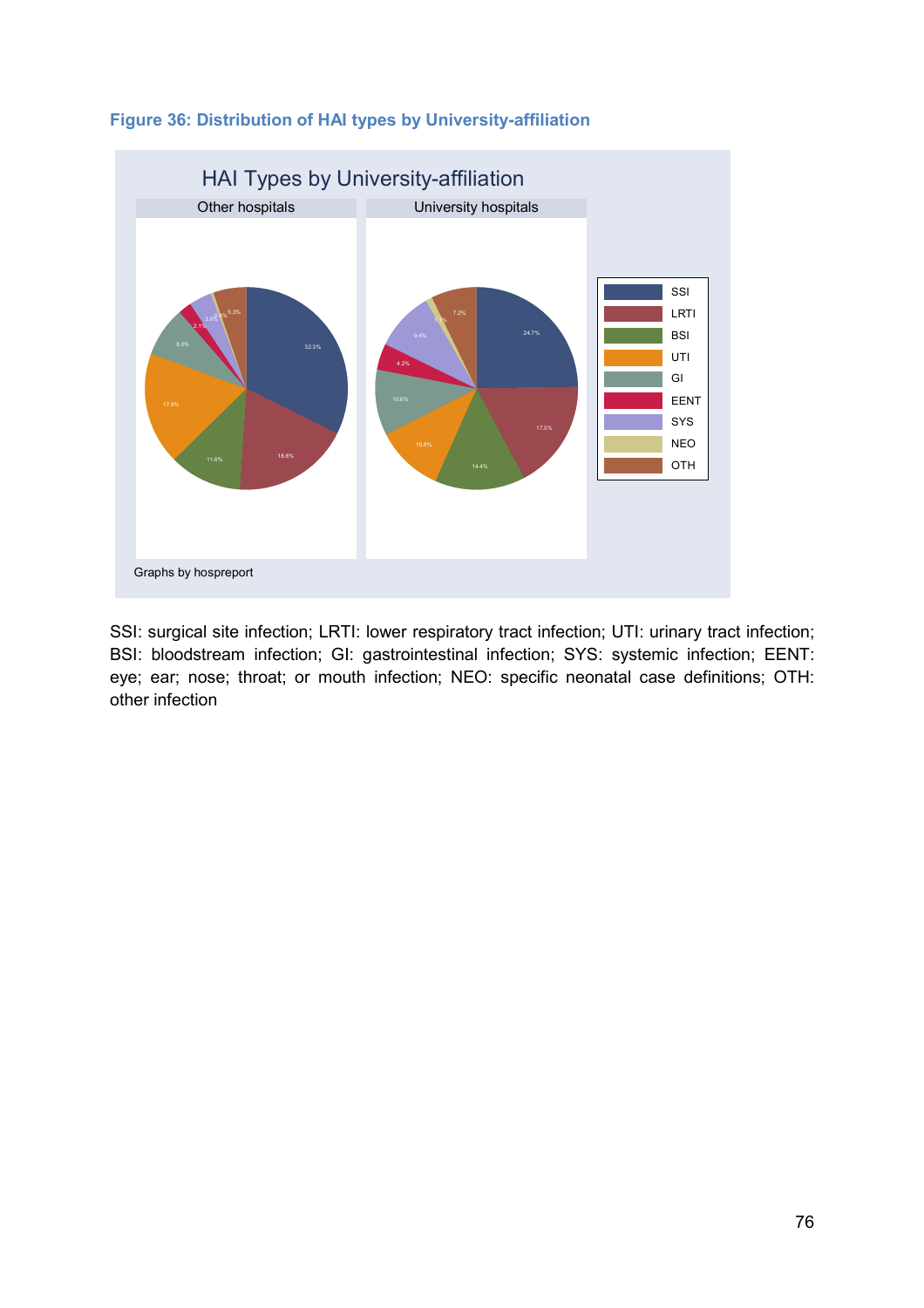

## **Figure 37: Source for bloodstream infections by hospital size**

CVC: central venous catheter; PVC: peripheral venous catheter; Sec\_GI: secondary to gastrointestinal infection; Sec\_LRTI: secondary to lower respiratory tract infection; Sec\_SST\_ secondary to skin and soft tissue infection; Sec\_SSI: secondary to surgical site infection; Sec\_UTI: secondary to urinary tract infection; Sec\_Other: secondary to other infection

A mixed pattern was also observed in BSI sources by hospital size.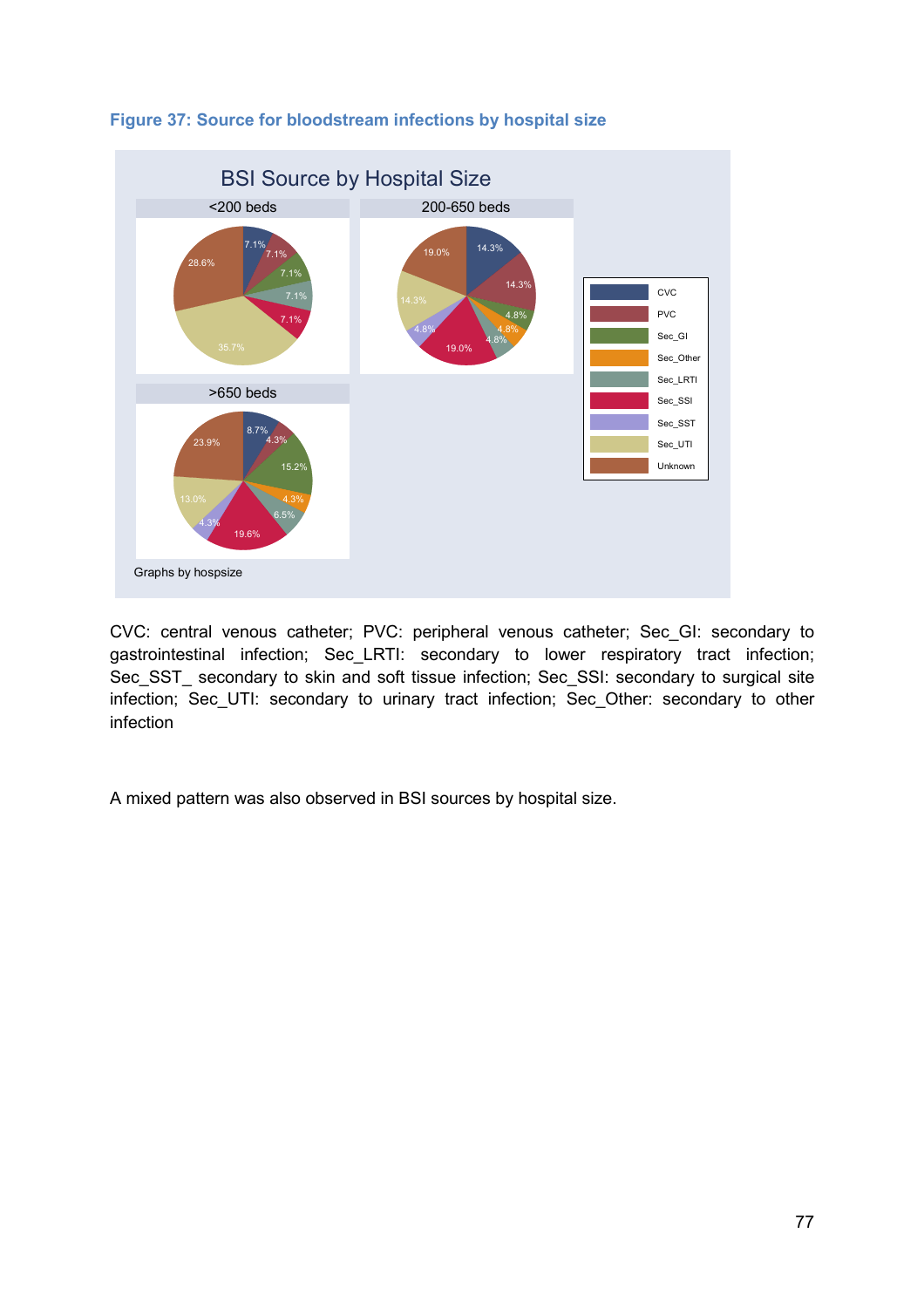

## **Figure 38: Source for bloodstream infections by hospital type**

CVC: central venous catheter; PVC: peripheral venous catheter; Sec\_GI: secondary to gastrointestinal infection; Sec\_LRTI: secondary to lower respiratory tract infection; Sec\_SST\_ secondary to skin and soft tissue infection; Sec\_SSI: secondary to surgical site infection; Sec\_UTI: secondary to urinary tract infection; Sec\_Other: secondary to other infection

Tertiary hospitals had a lower prevalence of BSIs caused by CVC when compared with primary and secondary hospitals; while they appeared to have a similar prevalence of PVCrelated BSIs when compared with primary settings.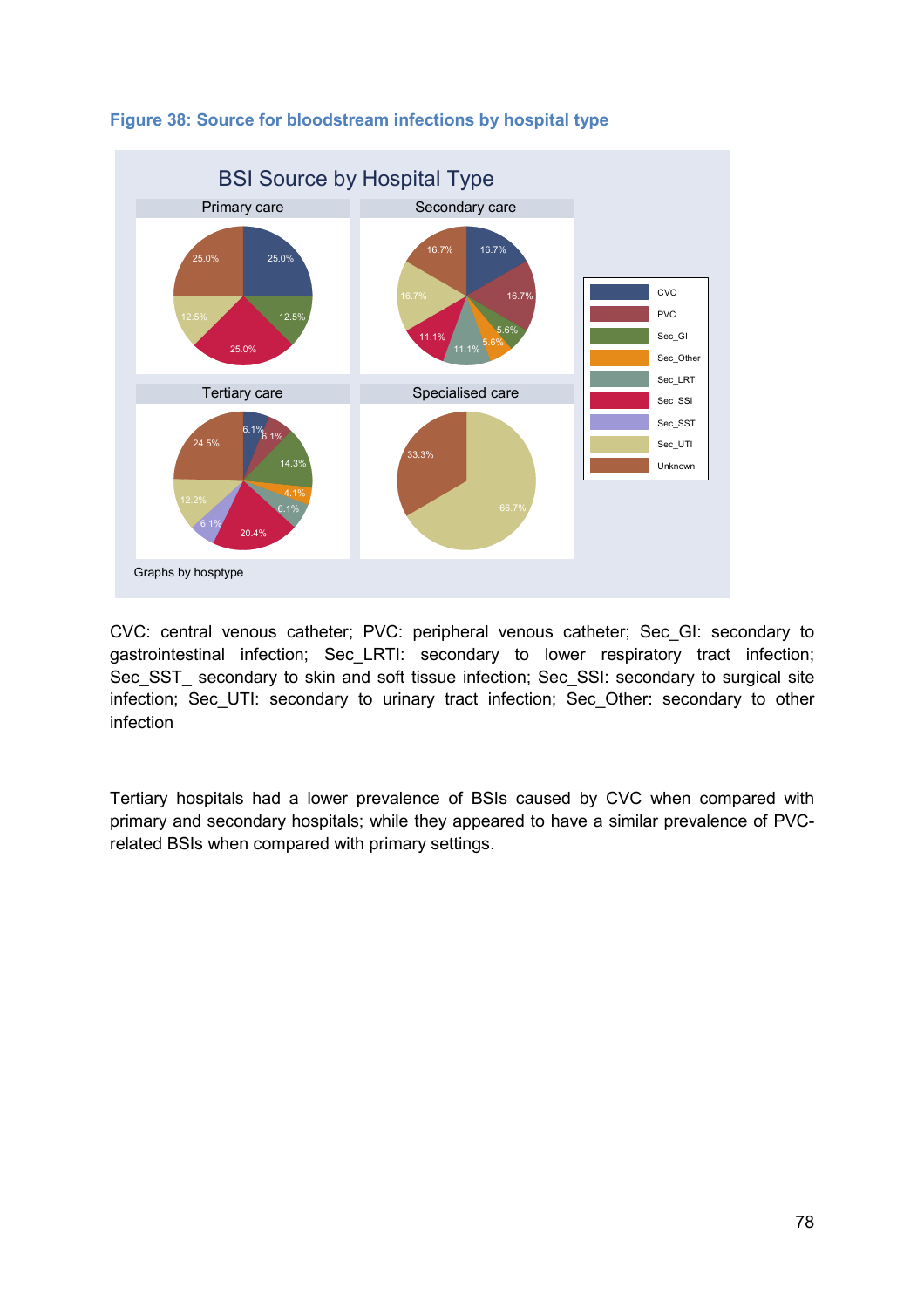

# **Figure 39: Source for bloodstream infections by University-affiliation**

CVC: central venous catheter; PVC: peripheral venous catheter; Sec\_GI: secondary to gastrointestinal infection; Sec\_LRTI: secondary to lower respiratory tract infection; Sec\_SST\_ secondary to skin and soft tissue infection; Sec\_SSI: secondary to surgical site infection; Sec\_UTI: secondary to urinary tract infection; Sec\_Other: secondary to other infection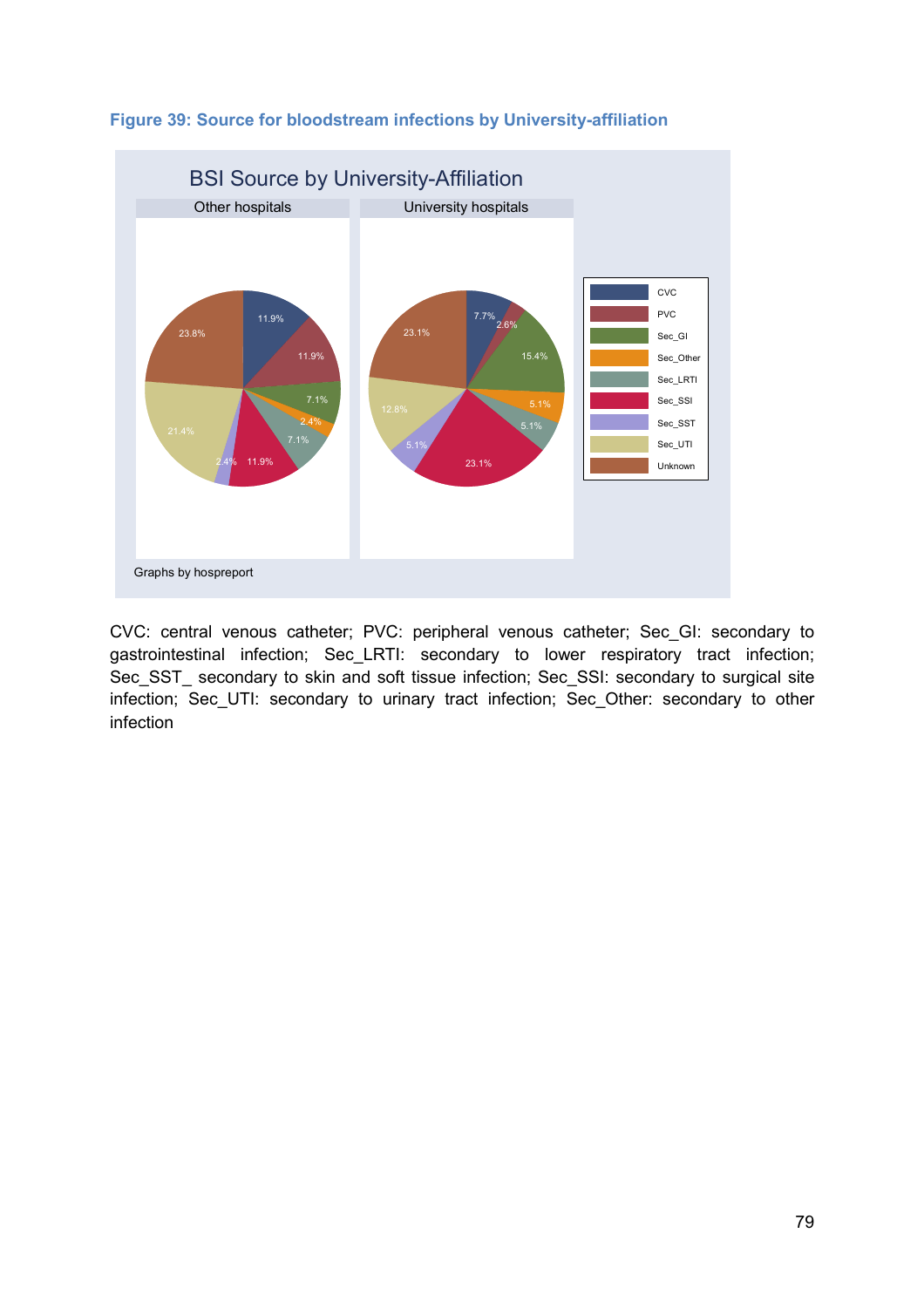

**Figure 40: HAI prevalence attributed to the current ward by hospital size** 

This figure summarizes the proportion of HAI attributed to the current ward a patient was hospitalised on the day of survey.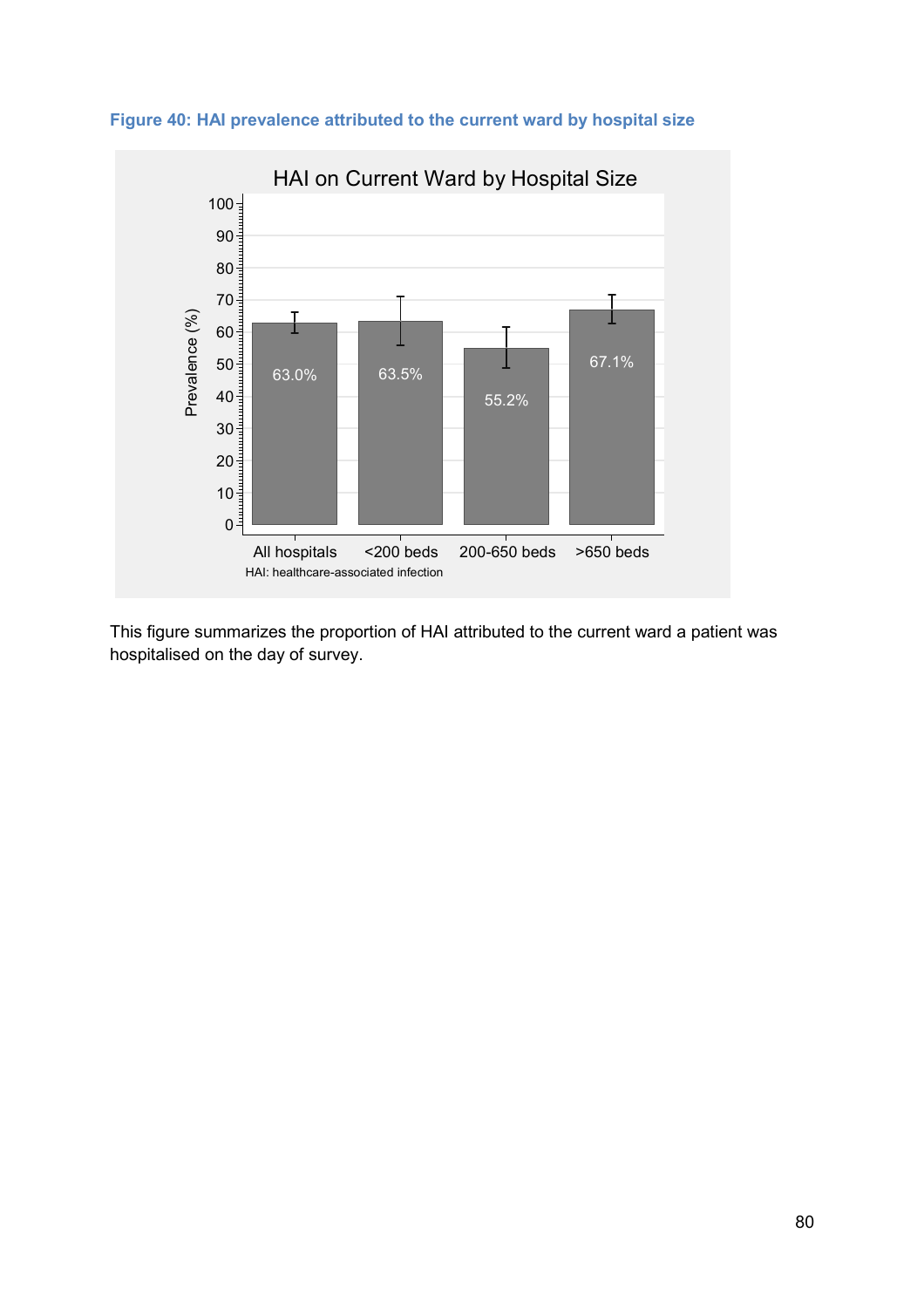

**Figure 41: HAI prevalence attributed to the current ward by hospital type** 

PRIM: primary care; SEC: secondary care; TERT: tertiary care; SPEC: specialized care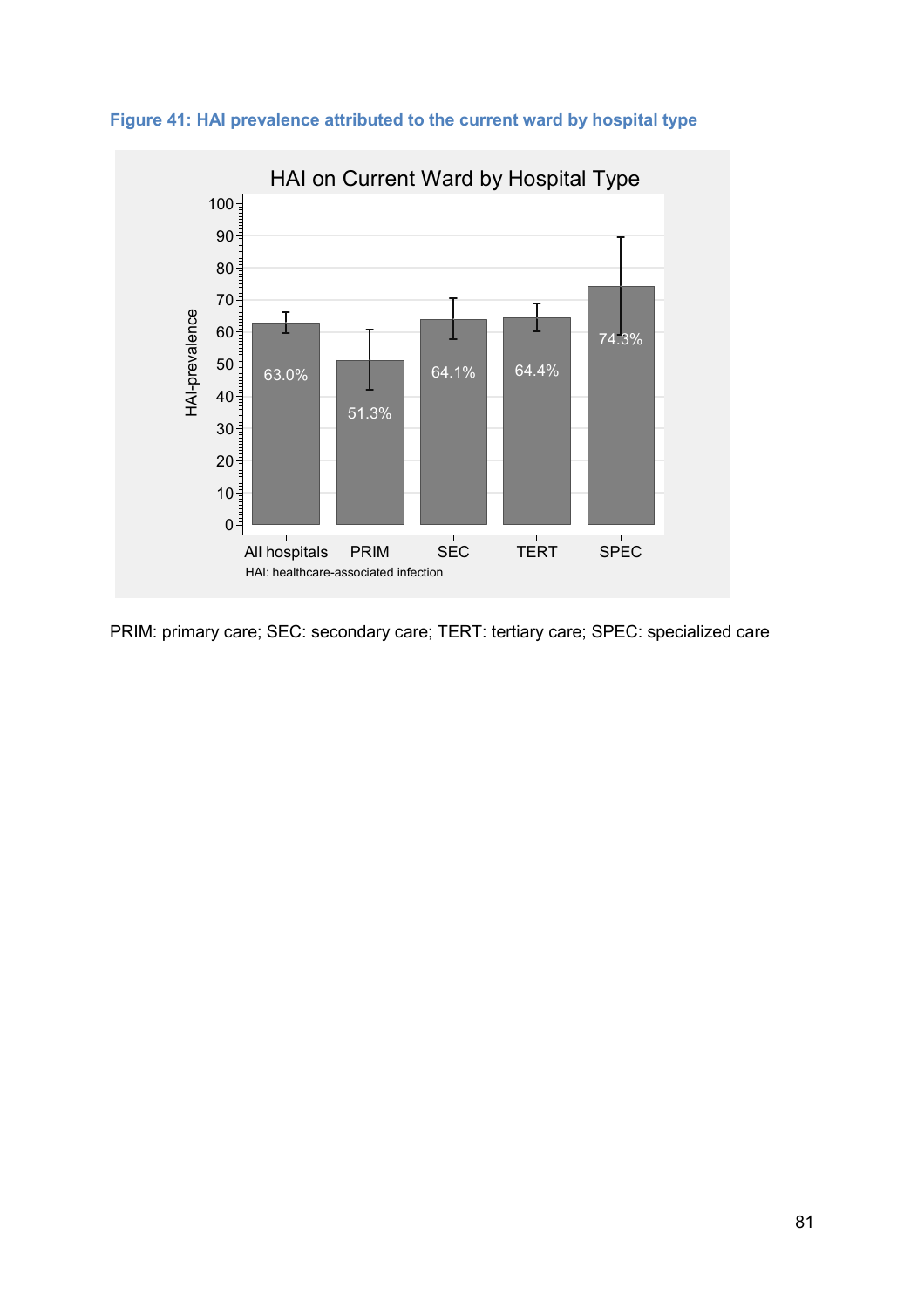#### *Microorganisms*

Microbiology including antibiotic susceptibility for selected antibiotics was collected for all HAI.





This figure summarizes how many HAIs were investigated (left hand side) and among the microbiological tests, how many were positive (right hand side).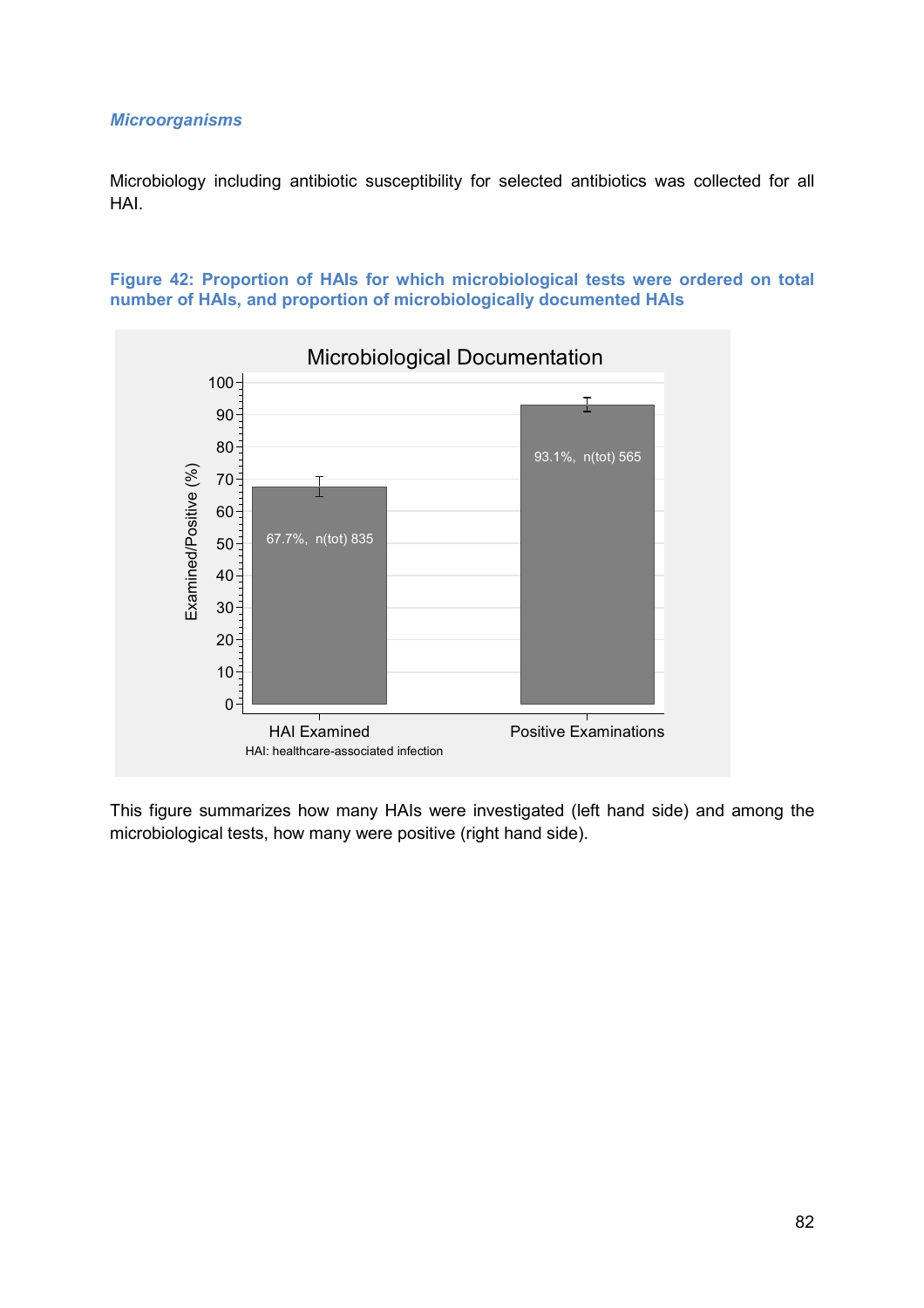

**Figure 43: Distribution of isolated microorganisms (by family name)** 

Enterobac: Enterobacteriaceae; gramposcoc: Gram positive cocci; gramnegbac: Gram negative bacteria; anaerobic bacteria; gramposbac: Gram positive bacteria; gramnegcoc: Gram negative cocci; otherbac: other bacteria

Gram-negative bacteria and Gram-positive cocci represented more than 80% of isolated microorganisms.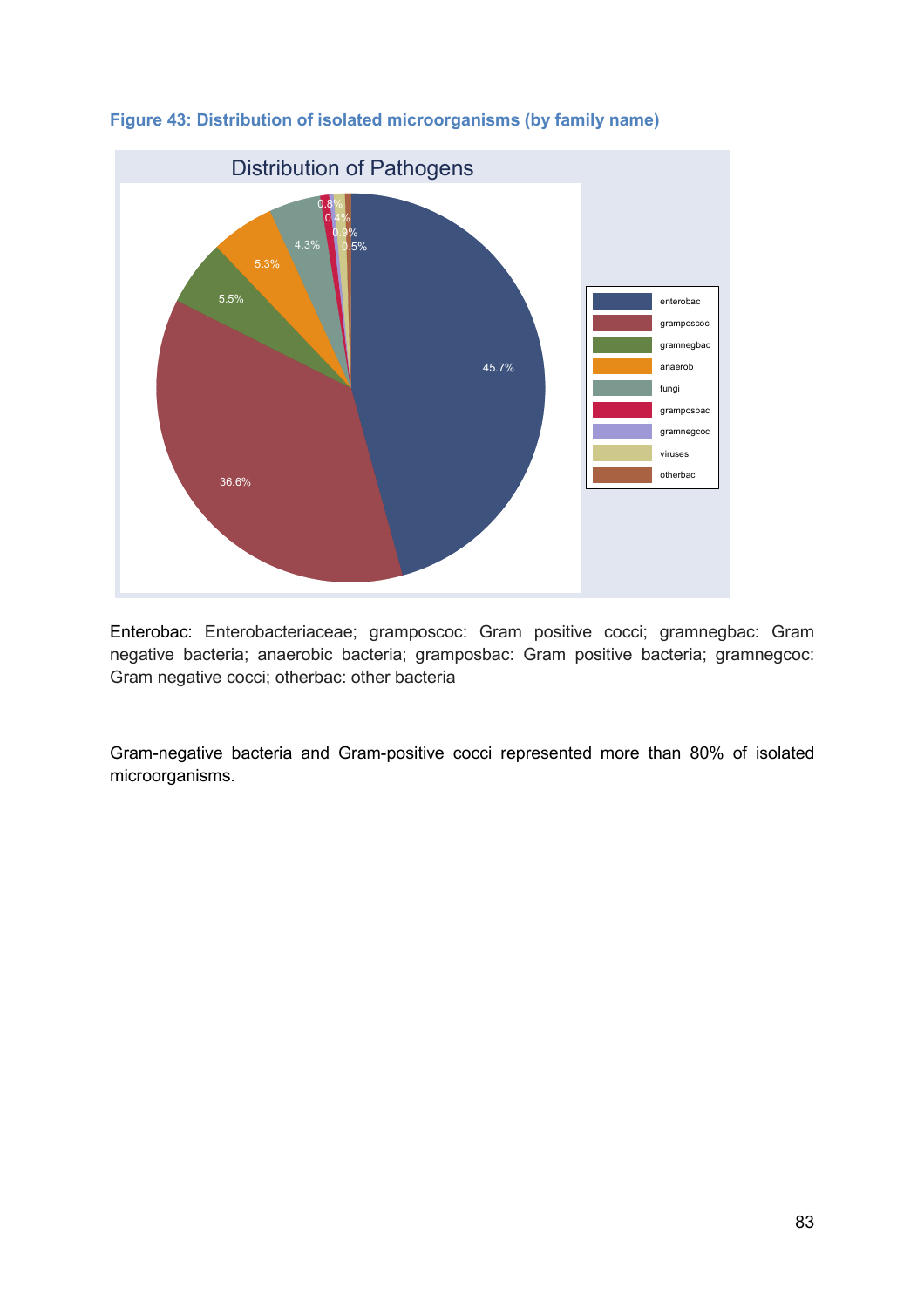**Figure 44: Drug-resistant microorganisms among isolated microorganisms** 



MRSA: Methicillin-resistant *Staphylococcus aureus*; VRE: Vancomycin-resistant *Enterococcus*; C3GR-E: 3d generation Cephalosporin-resistant Enterobacteriaceae; CR-E: Carbapenem-resistant Enterobacteriaceae; CRPA: Carbapenem-resistant *Pseudomonas aeruginosa*

Approximately, 10% of isolated Enterobacteriaceae and *Pseudomonas aeruginosa* were respectively resistant to 3d generation cephalosporins and carbapenems.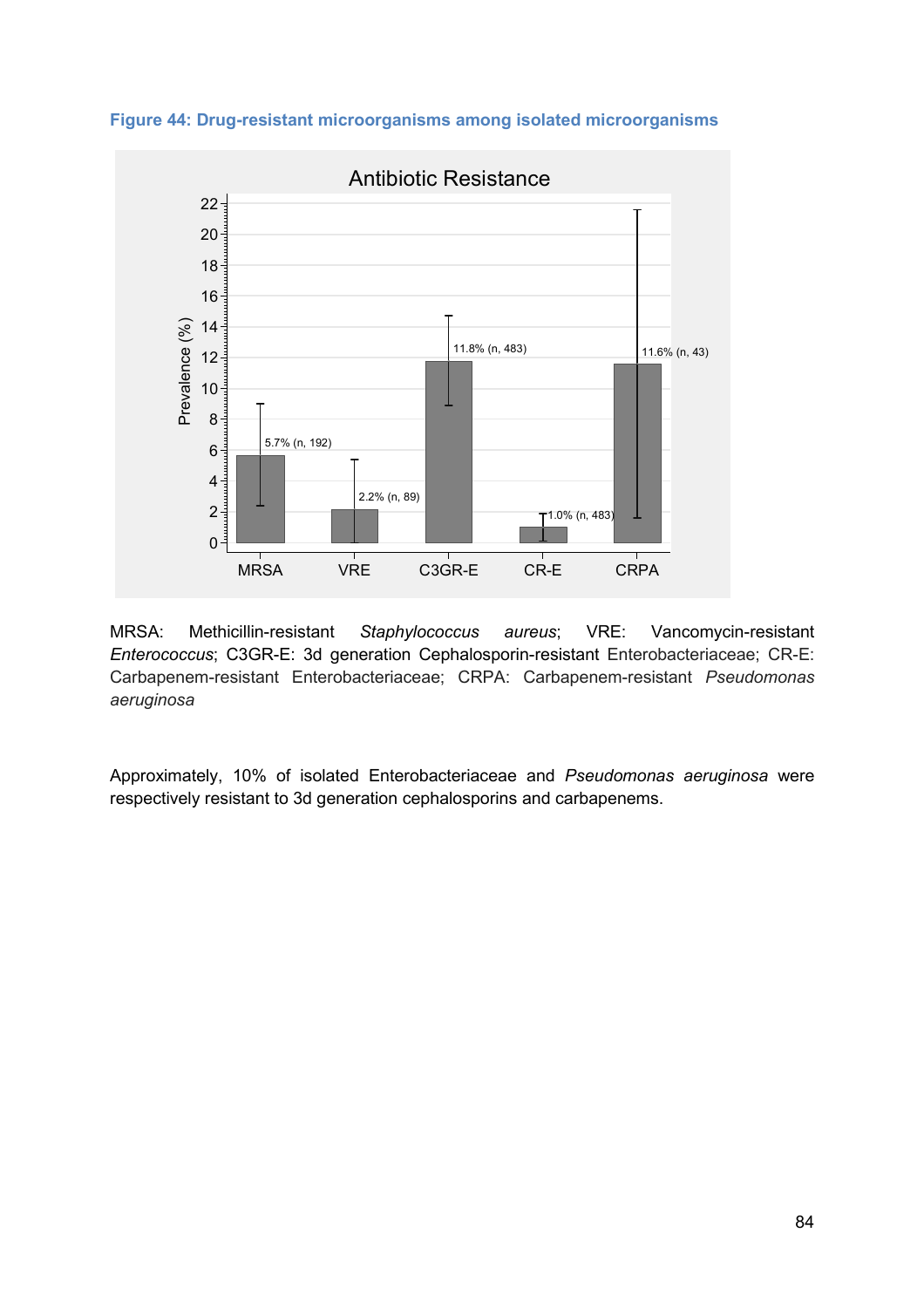# **C. Antimicrobial use**

Antimicrobial use (AU) data consists of a numerator of substantial interest as it allows assessing their overall use and understanding the indications and reasons of change of treatment. The sequential pattern of AU report was conceived in a way that the treatment choice (name of antimicrobial) follows the clinical decision of frontline physicians (indication, diagnosis, reason for change, dosage).



#### **Figure 45: Antimicrobial use, total and antimicrobial days**

This figure summarizes how many patients received one or more antimicrobials on the day of survey (left-hand side), and how many days on one or more antimicrobials accumulated between admission and day of survey (right-hand side).

Overall, 1 out of three hospitalized patients included in the survey was under at least one antimicrobial.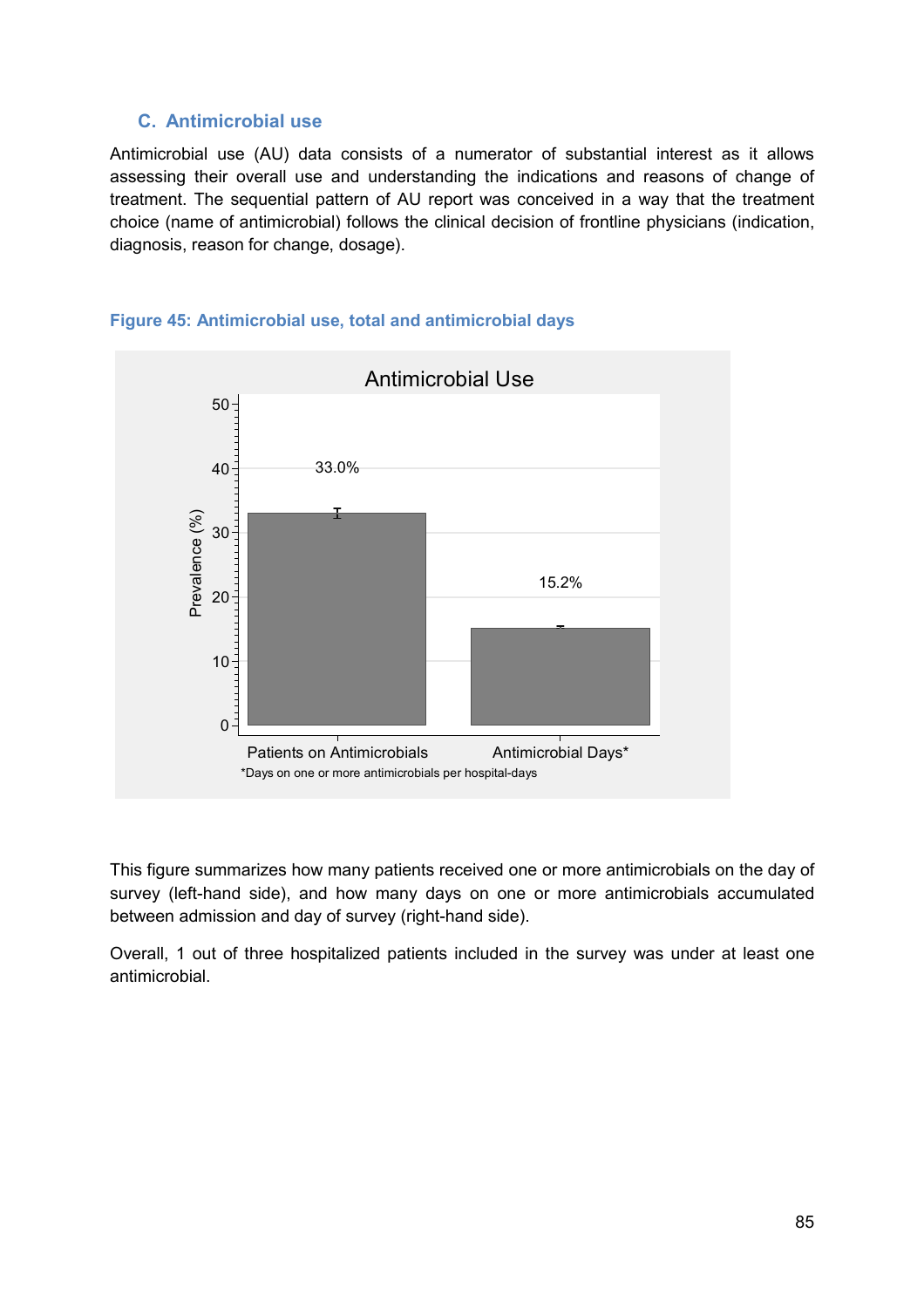



AG: Aargau, BE: Bern, BL: Basel-Landschaft, BS: Basel-Stadt, GE: Geneva, GR: Graubünden, SG: St.Gallen, SO: Solothurn, TG: Thurgau, VD: Vaud, VS: Valais, ZH: Zürich

This table reports antimicrobial use by cantons participating with three or more hospitals. Cantons with fewer hospitals are not included in this figure.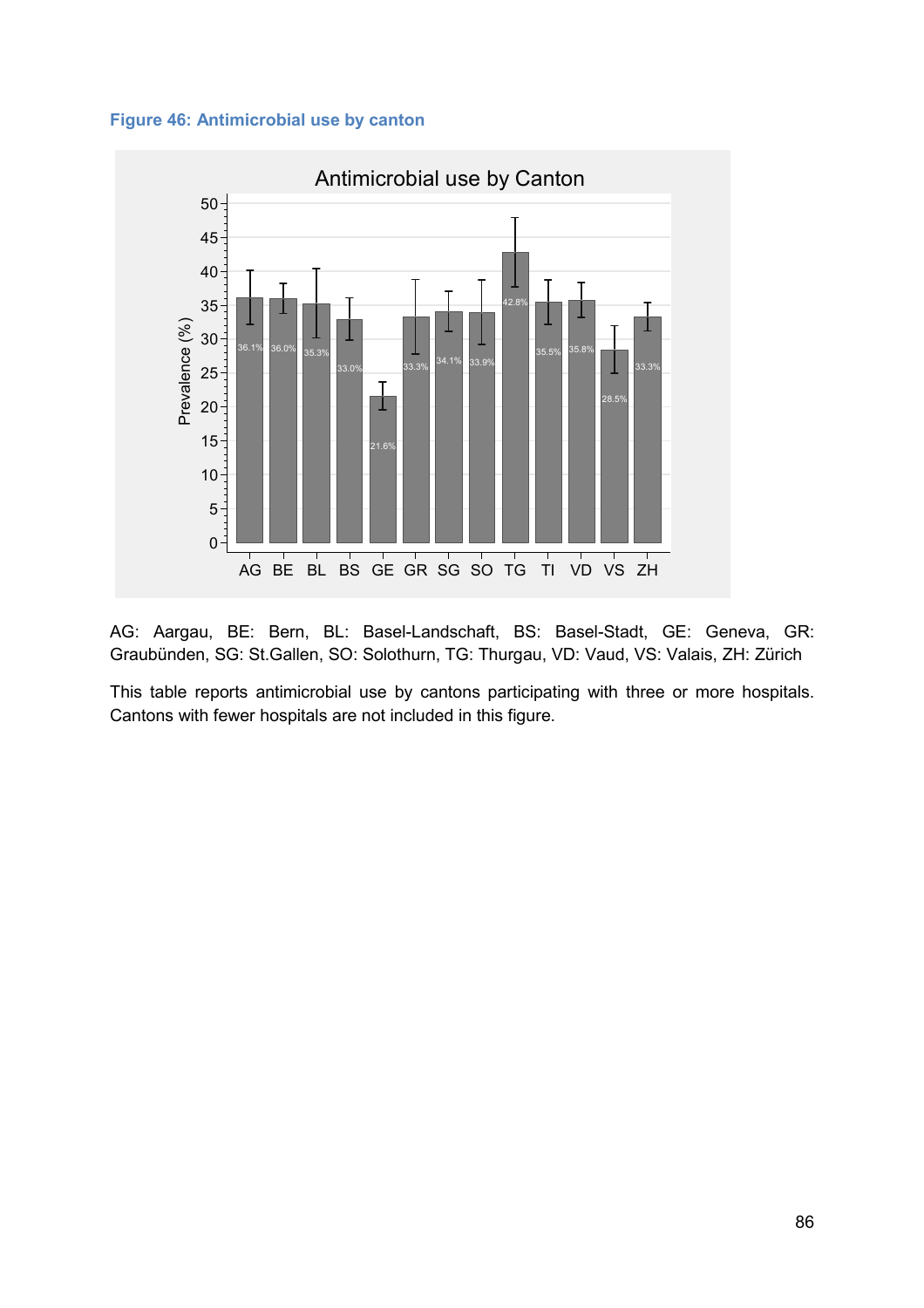



DE: German, FR: French, IT: Italian

This figure summarized patients receiving one or more antimicrobials, stratified by language regions (Deutschweiz, Romandie, Ticino).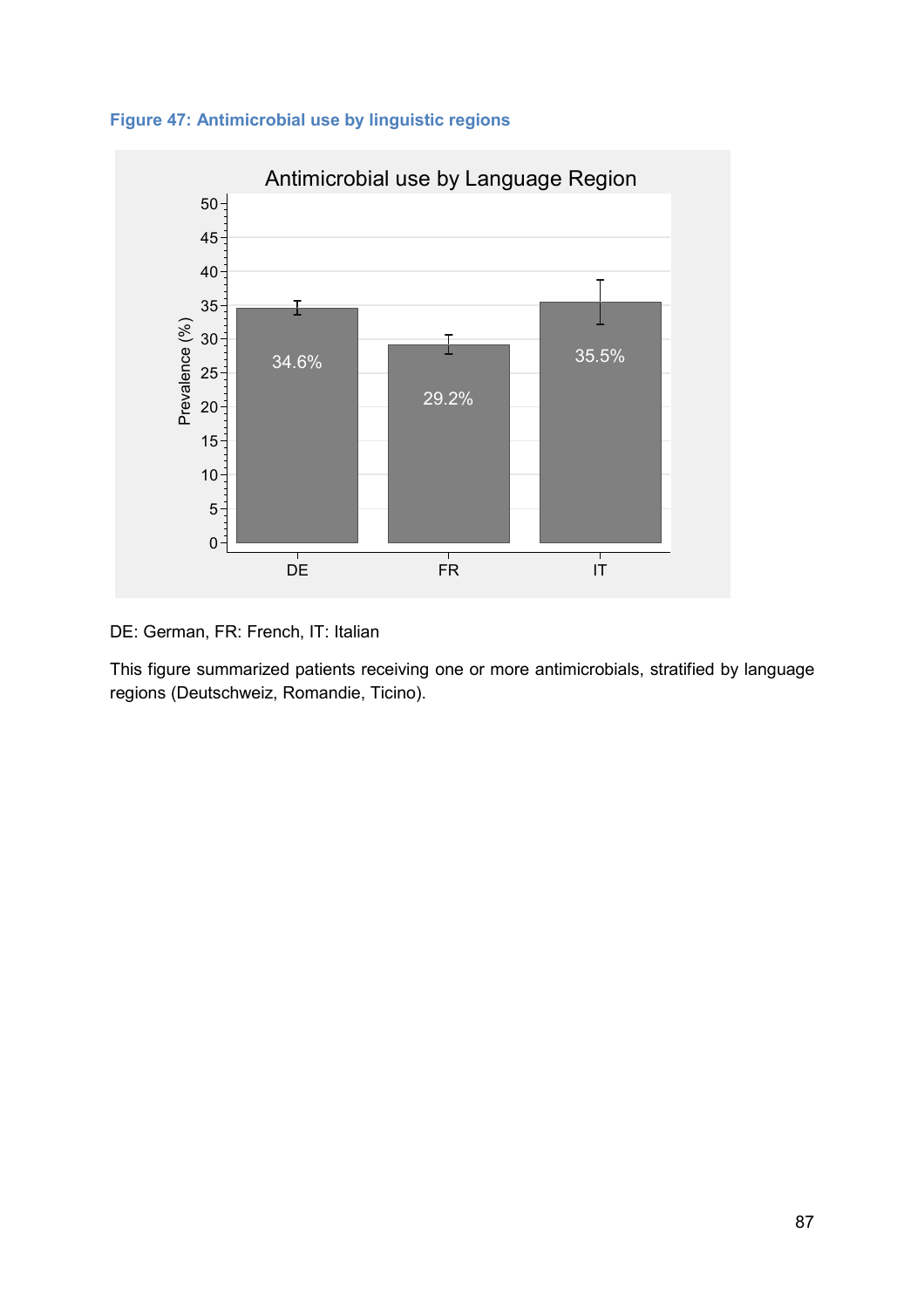



Geographical subdivision of Switzerland as presented in the Swiss Center of Antimicrobial Resistance (anresis): http://www.anresis.ch (Geneva is integrated into the "West" region)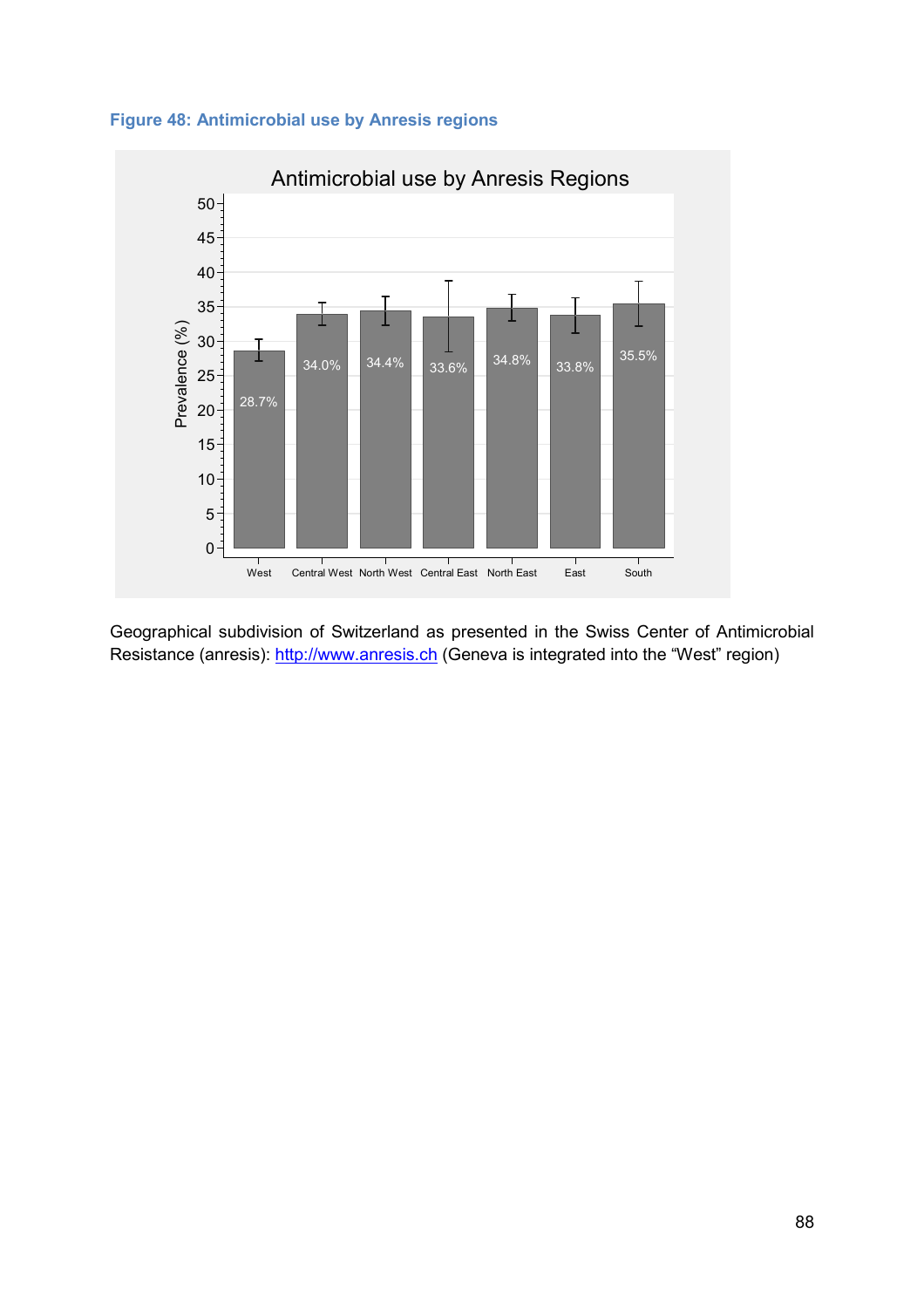



This figure summarizes how many patients were on one or more antimicrobial substances, stratified by hospital size. There were no differences between the categories.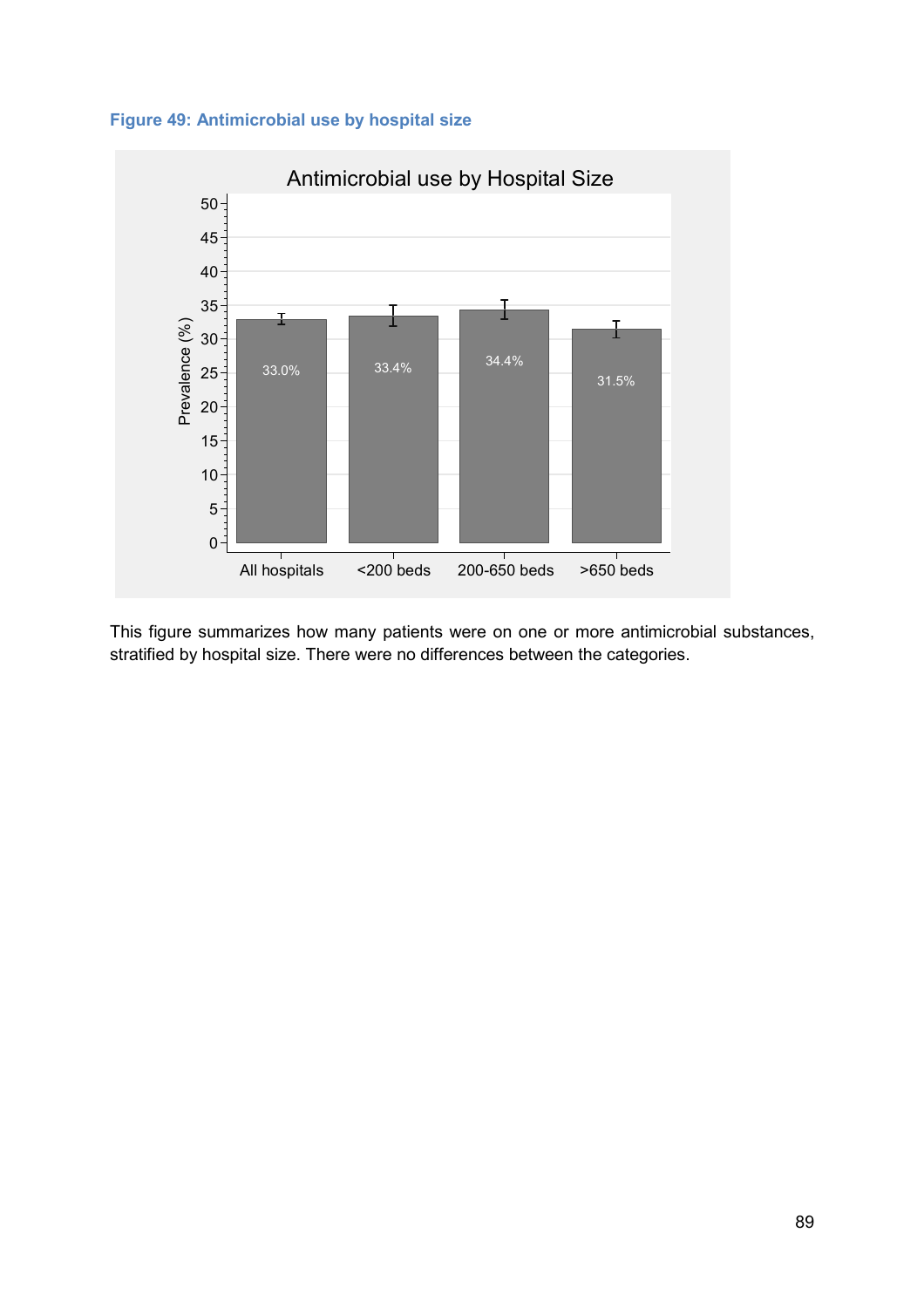



PRIM: primary care; SEC: secondary care; TERT: tertiary care; SPEC: specialized care

This figure summarizes how many patients were on one or more antimicrobial substances, stratified by hospital type. There were no differences between the categories.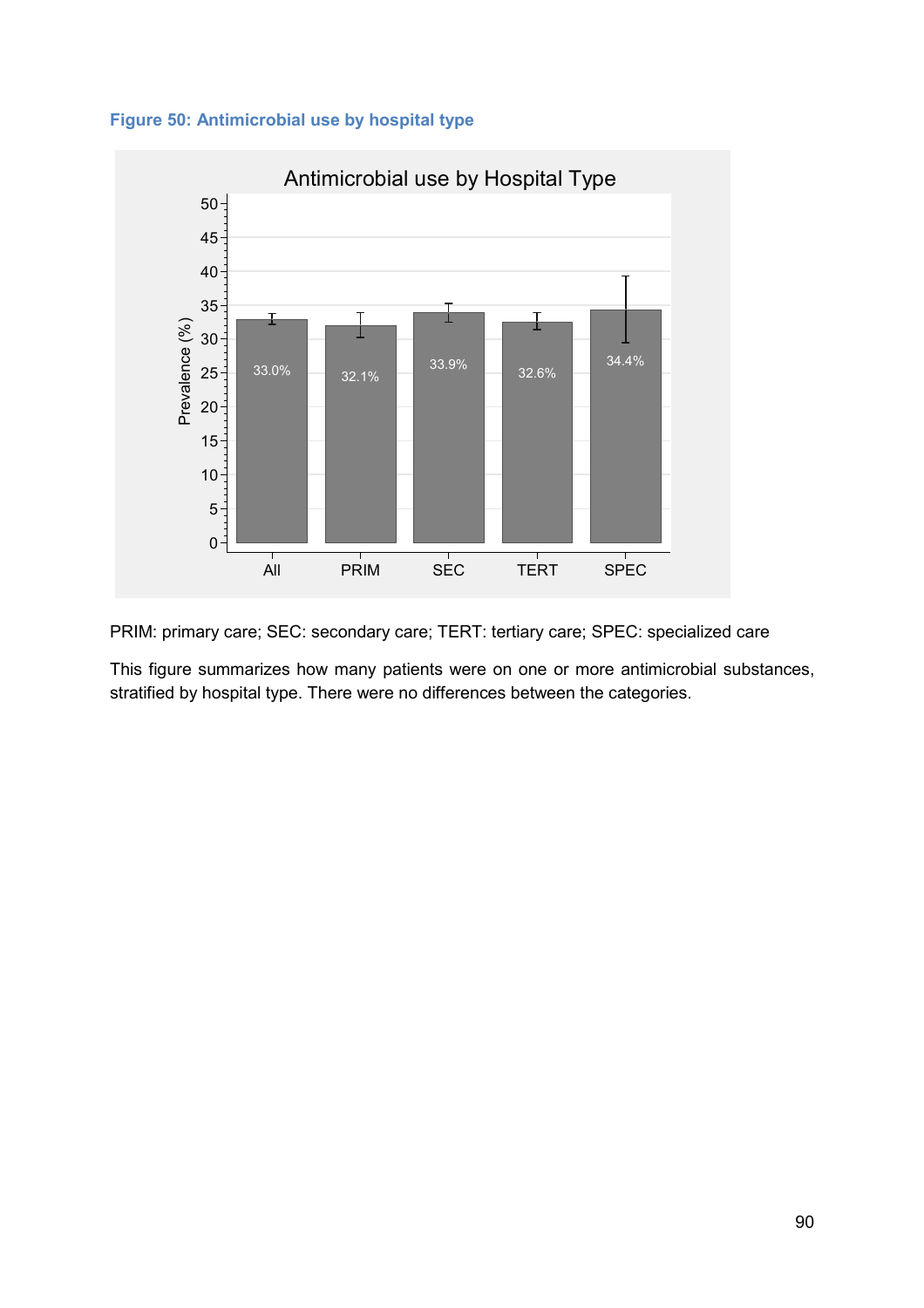



PUB: public hospitals; PRIVFP: private-for-profit hospitals; PRIVNFP: private-non-for-profit hospitals

This figure summarizes how many patients were on one or more antimicrobial substances, stratified by hospital ownership. More patients in private-non-for-profit hospitals received antimicrobials compared to other hospitals; this difference was not significant.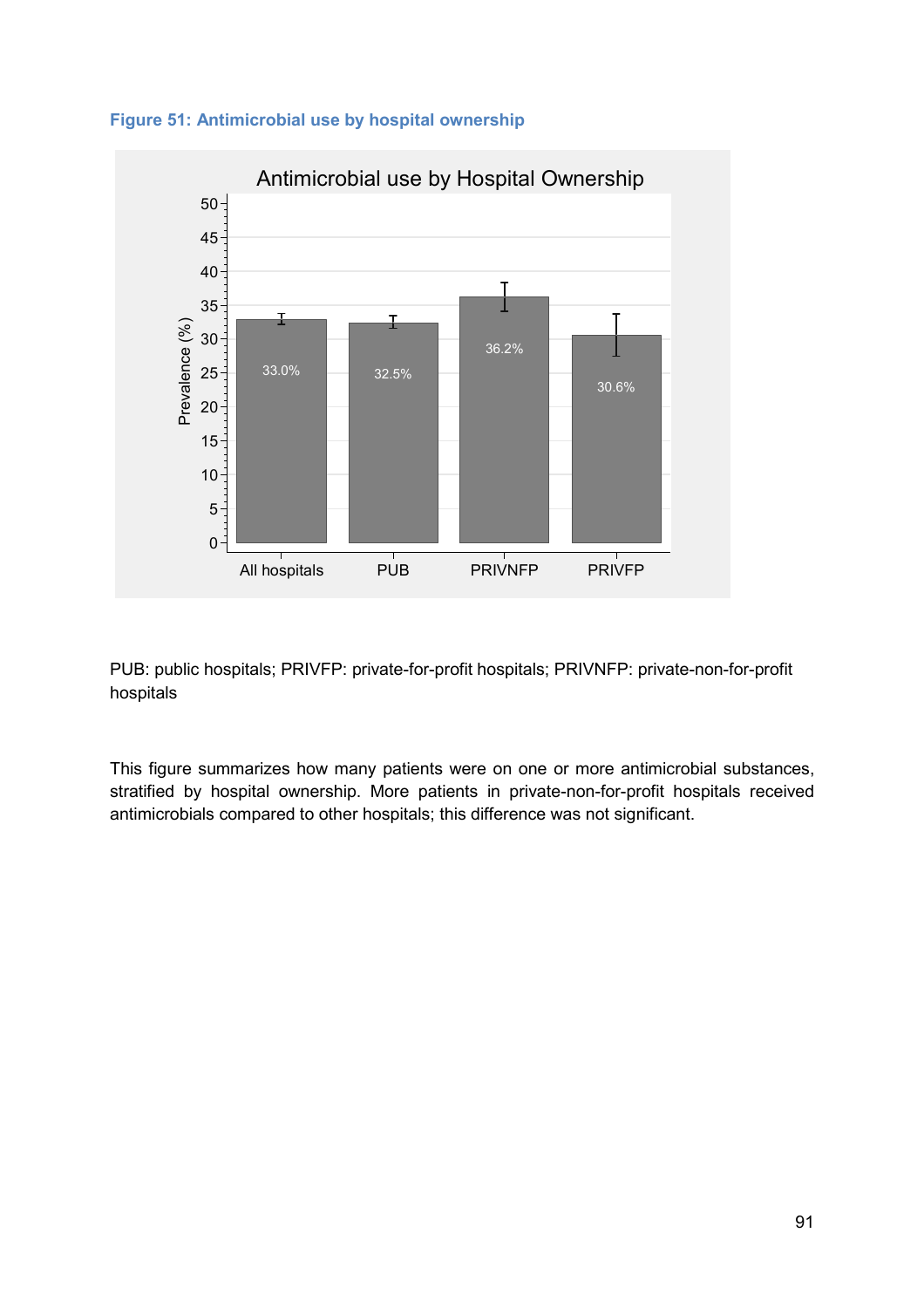



ICU: Intensive care unit, SUR: surgery, MED: medicine, PED: pediatrics, GO: gynecology/ obstetrics, NEO: neonatology, GER: geriatrics, RHB: rehabilitation, MIX: mix, OTH: other

Antimicrobials were more frequently used in ICU, followed by surgical, mix, medical and pediatric units.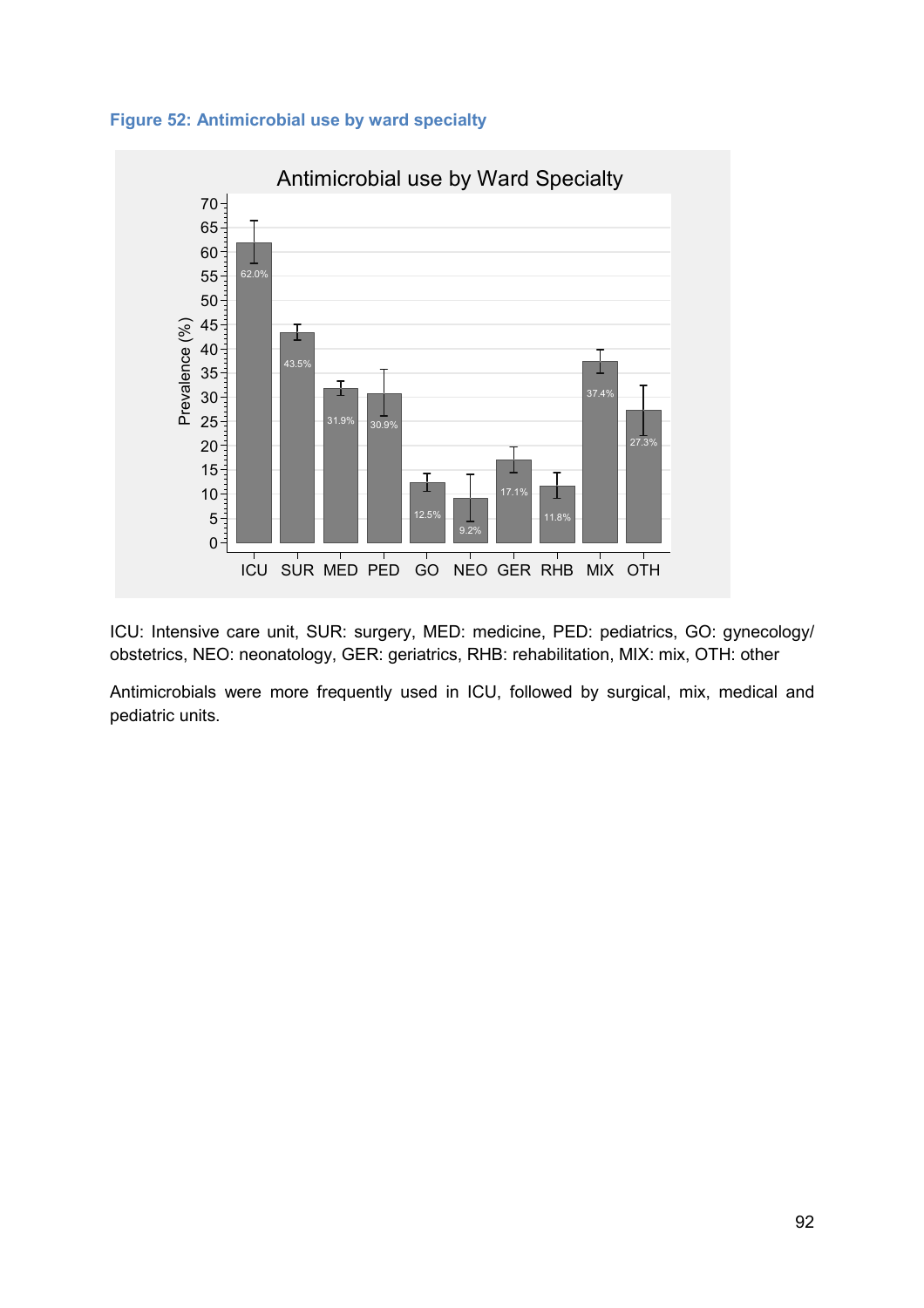



Patients belonging to the age range between 41 and 60 years received more antimicrobials than in the other age groups (medical and surgical prophylaxis included).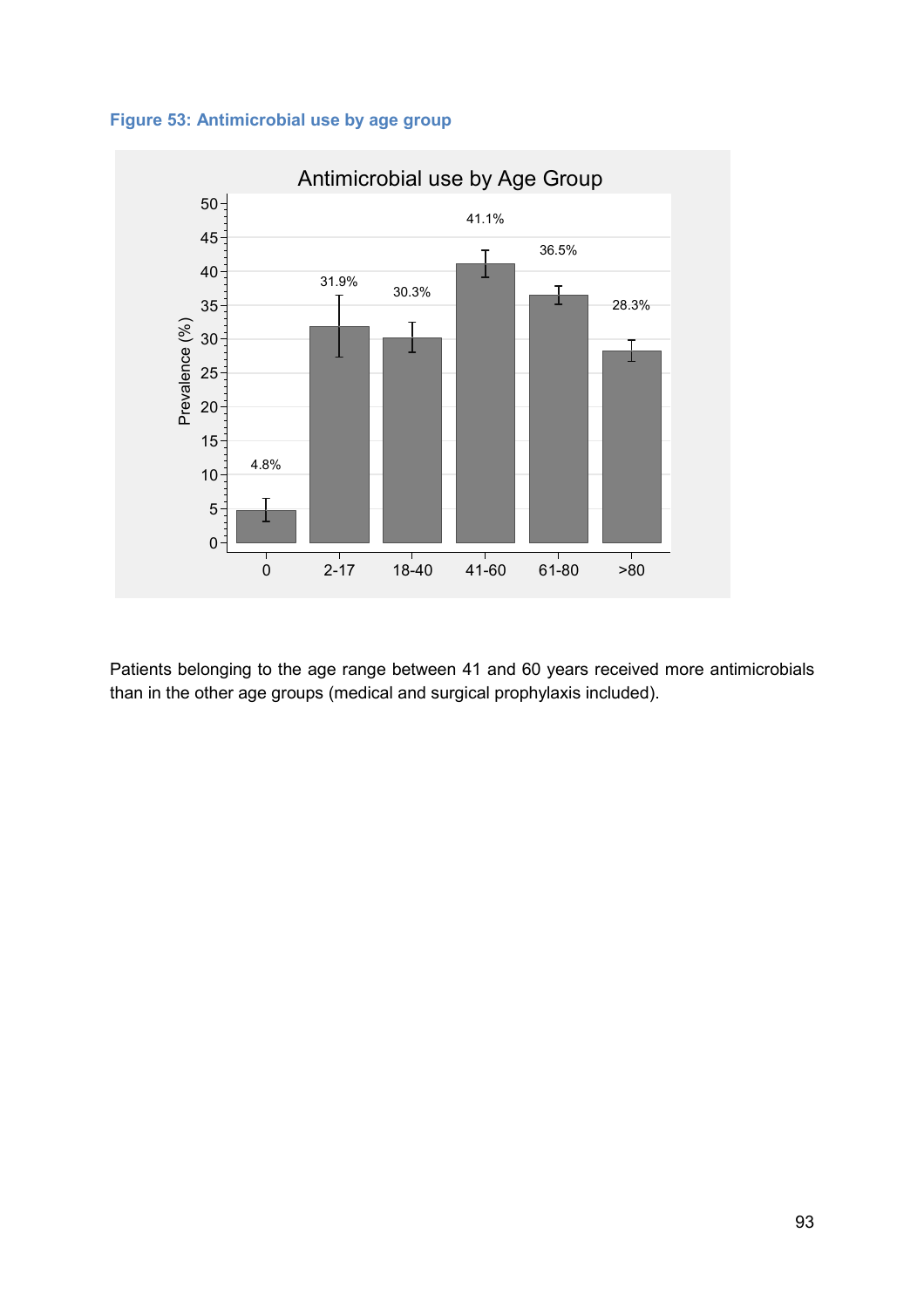



This figure summarizes how many patients being treated with antimicrobials received one, two or more antimicrobial substances.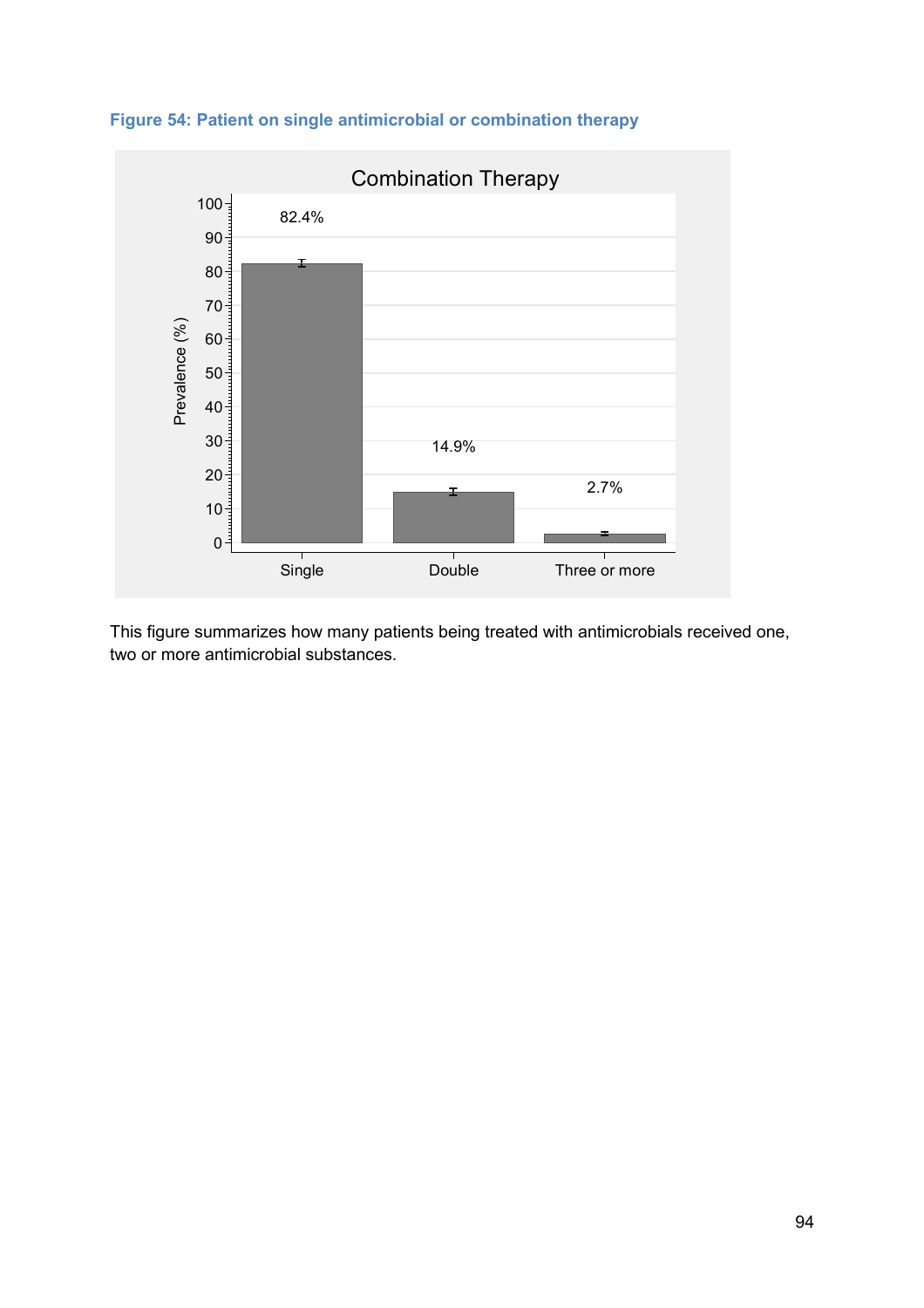

# **Figure 55: Distribution of antimicrobials by indication**

Community: community-acquired infection; Healthcare: Healthcare-acquired infection; Longterm\_care: Long-term care-acquired infection; Surgical\_prophylaxis\_1\_dose: Surgical prophylaxis (single dose administration); Surgical\_prophylaxis\_1\_day: Surgical prophylaxis (one day administration); Surgical\_prophylaxis\_ongoing: Surgical prophylaxis (more than one day administration)

The most frequent reason for AU is a community-acquired infection (42%).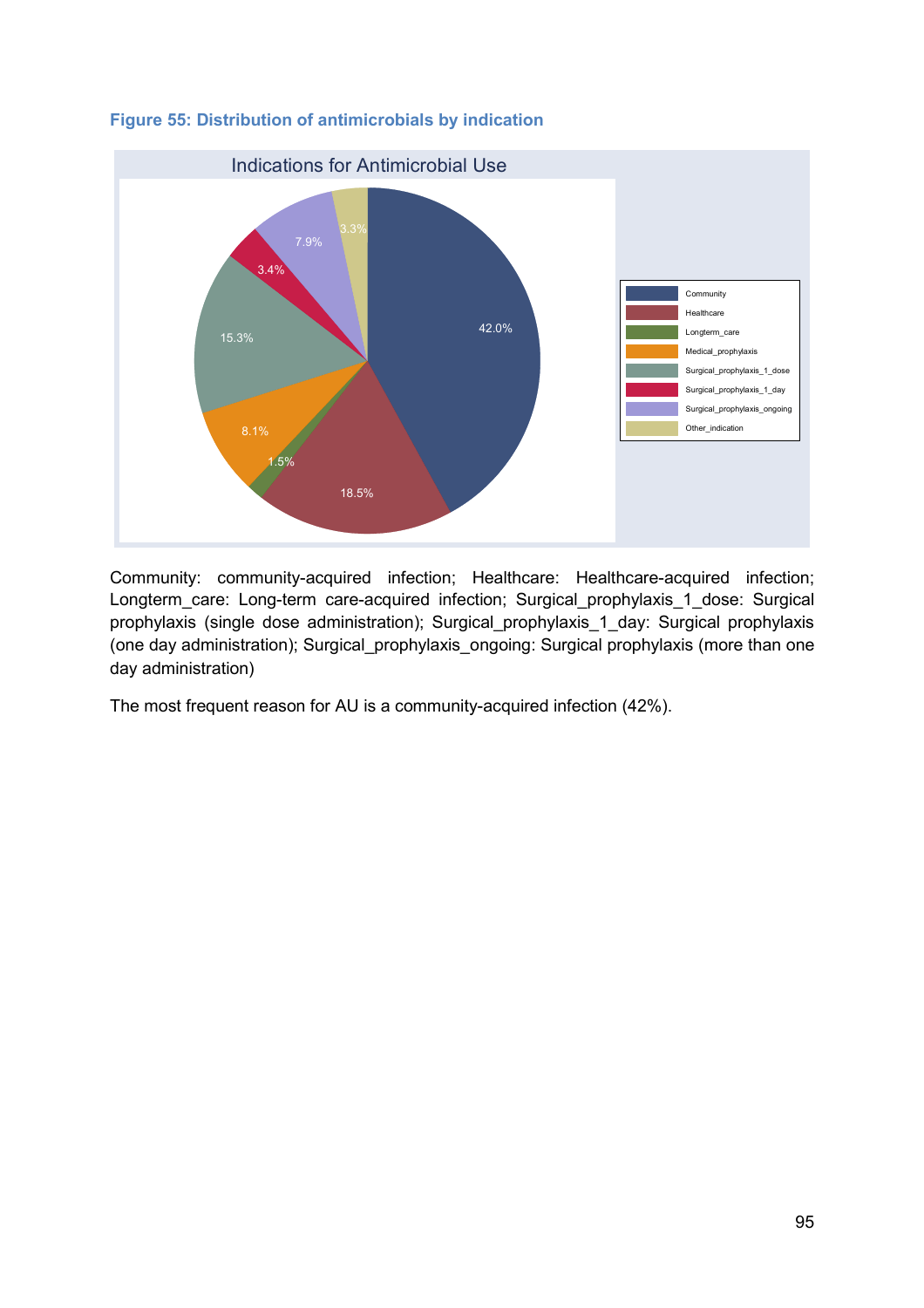

# **Figure 56: Distribution of antimicrobials by medical diagnosis**

BSI: bloodstream infection; LRTI: lower respiratory tract infection; UTI: Urinary tract infection; SSI: Surgical site infection; GI: Gastrointestinal infection; IA: intra-abdominal infection; BJ: bone and joint infection; SST: skin and soft tissue infection; ENT: eye; ear; nose; throat or mouth infection; FN: febrile neutropenia or other form of manifestation of infection in immunocompromised host (e.g. HIV; chemotherapy; etc.) with no clear anatomical site; SIRS: systemic inflammatory response with no clear anatomical site; OTH: other infection

The most frequent diagnosis for antimicrobial use was LRTI, followed by UTI, SSI, SST, IA, and BSI.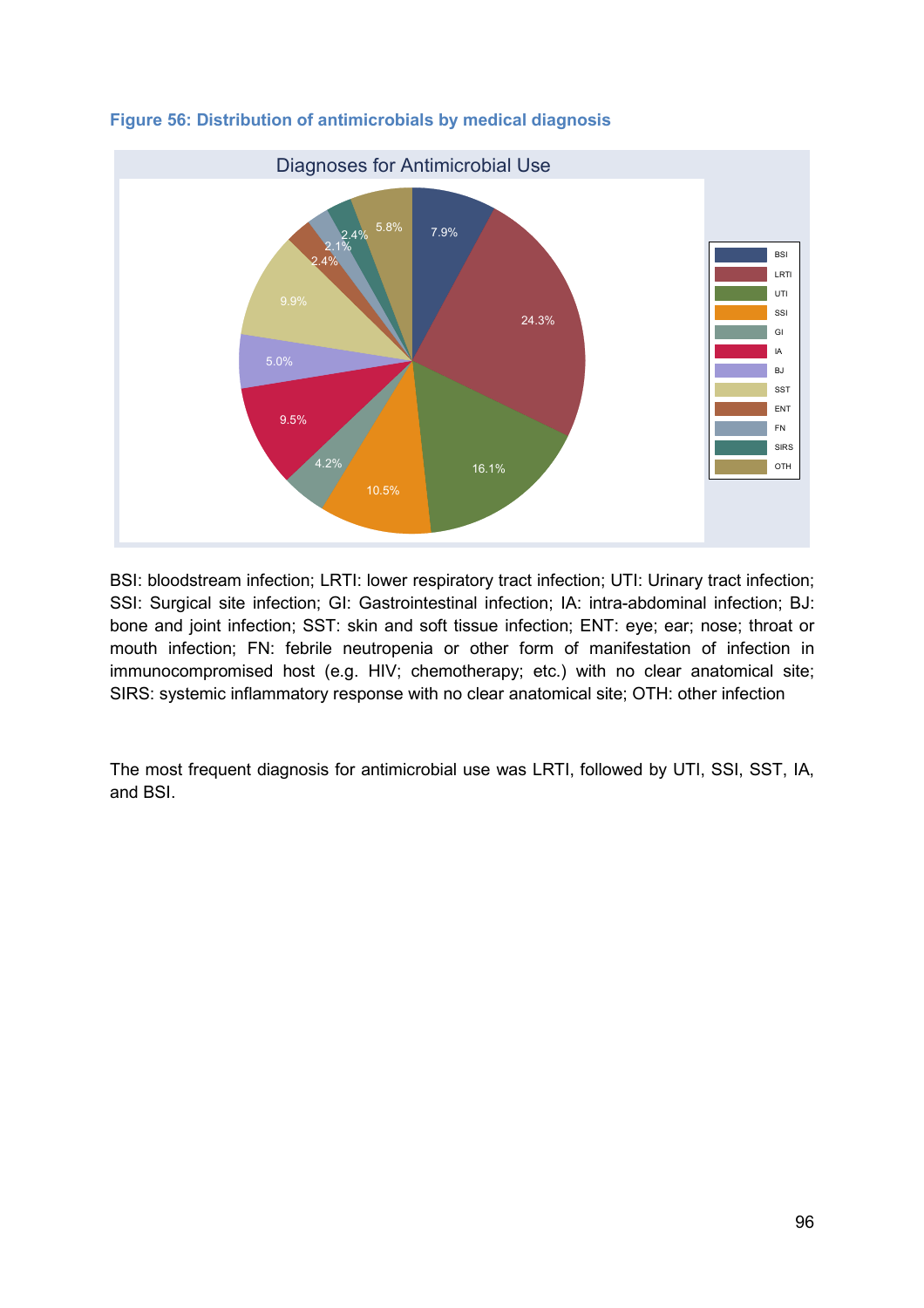



Penicillin combinations: amoxicillin/clavulanic acid, piperacillin/tazobactam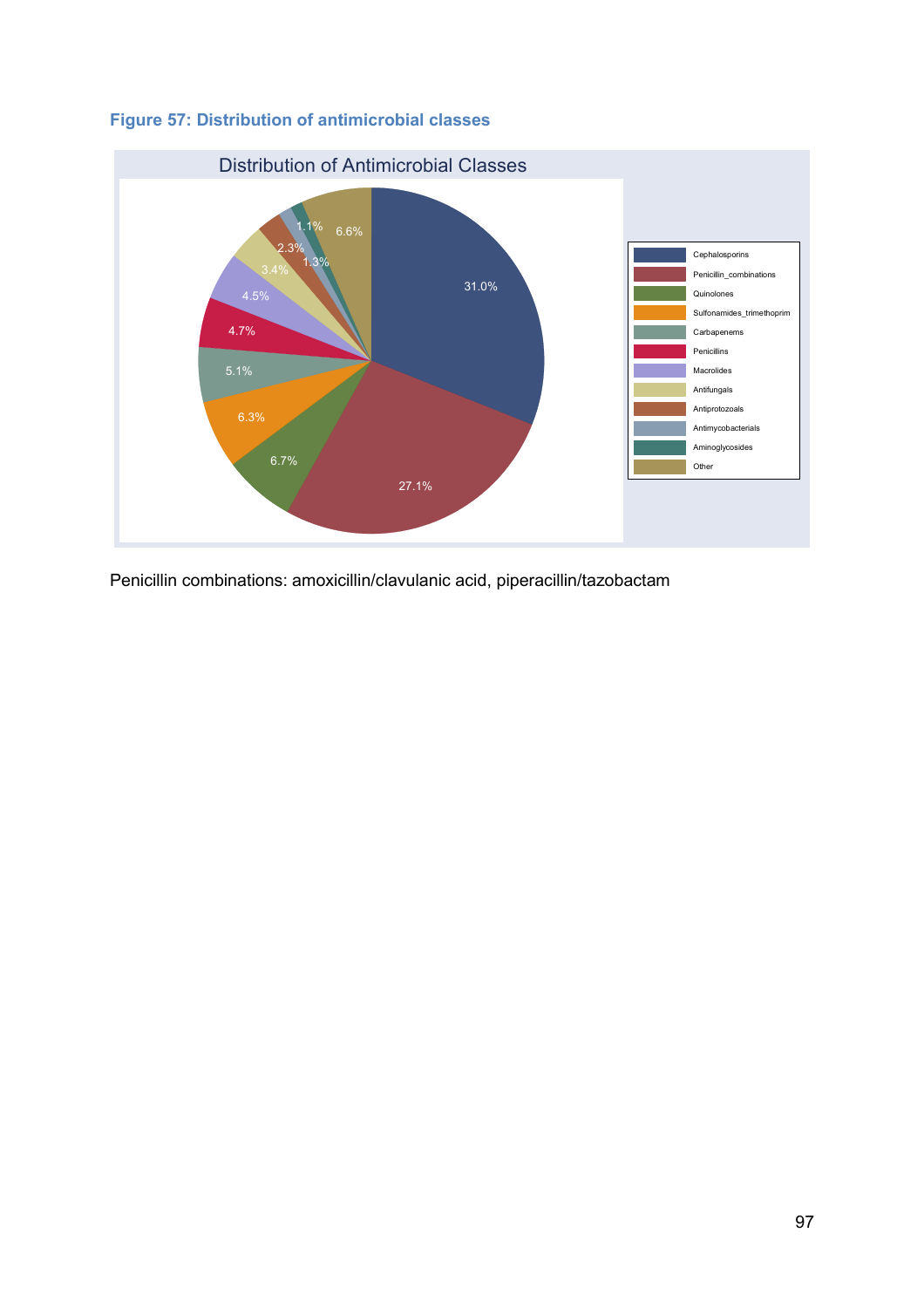### **Figure 58: Distribution of antimicrobial classes used for community- and healthcareacquired infections**



Penicillin combinations: amoxicillin/clavulanic acid, piperacillin/tazobactam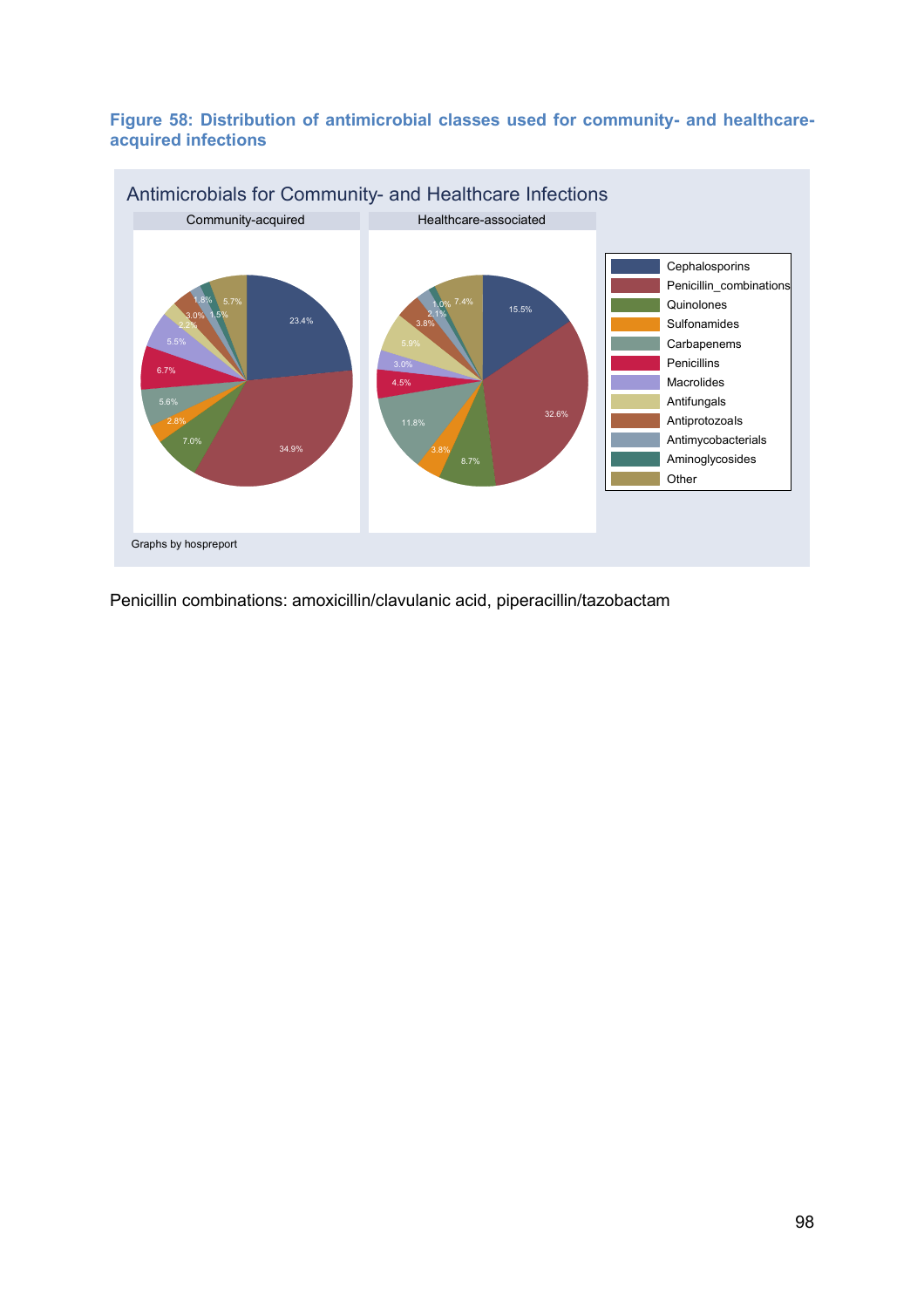



Co-Amoxiclav: amoxicillin/clavulanic acid; Pip-Taz: piperacillin/tazobactam

Together, these antimicrobials account for 71.8% of all antimicrobial use.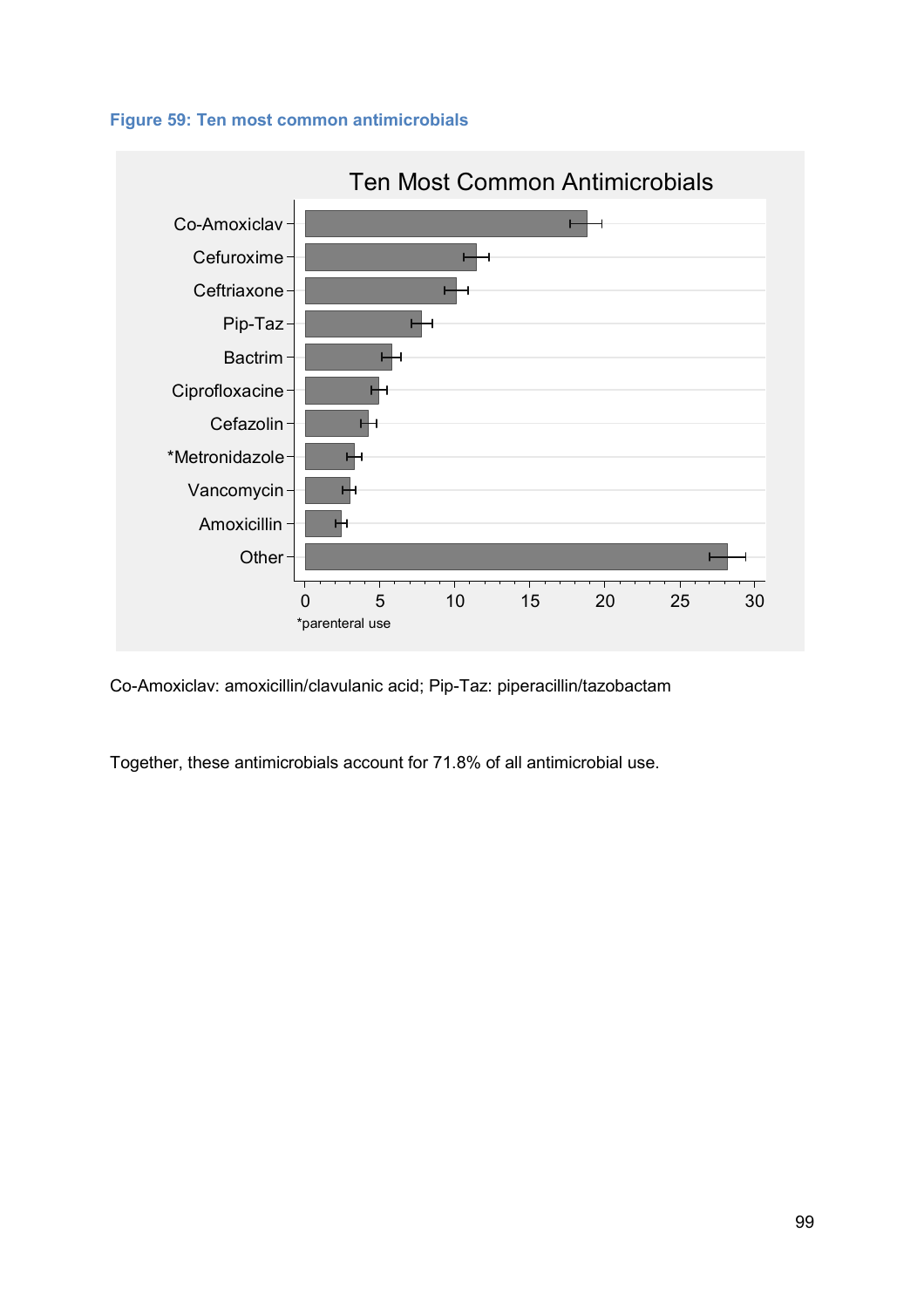

#### **Figure 60: Ten most common antimicrobials for therapeutic purposes**

Co-Amoxiclav: amoxicillin/clavulanic acid; Pip-Taz: piperacillin/tazobactam

Together, these antimicrobials account for 71.4% of all antimicrobial treatment.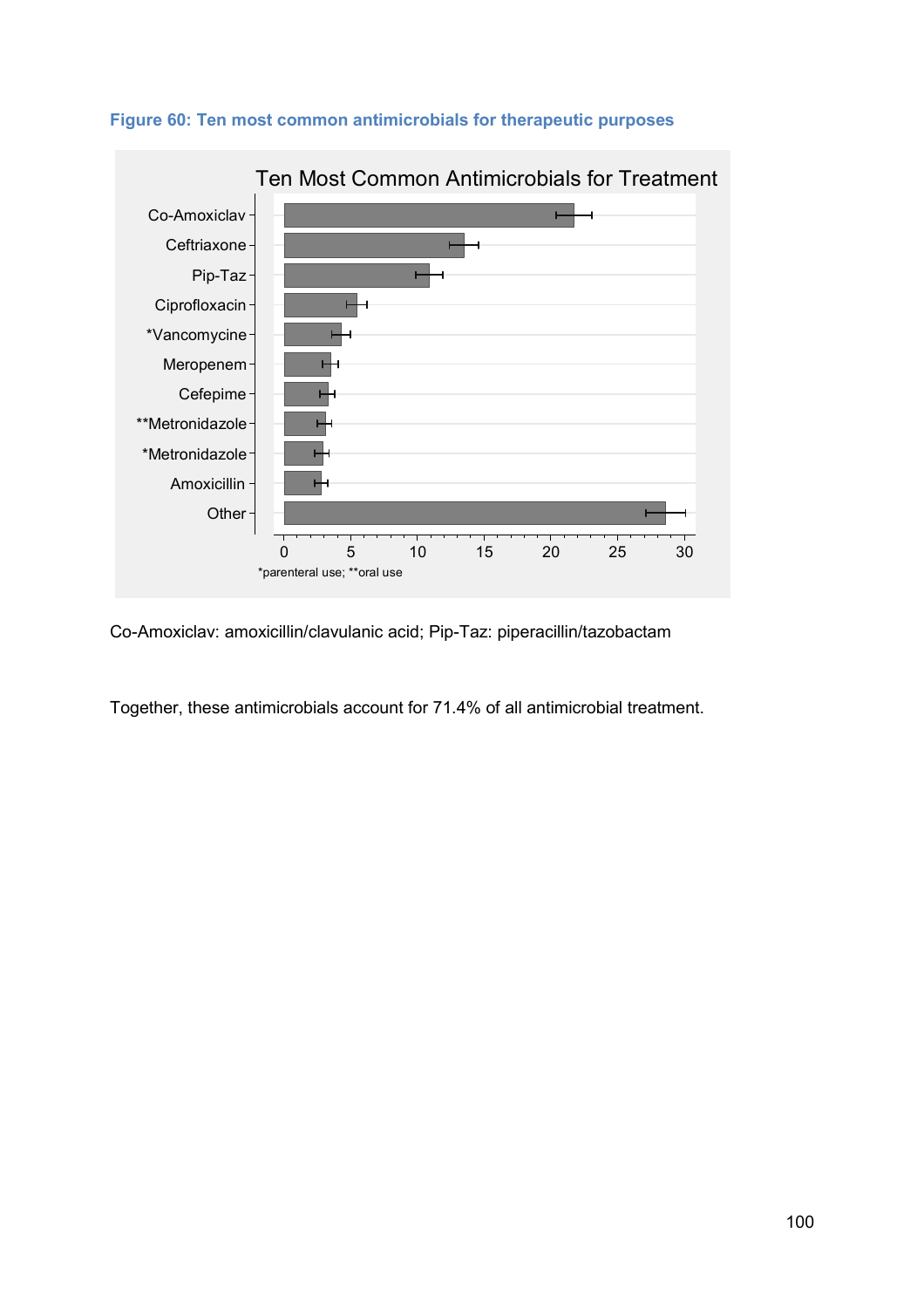



Co-Amoxiclav: amoxicillin/clavulanic acid

Together, these antimicrobials account for 86.2% of all medical and surgical prophylaxis.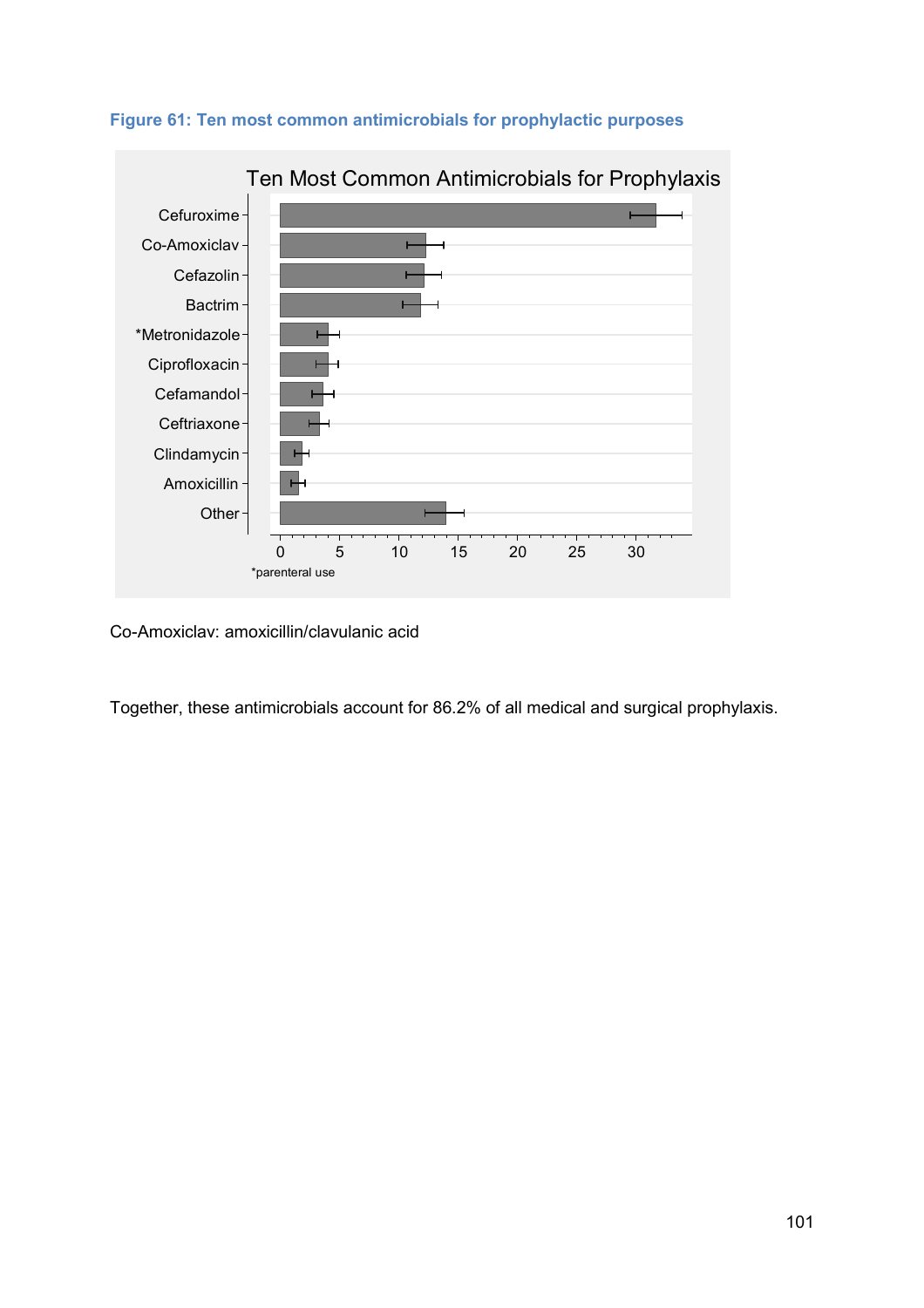



Co-Amoxiclav: amoxicillin/clavulanic acid

Together, these antimicrobials account for 95.9% of all surgical prophylaxis.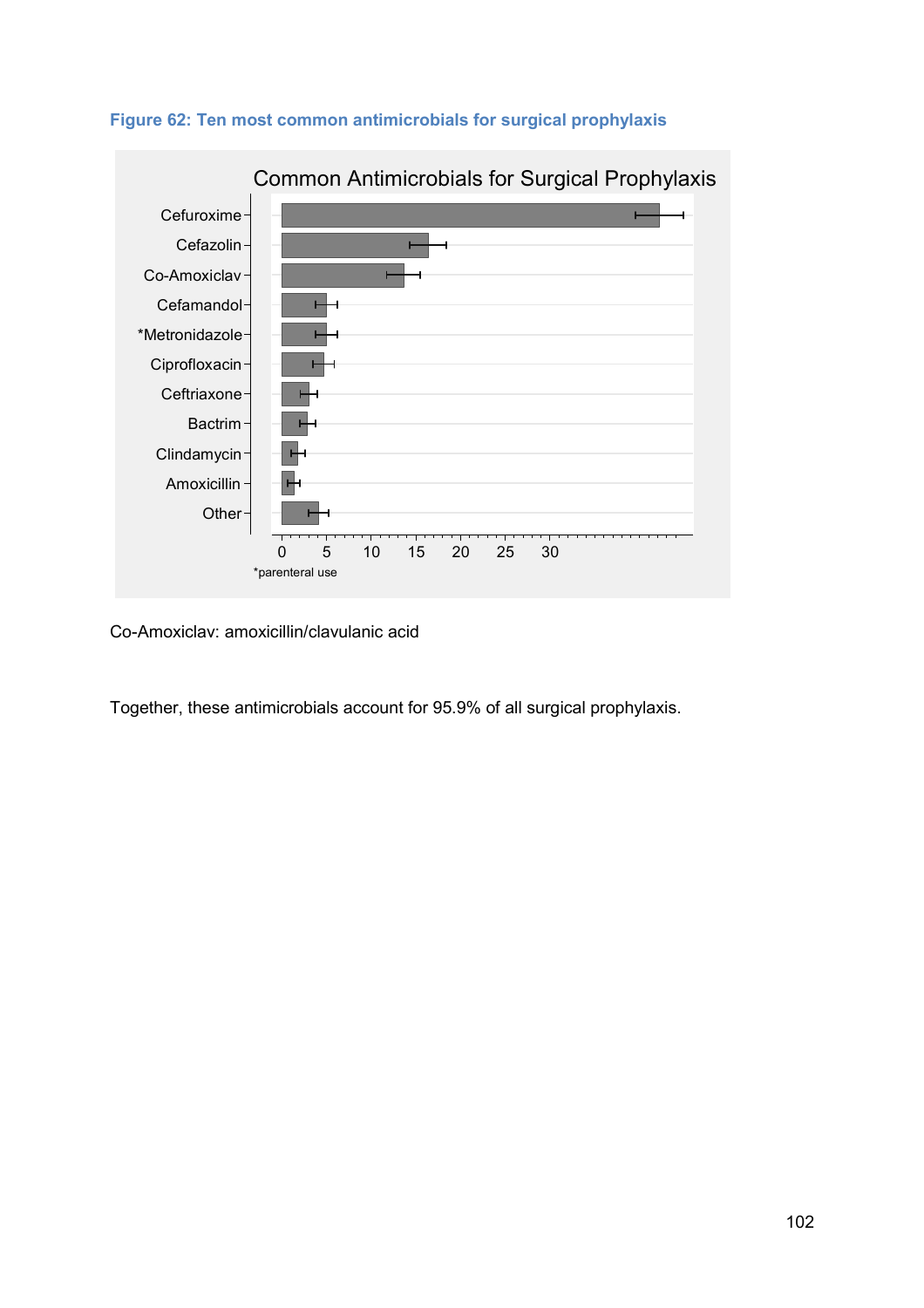# **References**

- 1. Allegranzi B, Bagheri Nejad S, Combescure C, Graafmans W, Attar H, Donaldson L, et al. Burden of endemic health-care-associated infection in developing countries: systematic review and meta-analysis. *Lancet* 2011; 377: 228-241.
- 2. Haley RW, Culver DH, White JW, Morgan WM, Emori TG, Munn VP, et al. The efficacy of infection surveillance and control programs in preventing nosocomial infections in US hospitals. *Am J Epidemiol* 1985; 121: 182-205.
- 3. Mayon-White RT, Ducel G, Kereselidze T, Tikomirov E. An international survey of the prevalence of hospital-acquired infection. *J Hosp Infect* 1988; 11 Suppl A: 43-48.
- 4. ECDC. European Centre for Disease Prevention and Control. Point prevalence survey of healthcare-associated infections and antimicrobial use in European acute care hospitals. Stockholm: ECDC; 2013.
- 5. Zingg W, Hopkins S, Gayet-Ageron A, Holmes A, Sharland M, Suetens C. Healthcare-associated infections in neonates, children, and adolescents: an analysis of paediatric data from the European Centre for Disease Prevention and Control pointprevalence survey. *Lancet Infect Dis* 2017; 17: 381-389.
- 6. Magill SS, Edwards JR, Bamberg W, Beldavs ZG, Dumyati G, Kainer MA, et al. Multistate point-prevalence survey of health care-associated infections. *New Engl J Med* 2014; 370: 1198-1208.
- 7. Pittet D, Harbarth S, Ruef C, Francioli P, Sudre P, Petignat C, et al. Prevalence and risk factors for nosocomial infections in four university hospitals in Switzerland. *Infect Control Hosp Epidemiol* 1999; 20: 37-42.
- 8. Sax H, Hugonnet S, Harbarth S, Herrault P, Pittet D. Variation in nosocomial infection prevalence according to patient care setting:a hospital-wide survey. *J Hosp Infect* 2001; 48: 27-32.
- 9. Sax H, Pittet D. Interhospital differences in nosocomial infection rates: importance of case-mix adjustment. *Arch Intern Med* 2002; 162: 2437-2442.
- 10. Sax H. [Nationwide surveillance of nosocomial infections in Switzerland--methods and results of the Swiss Nosocomial Infection Prevalence Studies (SNIP) in 1999 and 2002]. *Ther Umschau* 2004; 61: 197-203.
- 11. Sax H, Ruef C, Pittet D. Resultate der Schweizerischen Präalenzstudie nosokomialer Infektionen 2003 (snip03). *Swissnoso Bulletin* 2004; 11: 1-8.
- 12. Sax H, Pittet D. Resultate der Schweizerischen Präalenzstudie der nosokomialen Infektionen 2004 (snip04). *Swissnoso Bulletin* 2005; 12: 1-8.
- 13. Harbarth S, Ruef C, Francioli P, Widmer A, Pittet D. Nosocomial infections in Swiss university hospitals: a multi-centre survey and review of the published experience. Swiss-Noso Network. *Schweiz Med Wochenschr* 1999; 129: 1521-1528.
- 14. Muhlemann K, Franzini C, Aebi C, Berger C, Nadal D, Stahelin J, et al. Prevalence of nosocomial infections in Swiss children's hospitals. *Infect Control Hosp Epidemiol* 2004; 25: 765-771.
- 15. Zingg W, Huttner BD, Sax H, Pittet D. Assessing the burden of healthcare-associated infections through prevalence studies: what is the best method? *Infect Control Hosp Epidemiol* 2014; 35(6): 674-684.
- 16. Report on the National Strategy for the Monitoring, Prevention and Control of Healthcare-Associated Infections (NOSO Strategy); BAG; 2016. Available from https://www.bag.admin.ch/bag/en/home/service/publikationen/broschueren/publikatio nen-uebertragbare-krankheiten/publikation-nationale-strategie-noso.html, (accessed 3 January 2018)